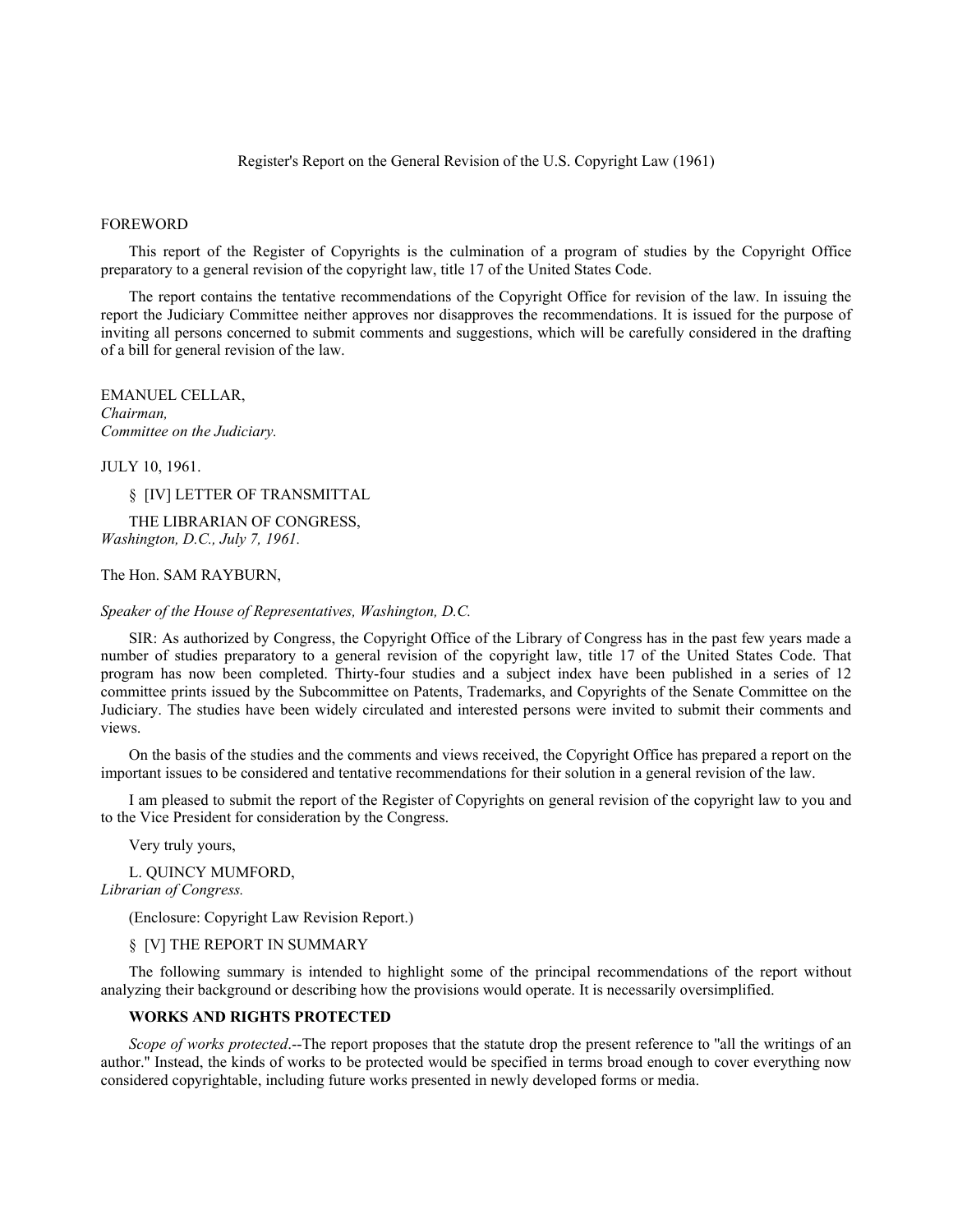*Architecture and applied art*.--The report recommends that the copyright statute should not be extended to functional architectural structures or industrial designs as such, but that they should be given more limited protection under separate design legislation. However, when a pictorial, graphic, or sculptural work is used as a design or decoration of a useful article, it would continue to have all the protection now afforded by the copyright law.

*Choreography and sound recordings*.--The report recommends that the statute expressly cover choreographic works prepared for presentation to an audience. It also favors the principle of protecting sound recordings against unauthorized duplication, but makes no specific proposals pending further study.

*Rights protected and ''fair use.''*--In general the report proposes to retain the exclusive rights given to copyright owners under the present law--to make and publish copies, to make new versions, to give public performances, and to make recordings. It would, however, add a provision to the statute specifically recognizing the doctrine of fair use.

*Library photocopying*.--The report would permit a library to make a single photocopy of material in its collections for research purposes under explicit conditions.

*Performing rights.*-- As under the present law, the copyright owner of a dramatic work would have the exclusive right to perform it in public, and this right would be extended to all choreographic works and motion pictures. The performing right in nondramatic literary and musical works would continue to be limited to public performances ''for profit.'' The mere reception of a broadcast of copyrighted material at no charge to the public would be excluded from the public performance right.

*Jukebox exemption*.--The report favors enactment, in advance of the general revision, of proposed legislation to repeal or modify the provision exempting jukebox operators from payment of performance royalties.

§ [VI] Compulsory license.--

The present law provides that, when the copyright owner of music once permits it to be recorded, anyone else may record it upon payment of a statutory royalty. It is recommended that this ''compulsory license'' be eliminated.

### **BEGINNING AND LENGTH OF COPYRIGHT TERM**

''*Public dissemination*.''--Works are now protected by the common law until they are either published in copies or registered voluntarily in unpublished form. The report proposes that common law protection should end, and the term of statutory copyright should begin, when a work has been ''publicly disseminated'' in any of the following ways: (1) publication of copies, (2) registration, (3) public performance, or (4) public distribution of sound recordings.

*Voluntary registration*.--The privilege of securing statutory copyright by voluntary registration--now available for some classes of unpublished works only--would be extended to all classes of undisseminated works.

*Manuscripts in libraries*.--The report also proposes to terminate common law rights, after a period of time, in manuscripts made available to the public in a library.

*Duration of term*.-- The present term of copyright is 28 years from first publication on registration, renewable by certain persons for a second period of 28 years. The report recommends that the maximum term be increased from 56 to 76 years. With certain exceptions, the basic term would run for 28 years from first public dissemination, and would be renewable for a second term of 48 years. Unlike the present law, the second term would merely be an extension of existing rights. Any person claiming an interest in the copyright could submit the renewal application, and the longer term would accrue to the benefit of everyone holding any interest under the copyright.

*Limitation on lump-sum assignments*.-- Under the present law the renewal copyright reverts in certain situations to the author or other specified beneficiaries. The report proposes to drop this reversion and to substitute a limitation on the duration of lump-sum assignments. Any assignment by an author or his heirs would not be effective after 20 years unless it provided for continuing royalties based on use or revenue from the work.

## **FORMAL REQUIREMENTS OF COPYRIGHT PROTECTION**

*Notice of copyright*.--The statute now requires, as a condition of copyright protection, that the published copies of a work bear a copyright notice. The report recommends that the requirement of notice on published copies be retained, but that inadvertent omission or errors in the notice should not forfeit the copyright. However, innocent infringers misled by the omission or error would be shielded from liability.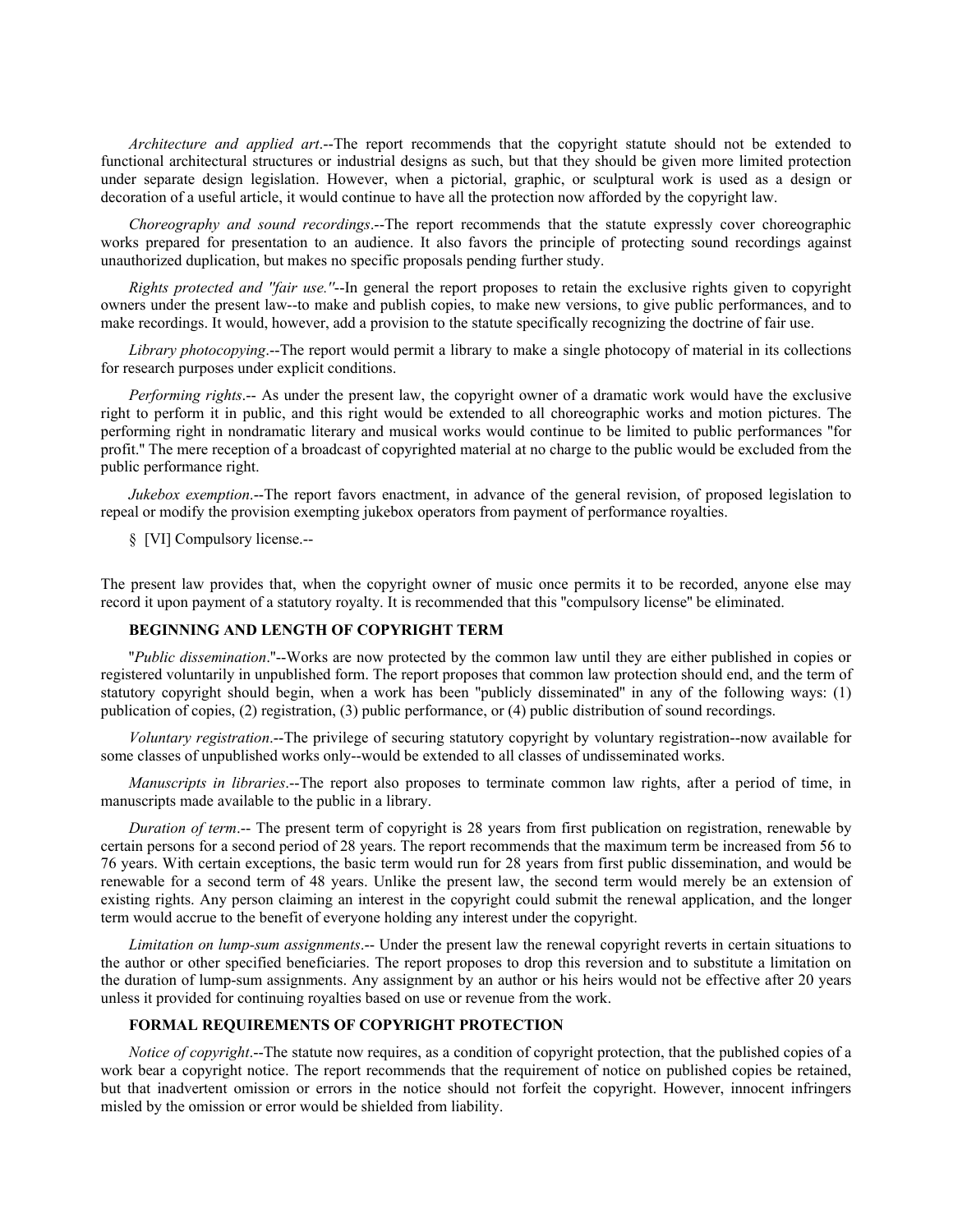*Deposit and registration*.--For works published with a copyright notice, the present law also requires registration in the Copyright Office, including the deposit of copies for the Library of Congress. The report proposes that the deposit of copies wanted for the Library should be mandatory, but that failure to register should not forfeit the copyright. However, application for registration would still be a **[VII]** prerequisite to bringing an infringement suit. And, unless registration is made within 3 months of first public dissemination, certain special remedies could not be recovered for infringements begun before registration.

# **OWNERSHIP OF COPYRIGHT**

*Ownership and divisibility*.--The report would leave unchanged in most respects the present law regarding the ownership of copyright. Copyright would be made divisible, however, so that ownership of the various rights comprised in a copyright could be assigned separately. Under the present law an assignment is not effective against third persons without notice unless it is recorded, and this provision would be extended to exclusive licenses and partial assignments.

*Contributions to periodicals*.--The report proposes that the copyright secured by the publisher in a periodical or other composite work cover all contributions not separately copyrighted. In the absence of an express assignment, however, the publisher would hold in trust for the author all rights in the contribution except the right to publish it in a similar composite work.

## **REMEDIES FOR INFRINGEMENT**

*Actual damages or profits*.--Infringers are now liable for the actual damages suffered by the copyright owner ''as well as'' the infringer's profits. The report recommends clarifying the statute to provide for recovery either of actual damages or of profits, whichever is higher.

*Statutory damages*.--If actual damages and profits are smaller than \$ 250, the court must now award statutory damages of at least \$ 250. The report recommends that the court should not be required to award the minimum of \$ 250 against an innocent infringer. It also proposes that the court be given discretion to award up to \$ 10,000 as the total sum of statutory damages against any infringer.

## **INTERNATIONAL ASPECTS OF COPYRIGHT**

*Copyright in foreign works*.-- At present statutory protection is available to foreign works only if the author's country is covered by a copyright treaty or Presidential proclamation. The report proposes to extend the copyright statute to all foreign works but the President could restrict or withhold the application of the statute in the case of works originating in any particular country.

*Manufacturing clause*.--Certain works must now be manufactured in the United States to have copyright protection here. The report recommends elimination of the manufacturing requirement and related import limitations.

# § [IX] PREFACE

### **BASIS FOR THIS REPORT**

In 1955 Congress authorized the Copyright Office to undertake a program of studies leading to general revision of the U.S. copyright law. Thirty-four studies, covering most of the problems to be considered in drafting a new statute, have been completed and circulated to an advisory panel and other interested persons. On the basis of the studies, and the comments that have been received on them, the Copyright Office has analyzed the problems and has developed some tentative recommendations for their solution.

This report is a summary of our analysis and preliminary conclusions. Although it represents our best thinking at the present time, it is not intended as the final word on any particular problem or on the revision program as a whole. Our purpose in issuing this report is to pinpoint the issues and to stimulate public discussion, so that the widest possible agreement can be reached on the principles to be incorporated in a revised statute.

We hope that this report will reach all persons and groups concerned with copyright, that they will review it carefully, and that they will forward their detailed comments and suggestions to the Copyright Office. Their views in support of or opposition to our tentative recommendations will be given serious consideration in the next step in the general revision program--the drafting of a bill for introduction in the Congress.

## **NEED FOR REVISION**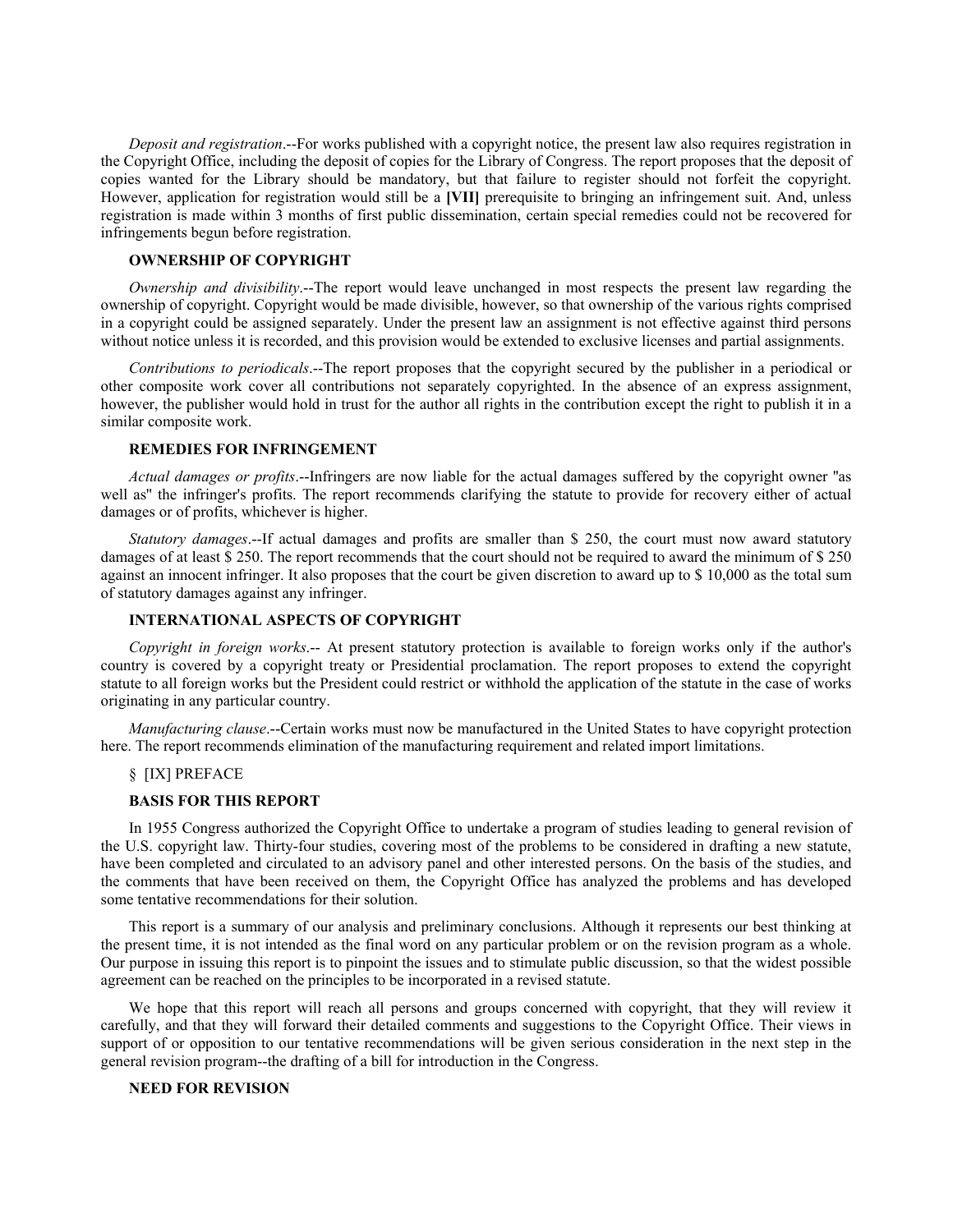The U.S. copyright statute, first enacted in 1790, has gone through three general revisions--in 1831, 1870, and 1909. The act of 1909, though since amended in some details, is still essentially the law today.

It seems unnecessary to dwell at length upon the changes in technology during the last half century that have affected the operation of the copyright law. Commercial radio and television were unknown in 1909. Motion pictures and sound recordings were in a rudimentary stage. New techniques for reproducing printed matter and recorded sounds have since come into use. These and other technical advances have brought in new industries and new methods for the reproduction and dissemination of the literary, musical, pictorial, and artistic works that comprise the subject matter of copyright. And the business relations between creators and users of copyright materials have evolved into new patterns.

A large body of judicial interpretation and business practice has grown up around the present statute. This has done much to adapt **[X]** the law to changing conditions, but its adaptability is limited. In many respects, the statute is uncertain, inconsistent, or inadequate in its application to present-day conditions. A general reexamination and revision have been urged on all sides.

## **PAST REVISION EFFORTSn1**

Between 1924 and 1940 strong and continuous efforts were made to revise the act of 1909. A number of revision bills were introduced, and extended hearings were held by the congressional committees. The proposed revisions were designed mainly to conform our law with the Berne Convention, which was then the only international copyright convention of worldwide scope. Major changes in the U.S. law would have been required for this purpose. At the same time many persons were dissatisfied with the domestic impact of the 1909 statute, and most of the bills proposed broader changes than those required to join the Berne Union.

One revision bill was passed by the House in 1931, and a completely different bill passed the Senate in 1935. In the end, however, all these efforts bogged down in controversy among the various private interests, particularly over the fundamental differences between the Berne Convention and the U.S. law.

The legislative efforts aimed at U.S. membership in the Berne Union were abandoned after 1940. Instead, after the war, the United States participated in the development of a new worldwide convention--the Universal Copyright Convention--which was basically consistent with the U.S. law. In 1954 the statute was amended in the relatively minor respects necessary to conform it with the Universal Copyright Convention, and the United States became a party to the U.C.C. when the Convention came into force in 1955.

## **PRESENT REVISION PROGRAM**

*Copyright Office studies*.-- The movement for general revision, which had been suspended during the development of the Universal Copyright Convention, was revived in 1955. In the legislative appropriation acts for the next 3 years, Congress provided funds for a comprehensive program of research and studies by the Copyright Office as the groundwork for general revision.

The studies were designed to present, as objectively as possible, the history and provisions of the present law, the problems it raises, past proposals for revision, comparable provisions in foreign laws and international conventions, and an analysis of the issues and alternative solutions. Most of the studies were prepared by the Copyright Office staff; a few were written by impartial specialists outside of the Office.

In carrying out this program the Copyright Office has been assisted by a General Revision Panel of 29 copyright specialists appointed by the Librarian of Congress. The Panel was chosen to include persons familiar with the problems and operations of the various groups concerned with copyright. A preliminary draft of each study was sent to the members of the Panel for review, and was then revised in the light of their comments. The members were also asked **[XI]** to submit their views on the substantive issues, and these were appended to the studies. The studies were then made available to the public, and all interested persons were invited to submit their comments and views.

The 34 studies have been printed in a series of committee prints by the Subcommittee on Patents, Trademarks, and Copyrights of the Senate Committee on the Judiciary. A list of the studies is given in appendix A to this report.

*The present report*.--This report is the result of many months of concentrated work by a number of people in the Copyright Office. Starting with the research and analysis contained in the studies and the views expressed by the Panel members and others, an advisory group of the Copyright Office staff reviewed and debated the various alternative solutions in detail, and eventually reached tentative conclusions. The members of the General Revision Panel have not participated in the preparation of this report. Although a preliminary draft of the report was circulated to the Panel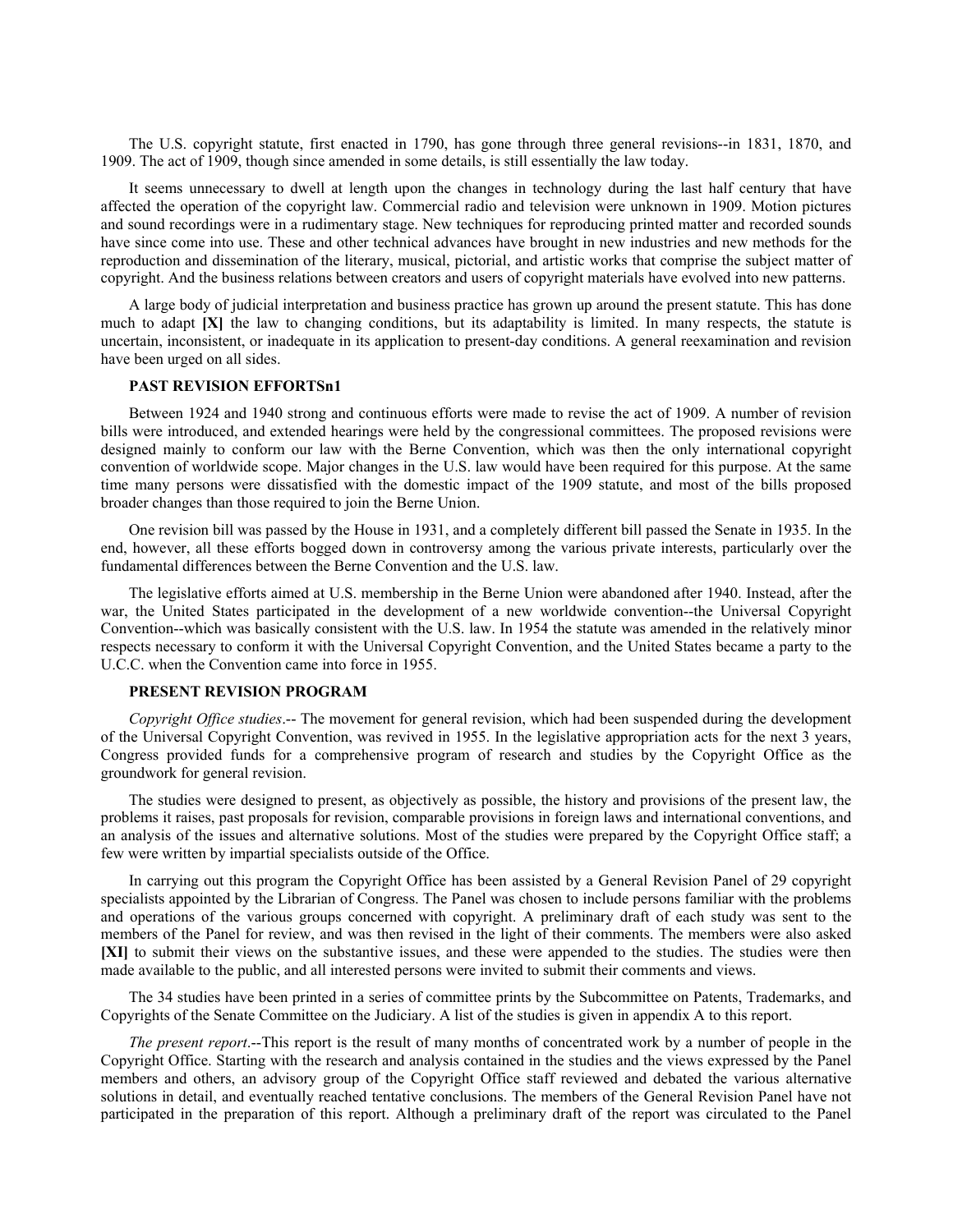members for their comments, it cannot speak for them in general or on any specific point. The opinions and recommendations on the following pages represent my present thinking and that of the staff of the Copyright Office.

In arriving at our recommendations we have given consideration to all the views expressed on a particular problem. In the copyright law, however, few problems can be dealt with in isolation. A change in one provision will often require the adjustment of others, and many of our recommendations are closely interrelated.

Moreover, various private groups concerned with copyright have conflicting interests that impel them to differ sharply on some of the major issues.n2 The needs of all groups must be taken into account. But these needs must also be weighed in the light of the paramount public interest.

We have tried to find practical solutions that will afford a balance between the various private interests and at the same time safeguard the welfare of the public. No one knows better than we the difficulty of accomplishing this result. We nevertheless believe that, taken as a whole, a revision program along the lines of our basic recommendations would represent a significant improvement in the copyright law and would benefit all concerned.

This report, and the studies that led up to it, are a testimonial to Arthur Fisher. The former Register of Copyrights, who died on November 12, 1960, had planned and organized the entire general revision program, of which the studies and report are a part. Their ultimate purpose--the enactment of a new and better copyright law--was the goal of Mr. Fisher's career, and its accomplishment will be a tribute to his vision and energy.

ABRAHAM L. KAMINSTEIN, *Register of Copyrights, Copyright Office, The Library of Congress*

§ [XIII] CONTENTS

Click here to view image.

§ [1] Chapter I THEORIES OF COPYRIGHT

## **OUTLINE OF CHAPTER**

Click here to view image.

[3] REPORT OF THE REGISTER OF COPYRIGHTS ON THE GENERAL REVISION OF THE U.S. COPYRIGHT LAW

## CHAPTER 1 THEORIES OF COPYRIGHT

## **A. INTRODUCTION**

Before embarking upon a discussion of the provisions of the copyright law, we are devoting this first chapter to a sketch of the underlying theories on which we believe the law has been and should be based.

We realize that any abstract statement of the nature and purposes of copyright is likely to be disputed, and is unlikely to resolve concrete questions as to what the law should provide. Also, in trying to outline our theories briefly, we run the risk of oversimplification. Nevertheless, we believe that a statement of our basic approach will help to explain the proposals made in the succeeding chapters.

## **B. THE NATURE OF COPYRIGHT**

#### **1. IN GENERAL**

In essence, copyright is the right of an author to control the reproduction of his intellectual creation. As long as he keeps his work in his sole possession, the author's absolute control is a physical fact. When he discloses the work to others, however, he makes it possible for them to reproduce it. Copyright is a legal device to give him the right to control its reproduction after it has been disclosed.

Copyright does not preclude others from using the ideas or information revealed by the author's work. It pertains to the literary, musical, graphic, or artistic form in which the author expresses intellectual concepts. It enables him to prevent others from reproducing his individual expression without his consent. But anyone is free to create his own expression of the same concepts, or to make practical use of them, as long as he does not copy the author's form of expression.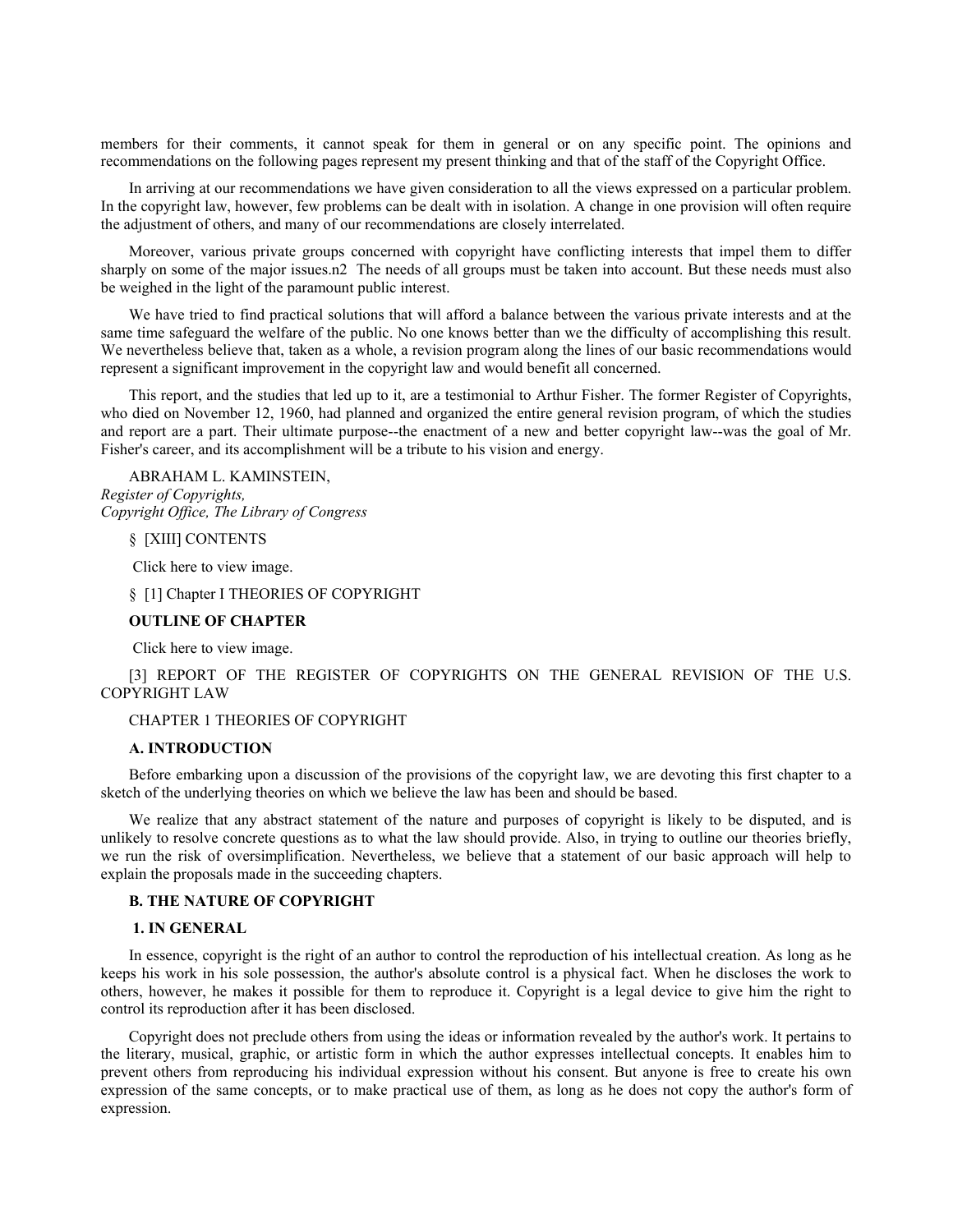## **2. COPYRIGHT AS PROPERTY**

Copyright is generally regarded as a form of property, but it is property of a unique kind. It is intangible and incorporeal. The thing to which the property right attaches--the author's intellectual work--is incapable of possession except as it is embodied in a tangible article such as a manuscript, book, record, or film. The tangible articles containing the work may be in the possession of many persons other than the copyright owner, and they may use the work for their own enjoyment, but copyright restrains them from reproducing the work without the owner's consent.

**[4]** Justice Holmes, in his famous concurring opinion in *White-Smith Music Publishing Co. v. Apollo Co. (209 U.S. 1 (1908)* ), gave a classic definition of the special characteristics of copyright as property:

The notion of property starts, I suppose, from confirmed possession of a tangible object and consists in the right to exclude other [*sic*] from interference with the more or less free doing with it as one wills. But in copyright property has reached a more abstract expression. The right to exclude is not directed to an object in possession or owned, but is now in vacuo, so to speak. It restrains the spontaneity of men where, but for it, there would be nothing of any kind to hinder their doing as the saw fit. It is a prohibition of conduct remote from the persons or tangibles of the party having the right. It may be infringed a thousand miles from the owner and without his ever becoming aware of the wrong.

## **3. COPYRIGHT AS A PERSONAL RIGHT**

#### *a. Generally*

Some commentators, particularly in European countries, have characterized copyright as a personal right of the author, or as a combination of personal and property rights. It is true that an author's intellectual creation has the stamp of his personality and is identified with him. But insofar as his rights can be assigned to other persons and survive after his death, they are a unique kind of personal rights.

#### *b. Moral rights*n1

On the theory of personal right, some countries have included in their copyright laws special provisions for ''moral rights'' of authors. These provisions are intended to protect the author against certain acts injurious to his personal identity or reputation. They give the author the following rights:

- To have his name appear on copies of his work;
- To prevent the attribution to him of another person's work;
- To prevent the reproduction of his work in a distorted or degrading form.

These moral rights are regarded as not assignable, but the author may sometimes agree to waive them in particular cases. In some countries the moral rights survive the author's death and may be enforced by his heirs or representatives.

In the United States the moral rights of authors have never been treated as aspects of copyright. But authors have been given much the same protection of personal rights under general principles of the common law such as those relating to implied contracts, unfair competition, misrepresentation, and defamation.

### *c. Assignability of copyright*

On the theory that copyright is essentially a personal right of the author, there is a tendency in some countries to declare that only the author or his heirs can own the copyright, and that they cannot assign it. Nevertheless, they may give exclusive licenses to use the work, and the practical result is substantially the same as an assignment of the particular right covered by the license.

The assignability of copyrights has always been a fundamental feature of the law in the United States. To make them unassignable would conflict with the whole structure of the law and established practice.

The U.S. law, however, has recognized the principle of limiting assignments for the benefit of authors and their heirs, by providing **[5]** for the reversion to them of the right to renew the copyright beyond an initial term of years.

### **4. COPYRIGHT AS A MONOPOLY**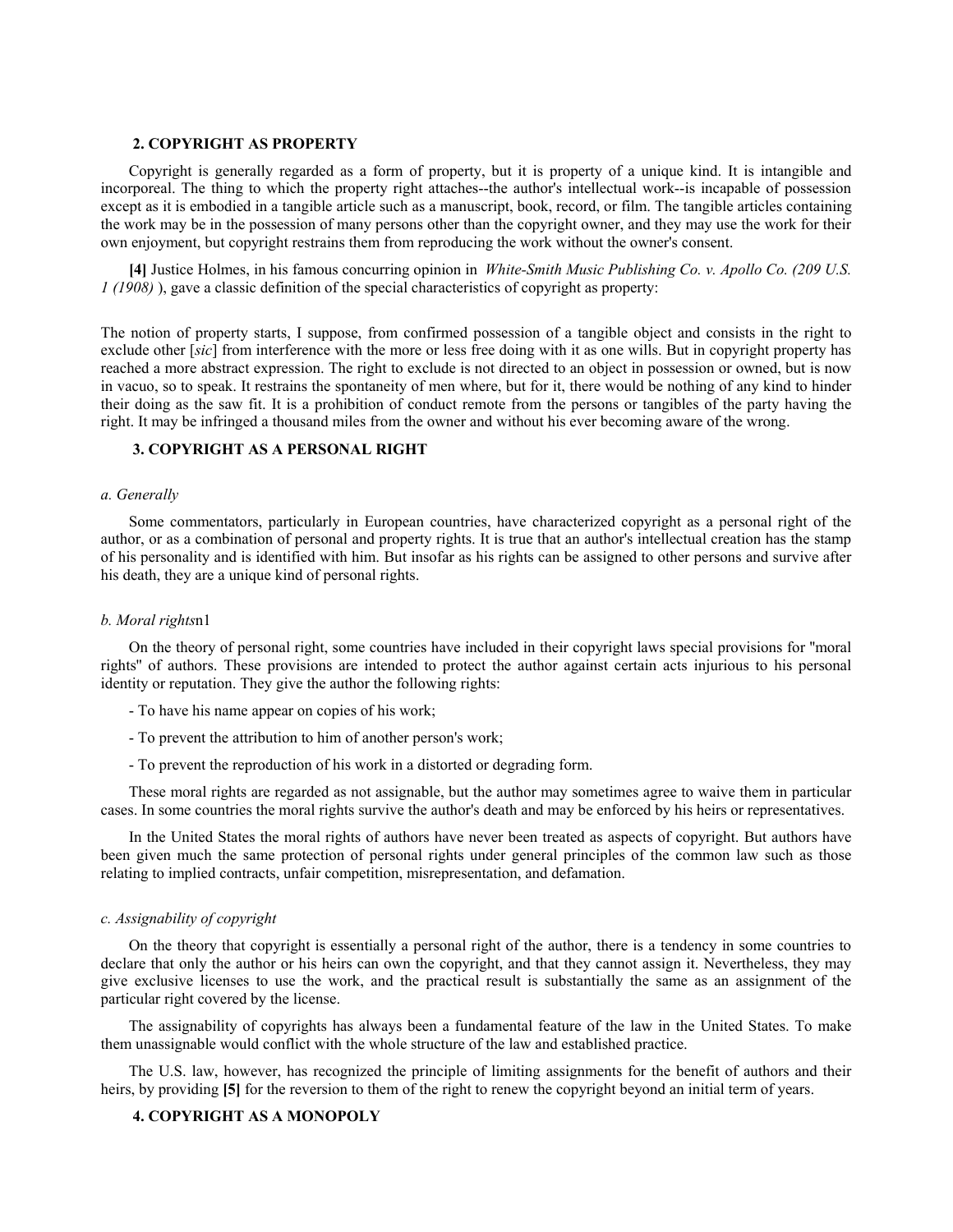Copyright has sometimes been said to be a monopoly. This is true in the sense that the copyright owner is given exclusive control over the market for his work. And if his control were unlimited, it could become an undue restraint on the dissemination of the work.

On the other hand, any one work will ordinarily be competing in the market with many others. And copyright, by preventing mere duplication, tends to encourage the independent creation of competitive works. The real danger of monopoly might arise when many works of the same kind are pooled and controlled together.

#### **C. THE PURPOSES OF COPYRIGHT**

## **1. CONSTITUTIONAL BASIS OF THE COPYRIGHT LAW**

The copyright law of the United States must be founded on the provision of the Constitution (art. I, sec. 8) which empowers Congress--

\* \* \* To Promote the Progress of Science and useful Arts, by securing for limited Times to Authors and Inventors the exclusive Right to their respective Writings and Discoveries.

As reflected in the Constitution, the ultimate purpose of copyright legislation is to foster the growth of learning and culture for the public welfare, and the grant of exclusive rights to authors for a limited time is a means to that end. A fuller statement of these principles was contained in the legislative report (H. Rept. No. 2222, 60th Cong., 2d sess.) on the Copyright Act of 1909:

The enactment of copyright legislation by Congress under the terms of the Constitution is not based upon any natural right that the author has in his writings, for the Supreme Court has held that such rights as he has are purely statutory rights, but upon the ground that the welfare of the public will be served and progress of science and useful arts will be promoted by securing to authors for limited periods the exclusive rights to their writings. The Constitution does not establish copyrights, but provides that Congress shall have the power to grant such rights if it thinks best. Not primarily for the benefit of the author, but primarily for the benefit of the public, such rights are given. Not that any particular class of citizens, however worthy, may benefit, but because the policy is believed to be for the benefit of the great body of people, in that it will stimulate writing and invention to give some bonus to authors and inventors.

In enacting a copyright law Congress must consider \* \* \* two questions: First, how much will the legislation stimulate the producer and so benefit the public, and, second, how much will the monopoly granted be detrimental to the public? The granting of such exclusive rights, under the proper terms and conditions, confers a benefit upon the public that outweighs the evils of the temporary monopoly.

## **2. THE RIGHTS OF AUTHORS AND THE PUBLIC INTEREST**

#### *a. In general*

Although the primary purpose of the copyright law is to foster the creation and dissemination of intellectual works for the public welfare, it also has an important secondary purpose: To give authors the reward due them for their contribution to society.

**[6]** These two purposes are closely related. Many authors could not devote themselves to creative work without the prospect of remuneration. By giving authors a means of securing the economic reward afforded by the market, copyright stimulates their creation and dissemination of intellectual works. Similarly, copyright protection enables publishers and other distributors to invest their resources in bringing those works to the public.

#### *b. Limitations on author's rights*

Within reasonable limits, the interests of authors coincide with those of the public. Both will usually benefit from the widest possible dissemination of the author's works. But it is often cumbersome for would-be users to seek out the copyright owner and get his permission. There are many situations in which copyright restrictions would inhibit dissemination, with little or no benefit to the author. And the interests of authors must yield to the public welfare where they conflict.

Accordingly, the U.S. copyright law has imposed certain limitations and conditions on copyright protection: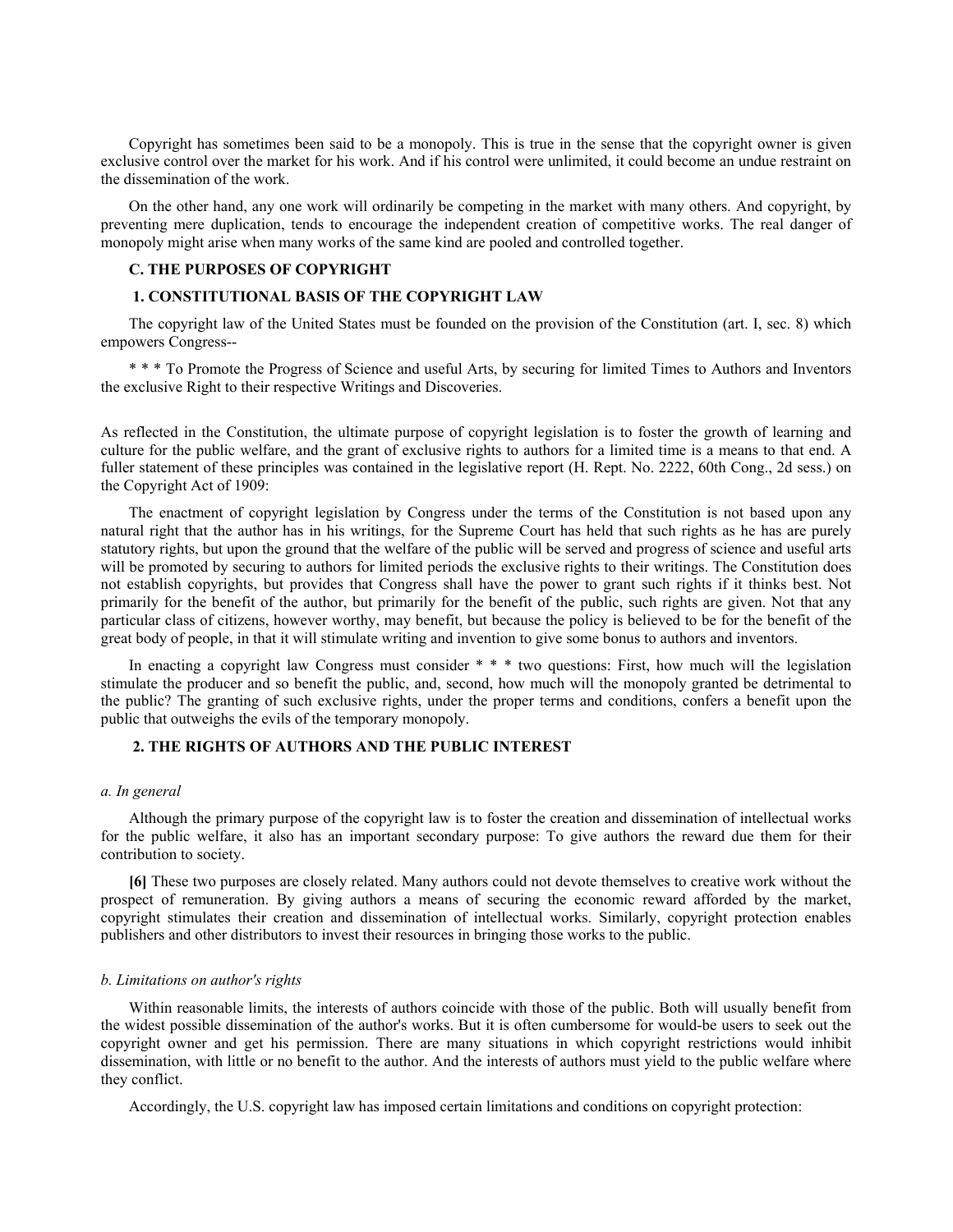- The rights of the copyright owner do not extend to certain uses of the work. (See *ch. III* of this report.)

- The term of copyright is limited, as required by the Constitution. (See. *ch. V*.)

- A notice of copyright in published works has been required. (See *ch. VI*.) The large mass of published material for which the authors do not wish copyright is thus left free of restrictions.

- The registration of copyrights and the recordation of transfers of ownership have been required. (See *ch. VII* and *VIII*.) The public is thus given the means of determining the status and ownership of copyright claims.

### *c. The author's reward*

While some limitations and conditions on copyright are essential in the public interest, they should not be so burdensome and strict as to deprive authors of their just reward. Authors wishing copyright protection should be able to secure it readily and simply. And their rights should be broad enough to give them a fair share of the revenue to be derived from the market for their works.

### **D. SUMMARY**

Copyright is a legal device to give authors the exclusive right to exploit the market for their works. It has certain features of property rights, personal rights, and monopolies, but it differs from each of these. The legal principles usually applicable to property, personal rights, or monopolies are not always appropriate for copyright.

The primary purpose of copyright is to stimulate the creation and dissemination of intellectual works, thus advancing ''the progress of science and useful arts.'' The grant of exclusive rights to authors is a means of achieving this end, and of compensating authors for their labors and their contributions to society.

Within limits, the author's interests coincide with those of the public. Where they conflict, the public interest must prevail. The ultimate task of the copyright law is to strike a fair balance between the author's right to control the dissemination of his works and the public interest in fostering their widest dissemination.

[**7**] *Chapter II*

# **COPYRIGHTABLE WORKS OUTLINE OF CHAPTER**

Page

| 1 Development and provisions of the present law 10                  |
|---------------------------------------------------------------------|
|                                                                     |
| 3. Proposal for specification in a new law 11                       |
| 4. Separate classification for administrative purposes 11           |
|                                                                     |
|                                                                     |
|                                                                     |
|                                                                     |
| b. The need for sui generis protection of designs of useful13       |
| articles as such.                                                   |
| c. Relationship between copyright and the design of useful 13       |
| articles.                                                           |
|                                                                     |
|                                                                     |
|                                                                     |
| b. Protection for the artistic features of functional structures 15 |
|                                                                     |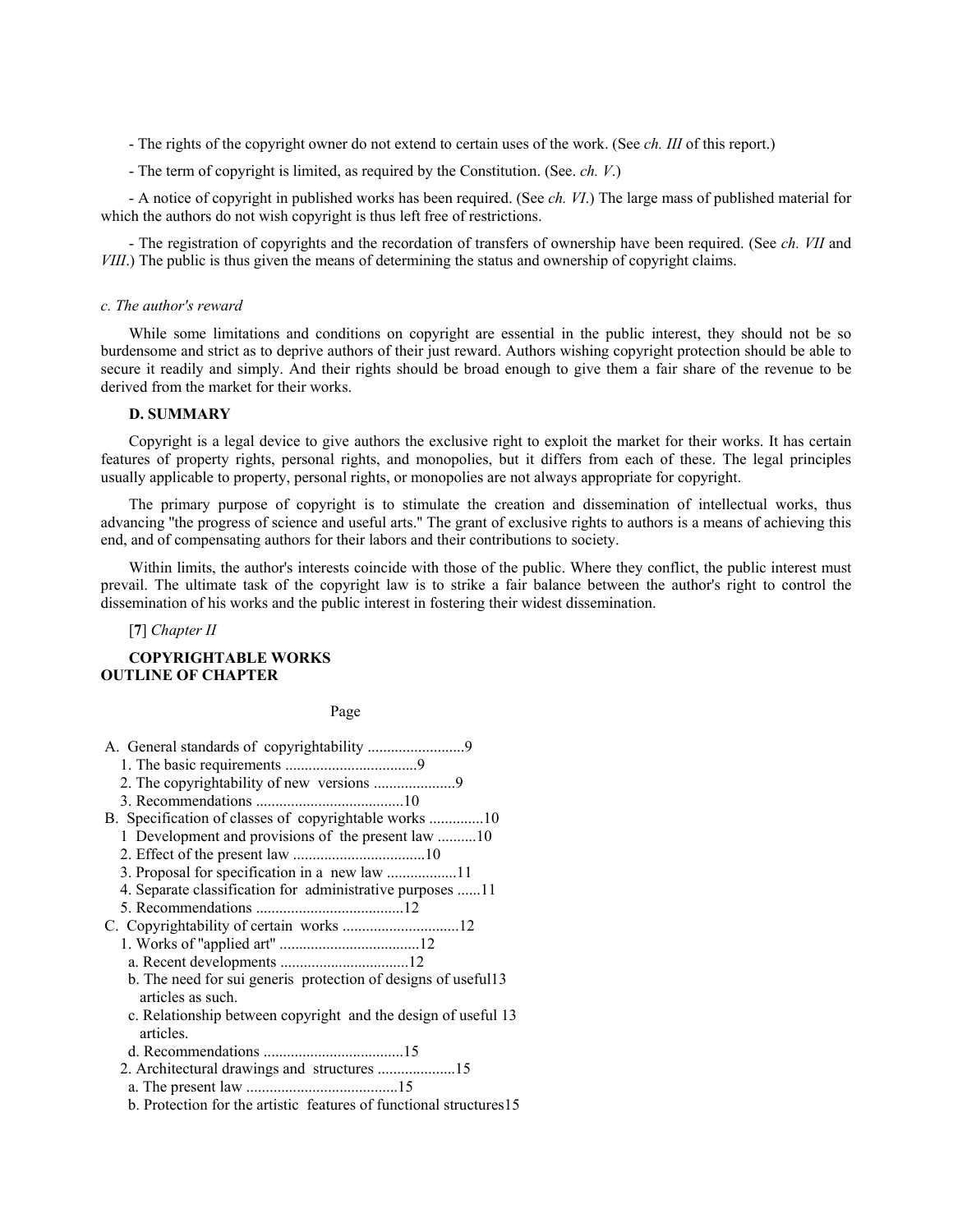c. Recommendations ....................................16

- 3. Choreographic works ....................................16
- a. Choreographic works as proper subject of copyright ..16
- b. Coverage under the present law .......................16
- c. Choreographic works as distinct from dramatic works 17
- d. Recommendations ....................................17
- 4. Sound recordings ........................................17
- a. Recent developments .................................17
- b. The present legal situation ............................17
- c. Exploration of statutory solution .......................18
- d. Recommendation .....................................18

# § [9] CHAPTER II COPYRIGHTABLE WORKSn1

# **A. GENERAL STANDARDS OF COPYRIGHTABILITY**

## **1. THE BASIC REQUIREMENTS**

It is well established, by a long line of court decisions, that in order to be copyrightable under the statute a work must meet the following requirements:

(*a*) The work must be in the form of a ''writing,'' i.e., it must be fixed in some tangible form from which the work can be reproduced.

(*b*) The work must be a product of original creative authorship. Two interrelated elements are involved here: originality and creativity.

(1) The work must be original in the sense that the author produced it by his own intellectual effort, as distinguished from merely copying a preexisting work. It need not be novel (as a patentable invention must be); in theory at least, it could be precisely the same as a preexisting work as long as it was created by the author independently.

(2) The work must represent an appreciable amount of creative authorship.

These basic requisites of copyrightability are not mentioned explicitly in the statute. While they are generally recognized by copyright specialists, the absence of any reference to them in the statute seems to have led to misconceptions as to what is copyrightable matter. We believe it would be desirable for the new statute to mention these basic requisites in general terms.

## **2. THE COPYRIGHTABILITY OF NEW VERSIONS**

Misunderstanding as to what is copyrightable matter has arisen particularly in regard to ''new versions'' of preexisting works. A new version may be an adaptation of an earlier work (e.g., a translation, a dramatization of a novel, or a new arrangement of music), or an original compilation of preexisting materials, or it may consist of preexisting material with the addition of new material.

The present statute (sec. 7) specifies that new versions ''shall be regarded as new works subject to copyright,'' but that the copyright in the new work as such pertains only to the new elements, and does not affect the copyright or public domain status of the preexisting material. What the present statute fails to make clear is the basic requirement that the new elements must in themselves represent original creative authorship.

## **[10] 3. RECOMMENDATIONS**

(*a*) The statute should mention the general requirements that any work, in order to be copyrightable, must be fixed in some tangible form and must represent the product of original creative authorship.

(*b*) The statute should make it clear that these requirements apply to new versions of preexisting works.

# **B. SPECIFICATION OF CLASSES OF COPYRIGHTABLE WORKS**

# **1. DEVELOPMENT AND PROVISIONS OF THE PRESENT LAW**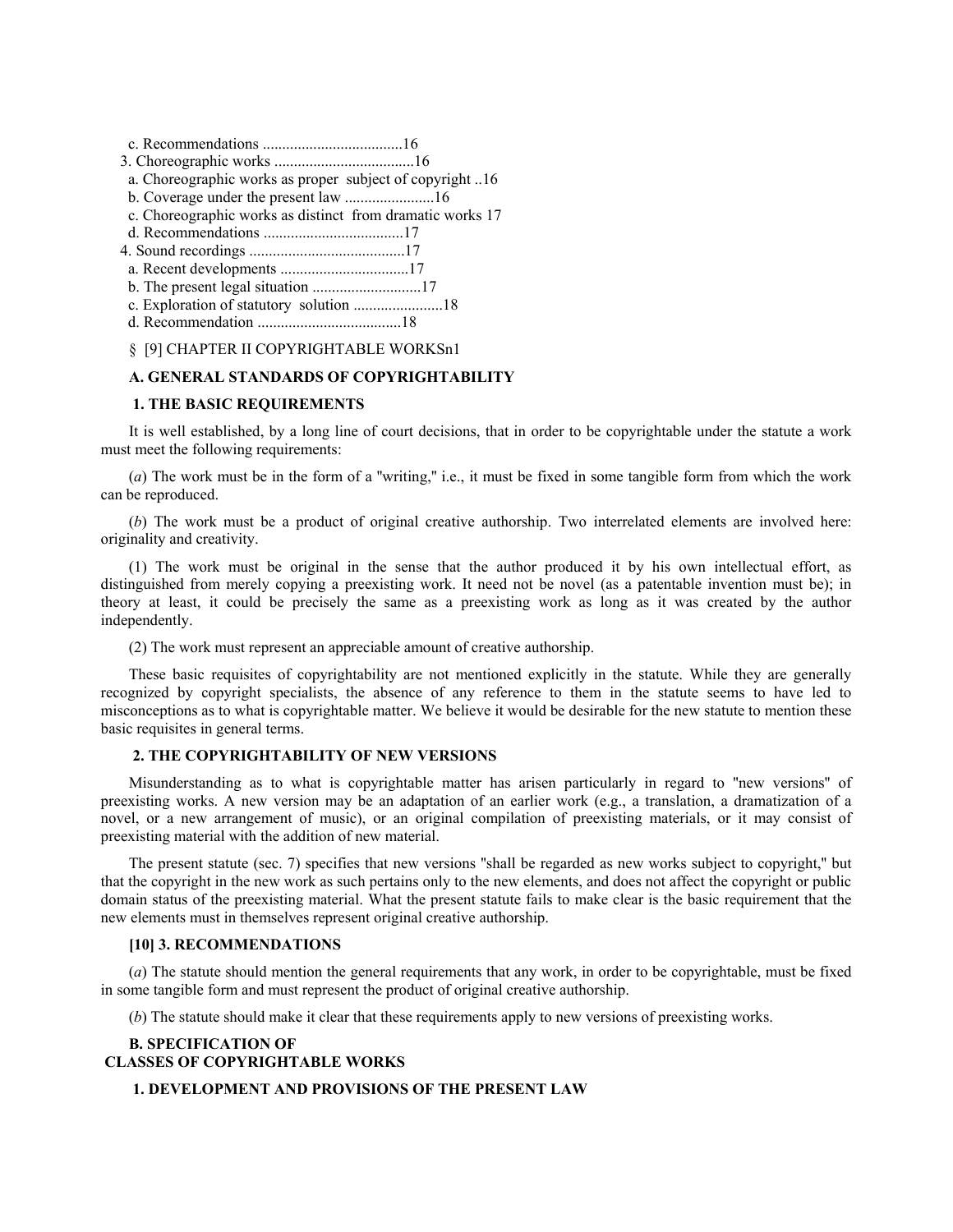The copyright statutes before 1909 specified the classes of works that were copyrightable. The first copyright statute of 1790 provided protection for ''maps, charts, and books.'' Revisions during the 19th century expanded the classes of copyrightable works to include dramatic works, musical compositions, photographs, and certain works of the fine and graphic arts.

In the present law, which is the act of 1909 with some amendments, a different approach was taken. Section 4 provides:

The works for which copyright may be secured under this title shall include all the writings of an author.

Section 5 then sets out 13 classes of copyrightable works--books, periodicals, music, and so forth--but provides that these classes are to be used in applying for registration, and ''shall not be held to limit the subject matter of copyright as defined in section 4.''

## **2. EFFECT OF THE PRESENT LAW**

Since the phrase ''all the writings of an author'' in section 4 is substantially the same as the constitutional language, it has sometimes been said that the present law purports to cover the entire field of works that could be made copyrightable under the Constitution. And the 13 classes listed in section 5 have been said to be a mere classification for the convenience of the Copyright Office and claimants in making registration. Since section 5 states that the 13 classes "shall not be held to limit the subject matter of copyright as defined in section 4," the scope of copyrightable works under section 4 would appear on its face to be broader than the 13 classes listed in section 5.

Nevertheless, section 4 has not been so broadly construed by the courts. In 1955, for example, the Second Circuit Court of Appeals held that although a sound recording of a singer's performance could be made the subject of copyright under the Constitution, Congress had not chosen to make such a recording copyrightable under the present statute. *Capitol Records, Inc. v. Mercury Record Corp. , 221 F.2d 657 (2d Cir. 1955).* Thus, there are certain works which appear to be the ''writings'' of an ''author'' within the scope of the Constitution, but which do not come within the scope of the copyright statute.

At the same time, all works that have been held copyrightable under the statute can be fitted into the classes enumerated in section 5. And those classes have been broad enough to include works produced in the new forms developed by technological advances. For example, a microfilm may qualify as a ''book,'' and a television film or **[11]**  video tape as a ''motion picture.'' For all practical purposes, section 5 has operated as a list of the categories of works capable of being copyrighted.

## **3. PROPOSAL FOR SPECIFICATION IN A NEW LAW**

We believe that the all-embracing provision of section 4 is undesirable for two reasons:

(*a*) As already noted, this provision has been construed as not meaning what it appears to say. What kinds of works it might include, beyond those listed in section 5, is uncertain.

(*b*) The possible scope of the constitutional concept of the ''writings'' of an ''author'' will expand with the passage of time. This is illustrated by two developments: (1) the steady expansion since 1790 in the statutory specification of the classes of copyrightable works, and (2) the recent emergence of questions as to the protection available to creations such as sound recordings and the ornamental designs of useful articles.

We believe the scope of the statute should be broad enough to include not only those forms in which copyrightable works are now being produced, but also new forms which are invented or come into use later. At the same time, we do not think that the language of the statute should be so broad as to include some things--typography, broadcast emissions, and industrial designs are possible examples-- that might conceivably be considered the ''writings of an author'' but are not intended by Congress to be protected under the copyright law. We believe that the extension of the copyright statute to entirely new areas of subject matter should be left to the determination of Congress rather than to the chance interpretation of an omnibus provision.

Instead of the omnibus provision in section 4, we believe that the statute should specify the categories of copyrightable works. This specification should cover all of the classes now included in section 5 and any others that Congress may wish to add, and should be stated in broad terms to allow coverage of similar works in new forms or media.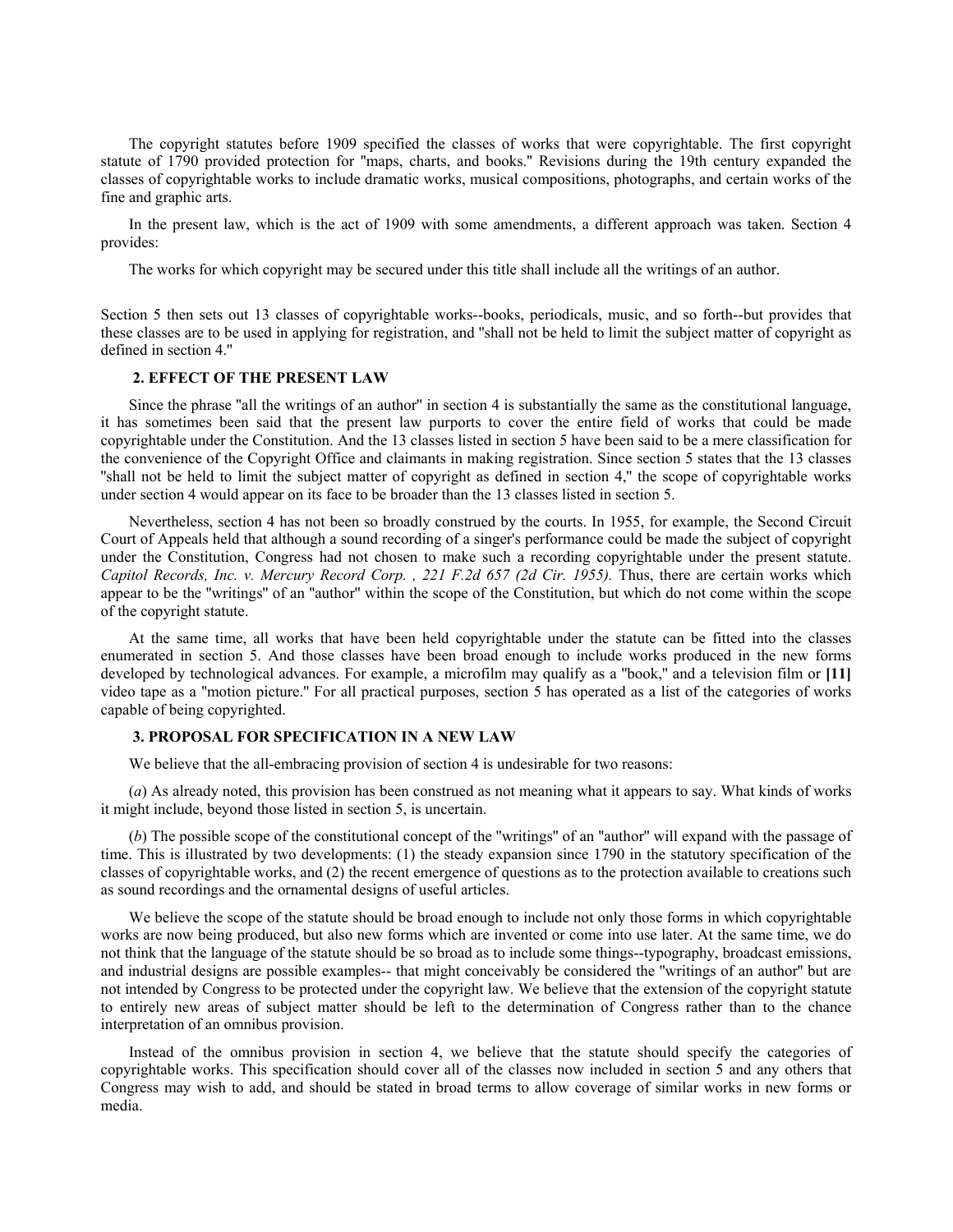Clarification of the scope of some of the categories as now listed in section 5, and the possible addition of other categories, will be considered in part C of this chapter.

# **4. SEPARATE CLASSIFICATION FOR ADMINISTRATIVE PURPOSES**

Apart from the specification of copyrightable works, the Copyright Office, in administering the deposit and registration system needs to divide the works deposited into class groups. The Office now receives deposits for the registration of over 250,000 works a year, and the various kinds of material deposited require division into groups for efficient processing, examining, cataloging, Library selection, storage, and reference. The criteria for administrative classification are not necessarily the same as those for specifying the categories of copyrightable works.

The present section 5 prescribes a fixed scheme of classification for administrative purposes. The experience of the Copyright Office has shown that this classification scheme is too rigid for the most effective accommodation to changing conditions and procedures. Although the Copyright Office has combined or subdivided some of the pre **[12]**  scribed classes over the years, the adaptability of the statutory specification in section 5 has been limited.

A classification scheme intended solely for administrative purposes should be flexible so as to permit alteration from time to time in the light of experience and changing needs. We propose that the Register of Copyrights be authorized to provide by regulation for the scheme of administrative classification.

#### **5. RECOMMENDATIONS**

(*a*) The provision of section 4, making "all the writings of an author" copyrightable, should be eliminated.

(*b*) Section 5, which now lists the classes of works for purposes of registration, should be reformulated as a specification of the categories of works copyrightable under the statute. The categories should be stated in broad terms to cover all the classes of works now included under section 5 and any others that Congress may wish to add, and to allow coverage of these general categories in any new forms or media that may be developed.

(*c*) The classification [*sic*] of works for purposes of administering the deposit and registration system should be left to administrative regulation by the Register of Copyrights with approval of the Librarian of Congress.

# **C. COPYRIGHTABILITY OF CERTAIN WORKS**

### **1. WORKS OF ''APPLIED ART''**

#### *a. Recent developments*

In recent years an important problem has arisen as to whether ornamental designs of useful articles (also referred to as ''applied art'' or ''industrial designs'') come within the category of copyrightable ''works of art.'' In *Mazer v. Stein (347 U.S. 201 (1954),* the Supreme Court held that, where a statuette had been copyrighted as a ''work of art,'' its copyright protection was not lost or diminished because it was intended to be used, and was used, as a lamp base; an unauthorized maker of lamps, the bases of which were copies of the statuette, was held an infringer of the copyright. Since the *Mazer* decision the courts have sustained copyright claims in ''works of art'' embodied in costume jewelry, textile fabrics, toys, and dinnerware.

In the light of the *Mazer* case, the Copyright Office has registered a rapidly increasing number of claims in ''works of art'' that are embodied in useful articles, including fabrics, jewelry, lace, dishes, glassware, silverware, lamps, clocks, ashtrays, and the like. But there have also been a number of copyright claims in designs of useful articles that the Copyright Office has refused to register on the ground that they were not ''works of art.'' The denial of registration for some of these claims has been challenged, and it can be expected that copyright claims in the design area will continue to grow.

The borderline between copyright protection for ''works of art'' and separate protection for the ornamental designs of useful articles has been the subject of much discussion in connection with a recent series of bills for the sui generis protection of designs. The most recent bills in this series, which were introduced in May 1961, include an amendment to the present copyright statute reaffirming and im **[13]** plementing the principle of the *Mazer* decision, and also defining its application. For the reasons explained below, we are in accord with the revisions in the copyright statute proposed in these bills.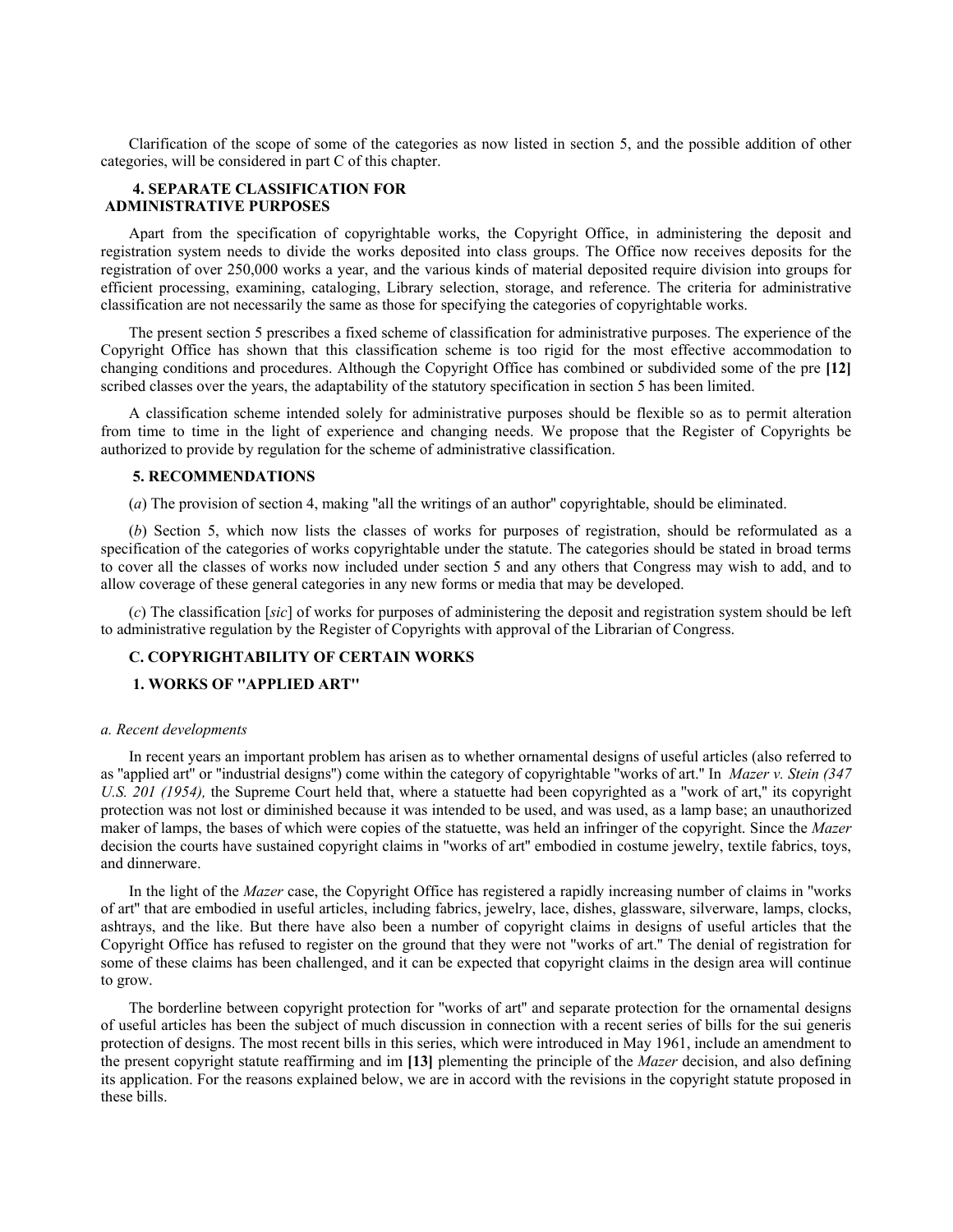## *b. The need for sui generis protection of designs of useful articles as such*

We believe that, as the Supreme Court held in the *Mazer* case, the protection now accorded by the copyright statute should continue to be available for ''works of art''--that is, pictorial, graphic, and sculptural works-- even after they have been employed as a design or decoration of a useful article. But we would not extend the copyright statute to designs of useful articles as such--automobiles, sewing machines, wearing apparel, etc. We would favor granting reasonable protection against the copying of these designs under a sui generis statute, but we do not believe they should be given protection of the length and breadth afforded by the copyright statute.

In the years since the *Mazer* decision, full protection under the copyright law has not proved inappropriate for ''works of art'' used as a design or decoration of useful articles. We do not believe, however, that it would be appropriate to extend the copyright law to industrial designs as such. In this area there is a delicate balance between the need for protection on the part of those who originate and invest in a design, and the possible effect of protection, if overextended, in restraining competition. The term of copyright (which is now up to 56 years and would be even longer under the proposal made in *ch. V* of this report) is too long for ordinary design protection. And there are other fundamentals of the copyright statute--the provisions on notice, deposit, registration, publication, and liability of innocent distributors of infringing articles, for example--that are not suitable for the entire range of industrial designs.

As noted above, special bills for the protection of ''ornamental designs of useful articles''--S. 1884, H.R. 6776, H.R. 6777, 87th Congress, 1st session--were introduced in Congress in May 1961. These bills, which are identical, provide for a short term of protection and differ in other significant respects from the copyright statute. However, they specifically preserve the full copyright protection now available to ''works of art'' under the *Mazer* decision. They are the outgrowth of similar bills introduced in the 86th Congress (S. 2075, S. 2852, H.R. 9525, H.R. 9870), and result from a reconciliation of the differences between those earlier bills.

# *c. Relationship between copyright and the designs of useful articles*

The principal administrative problem now faced by the Copyright Office in this field derives from the deposit of useful articles for copyright registration, and the difficulties in determining whether or not they embody or constitute copyrightable ''works of art.'' As a practical matter this problem might be partially solved by the enactment of a sui generis design protection statute, which many applicants would invoke in preference to the copyright law. However, in order to achieve a fully effective solution to this problem, we propose that registration under the copyright statute should be confined to pictorial, graphic, or sculptural works, and that useful articles should not be acceptable for deposit. This would not, of course, preclude registration for drawings, models, photographs, or the like that portray useful **[14]** articles, or that are obviously going to be used in the manufacture of useful articles.

There remains the question of protection to be given to a copyrighted work of art that is utilized as a design in the manufacture of useful articles. We believe that, where the copyrighted work is used as a design or decoration of a useful article, it should continue, as under the present law, to be protected by copyright if the owner wishes. In this situation the copyright owner should be given the option of securing protection under the design patent law or under special design legislation; but, if he does not do so, his copyright protection should remain unaffected. However, where the ''work of art'' actually portrays the useful article as such--as in a drawing, scale model, advertising sketch, or photograph of the article--existing court decisions indicate that copyright in the ''work of art'' does not protect against manufacture of the useful article portrayed. We agree with these decisions and the distinctions made in them.

Some examples will illustrate these points.

(1) The following would be accepted for deposit and registration by the Copyright Office, since they would not be considered ''useful articles'':

- A painting showing a floral pattern, submitted by a manufacturer of textile fabrics; a statuette in the form of a human figure, submitted by a lamp manufacturer;

- A technical drawing or scale model of an airplane;

- A jewelry design embodied in earrings.

(2) The following would not be accepted for deposit and registration by the Copyright Office, since they constitute useful articles as such: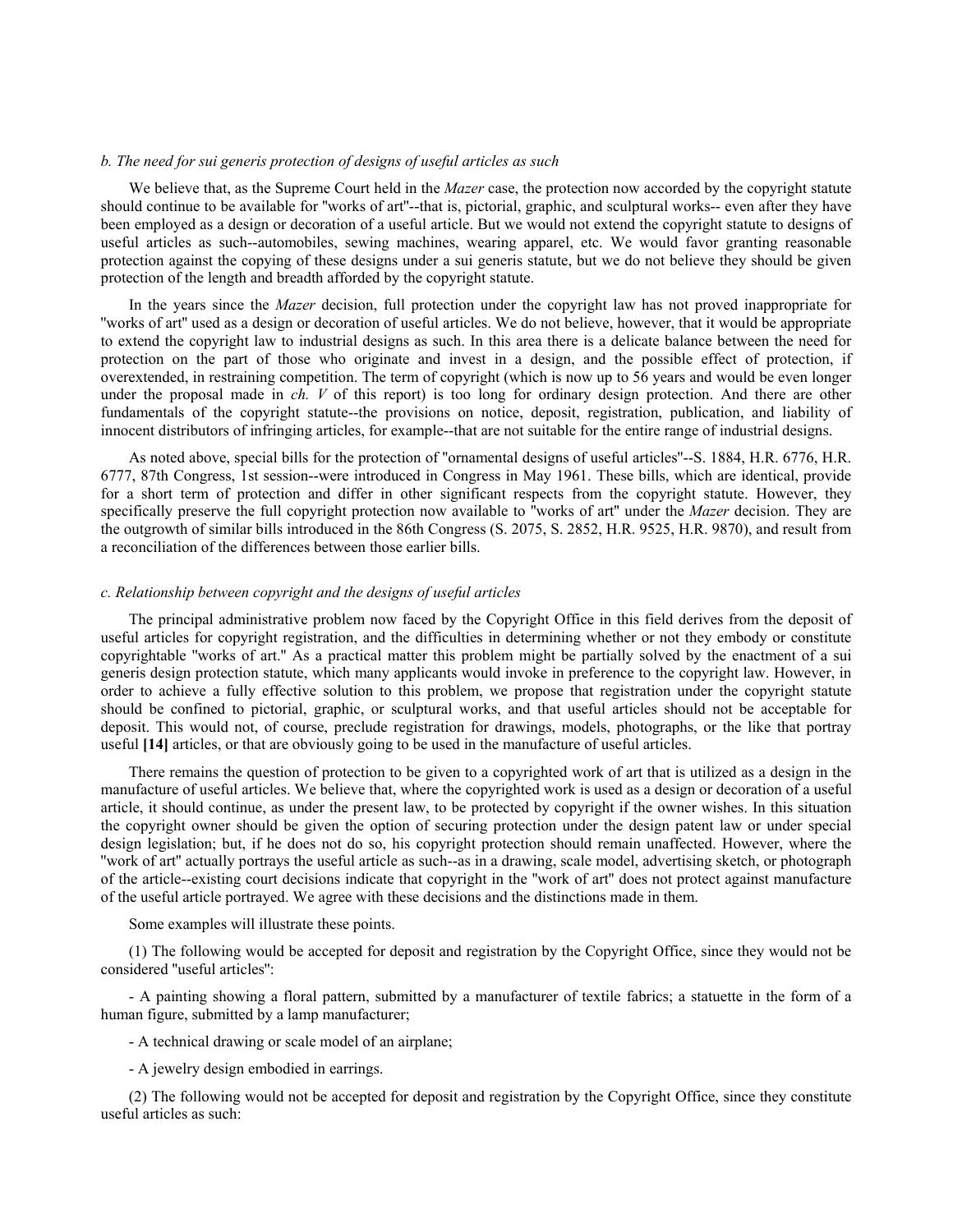- A rug; a yard of dress material;

- A lamp;
- A chair; a dress; a frying pan.

(3) Since the protection available to a copyrighted pictorial, graphic, or sculptural work is not affected by use of the work as a design or decoration of a useful article, the following works would continue to be accorded full protection under the copyright statute (unless the owner chooses to secure protection under the patent law or special design legislation):

- A copyrighted painting reproduced on textile fabrics;
- A copyrighted cartoon drawing or photograph reproduced on fabrics or in the form of toys or dolls;
- A copyrighted drawing of a chair reproduced on a lampshade;
- A copyrighted sculptured figure used as a lamp base.

(4) Under distinctions indicated in existing court decisions, that the copyright in a work portraying a useful article as such would not protect against manufacture of that article, copyright protection would not extend to the following cases:

- A copyrighted drawing of a chair, used to manufacture chairs of that design;
- A copyrighted scale model of an automobile, used to manufacture automobiles of that design;
- A copyrighted technical drawing showing the construction of a machine, used to manufacture the machine;
- A copyrighted picture of a dress, used to manufacture the dress.

#### **[15]** *d. Recommendations*

(1) The copyright statute should make it clear that, for purposes of registration, the ''works of art'' category includes pictorial, graphic, and sculptural works even though they may portray or be intended for use in useful articles, but that useful articles, as such, are not acceptable for deposit.

(2) When a copyrighted work of art is used as a design or decoration of a useful article, it should continue to have all the protection afforded by the copyright law. If the work is registered as a design under the patent law or special design legislation, copyright protection should terminate insofar as it relates to useful articles, but if patent or design registration is not made, copyright protection should continue unaffected.

(3) The statute should not alter the distinctions drawn in this area by existing court decisions--that copyright in a pictorial, graphic, or sculptural work, portraying a useful article as such, does not extend to the manufacture of the useful article itself.

# **2. ARCHITECTURAL DRAWINGS AND STRUCTURESn2**

#### *a. The present law*

Architectural drawings are copyrightable under the present law within the general category of technical drawings. The copyright in an architectural drawing protects it against the unauthorized making and distribution of copies of the drawing.

When an architectural structure, such as a monument, is itself a "work of art," copyrighted drawings of the structure are protected against their ''execution'' by erecting the structure. This is merely an application of the provision in section 1(b) protecting ''a model or design for a work of art'' against its ''execution.'' But the courts have held that the drawings of a functional structure, which is not a ''work of art,'' are not protected against their use in building the structure.

Architectural structures themselves are not mentioned in the present statute. If a structure constitutes a ''work of art'' (e.g., a piece of sculpture or an artistic monument), the structure itself may now be copyrighted under the general category of ''works of art.'' But copyright protection has been denied to functional structures that do not qualify as ''works of art.''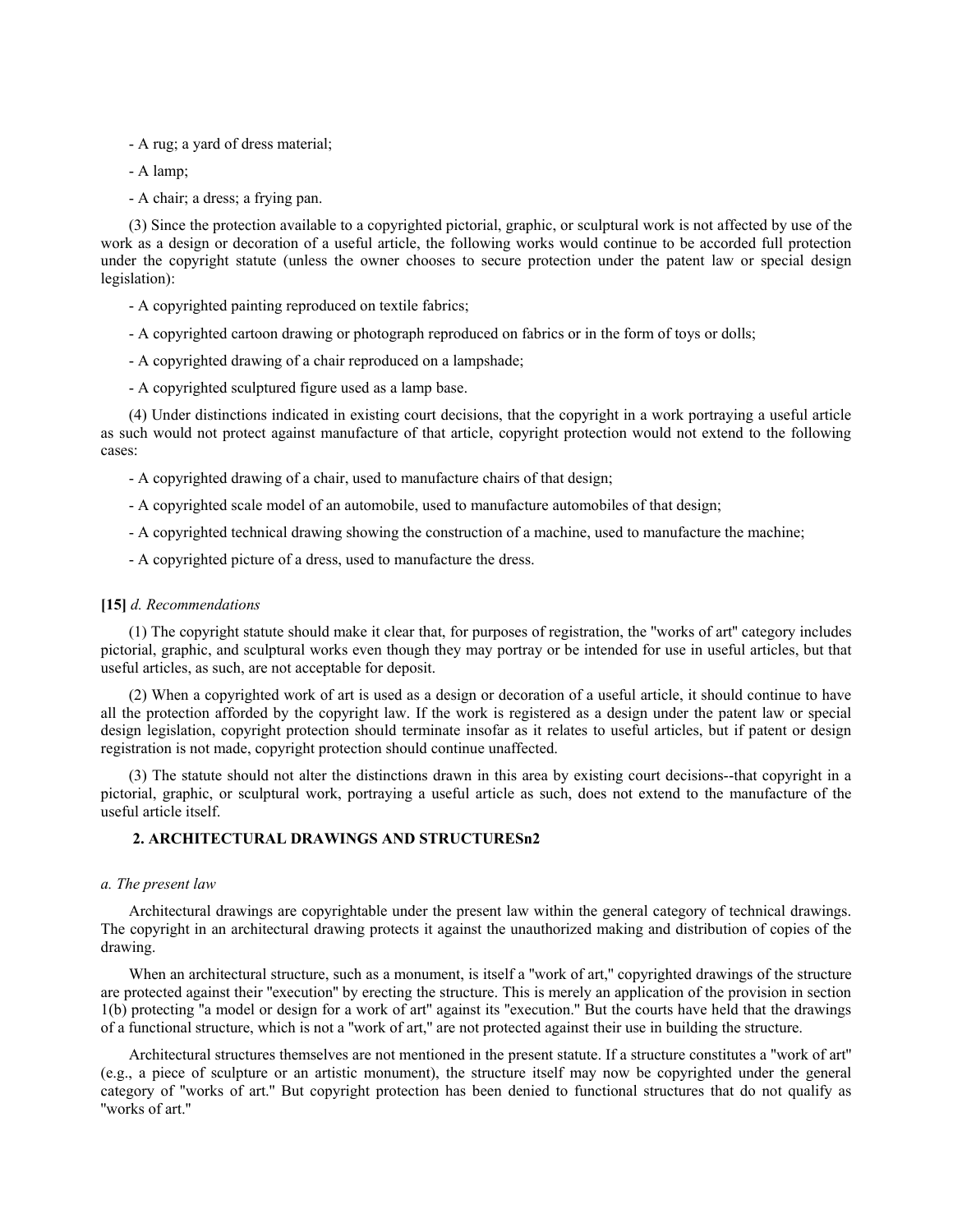## *b. Protection for the artistic features of functional structures*

It seems clear that a structure designed solely for esthetic effect should be entitled to copyright protection on the same basis as any other nonutilitarian work of art. It seems equally clear, at the other extreme, that a functional structure having no artistic features is not an appropriate subject for copyright protection, even though it embodies original ideas as to technical methods of construction. The more difficult question is whether copyright protection should extend to structures that are functional in purpose but also display nonfunctional features of ''artistic'' design.

We believe that what we have said above in regard to the ornamental design of useful articles applies also to the ''artistic'' design of **[16]** functional architectural structures. In the case of architecture particularly, it would often be difficult to differentiate between the functional and the ''artistic'' features of a design. While we are inclined to the view that a limited measure of protection should be afforded to the design of functional structures, we do not believe that the copyright statute provides the appropriate framework for their protection. We would leave this protection to be dealt with in the separate legislation proposed for the protection of ornamental designs of useful articles.

It should be understood, of course, that a nonutilitarian work of art, such as a piece of sculpture or a mural, which is superimposed upon a functional structure but retains its separate identity, remains copyrightable as a work of art apart from the structure.

#### *c. Recommendations*

- (1) The copyright law should continue to protect--
- *(a)* Architectural drawings, against the unauthorized making and distribution of copies;
- *(b)* Nonfunctional architectural structures that constitute works of art, on the same basis as sculptural works of art;
- *(c)* Drawings for such a nonfunctional structure, on the same basis as drawings for a sculptural work of art.

(2) The copyright law should not be extended to the design of functional architectural structures. Protection for these designs on a more limited basis should be considered in separate legislation for the protection of ornamental designs of useful articles.

# **3. CHOREOGRAPHIC WORKSn3**

## *a. Choreographic works as proper subject of copyright*

Choreographic works, such as ballets, represent a recognized art form, and undoubtedly constitute works of authorship. Until fairly recent times it was difficult to secure copyright protection for choreographic works because of the absence of practical means of fixing them in a tangible form. Fixation is now feasible in the form of systems of notation recently developed or in the form of motion pictures.

For purposes of copyright at least, the term ''choreographic works'' is understood to mean dance works created for presentation to an audience, thus excluding ballroom and other social dance steps designed merely for the personal enjoyment of the dancers. This distinction is important because the copyright protection of choreographic works is concerned mainly with their public performance.

#### *b. Coverage under the present law*

Although not mentioned by name in the present copyright statute, choreographic works have been regarded as copyrightable if they qualify as ''dramatic compositions.'' There are some old court decisions indicating that a dance which presents a story or definite theme qualifies as a ''dramatic'' work.

The treatment of choreographic works as a species of ''dramatic compositions'' for copyright purposes has had two virtues: (1) It has served to define the choreographic works protected as being dance works created for presentation to an audience; and (2) it has placed **[17]** choreographic works in an existing category in which the rights of the copyright owner are established.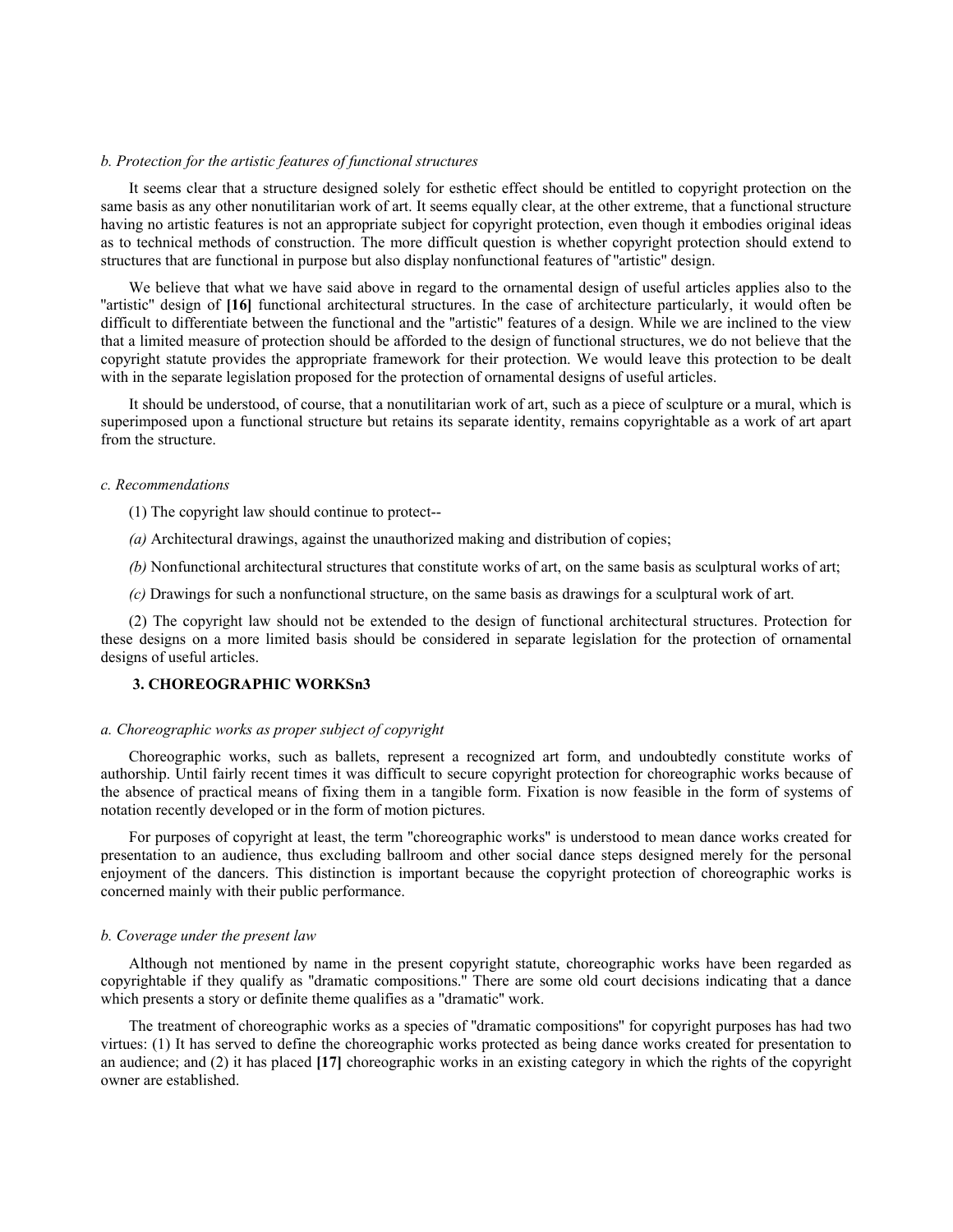#### *c. Choreographic works as distinct from dramatic works*

Treating choreographic works as a species of ''dramatic compositions,'' however, has one serious shortcoming. Many choreographic works present ''abstract'' dance movements, in which, aside from their esthetic appeal, no story or specific theme is readily apparent. Whether such ''abstract'' dances qualify as ''dramatic compositions'' is uncertain. We see no reason why an ''abstract'' dance, as an original creation of a choreographer's authorship, should not be protected as fully as a traditional ballet presenting a story or theme.

In view of the doubt as to whether "abstract" dances would come within the category of "dramatic compositions," we believe that choreographic works should be designated as a separate category. The statute should make it clear that this category covers only dances prepared for presentation to an audience. We believe that the rights of the copyright owner in dramatic works are appropriate for choreographic works.

#### *d. Recommendations*

(1) Choreographic works prepared for presentation to an audience should be mentioned specifically in the statute as a category of copyrightable works.

(2) They should be given the same protection as is accorded to dramatic compositions.

### **4. SOUND RECORDINGSn4**

#### *a. Recent developments*

During the past several years there has been considerable discussion here and abroad of proposals to provide some protection for performing artists and for record producers in their sound recordings. It has been proposed that performers or record producers, or both, be given the right to prevent the unauthorized reproduction of their sound recordings. It has also been suggested that their rights might extend to the collection of royalties for the use of their recordings in broadcasts and other public performances. These proposals have been the subject of a series of international meetings to consider the development of a convention for the international protection of ''neighboring rights.'' A diplomatic conference to develop the final text of a convention is to be held in Rome in October 1961.

#### *b. The present legal situation*

It is important to an understanding of the problems involved here to distinguish between: (1) the literary or musical composition of an author embodied in a recording, (2) the recorded rendition of the performer, and (3) the recording as a work in itself. All three of these elements are present in most recordings, but only the author's composition is given statutory copyright protection in the United States. The laws of some foreign countries have provisions for the protection of the performer in his recorded rendition, or for the protection of the record producer in the sound recording as a work in **[18]** itself. These provisions in the foreign laws usually appear as adjuncts to the copyright statute, but they frequently differ--as to the scope and duration of protection and in other respects--from the provisions governing copyright works in general.

Recent disclosures indicate that the unauthorized reproduction of sound recordings has reached serious proportions. While there are no statutory provisions in the United States protecting performers or record producers against the unauthorized reproduction of their sound recordings, several recent court decisions have accorded protection under common law doctrines of literary property rights and unfair competition. The lack of any statutory specification of the rights of performers and record producers may be leading to establishment of common law rights that are unlimited in scope and duration.

A bill aimed at combating the counterfeiting of records--H.R. 6354, 87th Congress, 1st session--was introduced on April 17, 1961. It would impose criminal penalties on anyone who, knowingly and with fraudulent intent, transports or receives in interstate or foreign commerce a reproduction of a sound recording made without permission of the ''owner of the master recording.''

#### *c. Exploration of statutory solution*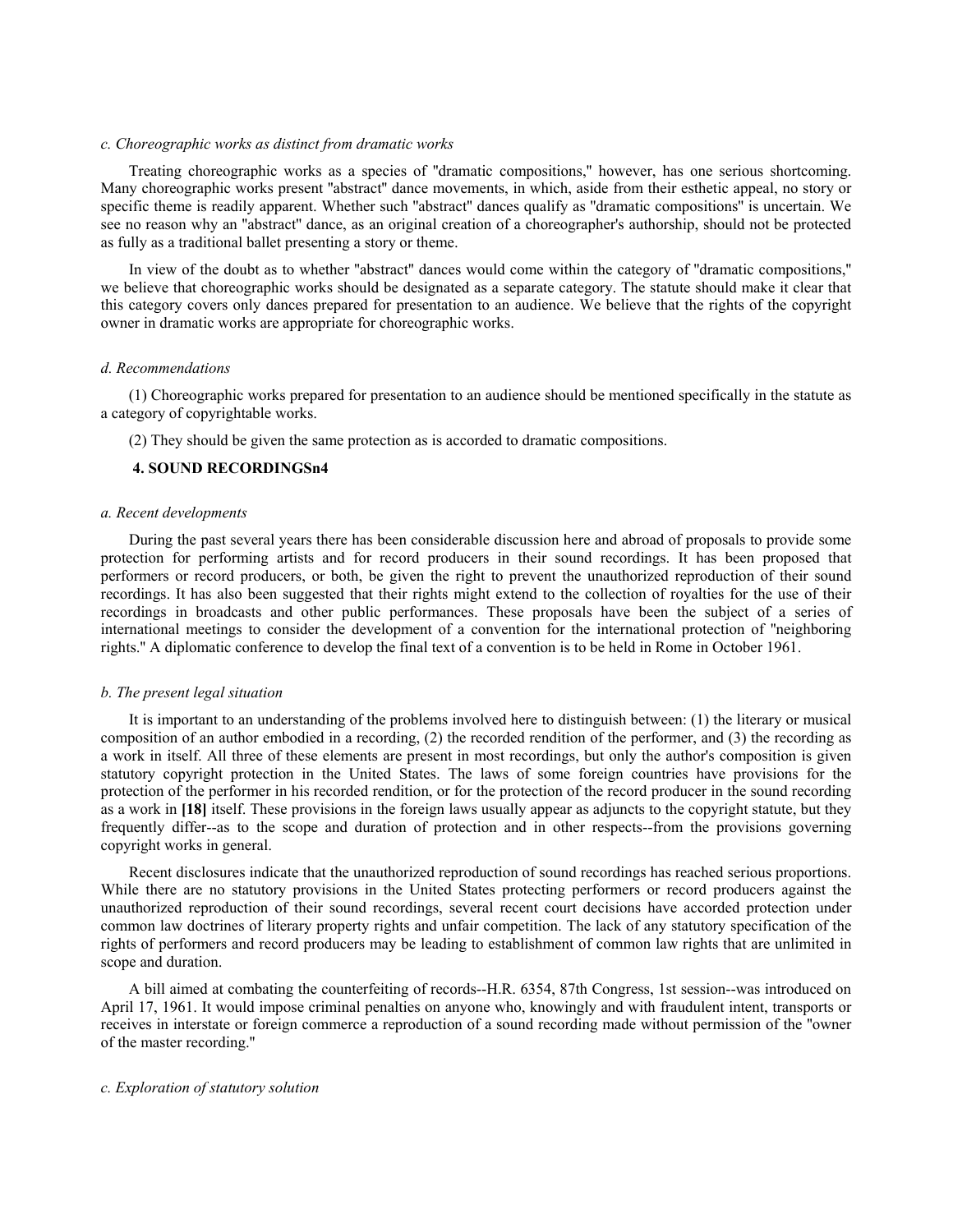All of this suggests that the present legal situation with respect to the unauthorized reproduction of sound recordings is unsatisfactory, and that Federal statutory protection should be accorded within appropriate limits. Although we believe that the principles of the copyright law offer the most appropriate basis for this protection, there are many complex issues that have not yet crystallized sufficiently for us to make detailed recommendations at this time. Among the unresolved questions are: (1) whether rights should be given to the performer or to the record producer or both; (2) whether formalities such as the copyright notice, deposit, and registration should be applied to sound recordings; and (3) the scope and duration of protection to be accorded.

We hope that continuing study will develop proposals for the solution of these problems in the not too distant future.

## *d. Recommendation*

Sound recordings should be protected against unauthorized duplication under copyright principles, but detailed recommendations are being deferred pending further study.

**[19**] *Chapter III*

## **RIGHTS OF COPYRIGHT OWNERS OUTLINE OF CHAPTER**

Click here to view image.

§ [21] CHAPTER III RIGHTS OF COPYRIGHT OWNERS

## **A. RIGHTS SPECIFIED IN THE PRESENT LAW**

## **1. DEVELOPMENT OF PRESENT RIGHTS**

Copyright was originally concerned with printed matter, chiefly in the form of books. It meant the exclusive right of the copyright owner to make and publish copies. In the course of time, the concept of copyright expanded in two directions: (1) to cover other works of authorship such as dramatic, musical, and art works; and (2) to grant exclusive rights to the copyright owner to disseminate the work by other means such as public performance and the making and distribution of sound recordings. Copyright is now a bundle of several rights pertaining to the various means of reproducing and disseminating works of authorship.

# **2. SUMMARY OF PRESENT RIGHTS**

The exclusive rights of a copyright owner now specified in section 1 of the copyright law may be summarized as follows:

(*a*) All categories of copyrighted works are protected against the making and publication of copies.

(*b*) Literary, dramatic, and musical works are protected against the making of new versions; models or designs for works of art are protected against the execution of the work of art.

(*c*) Nondramatic literary and musical works are protected against public delivery or public performance ''for profit'' (except for performances of music on coin-operated machines); dramatic works are protected against public performance, whether or not for profit.

(*d*) Literary, dramatic, and musical works are protected against reproduction in any transcription or record (subject, in the case of music, to the compulsory license for the making of sound recordings).

### **3. ANALYSIS OF PRESENT RIGHTS**

## *a. The right to make and publish copies*

Section 1(a) of the present law provides for the exclusive right of the copyright owner ''to print, reprint, publish, copy, and vend the copyrighted work.'' These various terms are redundant. Printing and reprinting are modes of copying, and vending is a mode of publishing. As to vending, it is well settled that when publication has been authorized, the right to vend pertains only to the initial sale of a copy; the purchaser of the copy is then free to resell or otherwise dispose of it. On the other hand, when publication is not authorized, any vending of a copy is an infringement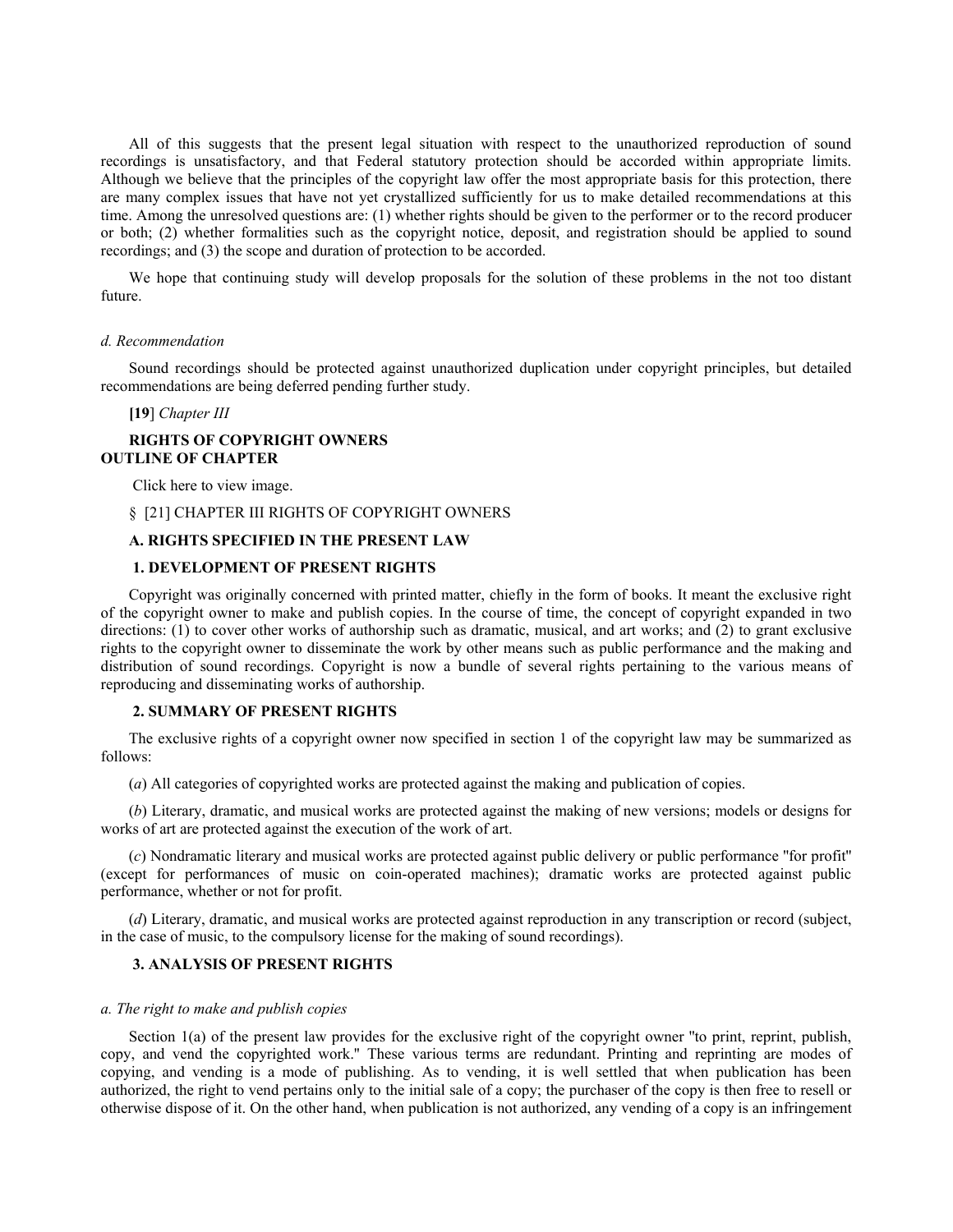of the right to publish. In substance, **[22]** as several courts have observed, the right embraced in the repetitive terms of section 1(a) is the twofold right to make and to publish copies.

This right is the historic basis of copyright and pertains to all categories of copyrighted works. The ''copying'' embraced in this right is a broad concept. ''Copying'' is not confined to complete and literal reproduction. While anyone is free to use the ideas disclosed in a work, and to use the same source material in creating another work, the reproduction of the essential substance of an author's expression constitutes ''copying,'' even though his work is altered in the reproduction or is reproduced in a different medium or form.

In *White-Smith Music Publishing Co. v. Apollo Co. (209 U.S. 1 (1908)* ), the Supreme Court held that ''copying'' implied a visual reproduction from which the work could be read; the making of a mechanical sound recording was held not to constitute ''copying.'' By the same token, a public performance would not appear to be ''copying'' in this sense. The present statute provides separately for the rights to make sound recordings and to give public performances.

#### *b. The right to make new versions*

Section 1(b) of the present law provides for the exclusive right of the copyright owner to make new versions (translations, adaptations, etc.) of the copyrighted work. The making of a new version would appear to be a form of ''copying,'' and there are court decisions so indicating. Nevertheless, provisions expressly granting the right to make translations and dramatizations, and to execute models or designs for works of art, have been incorporated in our copyright statutes since 1870; the remaining rights specified in section 1(b)--to make any other versions of a literary work, to convert a drama into a novel or other nondramatic work, and to arrange or adapt a musical work-- were added in 1909.

Although section 1(b) probably covers the most common forms of new versions, there are other types of works and forms of new versions not specifically mentioned. For example, a painting may be remade as a sculpture or vice versa, a photograph may be reproduced as a painting, or a motion picture may be converted into a stage play.

Perhaps section 1(b) is unnecessary, since the courts might well hold that any new version is a ''copy'' of the original work under section 1(a). However, section 1(b) has been relied on as the basis for some court decisions; and to avoid any doubt, we would retain a specific reference in the statute to the right to make new versions. We suggest, though, that the present language of section 1(b) be both simplified and broadened to refer to all classes of works and all forms of new versions.

## *c. The right of public performance*

This right is now provided for in three separate subsections of section 1:

- Subsection (c) specifies the right ''to deliver, authorize the delivery of, read, or present the copyrighted work in public for profit if it be a lecture, sermon, address or similar production, or other nondramatic literary work.''

- Subsection (d) specifies the right ''to perform or represent the copyrighted work publicly if it be a drama.''

**[23]** - Subsection (e) specifies the right ''to perform the copyrighted work publicly for profit if it be a musical composition.'' This right is subject to a special exemption for performances on coin-operated machines, to be discussed later.

Note that for nondramatic literary and musical works the right is limited to public performance ''for profit''; while for dramas (which include dramatico-musical works) the right extends to any public performance whether or not for profit. This distinction will be discussed below.

It is now well established by a long line of court decisions that radio and television broadcasting is a form of public performance.

It seems odd that motion pictures are not designated among the categories of works to which performance rights are accorded, especially since performance (i.e., exhibition) is almost the only practical means of disseminating motion pictures. We shall discuss this in a later section.

#### *d. The right to make records*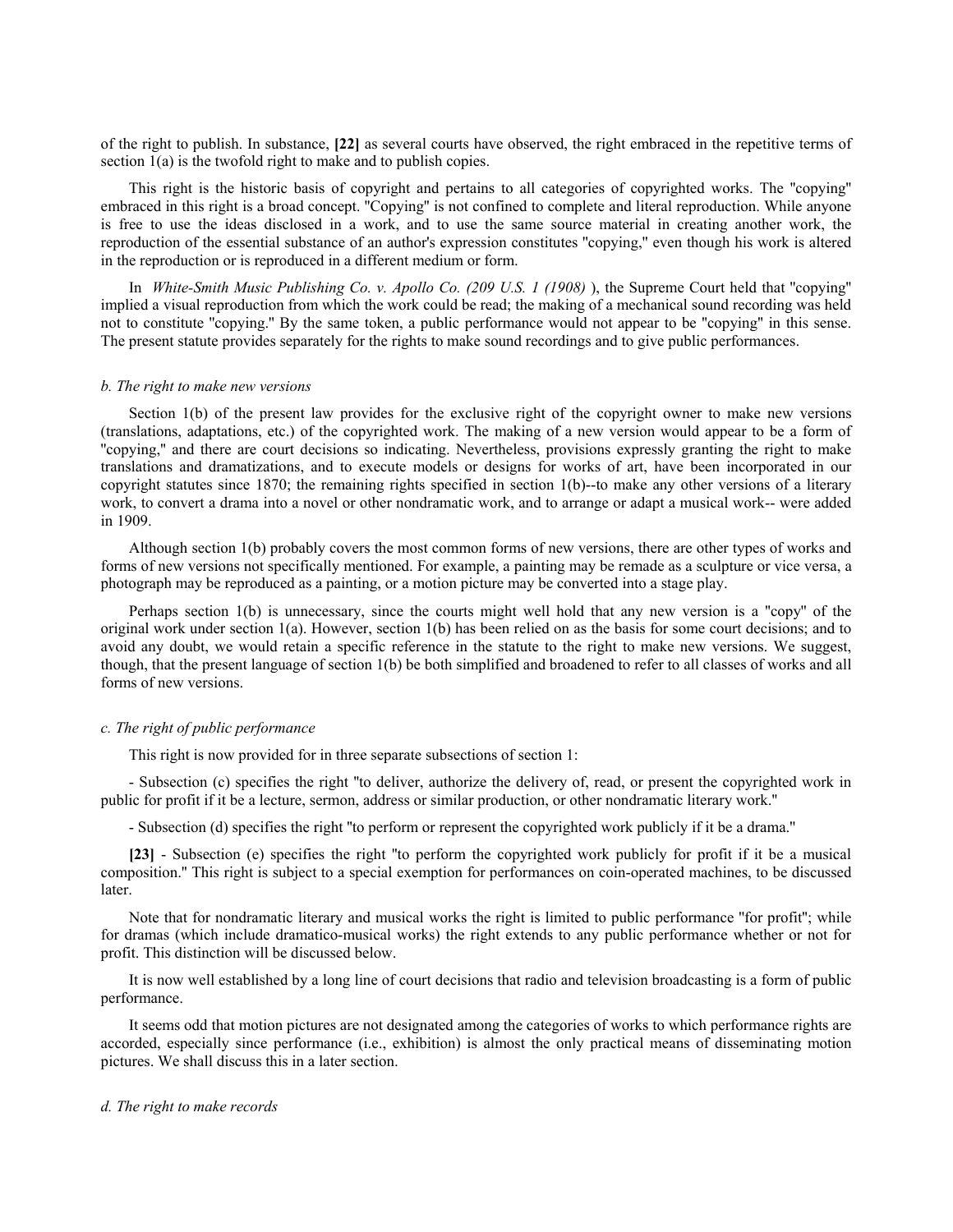This right is now provided for in the same three subsections as the public performance right:

- Subsection (c) specifies, for a nondramatic literary work, the right ''to make or procure the making of any transcription or record thereof by or from which, in whole or in part, it may in any manner or by any method be exhibited, delivered, presented, produced, or reproduced.''

- Subsection (d) specifies substantially the same right for a dramatic work..

- Subsection (e) provides, for a musical work, the right ''to make any arrangement or setting of it or of the melody of it in any system of notation or any form of record in which the thought of an author may be recorded and from which it may be read or reproduced.''

The principal effect of these provisions is to give copyright owners the exclusive right to made [*sic*] soundrecordings--the right which the Supreme Court in the *White-Smith* case had held was not embraced in the right to make copies. In addition to sound recordings, these subsections cover the making of any form of visual record, such as a stenographic transcription or a motion picture of a performance. They also provide that the performance right extends to performances given by means of records.

The three subsections dealing with the recording right seem unnecessarily repetitious and confusing. We suggest that this right be restated more simply and clearly--as the right to make any form of transcription or record, visual or aural, from which the work can be performed or reproduced.

Section 1(e) also contains the long and complex ''compulsory license'' provisions, which we shall discuss later. In sum, these provide that when the copyright owner of a musical work has once permitted the making of a mechanical sound recording of the music, any other person may make such a recording upon giving notice and paying a specified royalty.

### **[24] 4. RECOMMENDATIONS**

(*a*) Subject to certain limitations and exceptions to be discussed below, the statute should continue to accord to copyright owners the exclusive rights to exploit their works by (1) making and publishing copies, (2) making new versions, (3) giving public performances, and (4) making records of the work.

(*b*) The present provisions of section 1 granting these rights should be redrafted in simpler and clearer language.

## **B. SPECIAL RIGHTS, LIMITATIONS, AND EXCEPTIONS**

## **1. FAIR USE IN GENERALn1**

### *a. What is ''fair use''?*

Nothing is said in the statute as to the ''fair use'' of copyrighted works. The doctrine of ''fair use,'' however, has been developed by the courts over a period of many years and is now firmly established as an implied limitation on the exclusive rights of copyright owners.

Copyright does not preclude anyone from using the ideas or information disclosed in a copyrighted work. Beyond that, the work itself is subject to ''fair use.'' That term eludes precise definition; broadly speaking, it means that a reasonable portion of a copyrighted work may be reproduced without permission when necessary for a legitimate purpose which is not competitive with the copyright owner's market for his work.

The general scope of fair use can be indicated by the following examples of the kinds of uses that may be permitted under that concept:

- Quotation of excerpts in a review or criticism for purposes of illustration or comment.

- Quotation of short passages in a scholarly or technical work, for illustration or clarification of the author's observations.

- Use in a parody of some of the content of the work parodied.
- Summary of an address or article, with brief quotations, in a news report.
- Reproduction by a library of a portion of a work to replace part of a damaged copy.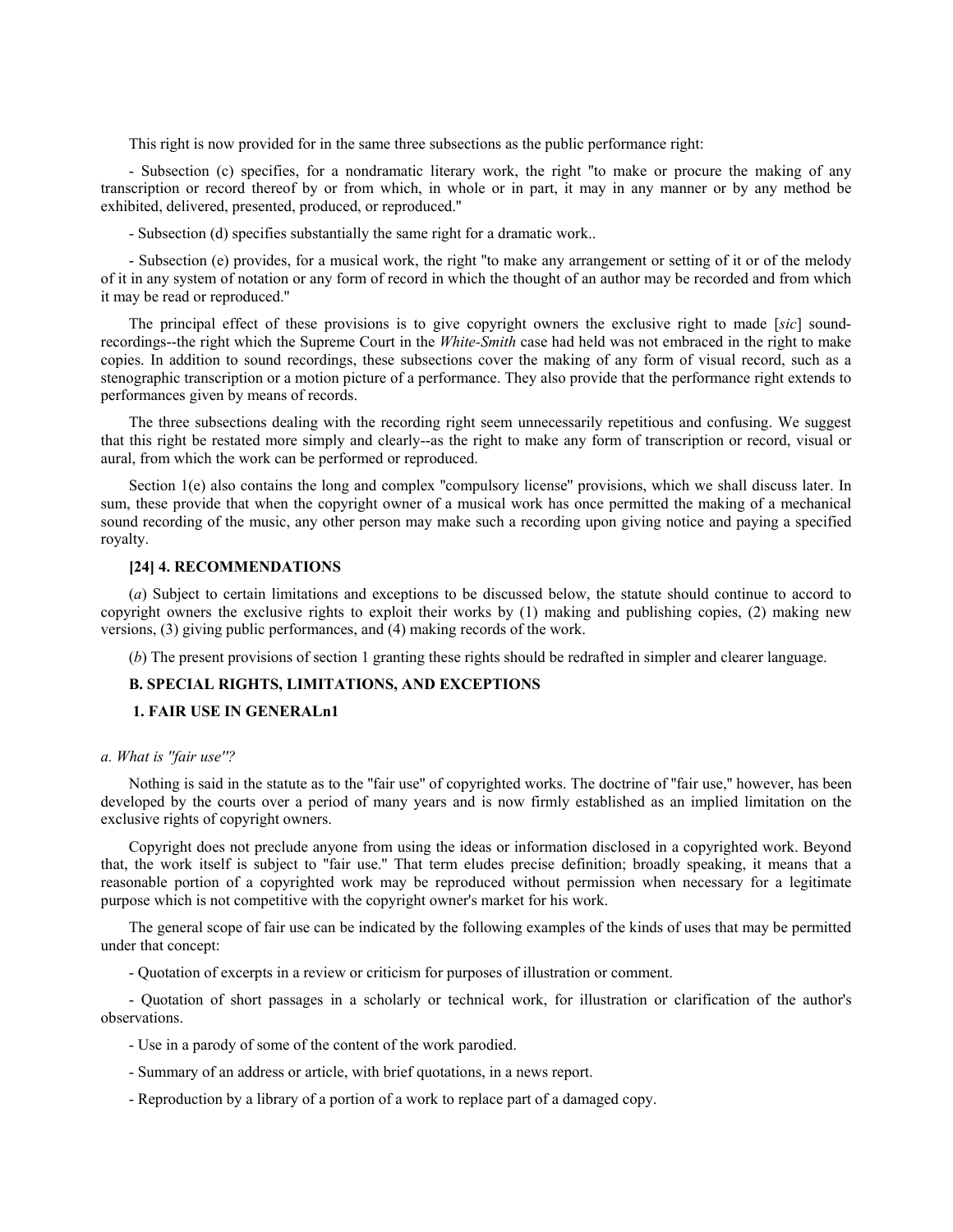- Reproduction by a teacher or student of a small part of a work to illustrate a lesson.
- Reproduction of a work in legislative or judicial proceedings or reports.

- Incidental and fortuitous reproduction, in a newsreel or broadcast, of a work located at the scene of an event being reported.

Whether any particular use of a copyrighted work constitutes a fair use rather than an infringement of copyright has been said to depend upon (1) the purpose of the use, (2) the nature of the copyrighted work, (3) the amount and substantiality of the material used in relation to the copyrighted work as a whole, and (4) the effect of the use on the copyright owner's potential market for his work. These criteria are interrelated and their relative significance may vary, but **[25]** the fourth one--the competitive character of the use--is often the most decisive.

### *b. Statutory recognition of fair use*

Since the fair use doctrine may be applied in any number and variety of circumstances, it would be difficult to prescribe precise rules suitable for all situations. For example, the amount of a work that may be properly used under that doctrine will vary according to the nature of the work, the essential character of the portion used, and the purpose and competitive effect of the use.

Nevertheless, the doctrine of fair use is such an important limitation on the rights of copyright owners, and occasions to apply that doctrine arise so frequently, that we believe the statute should mention it and indicate its general scope. It seems anomalous to have the statute specify the rights of copyright owners in absolute terms without indicating that those rights are subject to the limitation of fair use.

#### *c. Recommendation*

The statute should include a provision affirming and indicating the scope of the principle that fair use does not infringe the copyright owner's rights.

# **2. PHOTOCOPYING BY LIBRARIESn2**

### *a. Statement of the problem*

The application of the principle of fair use to the making of a photocopy by a library for the use of a person engaged in research is an important question which merits special consideration. This question has not been decided by the courts, and it is uncertain how far a library may go in supplying a photocopy of copyrighted material in its collections. Many libraries and researchers feel that this uncertainty has hampered research and should be resolved to permit the making of photocopies for research purposes to the fullest extent compatible with the interests of copyright owners.

Scholars have always felt free to copy by hand from the works of others for their own private research and study. Aside from the impossibility of controlling copying done in private, the acceptance of this practice may have been based on the inherent limitation of the extent to which copying could be done by hand. But copying has now taken on new dimensions with the development of photocopying devices by which any quantity of material can be reproduced readily and in multiple copies.

Researchers need to have available, for reference and study, the growing mass of published material in their particular fields. This is true especially, though not solely, of material published in scientific, technical, and scholarly journals. Researchers must rely on libraries for much of this material. When a published copy in a library's collections is not available for loan, which is very often the case, the researcher's need can be met by a photocopy.

On the other hand, the supplying of photocopies of any work to a substantial number of researchers may diminish the copyright owner's market for the work. Publishers of scientific, technical, and scholarly **[26]** works have pointed out that their market is small; and they have expressed the fear that if many of their potential subscribers or purchasers were furnished with photocopies, they might be forced to discontinue publication.

### *b. Approach to a solution: single photocopies for research use*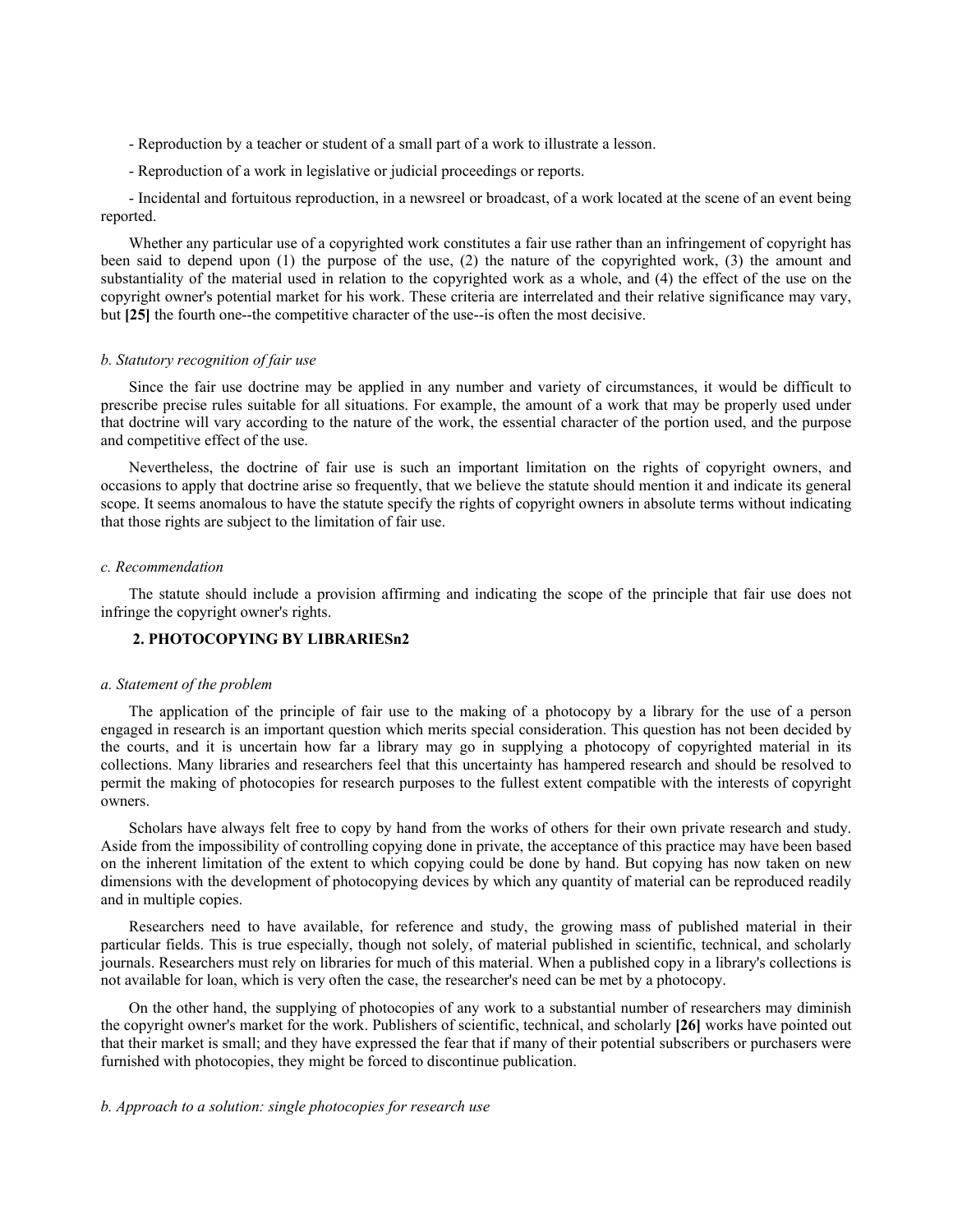As a general premise, we believe that photocopying should not be permitted where it would compete with the publisher's market. Thus, when a researcher wants the whole of a publication, and a publisher's copy is available, he should be expected to procure such a copy.

In situations where it would not be likely to compete with the publisher's market, however, we believe that a library should be permitted to supply a single photocopy of material in its collections for use in research. Thus, when a researcher wants only a relatively small part of a publication, or when the work is out of print, supplying him with a single photocopy would not seriously prejudice the interests of the copyright owner. A number of foreign laws permit libraries to supply single photocopies in these circumstances.

#### *c. Multiple and commercial photocopying*

The question of making photocopies has also arisen in the situation where an industrial concern wishes to provide multiple copies of publications, particularly of scientific and technical journals, to a number of research workers on its staff. To permit multiple photocopying may make serious inroads on the publisher's potential market. We believe that an industrial concern should be expected to buy the number of copies it needs from the publisher, or to get the publisher's consent to its making of photocopies.

Similarly, any person or organization undertaking to supply photocopies to others as a commercial venture would be competing directly with the publisher, and should be expected to get the publisher's consent.

There has been some discussion of the possibility of a contractual arrangement whereby industrial concerns would be given blanket permission to make photocopies for which they would pay royalties to the publishers. Such an arrangement, which has been made in at least one foreign country, would seem to offer the best solution for the problem of multiple and commercial photocopying.

#### *d. Recommendations*

The statute should permit a library, whose collections are available to the public without charge, to supply a single photocopy of copyrighted material in its collections to any applicant under the following conditions:

(*a*) A single photocopy of one article in any issue of a periodical, or of a reasonable part of any other publication, may be supplied when the applicant states in writing that he needs and will use such material solely for his own research.

(*b*) A single photocopy of an entire publication may be supplied when the applicant also states in writing, and the library is not otherwise informed, that a copy is not available from the publisher.

(*c*) Where the work bears a copyright notice, the library should be required to affix to the photocopy a warning that the material appears to be copyrighted.

### **[27] 3. LIMITATIONS ON THE PERFORMANCE RIGHTn3**

### *a. Nondramatic literary and musical works*

(1) *The ''for profit'' limitation*.--In the case of nondramatic literary and musical works the present law limits the copyright owner's performance right to public performances ''for profit.'' The phrase ''for profit'' has been construed in a number of court decisions, and now has a fairly well-defined meaning.

A public performance may be ''for profit,'' even though no admission fee is charged, if it is given in furtherance of a commercial enterprise. Thus, the playing of music in a hotel or restaurant has been held ''for profit'' since its purpose is to attract patronage. The same has been held for broadcasts of music by stations that carry commercial advertising, even if the particular program was noncommercial, or if the station itself was a nonprofit enterprise.

On the other hand a public performance given by a charitable, educational, or similar organization, with no motive of private gain, has been regarded as not ''for profit,'' even though the performance was part of a fund-raising event.

(2) *Alternatives to the ''for profit'' limitation*.--Some of the revision bills of 1924-40 proposed to specify, in addition to or instead of the general ''for profit'' limitation, particular situations in which a public performance could be given without permission of the copyright owner. Most foreign laws do not contain an express ''for profit'' limitation on the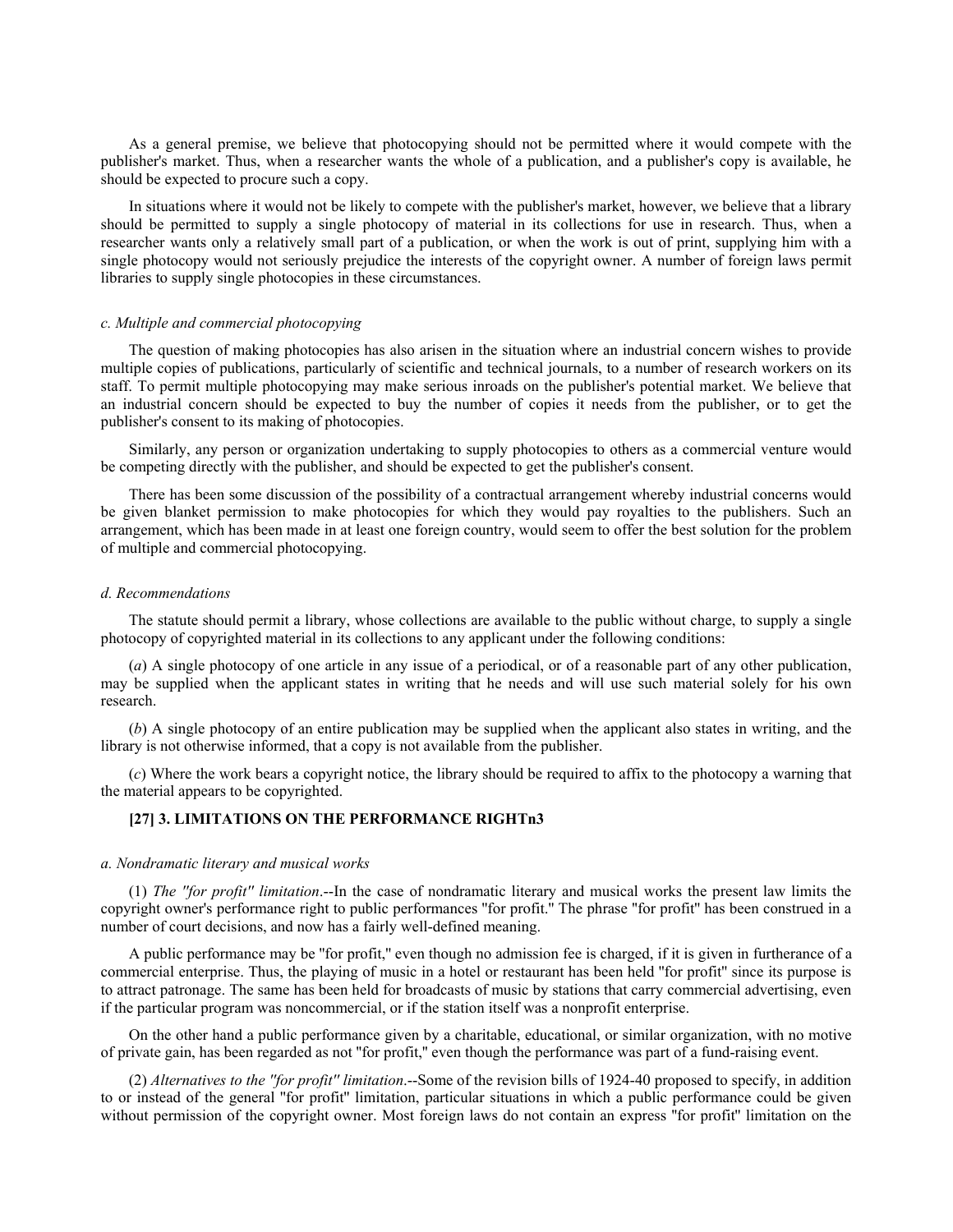public performance right, but specify in considerable detail the situations in which a public performance is freely permissible (e.g., for charitable, educational, religious, or civic purposes where no one derives financial gain). These specifications have substantially the same effect as the ''for profit'' limitation in our present law.

We believe that the principle of the "for profit" limitation on the right of public performance in nondramatic literary and musical works, and the application given to that principle by the courts, strike a sound balance between the interests of copyright owners and those of the public. There will undoubtedly be some specific instances in which the application of that general principle is uncertain until ruled on by the courts. We believe, however, that any attempt to specify the various situations in which the principle applies would be likely to include too much or too little, and to raise new uncertainties.

Incidentally, section 104 of the present statute contains a proviso to the effect that certain musical works may be performed freely by public schools, church choirs, or vocal societies, ''provided the performance is given for charitable or educational purposes and not for profit.'' Since all nonprofit performances of music are exempt under the general provision of the law, this proviso (a vestige of an earlier draft of the bill that became the act of 1909) is entirely superfluous.

#### *b. Dramatic works*

In the case of dramatic works (including dramatico-musical works), the copyright owner's performance right extends to all public performances, whether for profit or not. This has been true since the **[28]** right of public performance was first accorded to dramatic works in 1856.

The reasons given for this difference in treatment between dramatic and nondramatic works are:

- The audience at a nonprofit performance of a dramatic work is less likely to pay to attend another performance than is the case with nondramatic works.

- Public performance is usually the main source of revenue from a dramatic work; in the case of nondramatic works, revenue is also available from the sale of copies and sound recording.

- Dramatic works are not as readily or as frequently performed for charitable, educational, and similar purposes as are nondramatic works.

We believe these reasons warrant continuing the public performance right in dramatic works with no "for profit" limitation.

#### *c. Recommendations*

(1) For nondramatic literary and musical works, the right of public performance should continue to be limited to such performances ''for profit.''

(2) For dramatic works, the right of public performance should continue to apply to all such performances, whether for profit or not. (As recommended in ch. II, C 3, this would be extended to choreographic works.)

# **4. EXTENSION OF THE PERFORMANCE RIGHT TO MOTION PICTURESn4**

#### *a. The present law*

The present statute does not provide explicitly for the right to perform (i.e., to exhibit) a copyrighted motion picture. Motion pictures were not mentioned in the act of 1909. By an amendment in 1912, they were added to the classes of works enumerated in section 5, but no corresponding amendment was made in section 1 to provide for the right to perform motion pictures.

The courts have attempted to fill this gap by applying the terms of section 1 to the performance of motion pictures. In several decisions the courts have held that dramatic motion pictures (photoplays) are a species of dramatic works and are therefore accorded the right of public performance given to dramatic works by section 1(d). The more difficult problem of nondramatic motion pictures was presented to the Second Circuit Court of Appeals in *Patterson v. Century Productions (93 F.2d 489 (1937)* ), in which an infringing copy of a documentary (nondramatic) motion picture had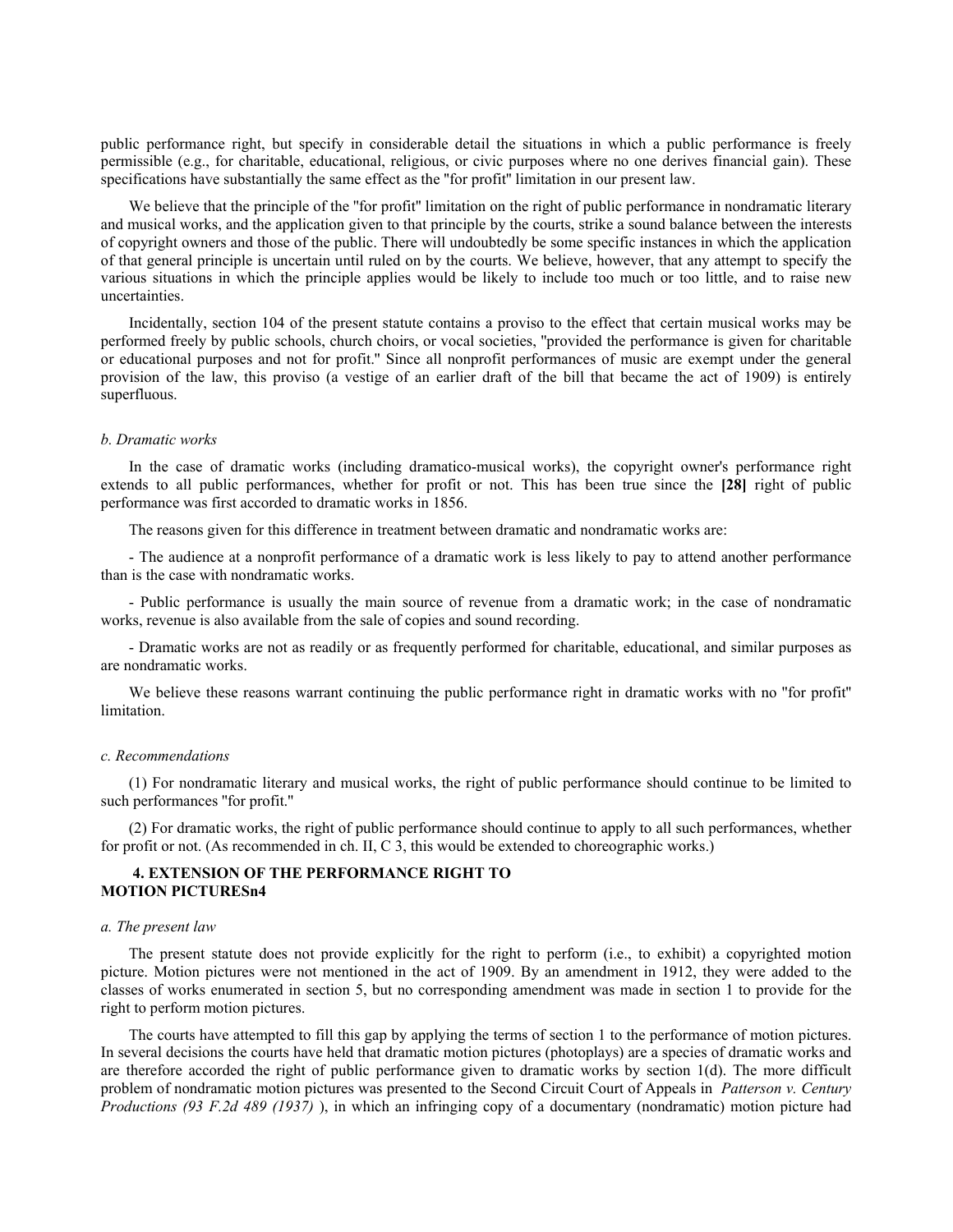been made and exhibited publicly in a theater. The court held that the exhibitor had infringed the copyright, on the ground that the projection of the motion picture on the theater's screen constituted the making of a ''copy'' under section 1(a).

We believe this last decision is an example of the maxim that "hard cases make bad law." In reaching what was no doubt a just result, and apparently seeing no other provision in the statute that would fit the case, the court stretched the concept of ''copying'' to new lengths. While that case involved a public exhibition, the theory of **[29]** ''copying'' on which the decision was based, if followed to its logical conclusion, would have a far-reaching effect: any unauthorized projection of a motion picture, private as well as public, would be an infringement of the copyright. Whether the courts would so hold in a case involving a private projection is still a matter of conjecture.

#### *b. Public performances*

We believe that the statute should provide explicitly for the performance right in motion pictures. We see no reason to distinguish between dramatic and nondramatic motion pictures in this regard. They are alike in physical form and in the manner of their performance.

It has been suggested that the performance right in motion pictures should not extend to nonprofit exhibitions given solely for educational purposes. However, the reasons given above for omitting the ''for profit'' limitation as to public performances of dramatic works apply equally to public exhibitions of motion pictures. We would extend to all motion pictures the same right of public performance, with no ''for profit'' limitation, as is now accorded to dramatic works.

## *c. Performances in ''semipublic'' places*

The producers and distributors of motion pictures have been concerned about unauthorized performances in what might be called ''semipublic'' places--such as social clubs, lodges, camps, schools, and factories--where the audience may be large but is limited to a special group. Since the general public is not invited to attend, it might be argued that these are not ''public'' performances.

This question has not been resolved by the courts. In one case-- *Metro-Goldwyn-Mayer Distributing Corporation v. Wyatt and Maryland Yacht Club* (21 C.O. Bull. 203 (D. Md. 1932) )--a Federal district court held (erroneously, we believe) that the performance of a motion picture at a social club for its members and their guests was not a public performance. The courts in Great Britain and several other countries have held that musical performances given in such places are public performances.

We are sympathetic with the view that performances--not only of motion pictures but also of other works--given at places such as clubs, lodges, and camps, should ordinarily be considered public performances. We have given some thought to defining ''public performance'' in the statute, but we believe it would be virtually impossible to formulate a definition that would draw an appropriate line between public and private performances. We would prefer to rely upon the courts to reach the proper result in particular situations.

### *d. Private performances*

Motion picture producers and distributors have urged that the performance right in motion pictures should extend to what are clearly private performances, including performances given in private homes. They point to *Patterson v. Century Productions* , and its concept that exhibition is a form of ''copying,'' to support their position. Motion picture films are commonly leased for exhibition at specified places and dates. Most leases are for commercial exhibitions, but many films are also leased for home use. It is argued that in either case private exhibitions beyond the terms of the lease should constitute an infringement of copyright.

**[30]** This argument may have some theoretical plausibility, but we would question it for several reasons:

- Injury to a copyright owner from private performances beyond the terms of a lease would be minimal. He may be entitled to the usual license fee as damages for a breach of contract, but the statutory damages for copyright infringement would be grossly excessive.n5

- As a practical matter, unauthorized private performances could rarely be discovered or controlled.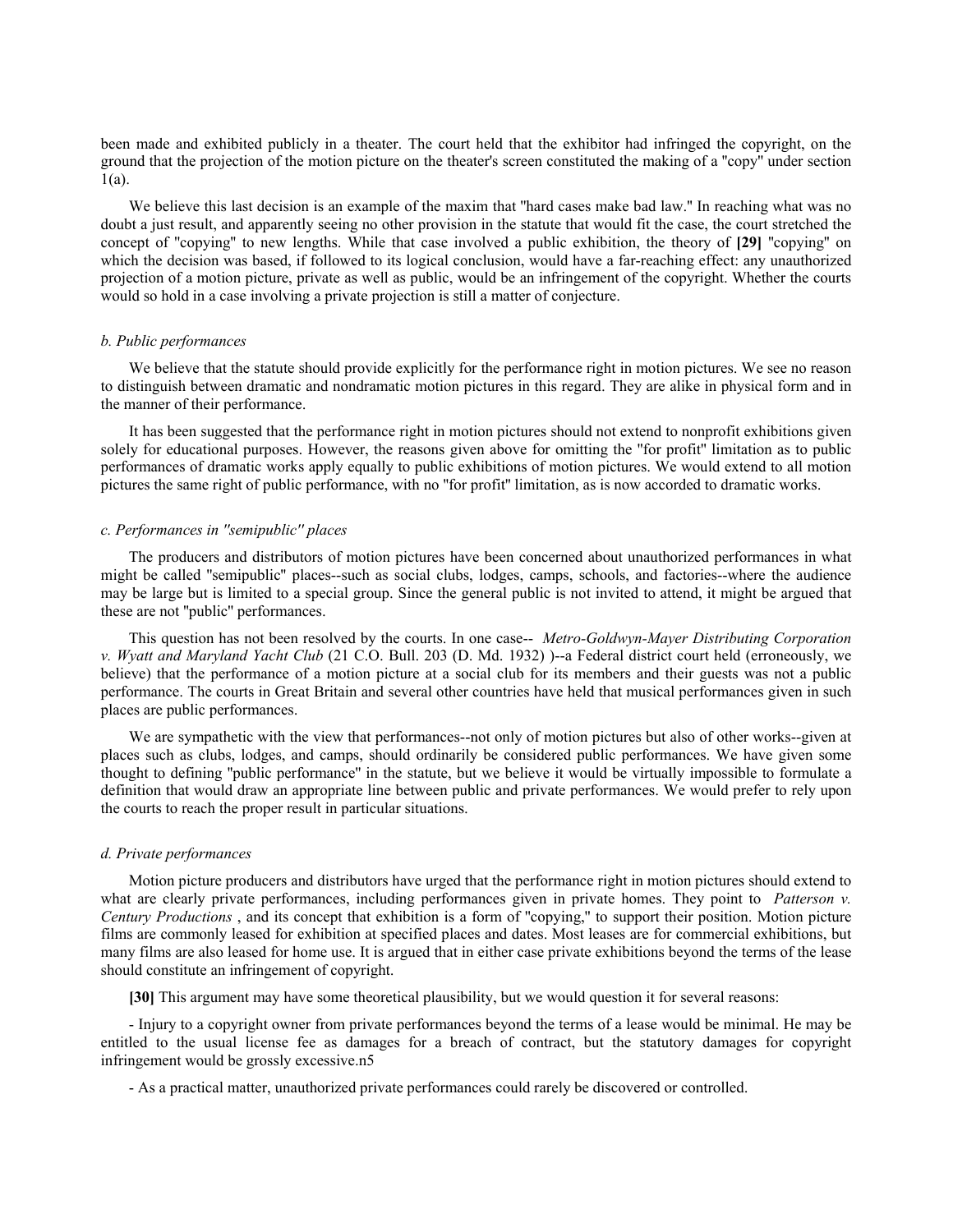- Many motion picture films are sold for use in homes, schools, libraries, and the like. The purchaser should not be subjected to the risk of liability for private performances that the copyright owner might contend are not authorized.

- New technical devices will probably make it practical in the future to reproduce televised motion pictures in the home. We do not believe the private use of such a reproduction can or should be precluded by copyright.

- Libraries, museums, and other collectors of motion pictures should be free to have private showings for purposes of research or scholarship.

#### *e. Recommendation*

The statute should provide explicitly that the copyright owner of any motion picture shall have the exclusive right to perform (or exhibit) it in public, with no ''for profit'' limitation.

## **5. PUBLIC RECEPTION OF BROADCASTS**

#### *a. The problem presented*

There is now no doubt, under a line of court decisions, that a radio or television broadcast of a copyrighted work is a public performance. The courts have had more difficulty with the further question of whether the reception of a broadcast by means of a receiving set in a public place, such as a hotel or restaurant, is a separate public performance for which the copyright owner may require a license. After some lower court decisions to the contrary, the Supreme Court, in *Buck v. Jewell-La Salle Realty Co. (283 U.S. 191 (1931)* ), answered this question affirmatively, holding that the unlicensed reception in a hotel of a broadcast of copyrighted music, which the hotel retransmitted to its various rooms, constituted an infringement of the copyright.

Although the *Jewell-La Salle* case involved a retransmission, the effect of this decision may be that any business establishment that operates a radio or television receiving set for the entertainment of its patrons--including hotels, restaurants, taverns, barber shops. etc.--could be required to procure performing licenses for all copyrighted works in the broadcasts it receives.

As a practical matter this problem has been confined so far to broadcasts of music, though it could conceivably arise also as to broadcasts of dramatic and literary works and even of motion pictures. We understand that the two principal organizations controlling the performing rights in music (ASCAP and BMI) have generally followed **[31]** the policy of confining their demands for license fees to those establishments, such as the hotel in the *Jewell-La Salle* case, that retransmit broadcasts to their various rooms. Other similar organizations, however, may not have the same policy. And there have been complaints from some small establishments that they were asked to obtain performing licenses for the mere operation of receiving sets. In any event, the free use of receiving sets should not be left to the grace or forbearance of the performing rights organizations or other copyright owners.

In several of the previous revision bills of 1924-40, it was proposed to exempt the reception of broadcasts from the public performance right, except where a charge is made for such reception. Hotel operators, in particular, have sought such an exemption.

## *b. The principle of ''clearance at the source''*

It is now established practice, reinforced by consent decrees against ASCAP and BMI, that the use of copyrighted music in network broadcasts is ''cleared at the source,'' i.e., the license to perform the music is obtained by the network broadcaster and no further license is required of local stations for their retransmission of the broadcast. The same principle of ''clearance at the source'' is applied to the performance of music in the public exhibition of motion pictures: the producer obtains a license and no further license is required of the exhibitors. Likewise the license obtained by the operator of a wired music service covers its public performance in the hotels, restaurants, and other places where the music is heard.

We believe this principle of clearance at the source should apply to the reception of broadcasts. The performing license obtained by the broadcaster should suffice, with no further license required of those who merely receive the broadcast. We would, however, require the receiver to obtain a performing license if he makes a charge to the public for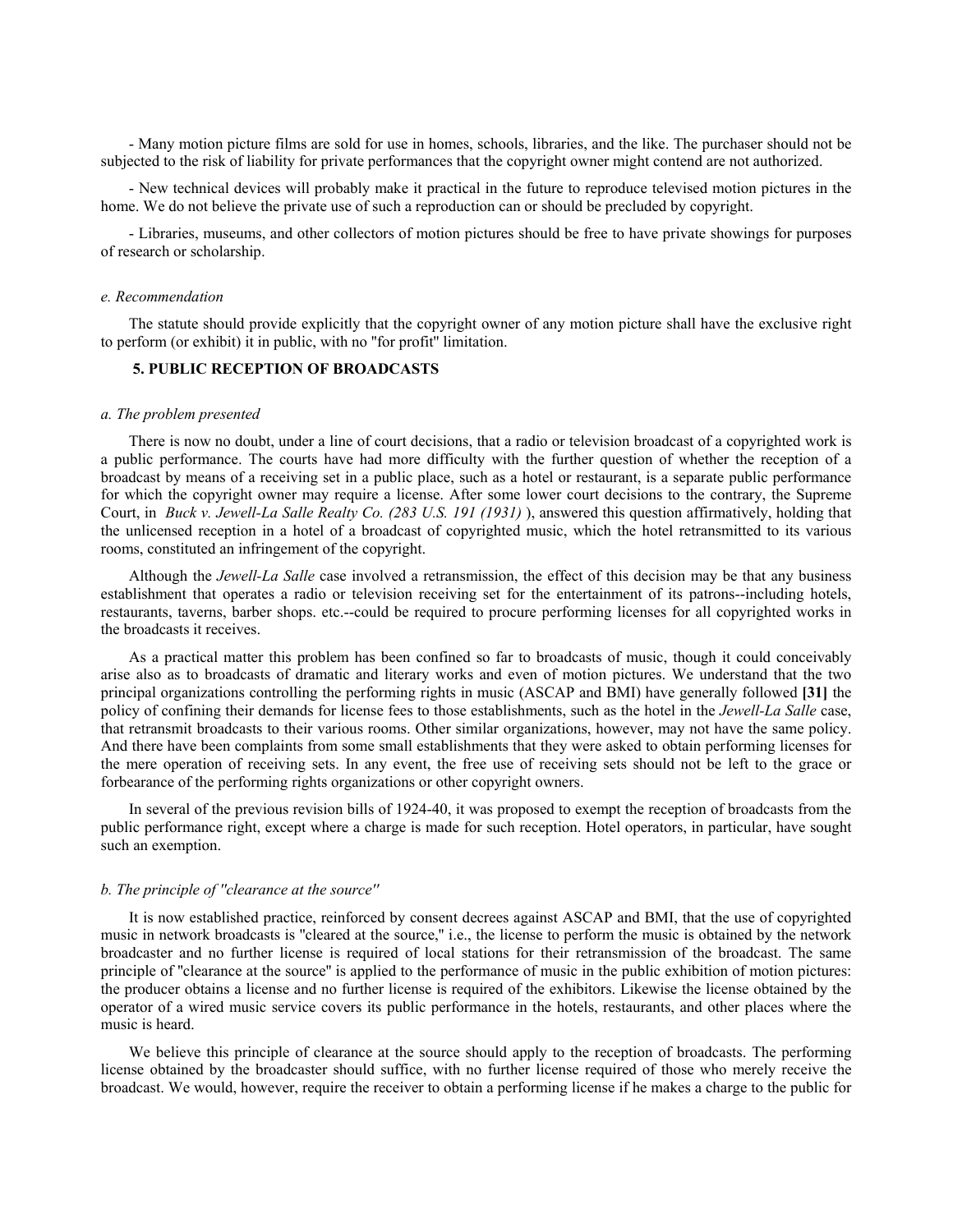the reception of the broadcast--for example, by charging an admission fee, or by requiring a payment for operation of the receiving set.

### *c. Recommendation*

The statute should exempt the mere reception of broadcasts from the public performance right, except where the receiver makes a charge to the public for such reception.

#### **6. THE JUKEBOX EXEMPTION**

#### *a. The present status of the problem*

Section 1(e) of the present law provides:

The reproduction or rendition of a musical composition by or upon coin-operated machines shall not be deemed a public performance for profit unless a fee is charged for admission to the place where such reproduction or rendition occurs.

This exempts the operators of ''jukeboxes'' from any obligation to pay royalties for the public performance of music, though their operation is clearly for profit and the public pays for the performance.

Bills to repeal or modify this exemption have been and are now before Congress, and have been the subject of repeated and exhaustive hearings. In the course of those hearings we have expressed our view **[32]** that this exemption should be repealed, or at least should be replaced by a provision requiring jukebox operators to pay reasonable royalties.

The jukebox exemption is a historical anomaly. The exemption was placed in the law in 1909 at the last minute with virtually no discussion. The coin-operated music machines of that day were apparently a novelty of little economic consequence. The jukebox industry is now among the largest commercial users of music, with an annual gross revenue of over a half-billion dollars.

Jukebox operators are the only users of music for profit who are not obliged to pay royalties, and there is no special reason for their exemption. No such exemption is made in any other country, except that in Canada the playing of music on jukeboxes comes within a general exemption of performances by means of a gramophone. A Canadian commission appointed to review its copyright law recently declared that the exemption of jukeboxes is not warranted; but that since the royalties collected in Canada would go mainly to copyright owners in the United States, the withdrawal of the exemption in Canada might await like action in our country.

Since the jukebox exemption has been thoroughly explored by the congressional committees, and proposals for the solution of the problem are presently under consideration by those committees, we are not reviewing the matter further in this report.

#### *b. Recommendation*

The jukebox exemption should be repealed, or at least should be replaced by a provision requiring jukebox operators to pay reasonable license fees for the public performance of music for profit. The consideration of legislation proposed for this purpose should continue without awaiting a general revision of the law.

## **7. THE COMPULSORY LICENSE FOR THE RECORDING OF MUSICn6**

#### *a. The present law and its history*

Sections 1(e) and 101(e) of the present statute contain elaborate and complex provisions for what is commonly known as the ''compulsory license'' for the making of sound recordings of music. In brief, they provide that when the copyright owner of a musical work has once permitted it to be recorded, any other person may record the work upon (1) giving notice to the copyright owner of his intention to do so and (2) paying a royalty of 2 cents for each record manufactured.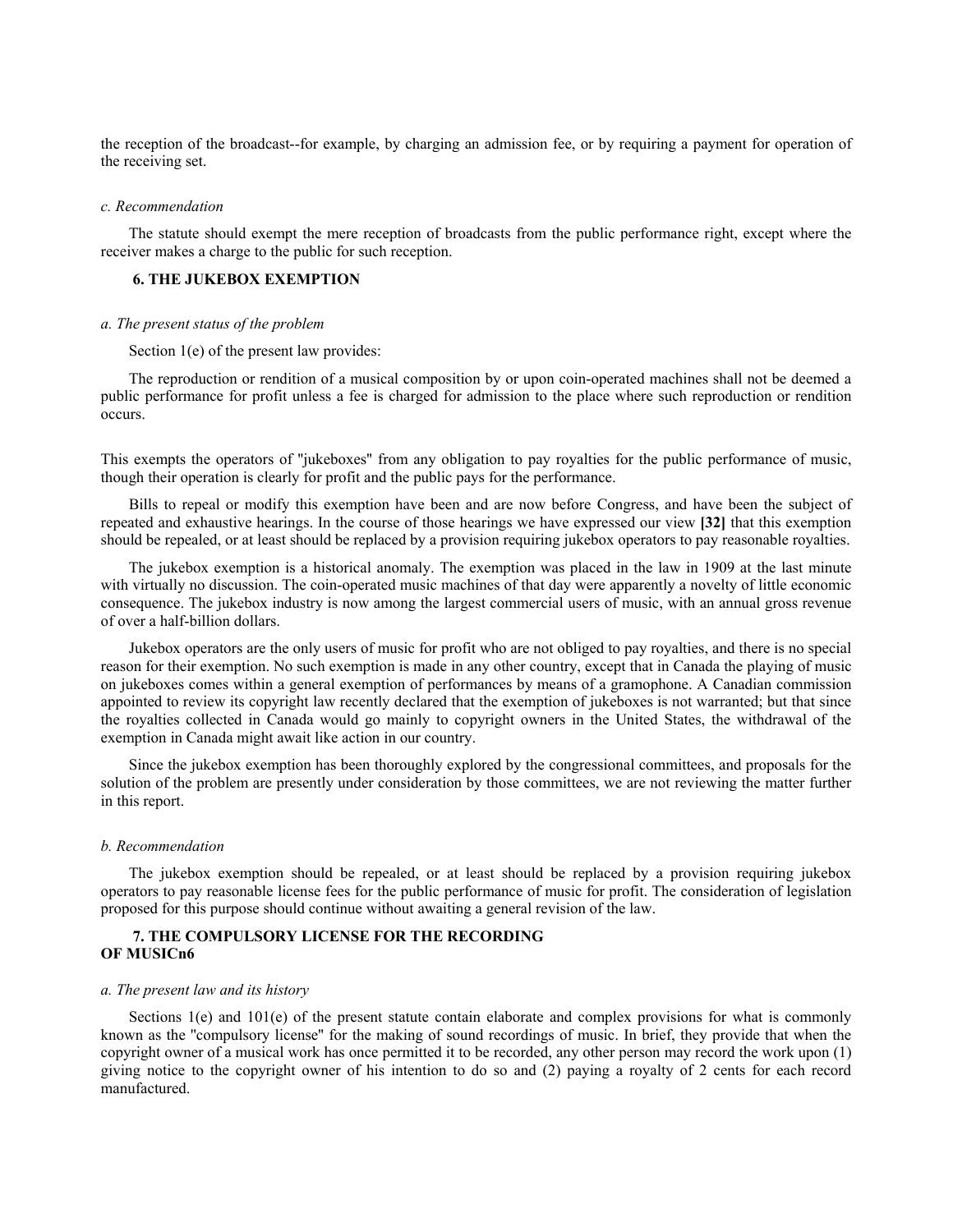These provisions were inserted in the act of 1909 in view of the special conditions existing at the time. The Supreme Court, in the *White-Smith* case mentioned above, had held that the pre-1909 law gave no exclusive right to the copyright owner to make a sound recording of his musical work. In the general revision bills leading up to the act of 1909 it was proposed to give the copyright owner such an exclusive right.

As stated at some length in their reports (H. Rept. No. 2222, S. Rept. No. 1108, 60th Cong., 2d sess.) the congressional committees felt that composers should be given adequate compensation for the use of their music in sound recordings. They were first inclined to **[33]** give the copyright owner the exclusive right to make sound recordings, in the same way that all other rights are given exclusively. During the course of the hearings, however, it was learned that one dominant record company, anticipating the establishment of an exclusive recording right, had contracted with the leading music publishers for the exclusive right to record all their music. To forestall the danger that this company would acquire a monopoly in the making of records, the committees adopted the device of the compulsory license.

## *b. Practical effect of the compulsory license*

The compulsory license provisions are rather severe in their effect upon the copyright owner. Once he exploits his right to record his music, he is deprived of control over further recordings. He cannot control their quality nor can he select the persons who will make them. There have been many complaints of inferior recordings and of recordings by financially irresponsible persons. What is perhaps even more important, the statute places a ceiling of 2 cents per record on the royalty he can obtain. In essence, the compulsory license permits anyone indiscriminately to make records of the copyright owner's music at the 2-cent rate fixed in the statute.

In practice the authors of musical works generally assign their recording and other rights to publishers, under an agreement for the division of royalties. In most instances the record companies secure licenses from the publishers, thereby avoiding some of the mechanics of notice and accounting required by the statute for exercise of the compulsory license. But the statutory rate of 2 cents per record operates as a ceiling on the royalty rate paid, even as to the first recording. For records of popular music, the royalty rate paid is commonly less than 2 cents.

## *c. Need for the compulsory license*

The danger of a monopoly in the situation existing in 1909 was apparently the sole reason for the compulsory license. There are now hundreds of recording companies competing with one another, and the music available for recording is widely scattered among hundreds of competitive publishers. The market for recordings and the number and variety of compositions recorded have increased tremendously. The volume of music available for recording is immense and constantly growing. Much of the new music available remains unrecorded, and no one can foretell whether a recording of a particular composition will strike the public fancy.

Author and publisher groups have urged strenuously that, since the compulsory license is no longer justified as an antimonopoly measure, it should now be eliminated. They argue that the fundamental principle of copyright--that the author is to have the exclusive right to control the commercial exploitation of his work--should apply to the recording of music, as it is applied to all other kinds of works and to other means of exploiting music.

## *d. Analysis of arguments for retaining the compulsory license*

Representatives of the record industry argue that even though the antimonopoly reason for the compulsory license is gone, there are now other reasons for retaining it. They contend that, by giving all record companies the opportunity to make records of the music recorded by **[34]** any one company, the compulsory license is beneficial in the following respects:

(1) It provides the public with a variety of recordings of any particular musical work, which might not be true if the copyright owner could give an exclusive license to one record company.

(2) It enables smaller record companies to compete with the larger ones by offering other recordings of the same music.

(3) It benefits authors and publishers by giving their works public exposure through several different recordings, thereby increasing their revenue from royalties.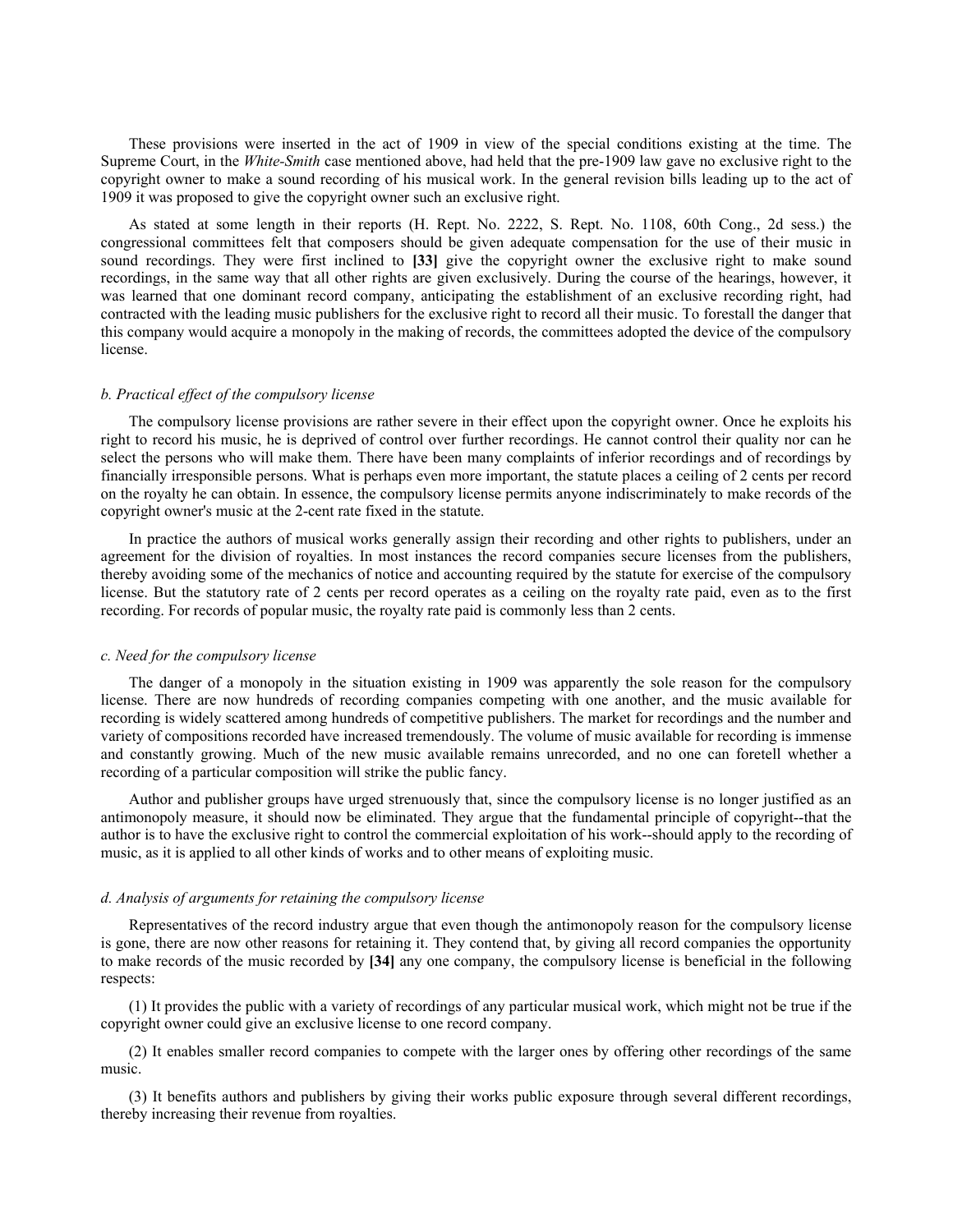All of these asserted benefits flow from multiple recordings of a musical work by several companies under nonexclusive licenses, as opposed to a single recording by one company under an exclusive license. The removal of the compulsory license, however, would not necessarily result in exclusive licenses being given. If it is true that authors and publishers benefit from multiple recordings they would presumably seek to give nonexclusive licenses to several companies. We understand that in those foreign countries having no compulsory license, the recording of musical works is usually licensed nonexclusively to any reputable company.

It seems likely that in the absence of the compulsory license, multiple recordings would still be licensed nonexclusively. If so, the three benefits attributed to the compulsory license by the record industry would still exist, but with these differences: the author or publisher could refuse a license to a recorder whom he considered irresponsible or for a recording he considered undesirable, and the royalty rate would be fixed by free negotiation.

Even assuming that removal of the compulsory license would result in the granting of exclusive licenses, we believe that any loss of the three benefits flowing from multiple recordings would be offset by other considerations:

(1) The public now get a variety of recordings of certain musical works because, when a record made by one company promises to be a hit, other companies make records of the same music. Under a regime of exclusive licenses, each company would have to record different music; while the public would not get several recordings of the same music, it would probably get recordings of a greater number and variety of musical works.

(2) A small record company may now make a competing record of a musical work with which a large company has made a prospective hit, but this also works the other way. Many hits are now originated by small companies; and their prospective hits are often smothered by records of the same music brought out by larger companies having better known performers and greater promotional facilities. Under a regime of exclusive licenses, the companies would not compete with various recordings of the same music, but they would compete with recordings of different music. There is little danger that the large companies would get all the hits: in the popular field the number of compositions available for recording is virtually inexhaustible, and which of them may become hits is unpredictable.

(2) The authors and publishers believe they would benefit from removal of the compulsory license. They would no doubt **[35]** take care of their own interests in deciding whether nonexclusive or exclusive licenses are better for them. Nonexclusive licenses might be more profitable for those authors who have already achieved success. The possibility of granting an exclusive license might give new and unknown authors more opportunity to have their works recorded.

Representatives of the record industry have also argued that the enormous growth since 1909 in the volume of the records manufactured and sold has proved the worth of the compulsory license. They point out that the record industry has prospered, authors and publishers have received more royalties, and the public has been supplied with more records of a better quality at a lower price. We do not see why this expansion of the record industry, coincident with technical improvements and rising public demand, should be attributed to the compulsory license. Other entertainment industries have enjoyed a similar growth. And we understand that the record industry has also expanded in foreign countries where there is no compulsory license.

#### *e. General observations*

Removal of the compulsory license would be likely to result in a royalty rate, fixed by free negotiation, of more than the present statutory ceiling of 2 cents. The record companies would, of course, lose the advantage of the lower rate. The price of records to the public might be increased by a few cents, though this is not certain since many factors enter into the pricing of records. If it is true that a freely negotiated rate would exceed 2 cents, we would conclude that the 2-cent ceiling denies authors and publishers the compensation due them for the use of their works.

We have previously mentioned the fundamental principle of copyright that the author should have the exclusive right to exploit the market for his work, except where this would conflict with the public interest. In the situation prevailing in 1909, the public interest was thought to require the compulsory license to forestall the danger of a monopoly in musical recordings. The compulsory license is no longer needed for that purpose, and we see no other public interest that now requires its retention.

For these reasons we favor complete elimination of the compulsory license provisions. However, we recognize that the present practices in the record industry are based on the compulsory license, and that its elimination would require some major adjustments and new contractual relationships. We therefore propose that the present compulsory license provisions be left in effect for a reasonable time after the new statute is enacted.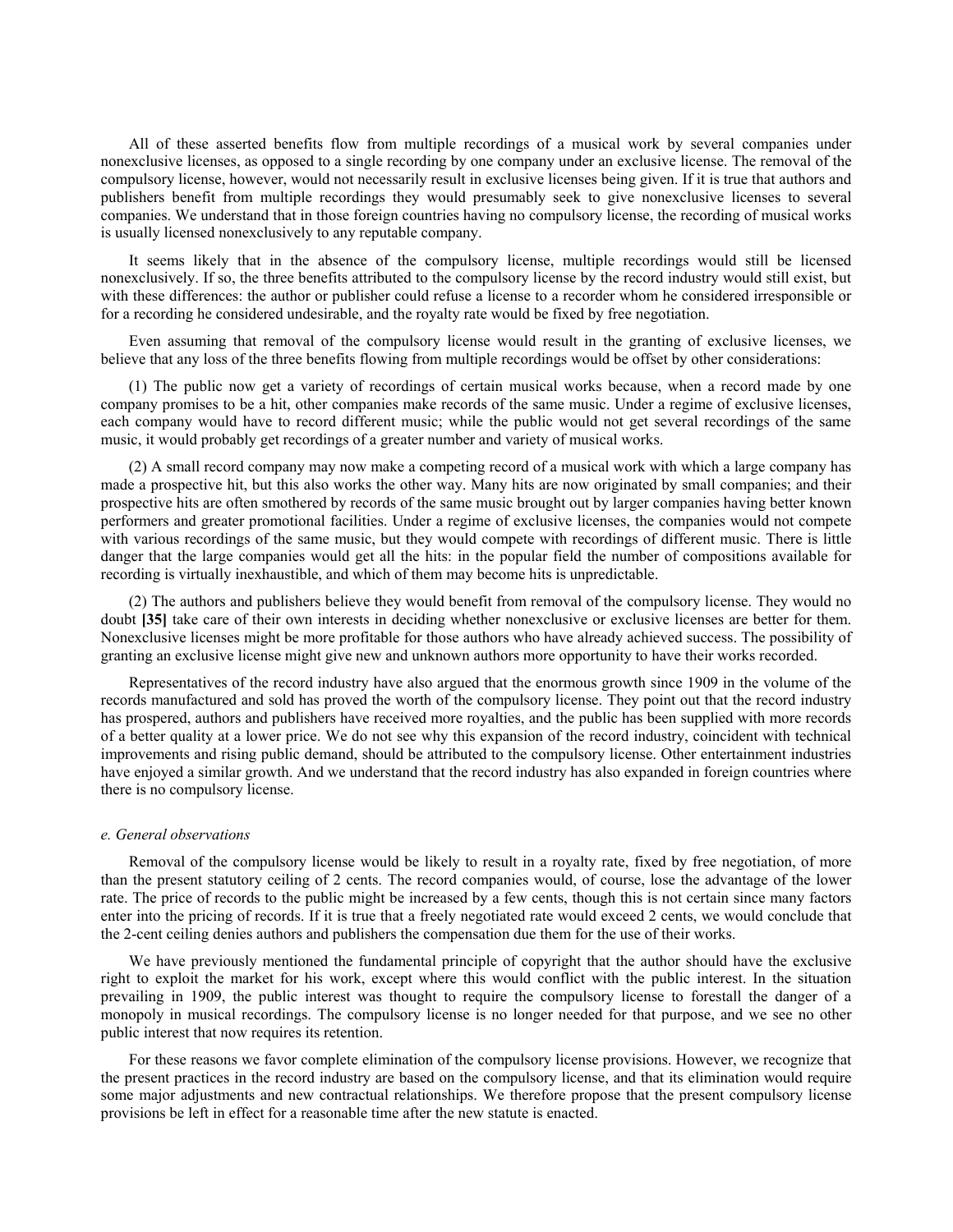If Congress, after considering this highly controversial question, determines that the principle of the compulsory license should be retained, we believe that substantial changes should be made in the present provisions. Among the problems that would need to be considered are:

- The royalty rate and the basis on which it is to be computed;
- The present requirement that the copyright owner file a notice of use as a condition to recovery for infringement;
- The mechanics for assuring payment of the royalties;

## **[36]**

- The copyright owner's remedies against those who make records without permission and without complying with the compulsory license requirements.

#### *f. Recommendations*

(1) The compulsory license provisions in sections 1(e) and 101(e) of the present statute should be eliminated.

(2) Since elimination of the compulsory license would require negotiations between music publishers and record companies to make new contractual arrangements as to royalty rates, etc., we propose that the present compulsory license provisions be left in effect for one year after the enactment of the new law.

### **[37]** *Chapter IV*

# **UNPUBLISHED WORKS COMMON LAW AND STATUTORY PROTECTION OUTLINE OF CHAPTER**

Click here to view image.

§ [39] CHAPTER IV UNPUBLISHED WORKS: COMMON LAW AND STATUTORY PROTECTIONn1

## **A. HISTORICAL BACKGROUND AND THE PRESENT LAW**

## **1. UNPUBLISHED WORKS PROTECTED BY COMMON LAW**

Even before the adoption of our first Federal copyright statute in 1790, the common law protected authors against the unauthorized publication of their manuscripts. But when the author published his work by issuing copies, his common law rights ended and, in the absence of statutory copyright, the work went into the public domain. The first and succeeding Federal copyright statutes were designed to supplement the common law by giving authors the opportunity to secure copyright protection for their works for a limited time after publication.

This concept has largely been retained in the present copyright law. Except when voluntarily registered, unpublished works are protected by the common law (sec. 2). When a work is published, common law protection ceases and statutory copyright is secured by placing a notice of copyright on the published copies (sec. 10). Generally speaking, publication of copies without the prescribed notice puts the work in the public domain.

## **2. STATUTORY COPYRIGHT AVAILABLE FOR SOME UNPUBLISHED WORKS BY VOLUNTARY REGISTRATION**

An innovation made in 1909 now permits certain kinds of unpublished works to be copyrighted under the statute by voluntary registration in the Copyright Office (sec. 12). This privilege of substituting statutory copyright for common law protection is extended to those classes of unpublished works that are commonly performed or exhibited in public: Lectures, dramas, music, photographs, drawings, art works, and motion pictures. It is not available, however, for other unpublished works, notably book material.

## **B. ABSENCE OF LIMITATIONS ON COMMON LAW PROTECTION OF UNPUBLISHED WORKS**

Under our present copyright law, "publication" means making copies of a work available to the public. The important point here is that public performances, such as broadcasts and stage presentations, do not constitute ''publication.'' And, although recent court decisions throw doubt on this assumption, it has traditionally been **[40]**  thought that the sale of phonograph records is not ''publication'' of the recorded work.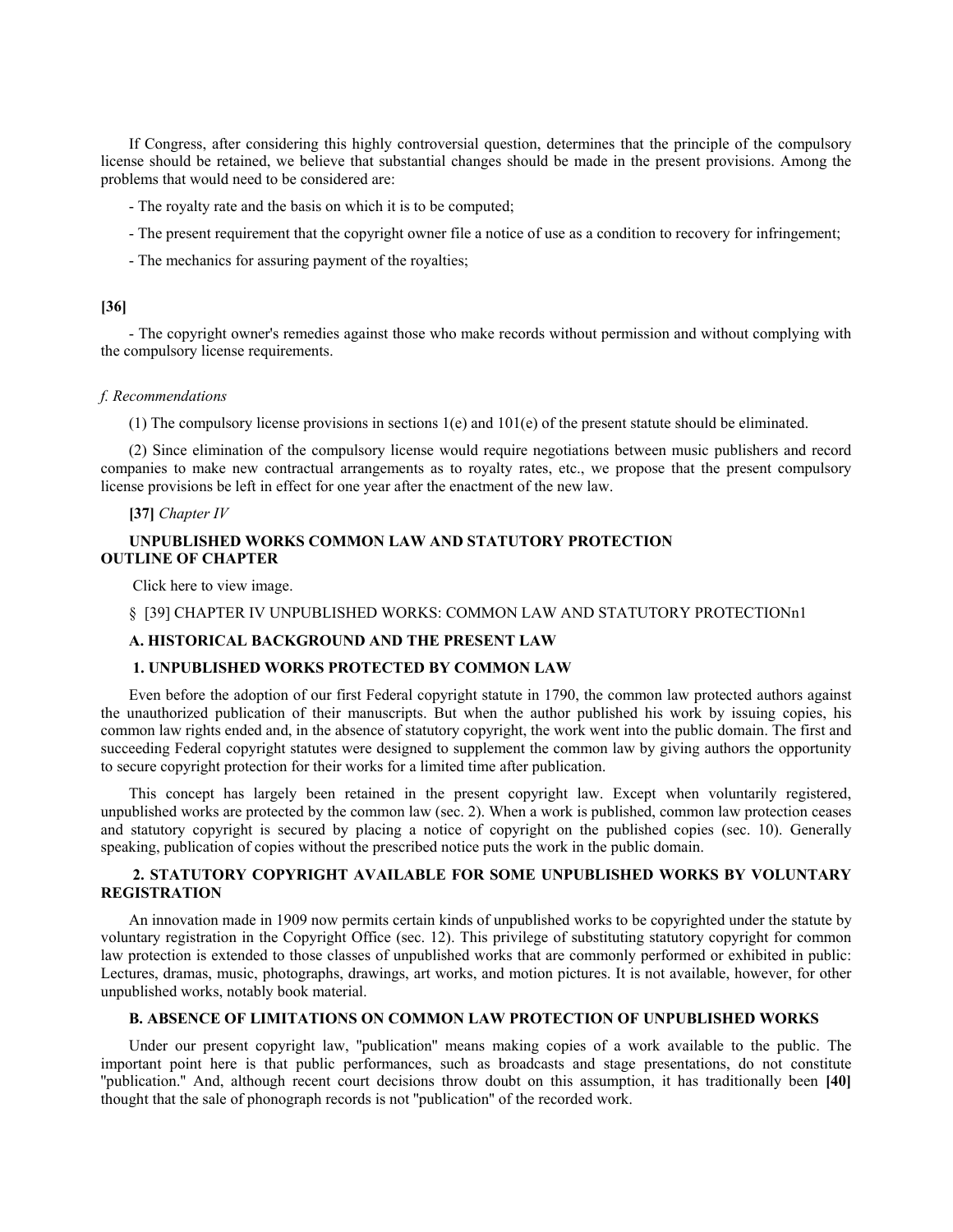Consequently, as long as a work is neither published in copies nor voluntarily registered, the exclusive rights under the common law continue with no time limit, even though the work is used commercially and widely disseminated. This result--perpetual protection for works disseminated in any manner other than publication--seems contrary to the principle embodied in the provision of the Constitution (art. I, sec. 8) empowering Congress ''to promote the progress of science and useful arts, by securing *for limited times* to authors \* \* \* the exclusive right to their \* \* \* writings \* \* \*.'' **[Emphasis added.]**

Unpublished works under common law protection are also immune from limitations on the scope of statutory protection that have been imposed in the public interest. These limitations are discussed in *chapter III*, part B. They include the ''fair use'' doctrine, the ''for profit'' limitation on the public performance right in nondramatic literary and musical works, and the compulsory license for the recording of music.

## **C. PUBLIC DISSEMINATION AS THE PRESENT EQUIVALENT OF PUBLICATION**

# **1. IN REGARD TO LIMITATIONS ON STATUTORY COPYRIGHT**

In the 19th century copyright was concerned principally with printed material, and the publication of copies was virtually the only means of making a work available to the public. At that time it was justifiable to make publication the event at which to terminate common law protection and apply the statute. Today the publication of copies is only one of several methods of public dissemination.

The constitutional provision contemplates that the public interest will be served by giving authors exclusive rights in their works for a limited time, after which the works go into the public domain. We believe that the constitutional principle of a time limitation should be applied when a work is disseminated to the public, whether by the publication of copies or registration, as under the present law, or by public performance or the public distribution of sound recordings. We also believe that any statutory limitations imposed in the public interest on the scope of copyright protection should apply when a work has been publicly disseminated in any of these ways.

# **2. IN REGARD TO ADVANTAGES OF STATUTORY COPYRIGHT**

Although statutory copyright is subject to time and other limitations, it also affords to the author certain advantages over common law protection: (1) registration under the statute provides prima facie proof of the facts stated in the registration certificate, and (2) the statute affords better and more precise remedies for infringement. We see no reason why these advantages should not be accorded to all works when they are publicly disseminated.

## **[41] 3. CONCLUSION**

We propose that the statute should apply to works that are publicly disseminated by the publication of copies, by registration, by public performance, or by the public distribution of sound recordings.

As stated in chapter II, part A, fixation of a work in some tangible form would be a requirement of its copyrightability. Hence, the statute would not apply to a work created in the process of its performance--such as an impromptu speech or a musical improvisation--which the author has not fixed in any tangible form.

## **D. PROTECTION OF UNDISSEMINATED WORKS**

## **1. COMMON LAW OR STATUTORY PROTECTION**

We have given considerable thought to the suggestion at the protection of all copyrightable material should be governed exclusively by the Federal statute. This would mean the complete elimination of protection for undisseminated works under the common law, and the extension of the Federal statute to all copyrightable material as soon as it comes into existence.

This approach is said to have the advantages of simplifying our present dual system of protection and of providing greater assurance of national uniformity. We agree that a uniform Federal copyright system is desirable for the protection of works that have been publicly disseminated. But we believe there are overbalancing reasons to preserve the common law protection of undisseminated works until the author or his successor chooses to disclose them.

# **2. TIME LIMITATION ON PROTECTION OF UNDISSEMINATED WORKS**

Undisseminated material consists largely of manuscripts of a private nature, such as letters, memoranda, personal diaries, journals, and family photographs. Authors and their heirs may not wish to have their private papers disclosed to the public. The common law now protects them against unauthorized disclosure, without a time limit.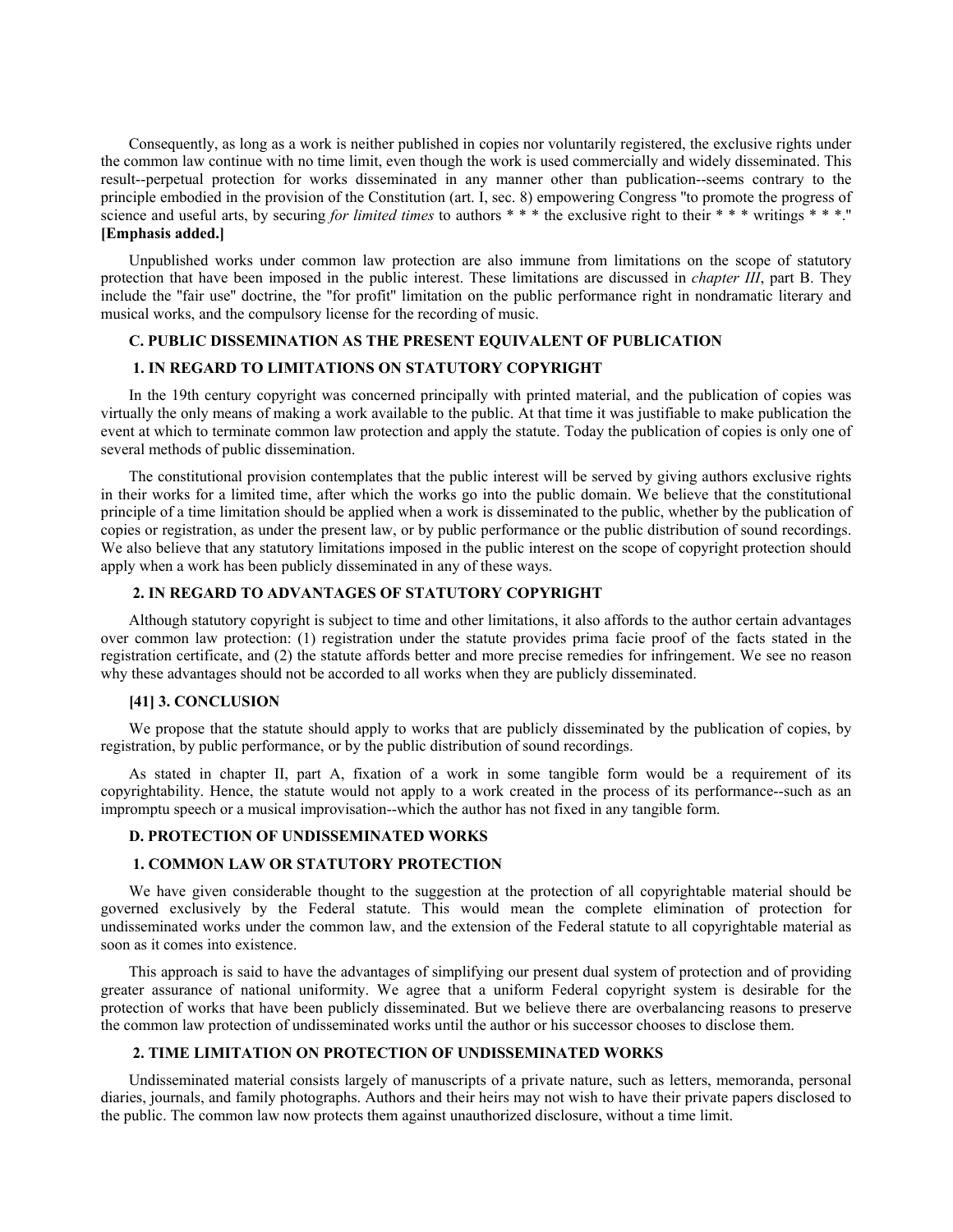For protection under the Federal statute, however, the Constitution would necessarily require a time limitation. We believe that a fixed time limit for the protection of private papers against unauthorized disclosure would be undesirable. The right of privacy should be paramount in this situation.

We realize that, after some period of time, the need for privacy diminishes and private papers may become valuable sources of information for historians and other scholars. But we would not, for this reason, throw all such papers into the public domain after the lapse of a fixed period. To do so might induce the holders of private papers to destroy them. We believe that the right of privacy and the interests of scholarship can be balanced by a special provision for the use of manuscript material that is made accessible to the public in a library or other archive. We shall discuss this below.

#### **[42] 3. EXCLUSIVE FEDERAL JURISDICTION**

Extension of the Federal statute to all undisseminated works would preclude the protection of copyrightable material under common law or State statutes. It would also mean that all suits involving rights in copyrightable material would be tried exclusively in the Federal courts.

Undisseminated works would generally be matters of private and local concern until they are disclosed to the public. We therefore see no compelling reason to oust the State law and State courts from jurisdiction over questions concerning the private rights in these works.

## **4. STATUTORY COPYRIGHT AVAILABLE VOLUNTARILY**

Many voluntary registrations are now made for unpublished works, to attain the advantages of the prima facie evidence afforded by the registration certificate and the stronger statutory remedies against infringers. Under the present law, however, this privilege of voluntary registration is limited to certain types of works. It does not extend to nondramatic literary material such as the manuscripts of books, stories, poems, and articles. The Copyright Office receives a considerable number of applications and inquiries seeking registration for unpublished material of this kind, which it must refuse. We believe that the privilege of securing statutory copyright by voluntary registration should be extended to undisseminated works of all types.

## **5. MANUSCRIPTS PLACED IN ARCHIVES**

We have mentioned above the problem of permitting scholars to use manuscripts that have been made accessible to the public in a library or other archival institution. There is ordinarily no difficulty where the author or his heirs have deposited the manuscripts: They can authorize use of the manuscript material and can specify any restrictions they wish to impose. But many manuscripts are deposited by other persons, such as the recipients of letters or their successors. In these cases the depositor can impose restrictions on use of the manuscripts; but where the literary property rights are still owned by the author or his heirs, the depositor's authorization to use the material is probably ineffectual. Scholarly use of the manuscripts in a library is often handicapped by the uncertainty as to whether they are still subject to the authors' common law rights, and by the impracticality of seeking permission from numerous authors or heirs.

Authors who place their manuscripts in the possession of other persons take the risk that those persons even when not authorized to disclose the manuscripts, may in fact do so. When the holder of manuscripts has made them accessible to the public in a library they are no longer private in fact. We believe they should then be available for scholarly use.

For the same reasons we believe that the manuscript material in a library should eventually become available for publication. On the other hand, when a manuscript has been placed in a library by someone other than the author or his heirs, their literary property rights should be preserved for a reasonable period of time. We propose that these rights endure until the manuscript is 50 years old and has **[43]** been in the library for more than 10 years. During that time the author or his heirs could extend the period of their protection, if they so desired, by registering a copyright claim.

In regard to manuscripts placed in a library before the new law comes into effect, we propose that the rule terminating literary property rights in 50-year-old manuscripts should not apply until 10 years after the effective date of the new law.

Provisions of this character would enable scholars to determine whether old manuscripts accessible to them in libraries are available for publication, without having to seek out the authors or their heirs. We believe this would achieve a fair balance between the interests of authors and those of scholars.

#### **E. RECOMMENDATIONS**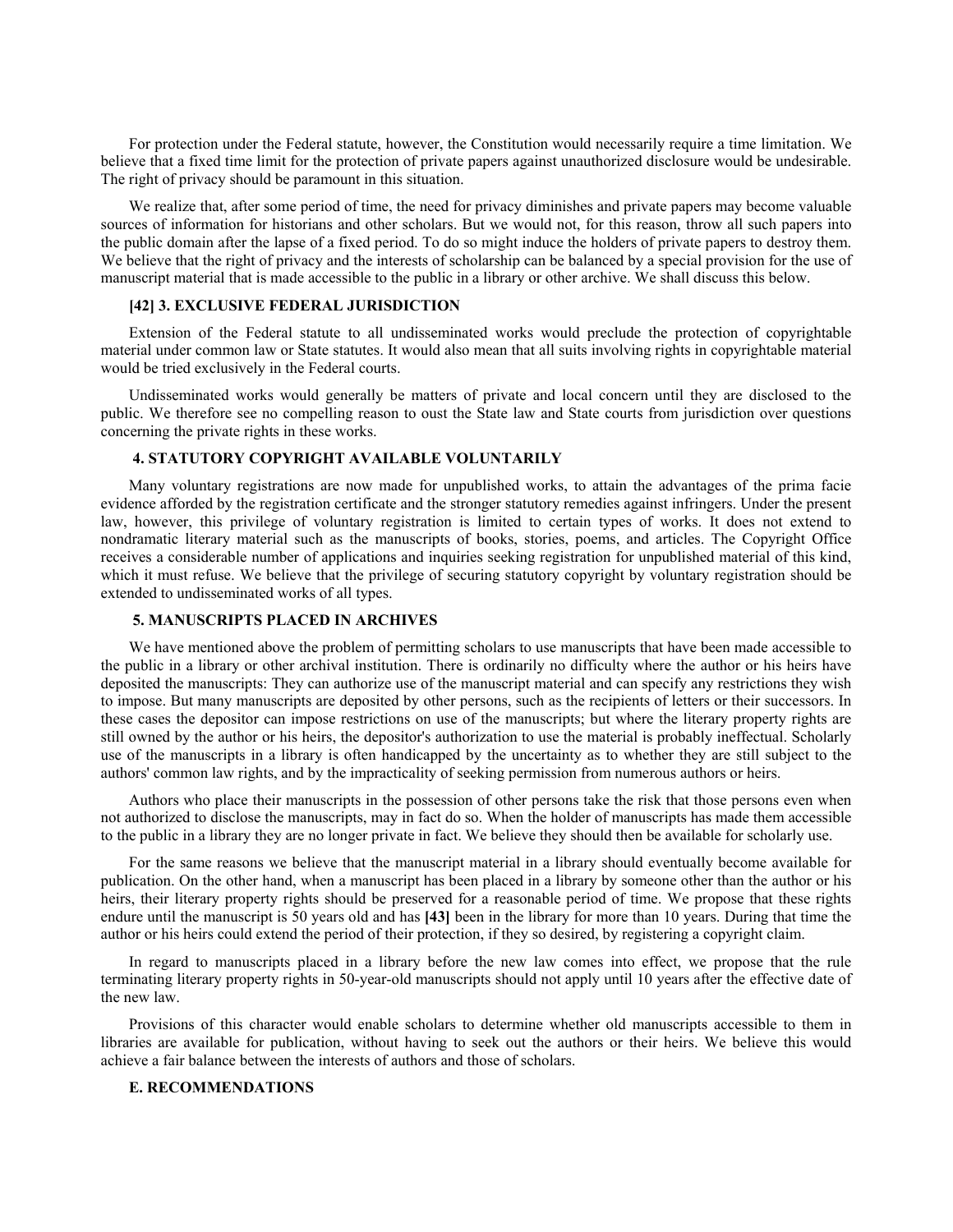1. The statute should apply, and common law rights should end, when a copyrightable work is publicly disseminated by the publication of copies, registration in the Copyright Office, public performance, or the public distribution of sound recordings.

2. Common law protection should be left in effect for copyrightable works not publicly disseminated. The privilege of securing statutory copyright in lieu of common law protection, by voluntary registration in the Copyright Office, should be extended to all copyrightable works.

3. When any holder of a manuscript has made it accessible to the public in a library or other archival institution:

(*a*) The institution should be permitted to supply any applicant with a single copy of the manuscript for his use in research.

(*b*) The manuscript should be subject to fair use.

(*c*) The manuscript material should go into the public domain when it is 50 years old and has been in the institution for more than 10 years, unless the owner of the literary property rights has registered a claim of copyright which is still subsisting. With respect to manuscripts placed in an institution before the effective date of the new law, this rule should not become applicable until 10 years after the effective date.

#### **[45]** *Chapter V*

### **DURATION OF COPYRIGHT OUTLINE OF CHAPTER**

Click here to view image.

## § [47] CHAPTER V DURATION OF COPYRIGHTn1

## **A. THE PRESENT LAW; REVISION NECESSARY**

Under the constitutional requirement that Federal copyright protection be limited in time, the present statute (sec. 24) provides for two successive copyright terms totaling 56 years. Copyright endures for 28 years from the date of first publication of the work, and may be renewed by certain persons for a second term of 28 years. If the work is first registered in unpublished form, the 28- or 56-year term is measured from the date of registration, even if the work is later published.

We have recommended in chapter IV that the copyright statute apply to works that are publicly performed or publicly distributed in the form of sound recordings, as well as to those published or registered. This would require a new term provision applicable to works that are publicly disseminated in any of these ways. There are also other changes in the present term provisions that we believe should be considered.

#### **B. BASE POINT FOR COMPUTING THE TERM**

### **1. ALTERNATIVE APPROACHES**

In fixing the base point from which to compute the term, either of two general approaches may be taken:

- (*a*) To measure the term from the inception of copyright. This is the approach taken in our present law.
- (*b*) To measure the term from the death of the author. Most foreign laws adopt this approach.

# **2. TERM BASED ON INCEPTION OF COPYRIGHT**

Under the present law, publication or earlier registration begins the copyright and is also the base point from which the term is computed. If copyright is to begin upon public dissemination--that is, upon publication, registration, public performance, or the public distribution of sound recordings--a logical adaptation of the present law would be to compute the term from first public dissemination.

## **3. TERM BASED ON DEATH OF THE AUTHOR**

In most foreign countries copyright begins upon creation of the work, and the term for works in which the author is identified is computed from the date of the author's death. A number of persons have urged that a term based on the author's death be adopted in our law.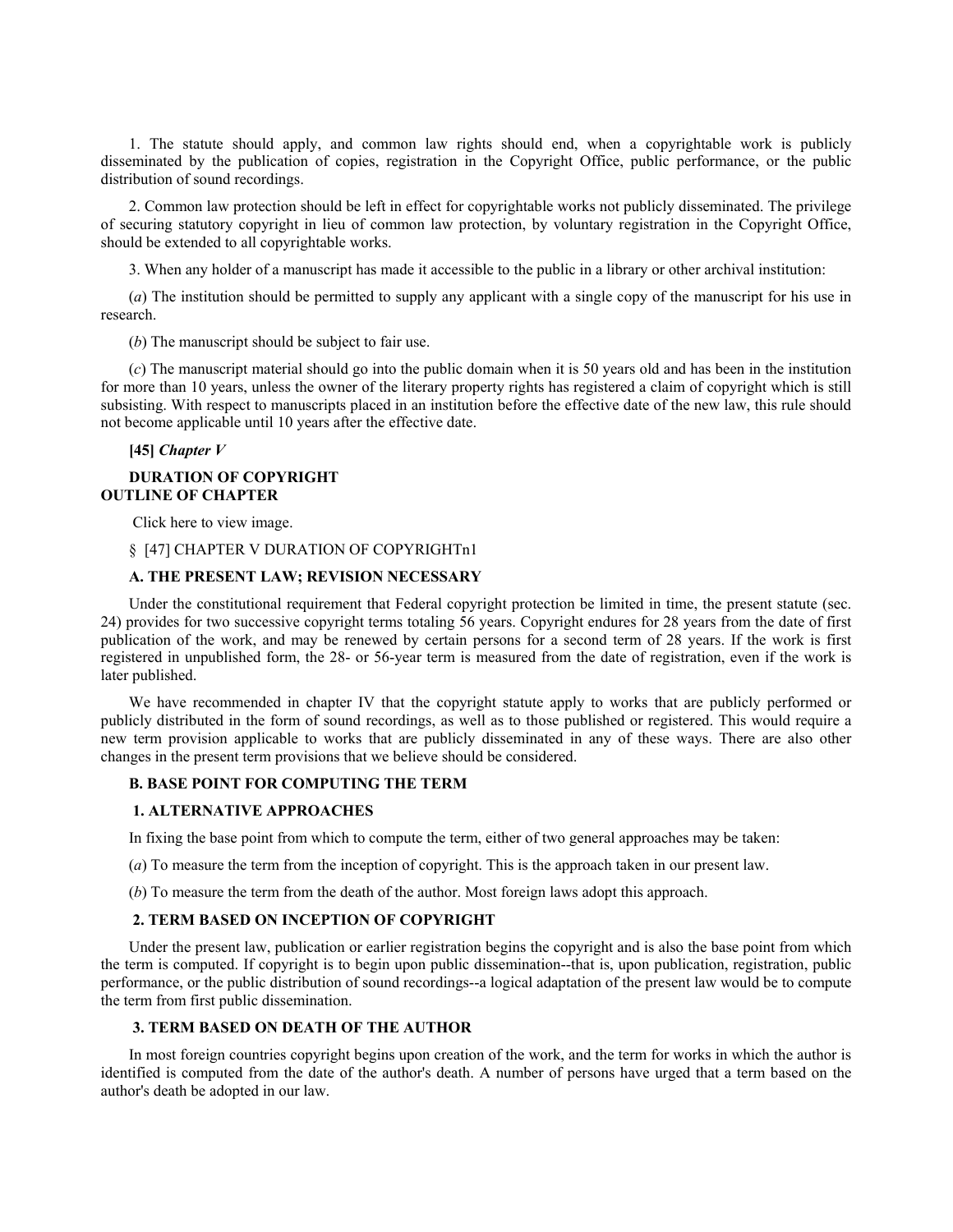**[48]** For many works, however, the date of the author's death could not be used as the base for computing the term. About 40 percent of all works registered in the Copyright Office are ''corporate works''--that is, works prepared for corporations or other organized bodies by their employees. Many works of individual authors are also disseminated anonymously. The term for corporate and anonymous works would have to be based on something other than the death of the author. In most foreign countries the term for these works is computed from first publication, and no term provision is made for corporate or anonymous works that are not published.

# **4. COMPARISON OF THE ALTERNATIVES**

#### *a. Advantages of each alternative*

Basing the term on dissemination would have the following advantages:

(1) The date from which the term is measured could be shown in the registration records and in the published copies of the work. Also, the term could be computed at any time after the copyright begins. (None of this would ordinarily be true of a term based on the author's death, and the death date of many authors would be difficult to ascertain.)

(2) The same term could be applied to all works. (A term based on the author's death would not apply to corporate and anonymous works, and some special provision would also be necessary for the joint works of two or more authors.)

(3) The term provisions would require little change in the established practices of the industries dealing with copyright materials. (A term based on the author's death would require a much greater adjustment.)

Basing the term on the death of the author--with a different basis for corporate and anonymous works--would have the following advantages:

(1) It would bring our term in line with that in most foreign countries.

(2) The author would be assured on the benefit of copyright during his entire life, and his family would benefit after his death. (A term based on dissemination might expire during the author's lifetime--unless it ran for longer than any author could be expected to live.)

(3) All of an author's works--except joint or anonymous works and works made for hire--would go into the public domain at the same time. (Under a term based on dissemination, each of his works would go into the public domain at a different date.)

#### *b. Evaluation of advantages*

(1) *Determination of controlling date*.--We believe the most important factor in deciding the base point for computing the term is the ability of the public to determine the date of that event. From this standpoint, basing the term on dissemination seems preferable. The death date of authors who are not well known would often be difficult to ascertain.

It has been suggested that this difficulty could be overcome by requiring that the date of the author's death be recorded in the Copyright Office within a specified period. But if the copyright were ter **[49]** minated for failure to record in due time, the purpose of basing the term on the death of the author would be defeated. And when there was a failure to record, the public would not know whether or when the author had died.

(2) *Same basis of term for all works*.--A term based on dissemination also seems preferable from the standpoint of uniformity and simplicity. It would be applicable to all works, while a term based on the author's death could not be applied to the large volume of corporate and anonymous works.

(3) *Protection for the author's lifetime and beyond*.--We believe that the benefits of copyright should be available to an author for his lifetime and to his dependents if he dies prematurely. This appears to be the premise that has led most foreign countries to adopt a term enduring for the life of the author and a number of years after his death. But, as we shall point out below, this objective can also be achieved by making the term based on dissemination sufficiently long.

(4) *Correspondence of U.S. term with that of foreign countries*.--In most foreign countries the term for works of an identified individual author runs for his life (or, if there is more than one author, for the life of the last survivor), and a stated number of years after his death. For corporate or anonymous works, and also for works first published after the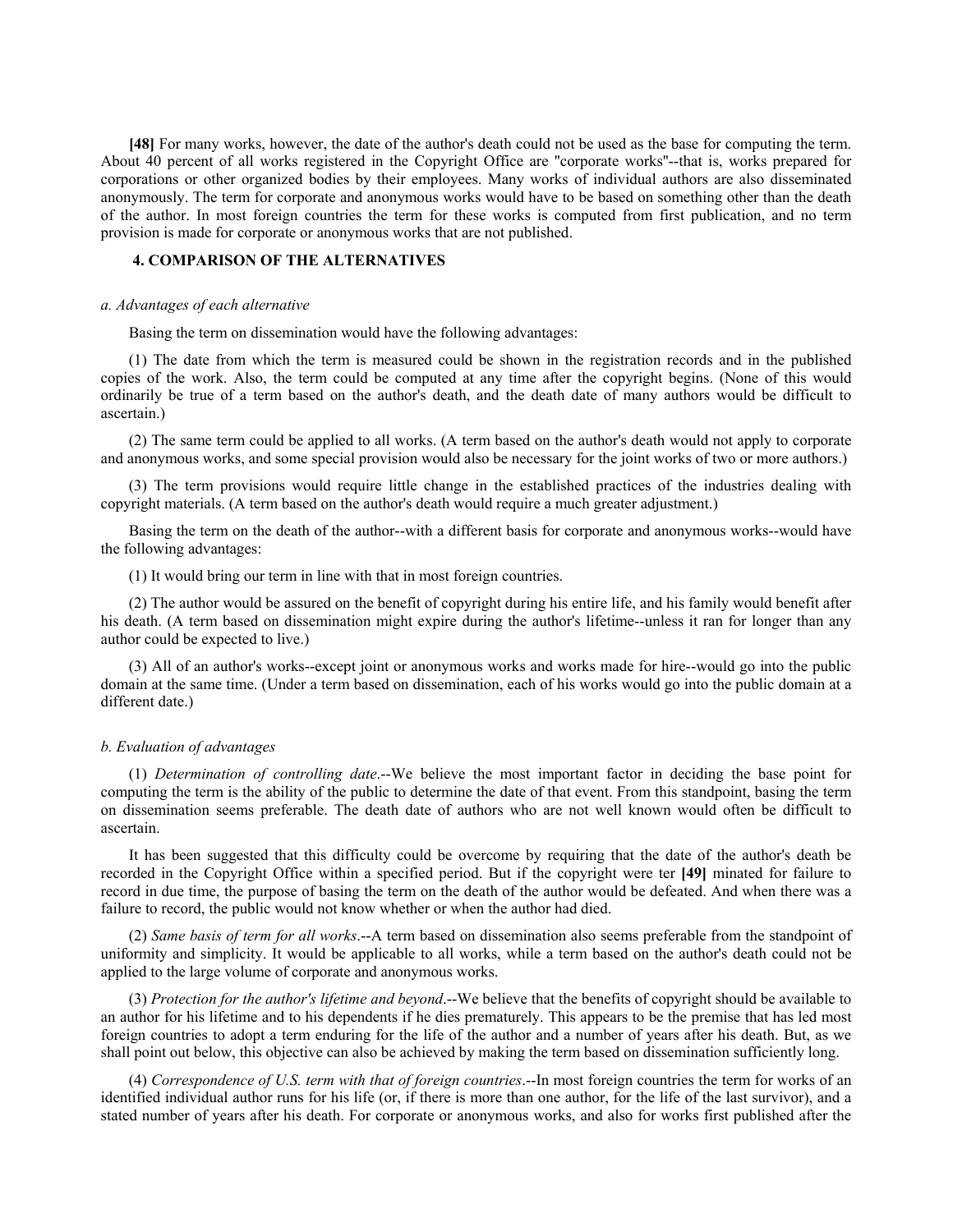author's death, the term runs for a like number of years after first publication. Though the specified period varies in the foreign laws, ranging from 15 to 80 years, the most prevalent pattern is a term expiring 50 years after the death of the author or after publication.

It would, of course, simplify international copyright protection if the term in all countries were the same. And there is much weight to the argument that the United States should give foreign works protection equal to that given by foreign countries to the works of U.S. authors. In our 8iscussion below of the length of the term, we adopt the approach of making our term equivalent in length with the term most prevalent in other countries.

### **5. CONCLUSION**

We believe that a term based on dissemination has the greater advantages for the public, and that the principal purposes of a term based on the death of the author can be achieved by a sufficiently long term based on dissemination.

## **C. LENGTH OF TERM**

### **1. MAXIMUM TERM FOR ADEQUATE BENEFIT TO AUTHORS AND THEIR DEPENDENTS**

Many persons have argued that the present maximum term of 56 years is too short. Those who advocate a term based on the author's death are concerned primarily with a longer term for the benefit of authors and their dependents.

A substantial number of works--though they constitute a small percentage of all copyrighted works--continue to have commercial value beyond the present term of 56 years. In some of these cases the author is still living or there are still dependents of a deceased author **[50]** when the term expires. We are sympathetic to the view that the author during his old age, or his dependents if he dies prematurely, should continue to have the benefits afforded by copyright. A maximum term of 56 years is not enough to assure this in all cases.

## **2. TERM EQUIVALENT IN LENGTH TO THAT IN OTHER COUNTRIES**

We are also sympathetic to the view that our maximum term should be generally comparable to the term given our works in most other countries. The term of 56 years, measured from first public dissemination, is considerably shorter on the average than the term of 50 years after the author's death. In most instances dissemination will precede the author's death by substantially more than 6 years.

For any particular work, a term based on dissemination will hardly ever coincide with a term based on the author's death. But the length of the two terms can be roughly equated on the basis of an average span of time between dissemination and the author's death.

From the information given in the 1942 and 1955 editions of ''Twentieth Century Authors,'' we have extracted the following data on 673 authors of English-language books who died between 1930 and 1955:

Click here to view image.

A survey of 61 composers of serious music, based on 3 standard reference works, brought closely similar results. A surveyn2 of 191 authors of popular music who died between 1930 and 1950 indicates that, although the average life expectancy and creative period of this group may be somewhat shorter, the average span between the author's median age at publication and his age at death is also about 20 years.

On the basis of these figures, it might be assumed that a copyright term of 70 years after first publication would approximate, on the average, a term of 50 years after the author's death. However, this result is based on an average age of 68 years at death, while the last available census indicates that this figure for all men and women had reached almost 70 years in 1950, and it has steadily been rising. Also, publication will sometimes come later than dissemination in another manner. We therefore propose that the maximum term computed from first public dissemination be fixed at 76 years, which would add 20 years to the present maximum term.

# **[51] 3. CONCLUSION**

A term of 76 years from first public dissemination would be generally equivalent to the term most prevalent in foreign countries. And it would virtually assure protection for the author's lifetime or, if he dies prematurely, for his dependents during a reasonable period after his death. Thus, in addition to the advantages of being based on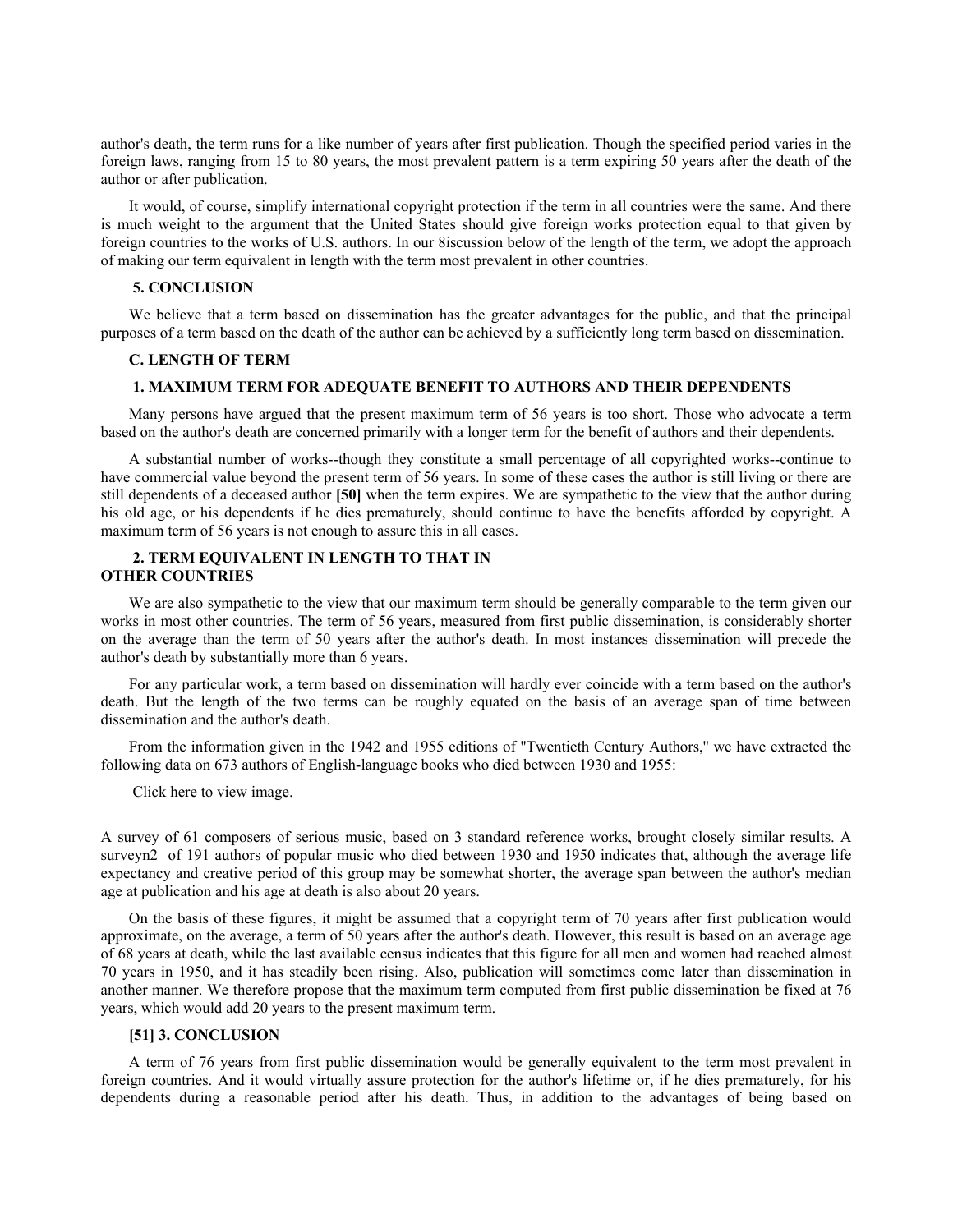ascertainable events and of being applicable to all works, this term would achieve the main purposes of those who have advocated a term of 50 years from the death of the author.

# **D. RENEWABLE TERMn3**

#### **1. THE PRESENT RENEWAL SYSTEM**

Under the present law (sec. 24) the maximum term of 56 years is divided into two periods of 28 years each. Copyright expires after the initial term of 28 years, unless it is renewed during the last year of that term. For some kinds of works--posthumous works, composite works, and works made for hire--the renewal for the second term of 28 years may be secured by the owner of the copyright at the time of renewal. For all other works, the renewal may be secured (*a*) by the author; (*b*) if the author is not living, then by his widow and children; (*c*) if there be no widow or children, then by his executors or, of he left no will, by his next of kin.

# **2. RENEWAL SYSTEM AS A LIMITATION ON THE TERM**

## *a. Maximum term not needed for most works*

We do not believe that the maximum term of copyright--which we are proposing be 76 years from first public dissemination--is necessary or advisable for all works. Experience indicates that the present initial term of 28 years is sufficient for the great majority of copyrighted works: less than 15 percent of all registered copyrights are being renewed at the present time.

The percentage of renewals varies from one class of works to another. During a recent year, for example, renewals ranged from 70 percent of the eligible motion pictures, down through 35 percent for music, 11 percent for periodicals, 7 percent for ''books'' (which includes text material published in various forms), to less than 1 percent for technical drawings.

#### *b. Arguments in opposition to a renewable term*

A number of persons have argued that a renewable term is undesirable because (1) it imposes on authors and other renewal claimants the burden of filing a renewal application and (2) it subjects them to the risk of losing their copyrights if they forget to file the application in time.

Some of the opponents of a renewable term recognize that certain works do not need as long a term as others; they suggest that the law provide single terms of different lengths for various classes of works. Others suggest that a uniform single term be provided for all works.

**[52]** (1) *Various single terms as an alternative to a renewable term*.--Only two foreign countries divide the term of copyright by a renewal device, though many of them have renewable terms for patents and trademarks. However, the copyright laws of a number of foreign countries provide special terms, shorter than the usual term, for certain classes of works--e.g., photographs, motion pictures, sound recordings, translations, and collective works.

For the following reasons, we believe that a uniform renewable term for all works is preferable to various single terms for different classes of works:

- A uniform term for all works is simpler. Different terms for various classes of works would raise questions as to the scope of each class, and as to the appropriate class for a particular work.

- A renewal system tailors the term to the need felt by the copyright owner. A single term for all works of a given class would be unnecessarily long for some works or not long enough for others of that class.

- Renewal registrations provide a fresh record of copyright ownership after the lapse of many years.

(2) *Uniform single term for all works*.--Advocates of a uniform single term contend that, even though most works have little or no commercial value beyond 28 years, it would do no harm to let their protection continue for the maximum term. They argue that no one is interested in using a work after it has ceased to have commercial value, so the continuation of copyright would be of no practical consequence.

We believe that this argument is fallacious on two grounds: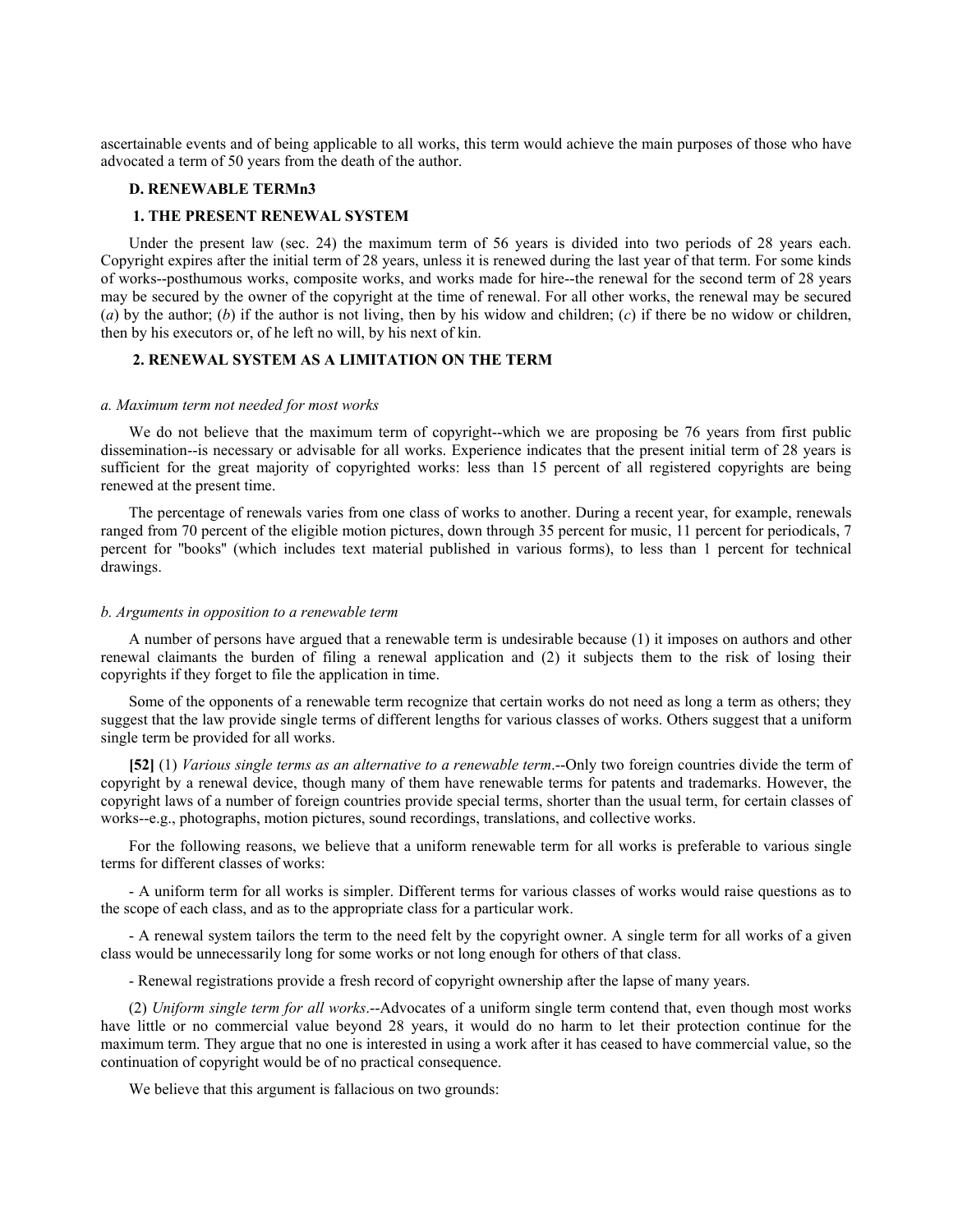- Many works that have ceased to have substantial commercial value in themselves are still useful to scholars, researchers, historians, and educators, as well as to authors of new works based on preexisting ones.

- The argument seems to assume that the public derives no benefit from having works in the public domain. Copyright protection for a certain period is essential to foster the creation and dissemination of intellectual works and to give authors their due reward. But on the other hand, there are many circumstances in which copyright restrictions inhibit the dissemination of works or their use in the creation of new works.

We believe that, when authors or other copyright owners feel that they have no need for a longer term, the termination of copyright restrictions after 28 years is in the public interest.

(3) *Renewal as a burden; the danger of inadvertent failure to renew*.--The filing of a renewal application is a simple process. We do not believe it is too great a burden for those copyright owners who wish to have their protection extended beyond the initial term of 28 years.

It is nevertheless true that some renewals have been lost because the application was not filed within the 1 year allowed by the present law. A survey covering a recent period of 6 months showed that, out of a total of more than 10,000 renewal applications received, 102 had to be rejected because they were filed too late. There were undoubtedly other instances in which the claimant did not submit a renewal application because he realized that it was too late to do so.

**[53]** To reduce the danger that the period for filing renewal applications may be overlooked, we propose that renewal be permitted at any time within the last 5 years of the initial 28-year term.

## *c. Conclusions*

We believe that the copyright term should continue to be divided, so that copyrights not renewed would terminate 28 years after first publication or other dissemination. Copyright owners should have the privilege of extending their protection to the maximum term of 76 years from first public dissemination, by filing an application for renewal during the last 5 of the initial 28 years.

Note that these conclusions relate only to the length of the term. The questions of who may apply for renewal and who owns the copyright during the renewal term will be considered next.

## **3. REVERSION OF RENEWAL, COPYRIGHT TO THE AUTHOR OR HIS HEIRS**

#### *a. The reversionary provision and its purpose*

With certain exceptions, the present law gives the renewal copyright to the author or to specified heirs of a deceased author. The primary purpose of this provision was to protect the author and his family against his unprofitable or improvident disposition of the copyright. The renewal copyright was intended to revert to them so that they could negotiate new contracts for the further exploitation of the work.

The present provision also operates to change the usual rules, under State laws, of succession to a deceased person's property. For example, it gives the right to obtain a renewal copyright to a deceased author's widow and children, even if the author purports to leave his rights to others in his will.

#### *b. Practical effect of the reversionary provision*

In practice, this reversionary feature of the present renewal system has largely failed to accomplish its primary purpose. It has also been the source of more confusion and litigation than any other provision in the copyright law.

The courts have held that an assignment of future renewal rights by the author is binding if he lives into the 28th year and renewal registration is then made in his name. In that situation the author's renewal rights become the property of the assignee as soon as the renewal term begins. It has become a common practice for publishers and others to take advance assignments of future renewal rights. Thus the reversionary purpose of the renewal provision has been thwarted to a considerable extent.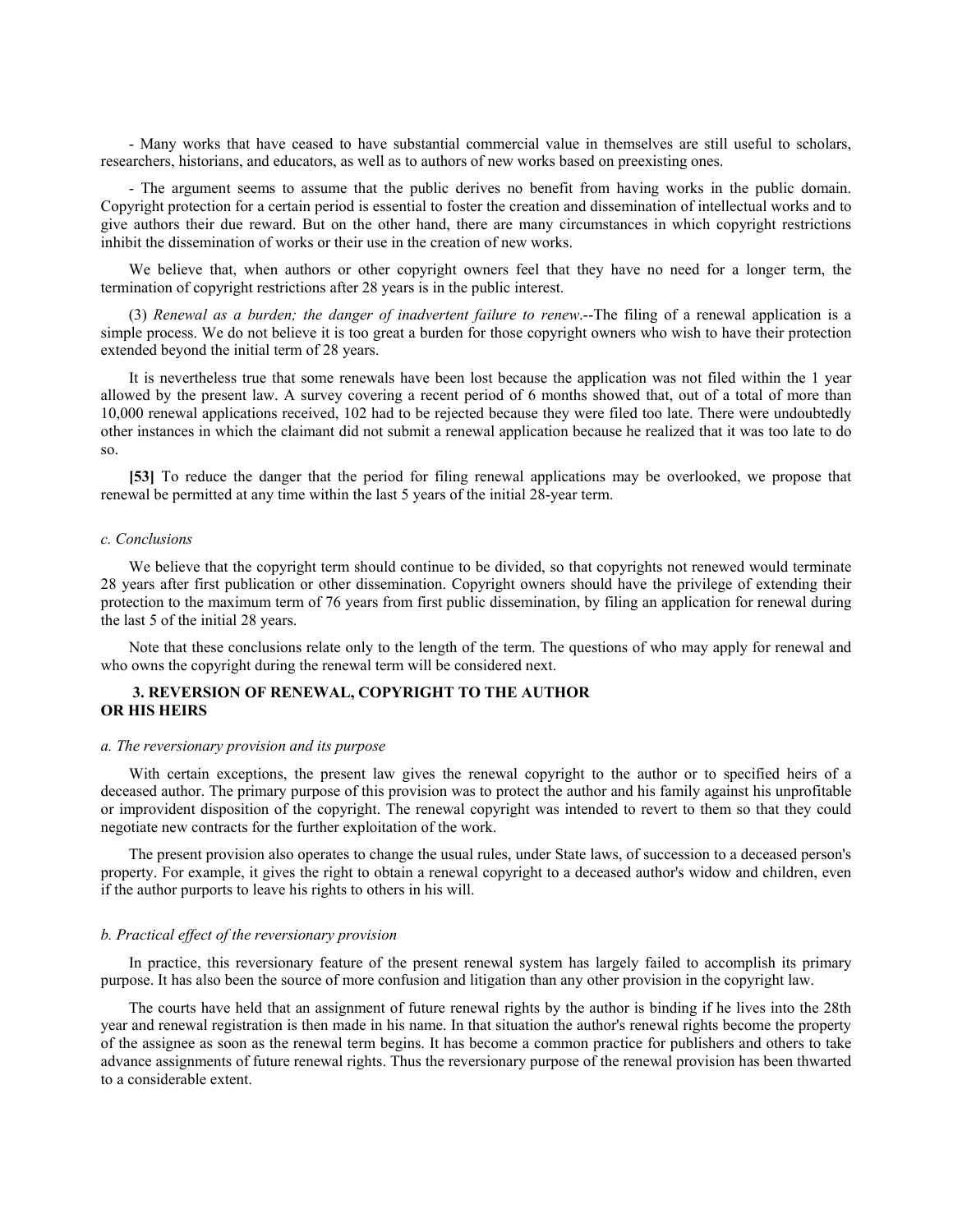Moreover, the assignees are themselves in an uncertain position. The person entitled to secure the renewal copyright cannot be ascertained until the 28th year. If the assignor dies before then, an advance assignment will fall. A considerable amount of trafficking in the possible future renewal right of authors and their prospective heirs has grown up. An assignee can never be sure of his right to use the work during the renewal term until the time for renewal registration actually arrives.

To give full effect to the primary purpose of the reversionary provision would seem to require that the renewal right be made unas **[54]** signable in advance. Whether this would operate to the benefit of authors and their heirs is questionable. The commercial value of their copyrights might be diminished in many instances if they were unable to contract for the use of their works beyond the end of the first 28-year term. And, during the later years of that term, they might well find that publishers, motion picture producers, and other users who need assurance of continued use for an extended period, would be reluctant to undertake exploitation of the work.

### *c. Arguments for elimination of the reversionary provision*

It has been argued that most authors do not need or want to be treated as incompetent to handle their business affairs. Many of them have banded together in organizations which negotiate standard contracts providing for continuing royalties. Their assignments can be and often are given for limited periods of time.

It is still true, however, that most authors are not represented by protective organizations and are in a relatively poor bargaining position. Moreover, the revenue to be derived from the exploitation of a work is usually unpredictable, and assignments for a lump sum are still common. There are no doubt many assignments that give the author less than his fair share of the revenue actually derived from his work. Some provision to permit authors to renegotiate their disadvantageous assignments seems desirable.

It has also been argued that the present provision for reversion of the renewal right should be eliminated for the following reasons:

(1) Authors would often be in a better bargaining position if they could assign their rights unconditionally beyond the 28th year.

(2) Assignees should have assurance that the rights acquired by them will not be cut off by the death of the author.

(3) An author's copyrights, like his other personal property, should be subject to his bequest by will or, if he leaves no will, should go to his heirs under the general law of intestate succession.

The widespread sentiment for elimination of the present renewal system seems to be prompted largely by the welter of confusion and uncertainty caused by the reversionary provision.

### *d. Conclusions*

We believe that the provision of the present law for reversion of the renewal right to the author or specified heirs should be eliminated. We propose that the law simply provide for the extension of the first 28-year period to the maximum term upon the filing of a renewal application by any person claiming an interest in the copyright. This is in contrast with the present law, under which the copyright can be renewed only in the name of the particular claimant specified in the statute. Our proposal would mean that the renewal becomes a mere extension of term without affecting ownership of rights under existing contracts. Any person claiming an interest in the copyright--author, executor, heir, employer, assignee, licensee, etc.--could make renewal registration. The renewal would extend all rights under the copyright to the full 76-year term, for the benefit of everyone having any interest in the copyright.

**[55]** Instead of the present reversion of the renewal right, we believe that some other provision should be made to permit authors and their heirs to renegotiate their assignments in certain situations. We shall consider this later in chapter VIII, part D 3.

### **E. MINIMUM TERM FOR PUBLISHED WORKS**

Our proposal that the term run for 28 years or, if renewed, for 76 years, from the first public dissemination of the work may raise a question as to foreign works protected under the Universal Copyright Convention. The Convention requires that the term run for at least 25 years from first publication (or earlier registration). And ''publication'' is defined in the Convention as ''the reproduction in tangible form and the general distribution to the public of copies of a work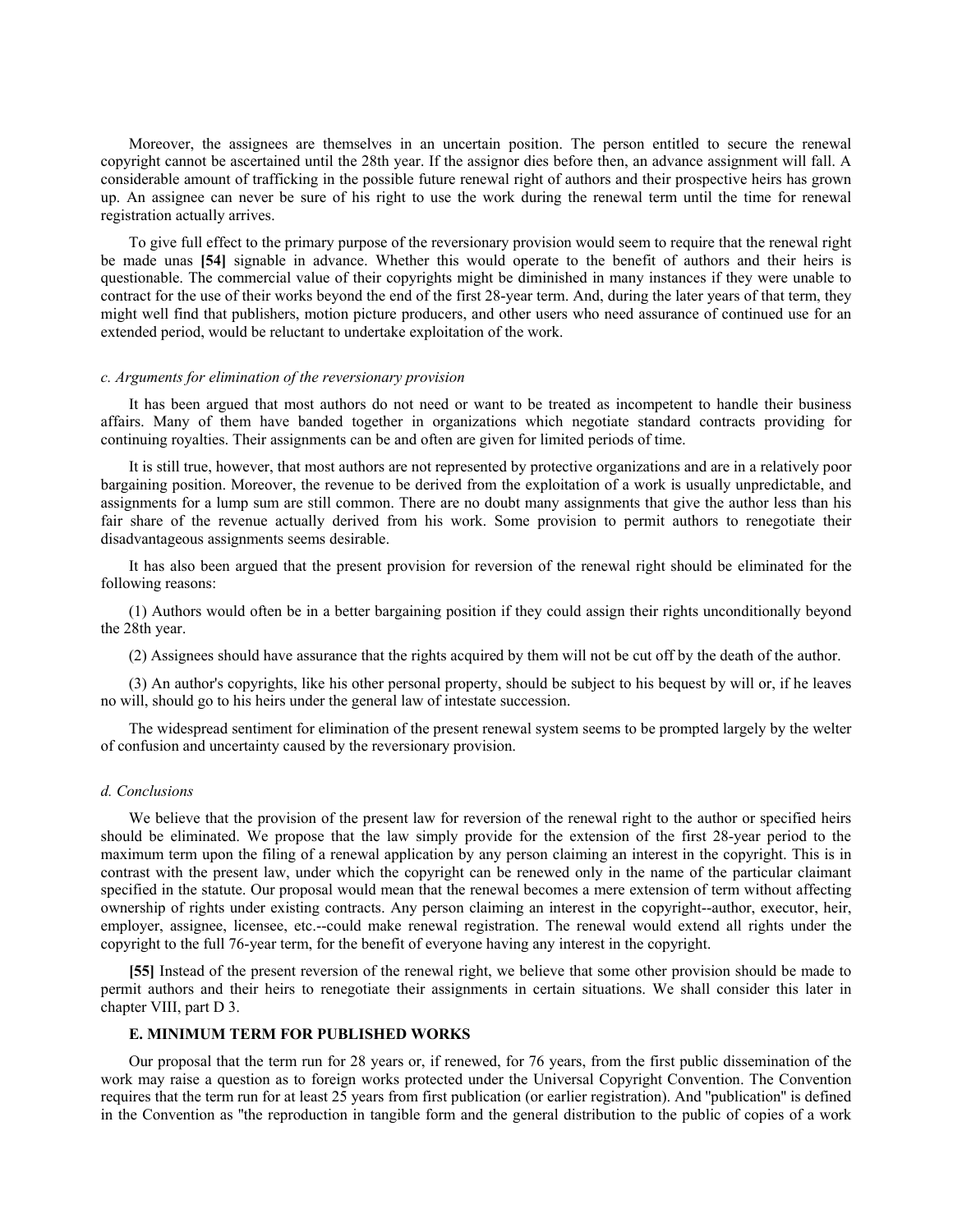from which it can be read or visually perceived.'' It is doubtful whether a term of 28 years from first public dissemination in some other manner--that is, by public performance or by the public distribution of sound recordings- would satisfy the U.C.C. requirement in all cases.

The term of 28 years from first public dissemination could be made to conform with the U.C.C. by adding a proviso as follows: if a work is first disseminated otherwise than by publication and is later published before the term expires, the term would continue for a period of years--not less than 25--after first publication.

In addition to conforming our law with the U.C.C., this proviso would have the advantage of allowing established practices to be continued, particularly in regard to the copyright notice. Publishers could continue to use the year date of first publication in the notice, even if the work had previously been disseminated otherwise. And the date of publication is usually more significant to libraries and scholars than the date of an earlier dissemination in some other manner. Publication is also significant in many cases for purposes of international copyright protection.

We would favor a proviso of this sort for all works, foreign and domestic. And for the sake of uniformity--since a work first disseminated by the publication of copies would have a basic term of 28 years from publication--we would also have the alternative term under the proviso run for 28 years after publication. The term provisions would then operate as follows:

1. The basic copyright term in all cases would be 28 years from first public dissemination.

2. Renewal during the last 5 years of this basic term would extend the copyright for a further period of 48 years. The maximum term in all cases would be 76 years from first public dissemination.

3. An exception would be made for a work that (*a*) was first disseminated in some manner other than the publication of copies and (*b*) is published during the basic 28-year term. In this case the copyright would continue for 28 years from first publication, but would then expire if the copyright had not been renewed before the end of the basic term.

The following hypothetical cases will illustrate the effect of these provisions:

- A work is first disseminated by the publication of copies. The basic term of 28 years, the 5-year period for renewal, and the **[56]** maximum term of 76 years would all be measured from the year of publication.

- A work is first disseminated by a television broadcast in 1970. Copies are published in 1980.

(*a*) The copyright would be eligible for renewal between 1993 and 1998.

(*b*) If renewed, the term would run for 76 years from 1970.

(*c*) If not renewed, the term would run for 28 years from 1980.

A work is first disseminated by a television broadcast in 1970. Copies are first published in 1999. This publication would have no effect on the term. The copyright would expire in 1998 if not renewed, or in 1024 if renewed.

# **F. YEAR-END EXPIRATION OF TERM**

The copyright term now expires 28 or 56 years from the precise day of first publication or earlier registration.

We propose that in all cases the term should run until the end of the calendar year in which it would otherwise expire. This provision, found in most foreign laws, would simplify the computation of the term. It would then be enough to determine the year, rather than the exact date, of the event from which the term is computed.

#### **G. RECOMMENDATIONS**

With respect to copyrights secured under the new law:

1. The copyright should endure for an original term of 28 years from the first public dissemination of the work (i.e., publication of copies, registration, public performance, or public distribution of sound recordings).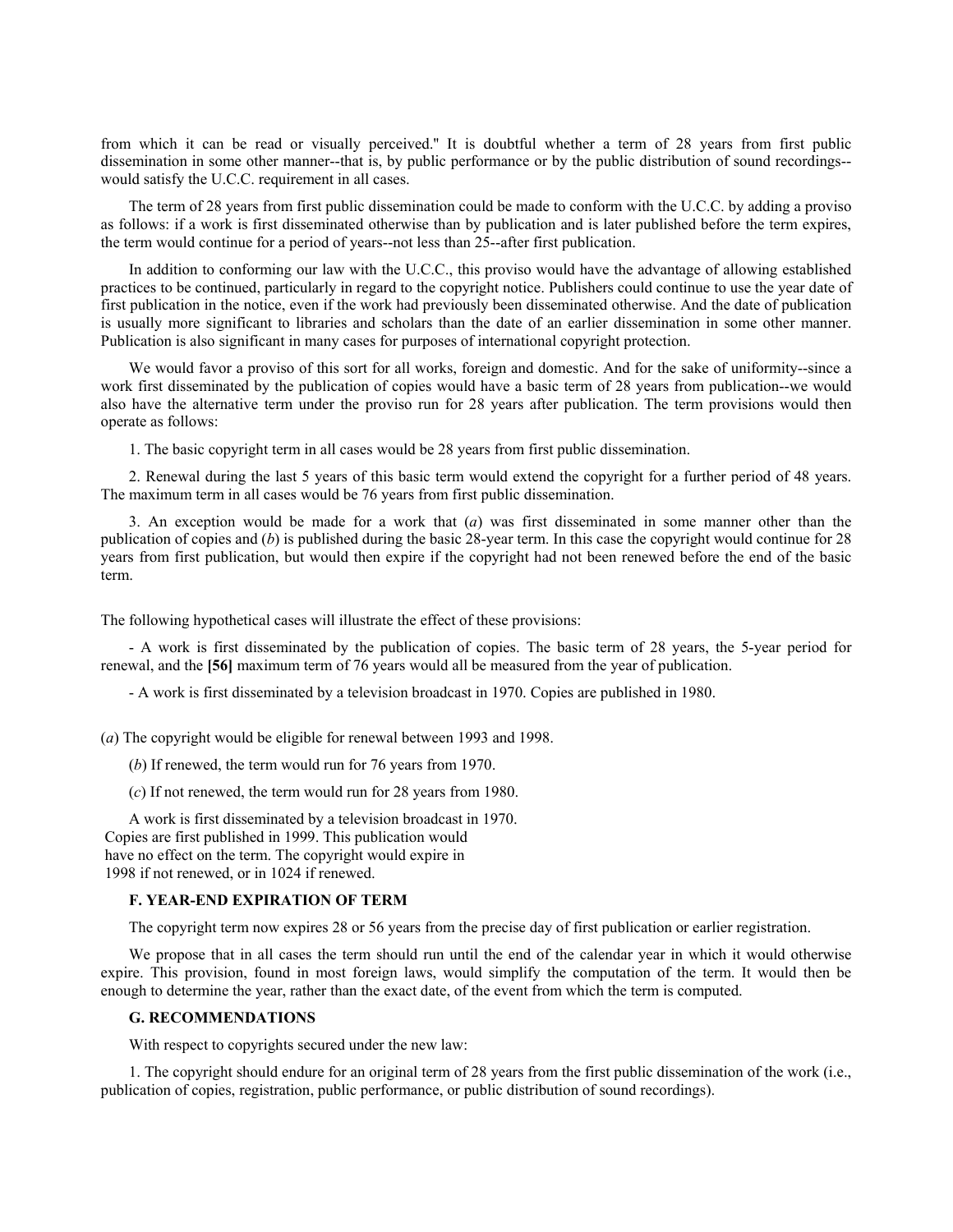2. Any person claiming an interest in a copyright should be entitled to renew it by filing an application for renewal in the Copyright Office during the last 5 years of the original term. Renewal by any interested person should extend all rights in the copyright to endure for a total of 76 years from first public dissemination.

3. An alternative term should be provided in cases where a work (1) is first publicly disseminated otherwise than by the publication of copies, (2) is later published during the original 28-year term, and (3) is not renewed before the end of the original 28-year term. In such cases the copyright should continue for 28 years from first publication and then expire.

4. All terms should run to the end of the calendar year in which they would otherwise expire.

# **II. APPLICATION OF NEW TERM PROVISIONS TO PREEXISTING WORKS**

# **1. IN GENERAL**

There remain the questions of how the new term provisions should apply to (1) works under common law protection at the effective date of the new law, and (2) works in which copyright is subsisting at that date.

**[57]** The new law would not, of course, restore protection to works that had gone into the public domain before its effective date.

# **2. WORKS UNDER COMMON-LAW PROTECTION**

Preexisting works that had neither been published nor registered should continue under common-law protection until their first public dissemination after the effective date of the new law, and should then come under the statute.

A question arises as to works that had not been published or registered but, on the effective date, were in the process of a continuous dissemination. Examples are the run of a stage play or the sale of phonograph records, begun before and continuing after that date. We believe it would create practical difficulties to shift from common-law to statutory protection in this situation. Therefore, the continuation of a series of disseminations begun before the new law comes into effect should be excluded from the rule that the new law applies upon the first public dissemination after its effective date.

### **3. SUBSISTING COPYRIGHTS**

#### *a. Length of term*

We believe that, as far as feasible, the term provisions of the new law should be applied to subsisting copyrights. Thus, (1) we would have the term of subsisting copyrights run to the end of the calendar year, (2) we would extend the period for renewal registration to 5 years, and (3) we would lengthen the renewal term from 28 to 48 years. However, the base point for computing the term under the present law (publication or earlier registration) should remain unchanged for subsisting copyrights.

### *b. Ownership of future renewal rights*

The new law would change the present renewal system in regard to the persons entitled to copyright for the renewal term. Where a subsisting copyright is in its first term at the effective date of the new law, who is to have the future renewal rights?

Certain persons will have acquired expectancies of the future renewal rights under the present law--expectancies that might accrue to them when the time for renewal arrives, depending upon who is living at that time. Substantial sums have been invested in some of these expectancies. To apply the new law would deprive potential claimants and their assignees of their expectancies in many cases.

Consequently, we believe that the present provisions as to who may renew should remain in effect for preexisting copyrights in their first term. It is unfortunate that the highly troublesome provisions for the reversion of renewal rights should continue in effect for 28 years longer, but we believe this is preferable to the confusion and unfairness that would result if existing renewal expectancies were cut off.

# *c. Ownership of renewal copyright for extended period*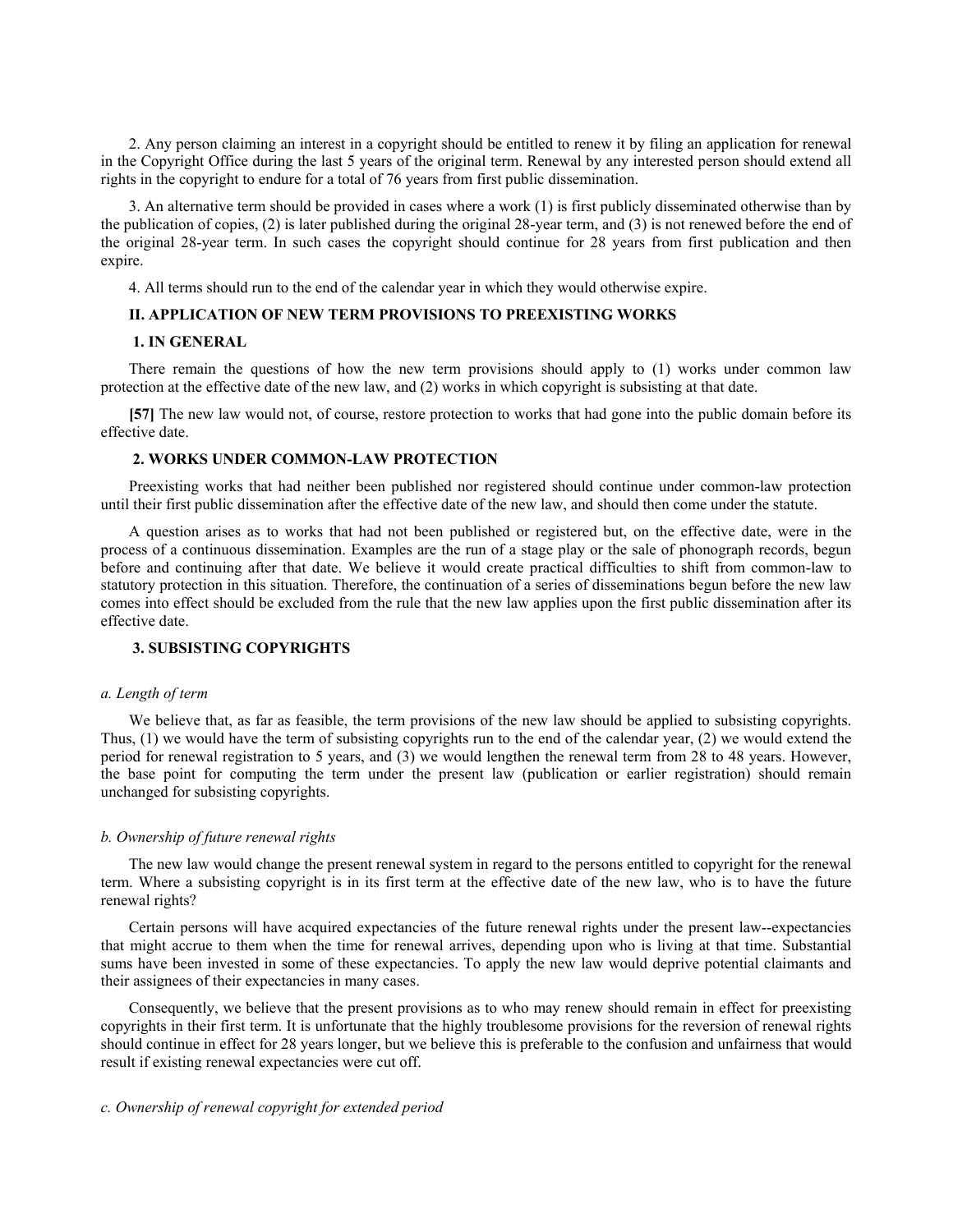Under our recommendations, the new law would extend the renewal term of subsisting copyrights from 28 to 48 years, whether renewed before or after the effective date of the new law. Where the author or his heirs assigned their renewal rights before the effective date of the new law, who should have the copyright for the added 20 years? We **[58]**  believe there would be little justification for lengthening the term unless the author or his heirs were to receive some benefit from it. At the same time, the interests of their assignees must also be considered.

If the assignee is obligated to continue paying royalties or a part of his revenue to the author or his heirs during the entire life of the copyright, we would allow the assignment to remain in effect during the added 20 years. On the other hand, if the author or his heirs would otherwise receive no benefit from the lengthened term, we would terminate the assignment at the end of the 28th year of the renewal term, even if it purported to convey ownership for the length of the copyright ''and any extensions thereof''; the copyright for the remaining 20 years would then revert to the author or his heirs.

# **4. RECOMMENDATIONS**

*a.* With respect to preexisting works not under copyright at the effective date of the new law--

(1) Works in the public domain on that date should stay in the public domain.

(2) Preexisting works that have not been published or registered before the effective date should come under the new law upon their first public dissemination after that date. But this should not apply to a dissemination that merely continues a series of disseminations begun before that date.

*b.* With respect to copyrights subsisting at the effective date of the new law--

(1) The term should continue to be computed from the first publication or earlier registration of the work. The new law should apply in the following respects:

(*a*) The term should run to the end of the calendar year.

(*b*) The period for renewal registration should be the last 5 years of the original 28-year term.

(*c*) The renewal term should be lengthened to 48 years.

(2) Subsisting copyrights that are still in the original term on the effective date should be renewable by the persons entitled to renew under the present law.

(3) Assignments of renewal rights, executed by an author or his representatives or heirs before the effective date, should expire at the end of the 28th year of the renewal term, and the copyright for the additional 20 years should revert to the author or his heirs, except where the assignee is obligated to continue paying royalties or a part of his revenue to the author or his heirs during the entire life of the copyright.

**[59]** *Chapter VI*

# **NOTICE OF COPYRIGHT OUTLINE OF CHAPTER**

Click here to view image.

§ [61] CHAPTER VI NOTICE OF COPYRIGHTn1

#### **A. THE PRESENT LAW**

# **1. NOTICE IN PUBLISHED COPIES REQUIRED**

The requirement that published copies of copyrighted works bear a notice of copyright has been in the U.S. copyright law since 1802. Before that, the first U.S. copyright law enacted in 1790 required that notice of copyright be given by publishing the record of copyright registration in one or more newspapers.

The present law (sec. 10) requires, as a condition of copyright, that ''the notice of copyright \* \* \* shall be affixed to each copy **[of the work]** published or offered for sale in the United States by authority of the copyright proprietor.'' The notice must be in a prescribed form (sec. 19) consisting of (1) the word ''Copyright'' or the abbreviation ''Copr.'' or the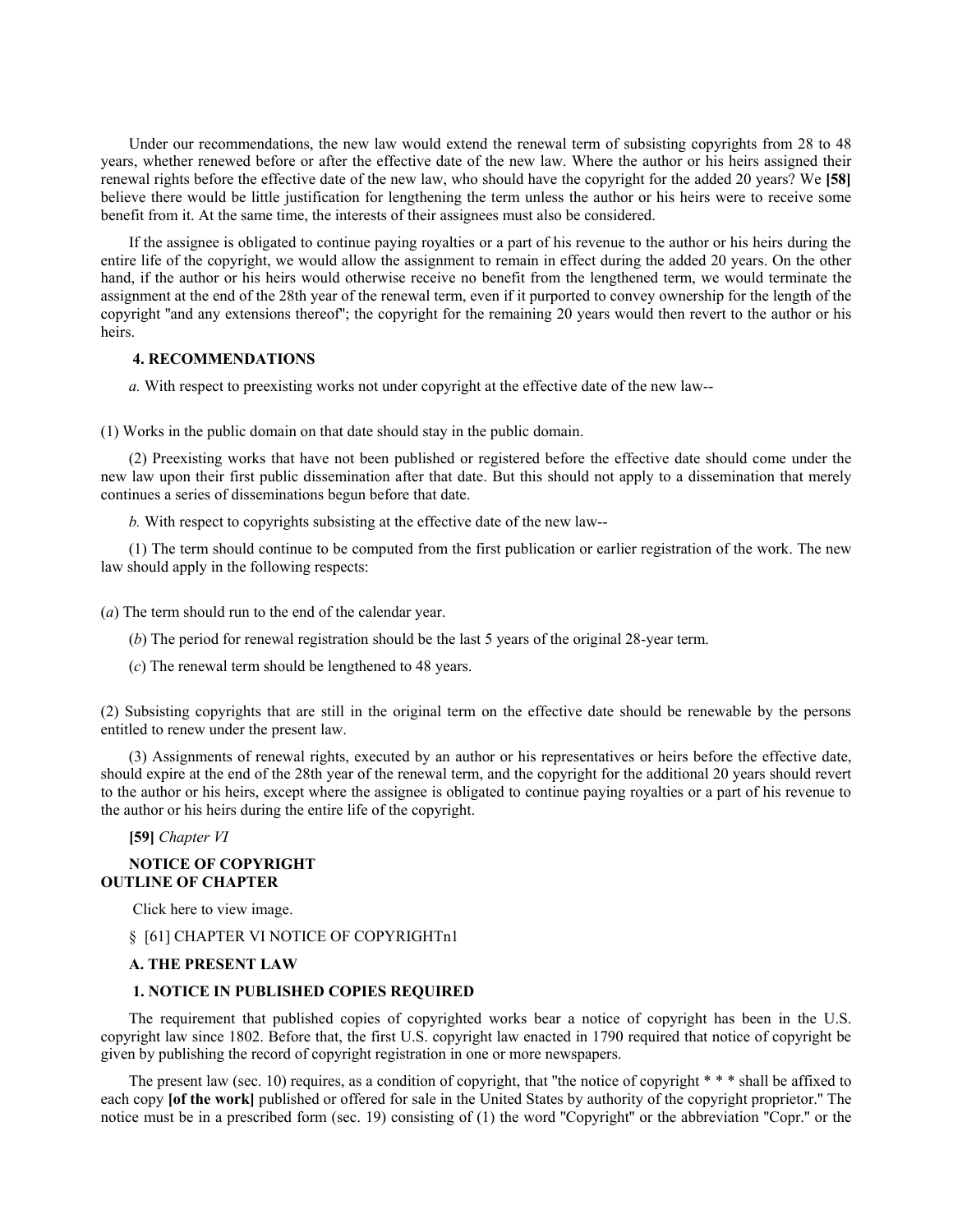symbol (c), accompanied by (2) the name of the copyright proprietor and (3) the year in which copyright was secured. An alternative form without the year date is permitted for certain artistic or graphic works. The notice must be placed in specified positions (sec. 20) varying for different classes of works.

The copyright notice is designed to apprise persons coming into possession of a published copy that the work is copyrighted, who owned the copyright at the time of publication, and, where required, the year in which the copyright term began to run.

# **2. EFFECT OF OMISSION OF NOTICE**

The absence of a notice in the published copies of a work can ordinarily be taken to mean that the work is in the public domain. This is not always true, however. For example, the absence of a notice in copies published without the consent of the copyright owner will not invalidate the copyright. And under section 21 of the present law, the omission of the notice from a few copies by accident or mistake will not invalidate the copyright; but an innocent infringer who has been misled by the omission is absolved from liability.

# **3. EFFECT OF ERRORS IN FORM OR POSITION OF NOTICE**

Errors in the form or position of the notice, as well as its complete omission, may result in the loss of copyright. Earlier court decisions tended to require precise compliance with the statutory specifications as to the form and position of the notice. However, the trend of the more recent decisions has been to uphold notices which, though falling short of literal compliance with the statute, are adequate to apprise the public of the information required.

## **[62] 4. PROVISION FOR NOTICE IN THE UNIVERSAL COPYRIGHT CONVENTION**

The Universal Copyright Convention, to which the United States adheres, permits any member country to require a copyright notice in the published copies of foreign works as a condition of their protection. If the prescribed notice is used, no other formality--such as deposit, registration, or domestic manufacture--is to be required for copyright protection.

The notice prescribed by the Convention differs in one important respect from that prescribed by our statute: Instead of specifying the position of the notice, the Convention provides that it be ''placed in such manner and location as to give reasonable notice of claim of copyright.'' This liberalized provision has been inserted in section 9(c) of our statute, but it applies only to foreign works protected under the Convention.

# **B. ARGUMENTS FOR AND AGAINST THE NOTICE REQUIREMENT**

# **1. VALUE OF THE NOTICE**

#### *a. Placing published material in the public domain*

The notice requirement serves to place most of the great mass of published material in the public domain, while giving authors the opportunity to secure copyright when they want it.

Most published material bears no notice, and is therefore in the public domain, because the author is not interested in securing copyright. This uncopyrighted material includes, for example, most pamphlets, circulars, corporation and society reports, manuals, advertising matter, newspapers, etc., which have little or no commercial value for copyright exploitation. It also includes scholarly, scientific, and other informational matter which the author is willing to make freely available for reproduction and circulation by anyone.

#### *b. Showing whether a work is under copyright*

The notice on a published work serves to inform the public that the work is under copyright. Its absence generally indicates that the work is in the public domain.

## *c. Identifying the copyright owner*

The notice indicates who is the copyright owner at the time of publication. In foreign countries where no notice is required, the laws commonly provide that if the author is identified in the copies of the work, he is presumed to own the copyright; otherwise the publisher named in the copies is presumed to be the copyright owner. In a substantial number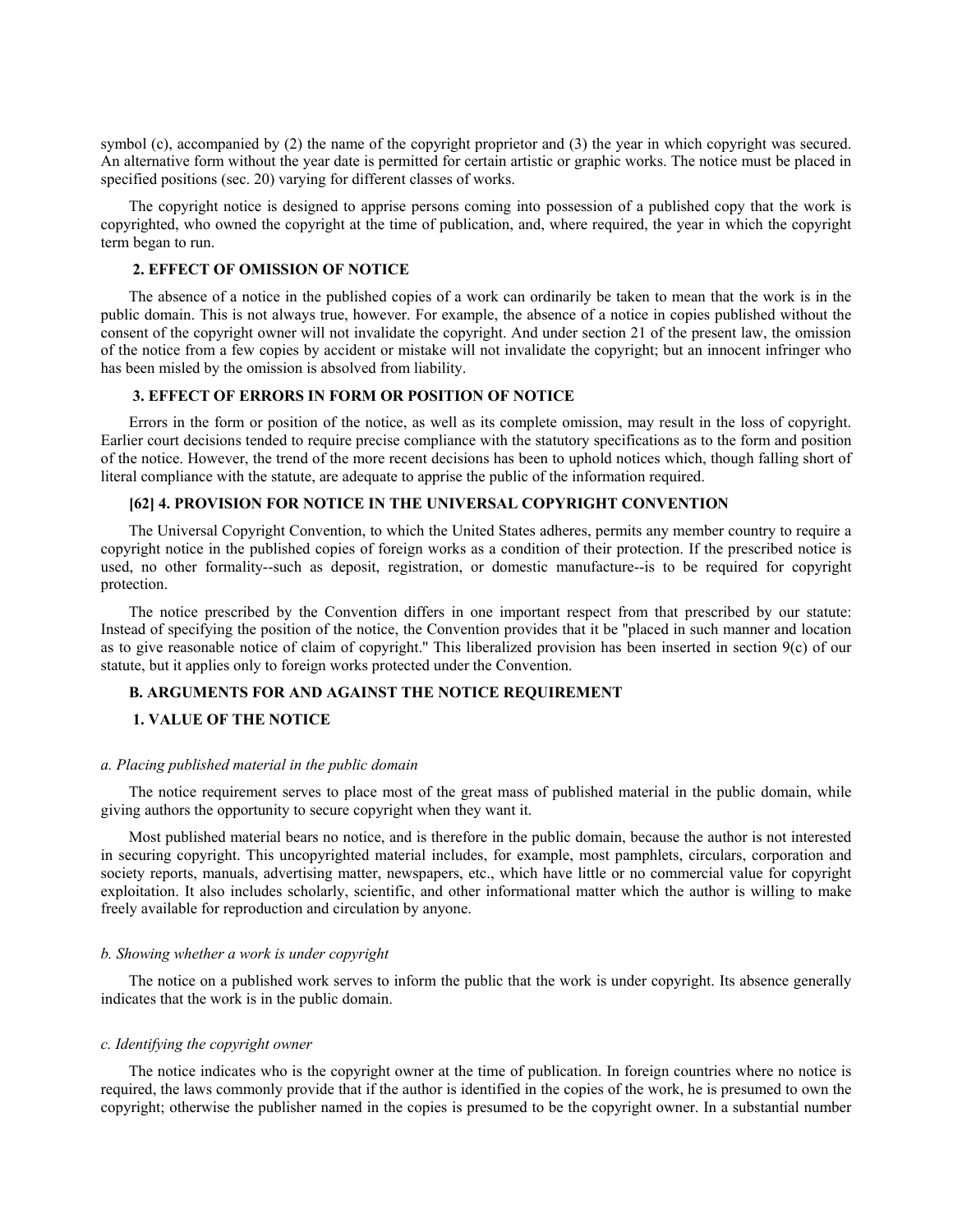of instances, however, the notice required by our law shows that the copyright owner is someone other than the person to whom such a presumption would apply.

It is true, of course, that the copyright owner named in the published copies may later assign the copyright to another person. For this reasons it is often necessary to search the assignment records in the Copyright Office to determine ownership with certainty. But the notice, by naming the owner at the time of publication, provides a starting point from which further transactions can be traced.

#### **[63]** *d. Showing the year of publication*

The year date in the notice gives the public a basis for determining when the copyright expires. The notice will not usually show whether the copyright has been renewed; a search of the Copyright Office records will be necessary to determine that fact. But the public will know that the copyright expires 28 years after the date in the notice if not renewed, and--under the term proposals we are making--that it expires 76 years after that date at the most. The year date of publication is also of value to the public for other purposes, as in showing the age of a particular work or edition.

# **2. OBJECTIONS TO THE NOTICE REQUIREMENT**

#### *a. In general*

There has been considerable sentiment, particularly among some author and publisher groups, for complete elimination of the notice requirement. Others, especially those who use copyright material, have been no less firm in urging that the notice is of great value and should be retained. It seems generally agreed that if a notice requirement is retained, the rigid specifications of the present law as to its form and position should be relaxed.

The elimination of the notice requirement would mean that everything potentially copyrightable is under copyright protection. With some exceptions for particular kinds and uses of works, this is the state of the law in most foreign countries. Advocates of eliminating our notice provision argue that, as a matter of principle, all authors are entitled to have copyright in all their works without any requirement that they assert their desire for copyright protection. They urge that it is unjust to deprive an author of copyright because of his failure to comply with a technical notice requirement.

# *b. Inadvertent loss of copyright*

The chief objection to the present notice requirement is that copyright may be--and in a significant number of instances has been--lost unwittingly because, through mistake or inadvertence, the notice has been omitted or a fatal error has been made in its form or position.

We believe that the inadvertent forfeitures of copyright that occur under the present notice requirement should and can be avoided by appropriate modifications of the present provisions.

## **3. CONCLUSIONS**

We believe the public interest is served by keeping free of copyright restrictions the great bulk of published material in which the authors do not wish to secure copyright. The copyright notice is a simple and highly useful device to accomplish that purpose, and also to give the public information as to the copyright status and ownership of any work. We would therefore continue to require a copyright notice in published copies, but with certain changes in the present law to avoid the forfeiture of copyright through inadvertent omission of or errors in the notice.

As under the present law, the notice requirement should be confined to published copies, although copyrighted works are also disclosed to **[64]** the public by other means of dissemination. It would not be practicable to require that a copyright notice be given, for example, at each public performance of a work. Nor does there seem to be the same need for a notice on such occasions. A notice is needed more particularly when copies of the work, from which it can readily be reproduced, are placed in the hands of the public.

# **C. PROPOSED CHANGES IN THE NOTICE PROVISIONS**

# **1. INADVERTENT OMISSION OF NOTICE**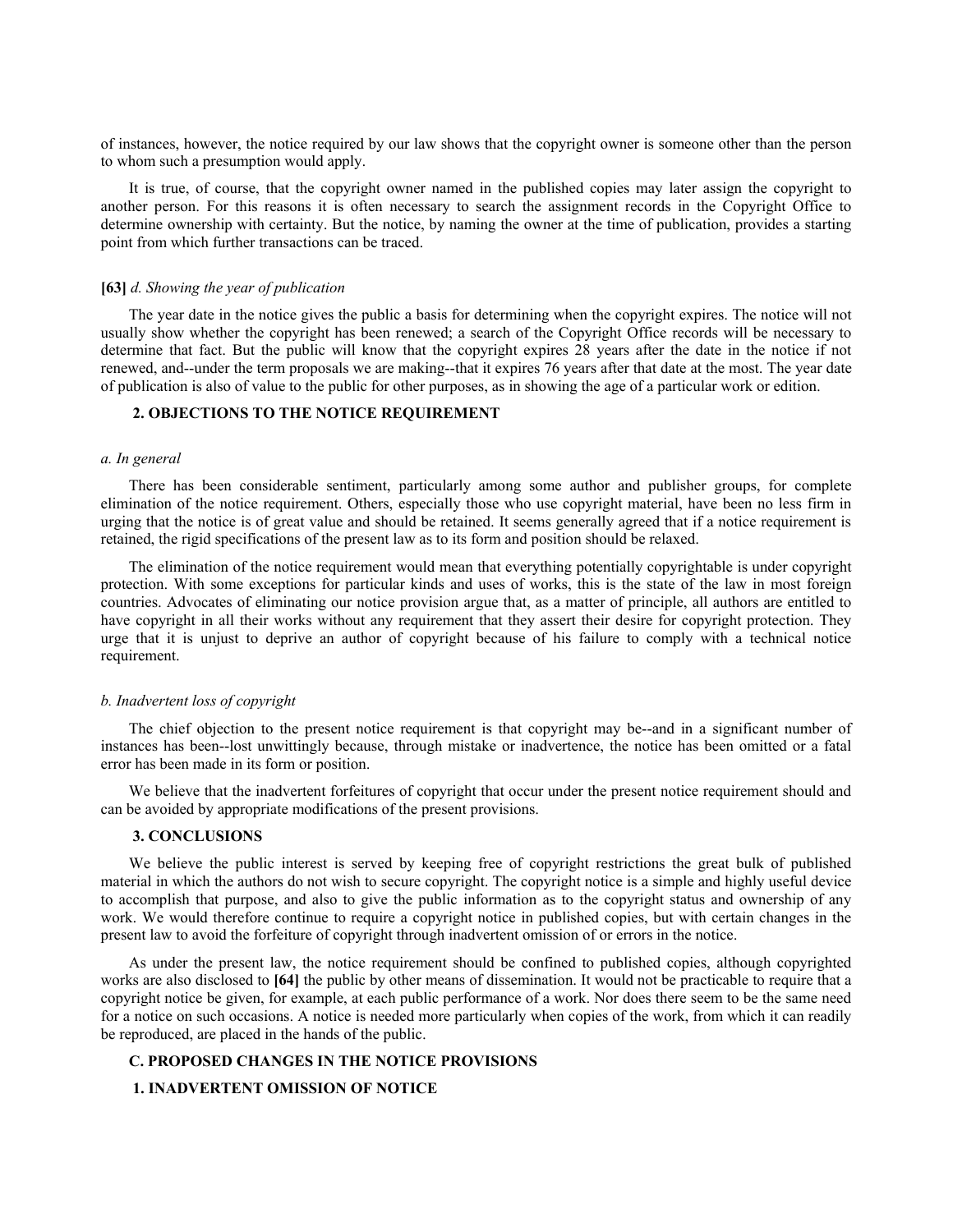Section 21 of the present law provides that when the copyright owner has sought to comply with the notice requirement, the omission of the notice ''by accident or mistake \* \* \* from a particular copy or copies'' shall not invalidate the copyright. However, an innocent infringer who has been misled by the omission of the notice is absolved from liability for damages, and his infringement is not to be enjoined unless he is reimbursed for his outlay.

This provision applies only where the notice is affixed to most of the published copies, but is omitted from a few copies by accident or mistake. We believe that section 21 has served a valuable purpose, and we would retain it in substance.

We believe further that the same principles should be extended to cover the inadvertent omission of the notice from more than a few or from all of the copies in a published edition or printing. We would not sanction a deliberate omission of the notice, but we would avoid forfeiture where the claimant indicates his desire for copyright protection and shows that omission of the notice was inadvertent.

We propose that the inadvertent omission of the notice from more than a few copies or from an entire edition or printing should not invalidate the copyright if (*a*) the work has been registered before, or is registered within 1 year after, the publication of copies without the notice, and (*b*) within that 1 year the claimant files a statement of the circumstances causing the omission.

However, since the absence of notice is an indication to the public that the work is not under copyright, an innocent infringer who is misled by the absence of notice should be shielded from liability. We therefore propose that anyone who, relying on the absence of the notice, innocently begins an infringing undertaking before he is actually informed that a copyright claim has been registered, should not be held liable for infringement. Nor should he be enjoined from completing the undertaking innocently begun unless he is fully reimbursed for his outlay.

# **2. ERRORS IN FORM OF NOTICE**

The most common errors in the form of the notice that have forfeited or jeopardized copyrights occur in (*a*) giving the wrong name or year date in the notice, and (*b*) giving the name or date elsewhere than in conjunction with the copyright word or symbol.

#### *a. Wrong name or date*

We propose that an erroneous name or date in the notice should not invalidate the copyright, but that any person not actually informed otherwise should be entitled to act on the assumption that the name and date given in the notice are correct.

**[65]** In the case where the year date given is later than the correct one, this assumption would not be enough to protect the public. The later date will indicate that the copyright term extends beyond its actual duration. It frequently occurs, however, that a work is published near the end of a year bearing the date of the next year; this error is not serious. We propose that where the notice is post-dated by more than 1 year, the claimant should be required to record in the Copyright Office, within 1 year after publication with the erroneous date, the correct date with a statement of the circumstances in which the later date was given.

## *b. Separated name or date*

Where one or more names or dates appear in the copies but are so separated from the copyright word or symbol as not to be clearly identified as part of the notice, the copyright should not be invalidated; but certain presumptions should be established as to the name or date to be considered part of the notice.

## **3. POSITION OF THE NOTICE**

The specifications in the present law (sec. 20) as to the position of the notice are unnecessarily rigid. The purpose would be served by a general requirement that the notice be so placed that it will reasonably come to the attention of the public. In accordance with this principle the Universal Copyright Convention provides that the notice may be ''placed in such manner and location as to give reasonable notice of claim of copyright,'' and this provision has been inserted in our law (sec. 9(c) ) in respect of foreign works protected under the Convention. We propose that a similar provision be adopted for all works.

# **4. NOTICE IN COLLECTIVE WORKS**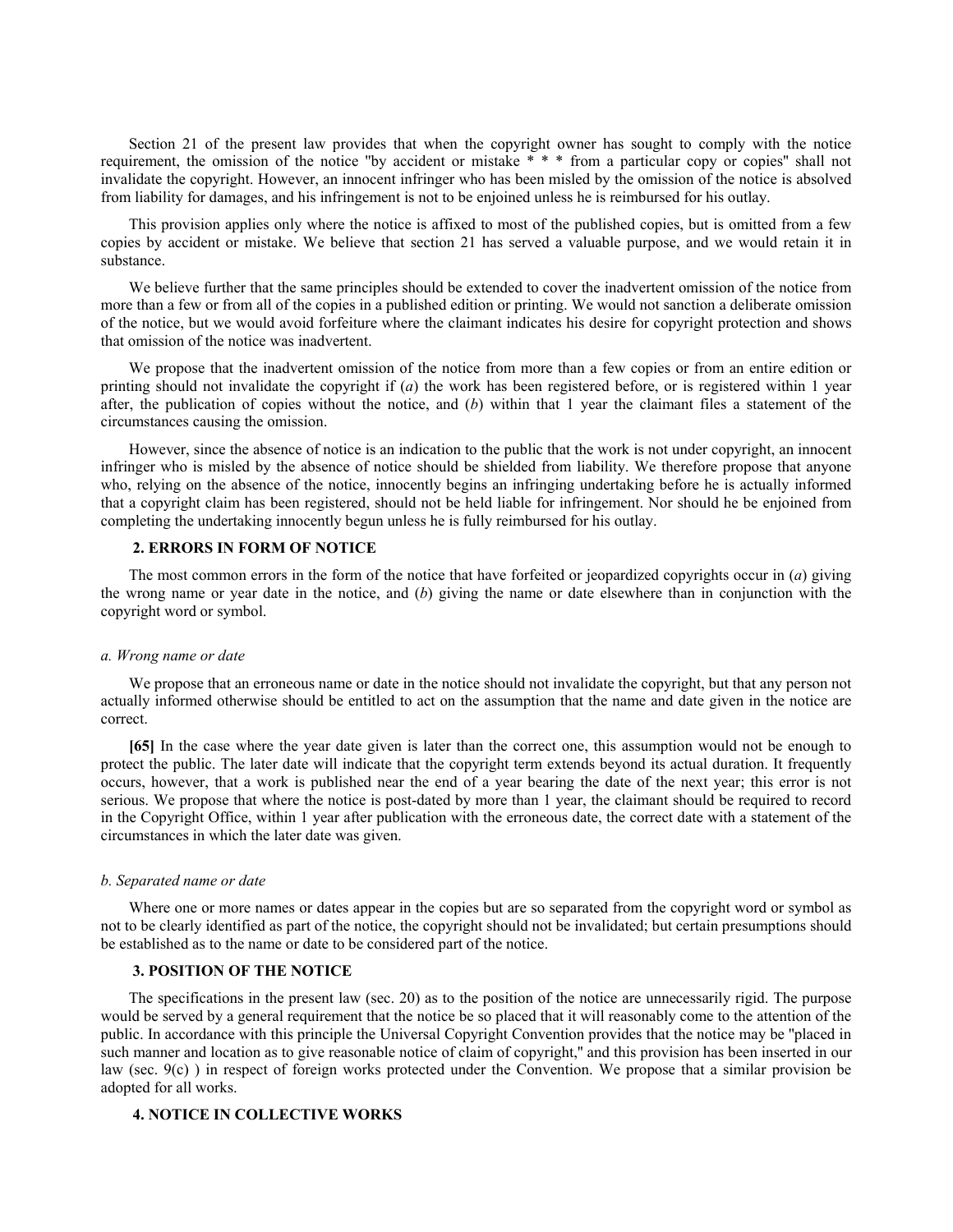A special problem is presented as to the notice in collective works (such as periodicals and anthologies) containing a number of component works that might be copyrighted separately. In some situations it is doubtful whether a single notice giving the copyright owner and year date of the collective work as a whole satisfies the notice requirement as to the individual component works, particularly where a component work was previously copyrighted.

We proposed that a single notice for a collective work as a whole should suffice also for the individual component works. This should apply to component works previously copyrighted, but without extending the copyright term for those works. The public should be entitled to rely upon the single notice as to any component work for which no separate notice is given. (In dealing with the public, the person named in the notice would act as trustee for other having rights in the component works: see *ch. VIII*, pt. B 4 b.)

## **5. YEAR DATE**

#### *a. To be required on all published works*

''The year in which the copyright was secured by publication'' is now required in the notice on literary, musical, and dramatic works (sec. 19). For graphic and art works, however, the present law per **[66]** mits the use of a special short form of notice which omits the year date. This short form was provided for in the act of 1909 because of objections that the longer form then required for other works, if placed on the face of a graphic or art work, would disfigure it. Our proposals as to the form and position of the notice would go far toward eliminating the basis for this objection. Since the year date gives important information to the public, we believe it should be required in the notice for all classes of published works.

# *b. Date to be year of publication*

Where copyright is secured by registration of an unpublished work, and the work is later published with no change in substance, the present law has been construed as requiring that the date in the notice be the earlier year of registration. This has caused confusion and has resulted in erroneous notices in some cases.

We have proposed in chapter IV that copyright begin upon the first public dissemination of a work in any of several ways (including registration). However, a requirement that published copies contain the year of an earlier dissemination would upset existing practices and aggravate the present confusion. Under our recommendations in chapter V the copyright term of published works, if not renewed, would be measured from their first publication. The date of publication is also meaningful for other purposes.

For these several reasons, the date required in the notice should be the year of first publication in all cases.

# **D. RECOMMENDATIONS**

1. A notice of copyright, consisting of either the word ''copyright'' or the symbol (c), accompanied by the name of the copyright owner and the year date of first publication, should be required in all published copies of copyrighted works.

2. With respect to inadvertent omission of the notice:

(*a*) If the notice is omitted inadvertently from a few copies only, and other copies bear the notice, the copyright should not be invalidated.

(*b*) If the notice is omitted inadvertently from more than a few copies or from an entire edition or printing, the copyright should not be invalidated if:

(1) a copyright claim is registered before, or within 1 year after, publication of the copies without notice, and

(2) a statement of the circumstances of the omission is filed within that 1-year period.

(*c*) In any case, an innocent infringer who is misled by the omission should not be liable for an infringement begun before he is actually informed that a copyright claim has been registered, and should not be enjoined from completing the infringement innocently begun unless he is fully reimbursed for his outlay.

3. An erroneous name or date in the notice should not invalidate the copyright. However: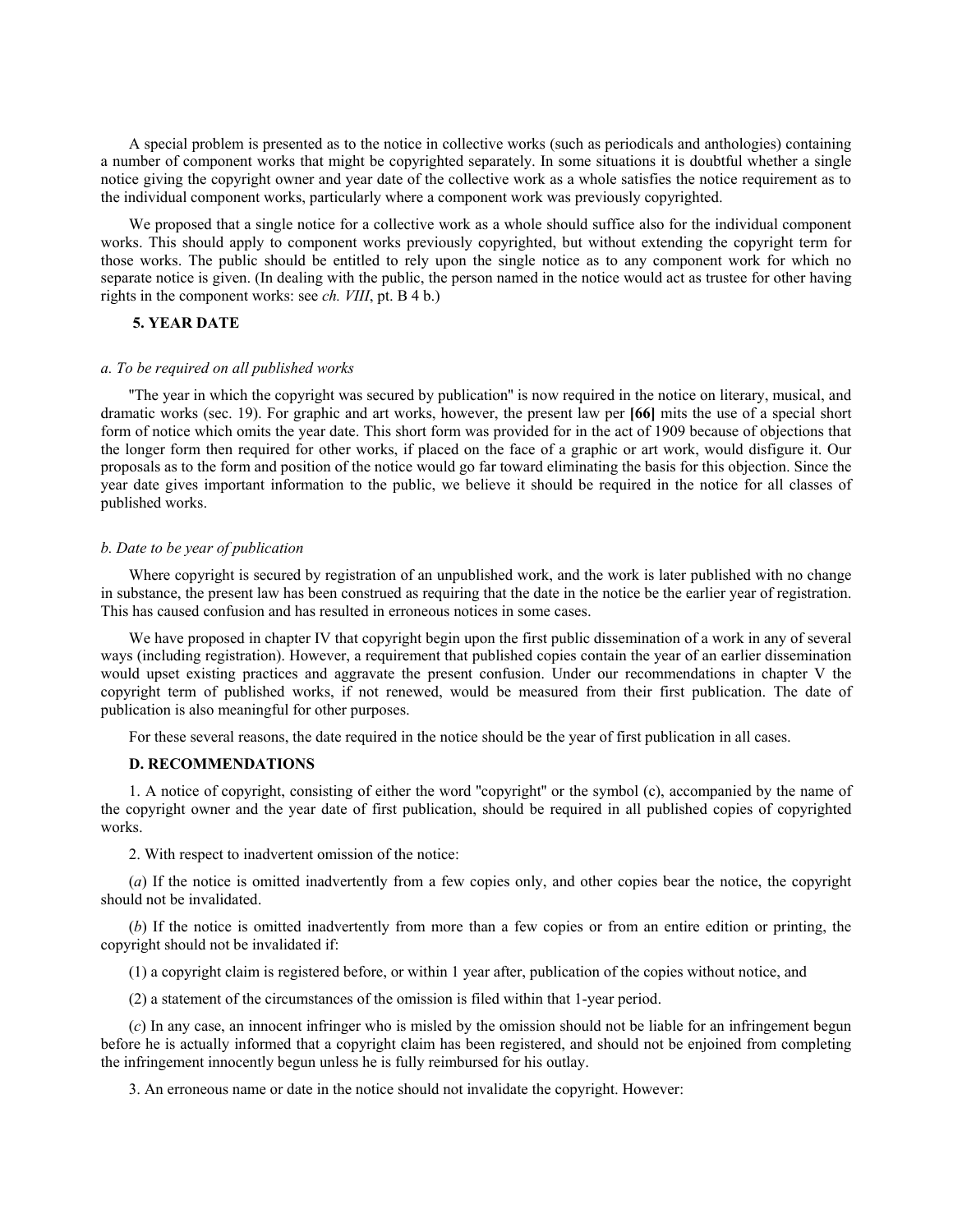(*a*) Any person not actually informed otherwise should be entitled to act on the assumption that the name and date given in the notice are correct.

**[67]** (*b*) Where the year date in the notice is more than 1 year later than the date of first publication, the claimant should be required to record in the Copyright Office, within 1 year after the publication of copies bearing the later date, a statement showing the correct year date and the circumstances in which the later date was given.

4. Where there is no name or no date accompanying or clearly associated with the rest of the notice, it should be presumed that, for purposes of the notice:

(*a*) The author named in the copy, or the publisher if no author is named, is the copyright owner.

(*b*) The imprint or issue date in the copy is the date of first publication.

5. The statute should not require that the notice be placed in a specified position. Instead, it should merely require that the notice be so placed that a reasonable inspection of the copy will reveal it.

6. A single notice in a collective work should be a sufficient notice for the work as a whole and for each of the component works, including those previously copyrighted. The single notice should be presumed to apply to all the component works for which no separate notice is given.

**[69]** *Chapter VII*

# **REGISTRATION AND DEPOSIT OF COPIES OUTLINE OF CHAPTER**

Click here to view image.

### § [71] CHAPTER VII REGISTRATION AND DEPOSIT OF COPIESn1

### **A. THE PRESENT LAW**

#### **1. HISTORICAL DEVELOPMENT**

A system of copyright registration has been a basic feature of our copyright law from its beginning in 1790, and the deposit of material to identify the work being registered has always been required. Since 1846 (except for one interval of a few years) copies of published works under copyright have also been required to be deposited in the Library of Congress for its collections.

Until 1909, copyright was secured by a registration made before the work was published. The deposit of certain material identifying the work was required for registration. After the work was published, copies of the published edition were required to be deposited.

The pre-1909 law resulted in the forfeiture of copyright when works were inadvertently published before being registered. To avoid these forfeitures, the act of 1909 inaugurated the present system: copyright is now secured by publication of the work with the copyright notice, and registration is made later when copies of the work as published are deposited. The one deposit now serves both to identify the work for the registration record and to enrich the collections of the Library of Congress.

## **2. PROVISIONS OF THE PRESENT STATUTE**

The present statute provides that after copyright has been secured by publication of the work with the notice, copies of the work, accompanied by a claim of copyright, shall be ''promptly'' deposited in the Copyright Office (sec. 13). When the deposit has been received, the Copyright Office is to make registration and issue a certificate (secs. 11, 208, 209). Deposit and registration are prerequisites to the institution of an infringement suit (sec. 13). The certificate of registration is to be ''admitted in any court as prima facie evidence of the facts stated therein'' (sec. 209).

Copyright may also be secured for certain classes of unpublished works by a voluntary deposit and registration. Where a work registered in unpublished form is later published, copies of the published edition must be deposited promptly (sec. 12).

If the registered deposit is not made promptly after publication, the Register of Copyrights may demand it. Failure to comply with the demand within certain time limits will subject the copyright owner to a fine and will void the copyright (sec. 14).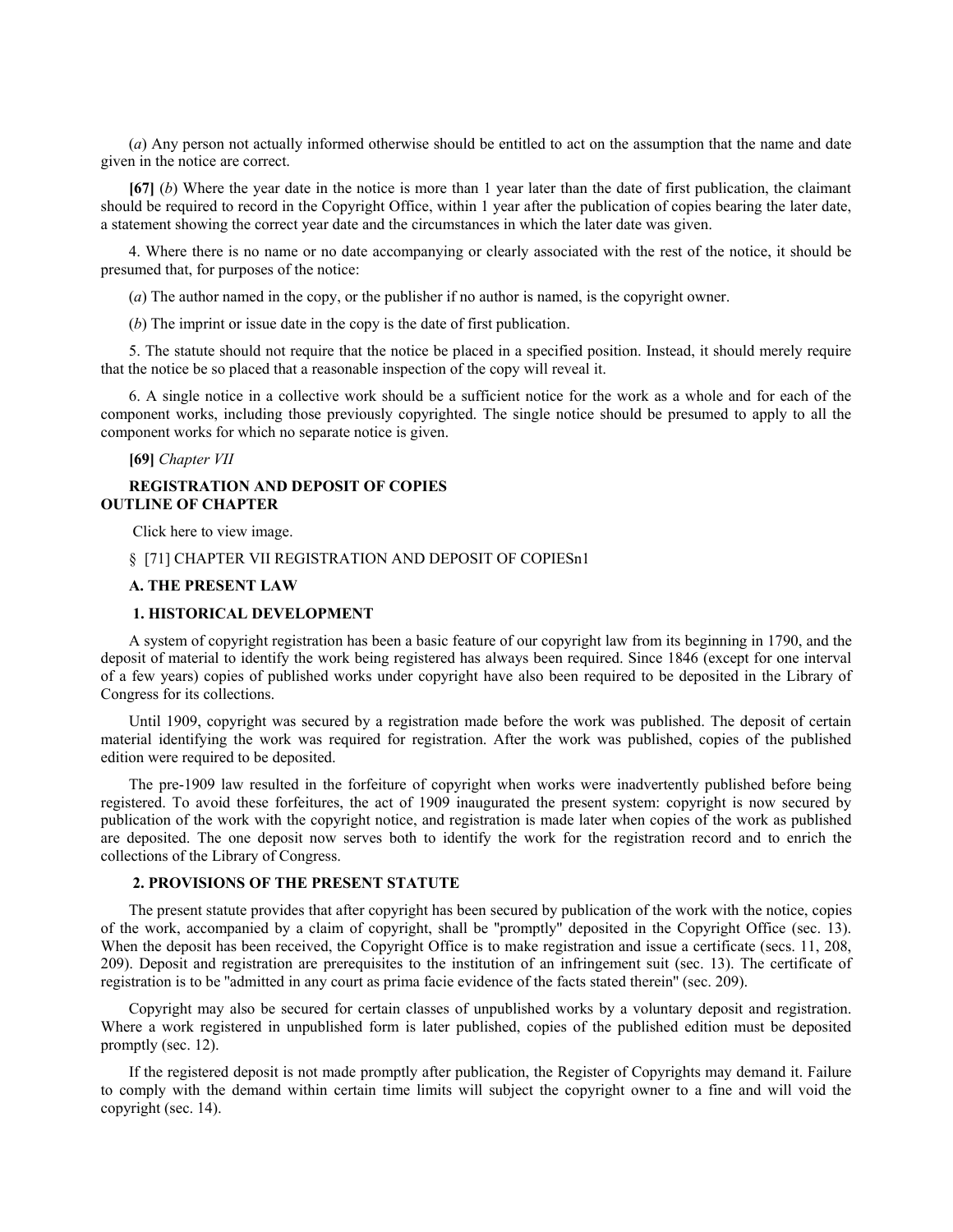## **[72] 3. THE REQUIREMENT OF ''PROMPT'' DEPOSIT**

Instead of specifying a time period for the deposit, the present statute provides that deposit shall be made "promptly" after publication. What constitutes a "prompt" deposit, and the consequences of failure to deposit ''promptly,'' remained open questions until the decision of the Supreme Court in *Washingtonian Publishing Co. v. Pearson (306 U.S. 30 (1939)* ). It is now settled by that decision that a long delay in making the deposit does not affect the validity of the copyright or its enforcement against an infringement occurring before the deposit. Consequently, deposit may be deferred until (1) the Register of Copyrights makes a demand or (2) the copyright owner needs to institute an infringement suit.

As a practical matter, the Register cannot ascertain all works published with a copyright notice, and most copyrights are never involved in litigation. The result is that for many copyrighted works deposit and registration may be withheld indefinitely or never made.

# **B. THE REGISTRATION SYSTEM**

# **1. VALUES OF REGISTRATION**

#### *a. Value to copyright owners*

Registration provides, for authors and other copyright owners, a permanent and official record of their copyright claims. It furnishes them with proof of the existence of their works at a particular time and the facts supporting their copyright claims. Particularly important to them is the certificate of registration, which constitutes prima facie evidence of the stated facts and is generally accepted in trade circles as proof of copyright.

#### *b. Value to users*

Registration serves other purposes, perhaps even more important, for persons who wish to use copyright materials. It provides accessible official records from which they can obtain information regarding the existence and basis of a copyright claim, the extent of the claim (e.g., in a new version of a preexisting work), its duration, and its initial ownership. In conjunction with the records of assignments and other transfers of ownership, it enables users to trace title to the copyright.

### *c. Other values*

A registration system also has other values:

(1) It provides a means for securing the automatic deposit of copies for the collections of the Library of Congress.

(2) It provides an administrative review of copyright claims whereby--

- Many unfounded claims, usually resulting from a lack of understanding or knowledge of the law, are weeded out, thus avoiding needless controversy and litigation;

- Authors and other claimants not familiar with the law are informed of the requirements for copyright protection;

The courts and the public are assisted in construing the law.

**[73]** (3) It facilitates the enforcement of certain requirements and restrictions in the law, such as those pertaining to domestic manufacture and imports (discussed below in *ch. X*, pts. B and C).

In the major foreign countries that have no public registry for copyrights, private organizations find it necessary to maintain much the same kind of copyright records for their own use. This is indicative of the value of a registration system, but we believe that a public registry is greatly preferable: it provides a single, comprehensive record that is official, based on an administrative review, and freely accessible to the public. Private records may serve the purpose of the particular groups that maintain them, but they do not provide, for users of copyright materials and for the public, the accessible source of authoritative information afforded by a central public registry.

## **2. PROPOSALS FOR A REVISED REGISTRATION SYSTEM**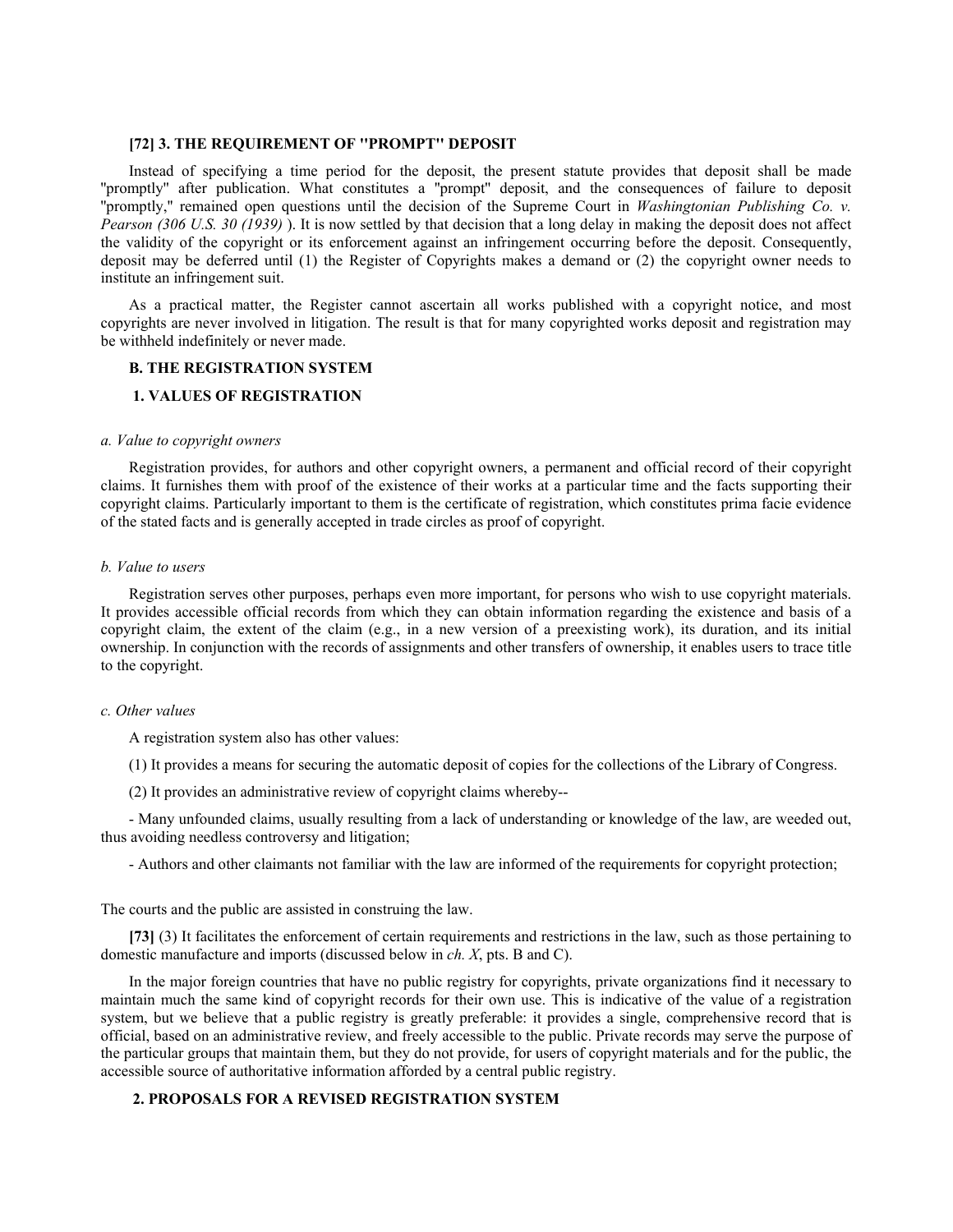### *a. Basis of proposed system*

Most interested groups in the United States appear to favor a public registration system that would provide the most complete and dependable record possible. At the same time most groups feel that failure to register should not entail forfeiture of copyright. No such forfeiture results under the present law, except where a demand by the Register of Copyrights is not complied with.

We agree with this approach. Accordingly, we propose that registration should not be required to sustain a copyright secured by publication or other public dissemination of the work, but that strong inducements to make registration within a reasonable time should be provided.

The problem of securing copies for the Library of Congress when they are not deposited for registration will be dealt with later in this chapter.

# *b. Inducements to register*

(1) *Benefits of registration to copyright owners*.--The inherent value of the registration record to the copyright owner, and the prima facie proof afforded by the registration certificate, would probably induce a substantial number of registrations. But in those foreign countries having a wholly voluntary system of registration, where similar benefits are the only inducement, most copyrights are not registered. More compelling inducements are also needed to achieve the objective of fairly complete coverage of all copyright claims in the registration records.

(2) *Certain remedies dependent upon registration*.--We propose that these other inducements be provided by making certain remedies for infringement available only for registered copyrights.

The remedies available against copyright infringers (discussed below in *ch. IX*) include those comparable to the remedies usually accorded for torts in general--namely, (*a*) an injunction to prevent future infringement and (*b* recovery of the actual damages suffered by the copyright owner. The other remedies are somewhat unusual-- (*c*) an award of the infringer's profits, (*d*) an award of statutory damages in lieu of a lesser amount of actual damages and profits, and (*e*) the impounding and destruction of infringing articles.

**[74]** We propose that where a copyright has not been registered within a prescribed period of time, the remedies available for an infringement commenced before registration should be limited as follows:

(*a*) The copyright owner should recover the actual damages shown to have been suffered by him.

(*b*) No award of profits as such or of statutory damages should be allowed. (In some cases the infringer's profits may be a measure of the actual damages.)

(*c*) The court should have discretion to enjoin future infringements.

(*d*) The court should also have discretion to enjoin the completion of an infringing undertaking commenced before registration, or to order the impounding and destruction of infringing articles, but only on condition that the infringer be fully reimbursed for his outlay.

We believe that the matter of awarding costs and attorney's fees to the prevailing party (see *ch. IX*, pt. D) should be left to the court's discretion in any case.

In addition to these civil remedies, a willful infringement for profit would be subject to criminal penalties (see *ch. XI*, pt. B 1) even though the copyright had not been registered.

#### *c. Time period for registration*

To be most useful and reliable as a source of information, registration should be made shortly after the first public dissemination of the work. We believe that a period of 3 months after dissemination in the United States, or 6 months after dissemination abroad, would allow the copyright owner a reasonable period of time to apply for registration.

All the remedies for infringement--including the infringer's profits, statutory damages, and injunctions without reimbursement--would be available where the copyright is registered within the 3- or 6-month period. Where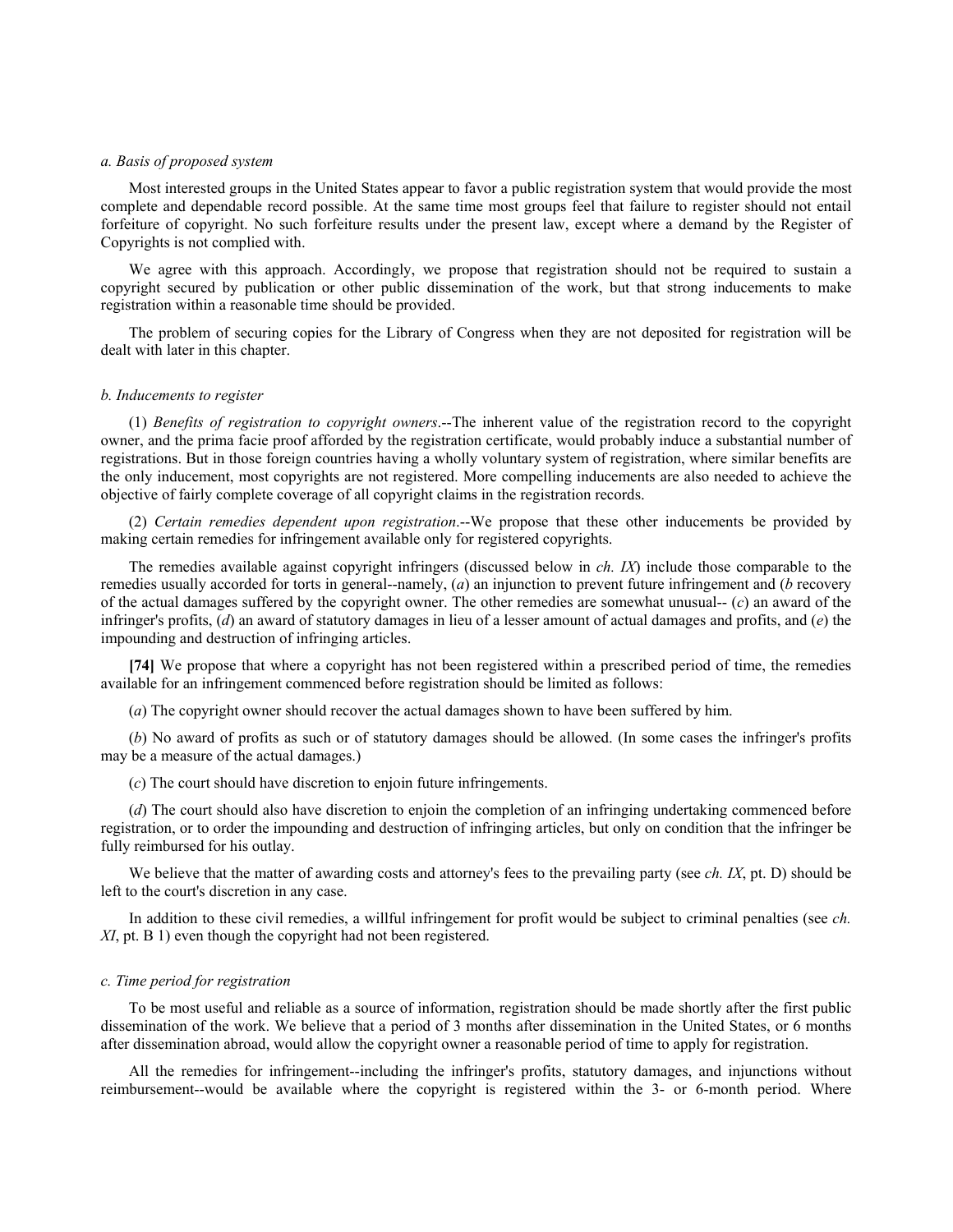registration is delayed beyond that period, all the remedies would still be available for an infringement commenced after registration, but only the limited remedies would be available for an infringement commenced before registration.

## *d. Exemption for U.C.C. works*

The Universal Copyright Convention provides that foreign works covered under the convention, if they are unpublished or if they are published with a prescribed notice, are to be protected without deposit or registration. Their registration may be required, however, as a prerequisite to suit. The statute (sec. 9(c) ) exempts these works from the present registration requirements, except before suit.

It might be argued that as long as registration is not a condition of copyright protection, and reasonably adequate remedies are provided for infringement of unregistered works, the withholding of additional remedies where the work is not registered would be consistent with the U.C.C. This, however, may be open to some question. It would comport better with the spirit of the U.C.C., if not its letter, to continue exempting foreign works covered under the convention from the consequences of failure to register. These works should therefore be excluded from the proposed limitations on the remedies for infringement of unregistered works.

### **[75]** *e. Registration as prerequisite to suit*

The present law (sec. 13) provides that no infringement action shall be maintained until the work has been registered. Since the registration process identifies unfounded claims and assists the courts in establishing presumptive facts and applying the law, we believe the requirement of registration before suit should be maintained, but with one important modification.

Where registration has been applied for, but has been refused by the Register of Copyrights on the ground that the claim in invalid, the claimant may now bring an action in the nature of mandamus against the Register, seeking to establish that the claim is valid and entitled to registration. In *Vacheron & Constantin-Le Coultre Watches, Inc. v. Benrus Watch Co. (260 F.2d 637 (1958)* ), the Second Circuit Court construed the present law as meaning that the claimant whose application had been refused could not maintain a suit against an infringer until registration had been secured through an action against the Register.

We believe this result is unfortunate. If the infringement continues, the delay involved in proceeding first against the Register may aggravate the injury. And two successive actions--usually in different jurisdictions--may be an expensive burden.

Where a claimant has deposited the required copies, application, and fee, and registration has been refused, we believe he should be entitled to maintain a suit against an infringer. The validity of the claim would be determined in that suit. But the Register should be notified of the suit and given the opportunity to advise the court of the reasons for refusing registration.

### *f. Probative effect of registration*

The present law (sec. 209) makes the certificate of registration prima facie evidence in any court of the facts stated. The certificate is not conclusive proof but, if not controverted, the facts stated supply the basis for determining the subject matter, ownership, and subsistence of the copyright.

The facts shown in the certificate are derived from the claimant's application, after an administrative examination of the application and deposit copies. They have generally proved to be reliable, and the prima facie proof afforded by the certificate simplifies judicial proceedings.

The reliability of the facts supplied by the claimant, however, is less certain when registration is made long after the copyright claim originated. This is true particularly when registration is made on the eve of an infringement suit, or is made by a claimant who is not the original owner.

We propose that registration certificates should continue to be prima facie proof when registration is made within 1 year after the first public dissemination of the work. When registration is delayed for more than 1 year, the probative effect of the certificate should be left to the discretion of the court.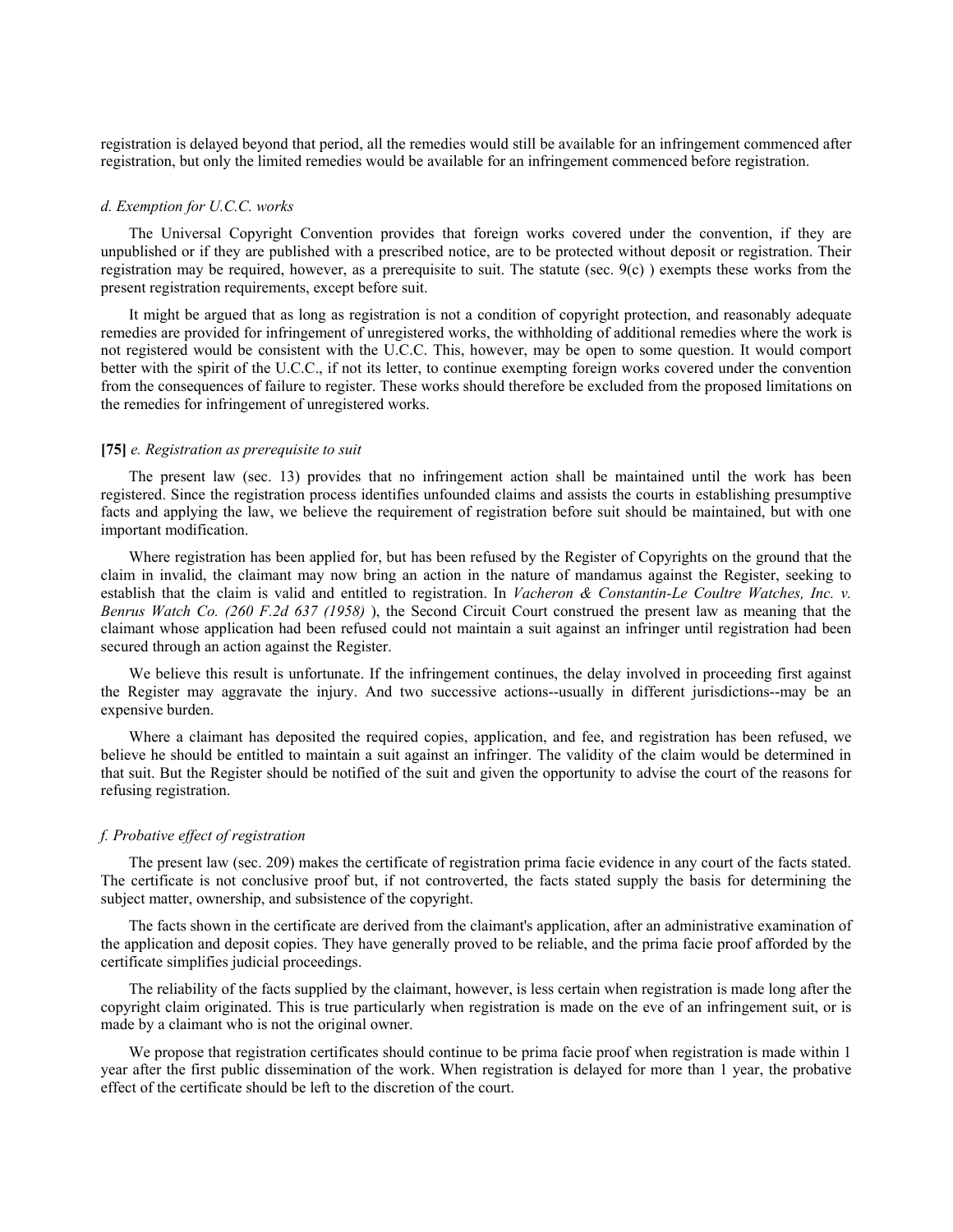## *g. Authority of the Register of Copyrights to refuse registration*

The Register of Copyrights has for many years exercised the authority to refuse registration when he finds that the article deposited is not copyrightable, or that the requirements for securing copyright **[76]** or for registration have not been fulfilled. A recent survey shows, in round figures, that out of 250,000 applications received in a year, 6,000 or 2.4 percent were rejected. Of the rejections, 40 percent were for articles considered not copyrightable, 35 percent for articles not bearing the required notice, 17 percent for unpublished material of classes not eligible for registration, and the remaining 8 percent for miscellaneous reasons.

There have been several mandamus actions against the Register. In two cases, where he had refused registration on the ground that the materials deposited were not the copies required by the statute, the court held the deposit adequate and ordered registration. In other cases the courts have sustained his refusal to make registration on the ground that the articles were not copyrightable. Because the Register's authority to refuse registration is not stated explicitly in the statute, unsuccessful claimants have sometimes challenged his authority to reject applications for any reason.

We believe that if claims were registered without regard to their validity, the registration records and certificates would lose much of their probative value to claimants, the public, and the courts.

We suggest that the statute should state explicitly what we believe it now implies: (1) That the Register is required to make registration of any claim appearing to be valid under the statute, upon compliance with the procedural requirements for registration; and (2) that he is authorized, subject to review by the courts, to refuse registration for any claim he finds invalid.

As indicated above, his refusal should not prevent the claimant from bringing an infringement suit in which the validity of the claim can be determined by the court.

### **3. RECOMMENDATIONS**

(*a*) Registration should not be a requirement for copyright protection, but it should be available for any valid copyright claim.

(*b*) The Register of Copyrights should be required to make registration of any copyright claim that appears to be valid, upon deposit of the prescribed copies, application, and fee. His authority to refuse registration of any claim he finds invalid, subject to review by the courts, should be stated expressly.

(*c*) Registration should continue to be a prerequisite to an action for copyright infringement. But where the procedural requirements for obtaining registration have been fulfilled and the Register of Copyrights refuses registration, the claimant should be entitled to bring an infringement suit if the Register is notified and permitted to become a party to the suit.

(*d*) The certificate of registration should continue to be admitted in any court as prima facie evidence of the facts stated, if registration is made within 1 year after the first public dissemination of the work. In the case of a later registration, the probative weight to be given to the certificate should be left to the discretion of the court.

(*e*) If registration is made within 3 months after the first public dissemination of the work in the United States, or within 6 months after its first public dissemination abroad, or at any time before an infringement is commenced, all remedies for the infringement **[77]** should be available to the copyright owner. If registration is not made within that time, the civil remedies for an infringement commenced before registration should be limited to the following:

(1) The actual damages suffered by the copyright owner.

(2) In the discretion of the court, an injunction against future infringements.

(3) In the discretion of the court, an injunction against completion of the infringing undertaking commenced before registration, and the impounding and destruction of infringing articles made in the course of the undertaking, but only on condition that the infringer be fully reimbursed for his outlay.

(*f*) Foreign works entitled to protection under the Universal Copyright Convention, if they are unpublished or if published with the notice prescribed by the convention, should have all remedies for infringement without regard to the time of registration.

(*g*) An award of costs and attorney's fees to the prevailing party should be left to the court's discretion in all cases.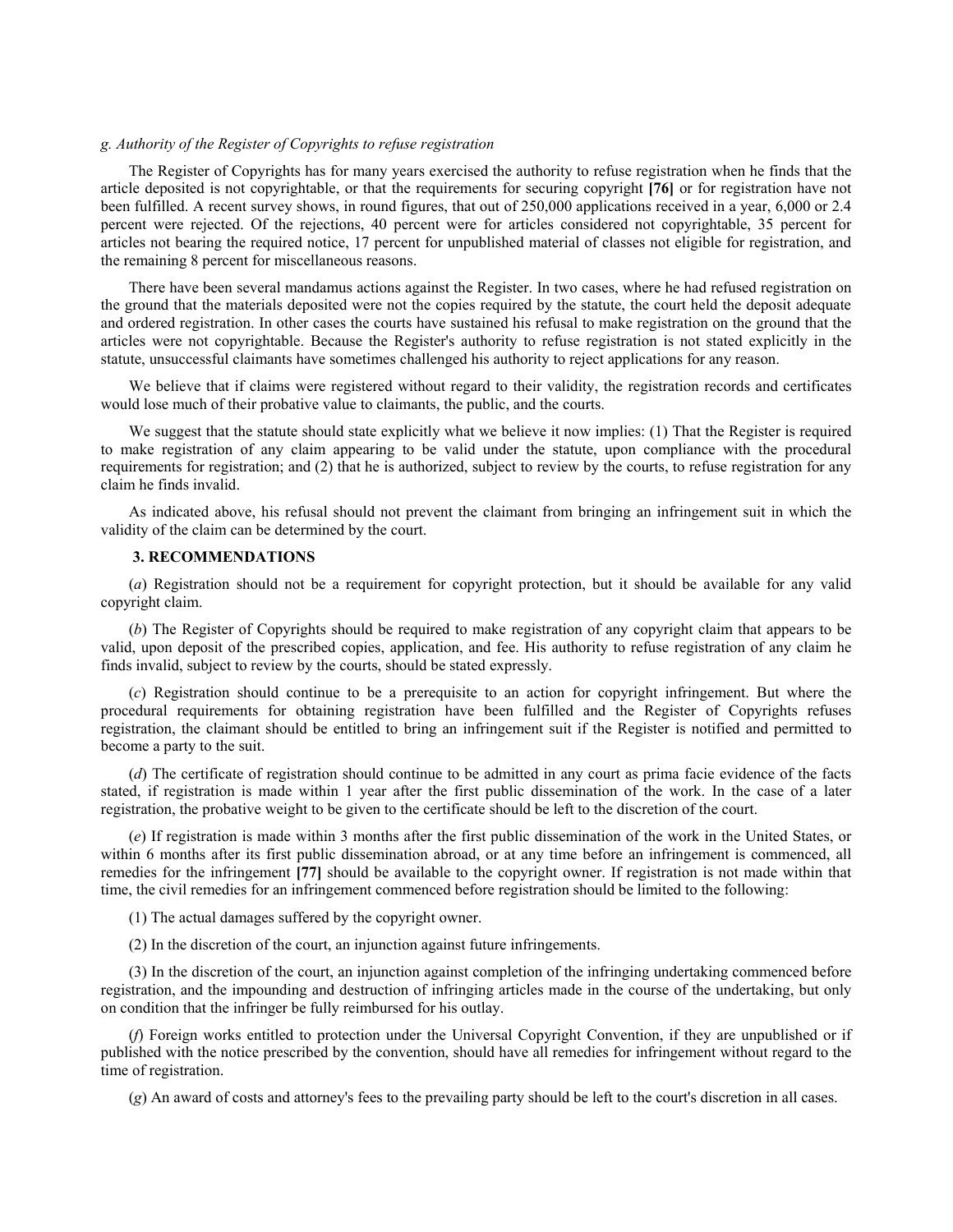(*h*) The criminal penalties against a willful infringement for profit should be applicable without regard to the time of registration.

# **C. DEPOSIT OF COPIES**

#### **1. PURPOSES OF DEPOSIT**

Under the present law, the deposit of copies of copyrighted works is required for two purposes: (1) to identify the work being registered, and (2) to enrich the collections of the Library of Congress. A single deposit, accompanied by an application for registration, now serves both purposes.

## **2. DEPOSIT FOR THE LIBRARY OF CONGRESS**

Most of the major countries of the world have established a deposit system of some kind to obtain copies of domestically published works for one or more libraries. In those countries having no copyright registration or a purely voluntary registration system, the deposit of copies is required apart from copyright. In other countries, as in the United States, copyright registration is a means of obtaining copies for the national library.

The deposit of copies in conjunction with copyright registration has been a principal source of acquisitions for the Library of Congress. Since 1909 about 7 million copies of various kinds of works have been supplied for the Library's collections out of copyright deposits. While the Library must acquire many uncopyrighted works from other sources--by gift, exchange, or purchase--the great bulk of the significant works published commercially in the United States have come to the Library through the copyright registration system.

# **3. DEPOSIT REQUIRED FOR REGISTRATION**

### *a. In general*

We believe that under the registration system recommended above most copyrighted works published in the United States will be registered. And it is economical for all concerned to have a single deposit that serves both for registration and for the Library of Congress. **[78]** The deposit required for registration should therefore continue to include the copies to be obtained for the Library.

#### *b. Present requirements*

For the purpose of copyright registration alone, the deposit of one copy of the work is sufficient; and where it is not practicable to deposit a copy of the work itself, other material identifying the work is usually an adequate substitute. Accordingly, for the registration of unpublished works, which are not generally wanted by the Library, the present law requires the deposit of one copy only or, in some cases, other identifying material (sec. 12).

Since most categories of published works are wanted by the Library, the present law requires, with certain exceptions, that two copies of the best edition of published works be deposited for registration (sec. 13). The exceptions--other than that for foreign works to be discussed below--pertain to categories of published works not generally wanted by the Library:

(1) For a separately copyrighted contribution to a periodical, only one copy of the periodical issue is required.

(2) For certain published works in the art classes, the Register of Copyrights may permit the deposit of photographs or other identifying reproductions in lieu of copies.

### *c. Need for flexibility*

We believe that the basic approach of the present law--requiring, for registration, the deposit of two copies of a published work or one copy of an unpublished work, with exceptions to meet special situations--is sound. But the present statute does not permit exceptional treatment in a number of situations where exceptions are needed or warranted. For example:

- Under the present statute two complete copies of a published motion picture film must be deposited. The films are heavy, expensive, and inconvenient to handle. Other identifying material would suffice for registration, and the Library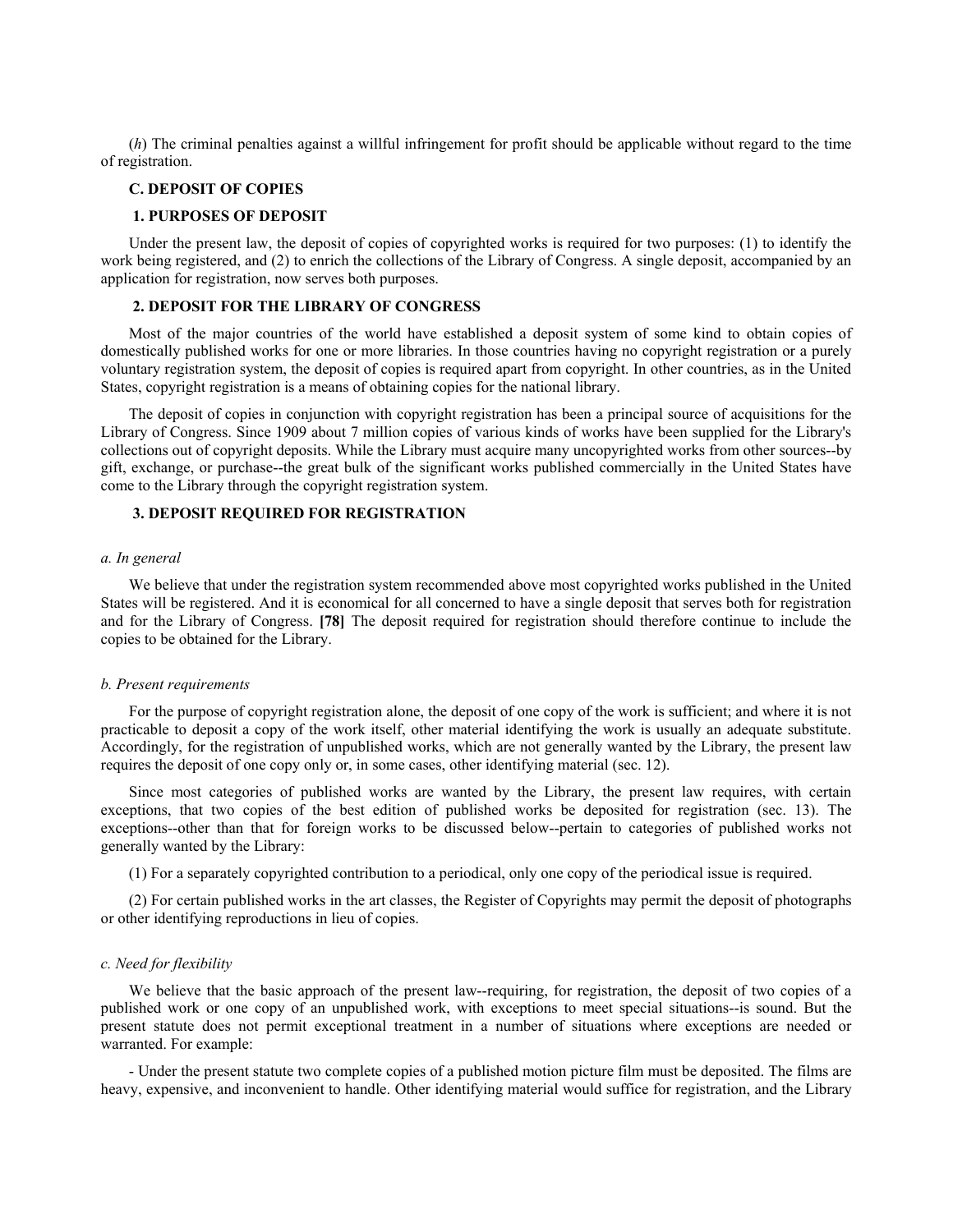wants only one copy of selected motion pictures. In practice, the two films are usually returned to the depositor immediately after registration upon his agreement to supply one film for the Library if later requested.

- The requirement that each issue of a newspaper be deposited for separate registration has discouraged the copyrighting of daily newspapers.

- Similarly, the copyrighting of photographs has been hampered by the requirement that each separately published photograph be deposited for separate registration.

- A sound recording is not now acceptable as a deposit for a musical work. In some instances the work is first produced in the form of a sound recording, and transcription into the written notation required for deposit is difficult and expensive.

- For some categories of published works not wanted for the Library's collections, the deposit of one copy would suffice for registration where two copies are now required.

- The Copyright Office may now permit, but cannot require, the deposit of identifying photographs in lieu of copies of unwieldy or fragile art objects; it must accept actual copies when sub **[79]** mitted though photographs would be preferable for storage, preservation, and reference.

An attempt could be made to specify in the statute the various exceptions to the basic requirement that two copies of a published work and one copy of an unpublished work be deposited for copyright registration. But we believe that the detailed exceptions should be left flexible to meet new and changing conditions. We propose that the Register of Copyrights, with the approval of the Librarian of Congress, be authorized to make exceptions by administrative regulation.

## *d. Special provisions for foreign works*

Since it is not feasible to demand the deposit of works published in foreign countries, many of which are wanted by the Library, the present law seeks to facilitate and encourage their deposit. Thus, the deposit of one copy only is required for registration (sec. 13), or the registration fee is waived if two copies are deposited with a catalog card (sec. 215).

During the fiscal year 1960, a total of 12,785 works published in foreign countries were registered, 2,435 on deposit of one copy with the registration fee, and 10,350 on deposit of two copies without the fee. We believe the special deposit provisions have been a substantial factor in inducing the deposit and registration of foreign works.

We propose that these special provisions be retained with one minor change. The catalog cards deposited with the two copies for no-fee registration have proved to be of little or no use. The requirement of a catalog card should therefore be eliminated.

## **4. DEPOSIT FOR THE LIBRARY OF PUBLISHED WORKS NOT REGISTERED**

# *a. Deposit to be mandatory*

The registration system alone cannot be relied upon to obtain the copies of all copyrighted works published in the United States that are wanted by the Library. As long as registration is not mandatory, it can be expected that some copyrighted works will not be registered. Also, registration may be long delayed while the copies are needed by the Library at the earliest possible date.

We therefore propose that the statute should require the deposit of copyrighted works wanted by the Library within 3 months after they are published in the United States. This requirement would be fulfilled if the deposit were made in due time in conjunction with an application for registration, but the deposit would still be required if registration is not applied for.

## *b. Changes in present law*

To carry out this proposal, we suggest that the present statute should be changed in the following respects: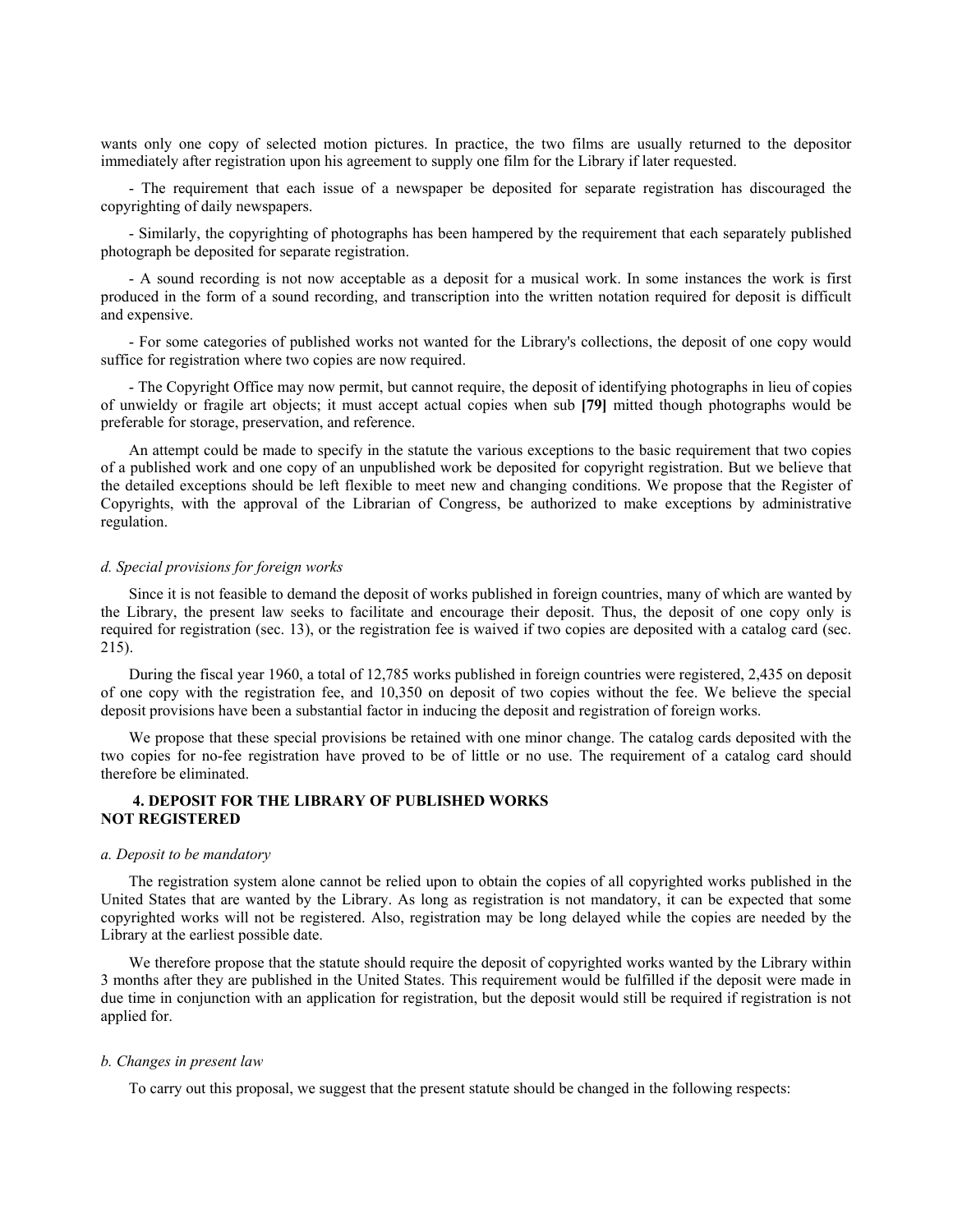- Instead of the present requirement that deposit be made ''promptly'' after publication (sec. 13), a time period of 3 months should be specified.

- The present law (sec. 13) is understood as requiring that each deposit of a published work be accompanied by an application for registration. Only the deposit of copies should be mandatory, with registration being optional.

### **[80]**

- Since some categories of copyrighted works are not wanted by the Library, we propose that the Register of Copyrights, with the approval of the Librarian of Congress, be authorized to exclude any categories from the deposit requirement.

#### *c. Penalty for failure to deposit after demand*

When the Register makes a written demand for the required deposit, the penalty for failure to comply under the present law is forfeiture of the copyright and a fine of \$ 100 plus twice the retail price of the work (sec. 14). It has been suggested that the forfeiture be eliminated and the fine increased to \$ 200 plus twice the retail price of the work. There are differences of opinion on this question. Some believe that forfeiture is too drastic a penalty, while others are fearful that a fine alone might not be adequate to compel deposit. Under the present law, forfeiture cannot occur until 3 months after a specific demand has been made on the claimant, and in actual practice, the Register sends two or three preliminary requests for the deposit before he makes the demand. Forfeiture is rare and occurs in only four or five cases a year.

When foreign works protected under the Universal Copyright Convention are published in the United States, deposit could be demanded of the U.S. publisher. He would be made liable for the fine, but the Convention would preclude forfeiture of the copyright.

## **5. INCIDENTAL PROVISIONS REGARDING DEPOSITS**

#### *a. Mailing receipt*

The present law (sec. 15) provides that the postmaster, if requested, shall give a receipt for copyright deposits placed in the mails. This is a vestige of the pre-1909 law under which copyright depended upon the deposit being made or placed in the mails by a certain date. The date of mailing now has little or no practical significance, and anyone wishing a receipt may obtain one for a small charge under general postal procedures. The special provision for a mailing receipt for copyright deposits is therefore superfluous.

#### *b. Free postage*

The present law (sec. 15) also provides that copyright deposits shall be mailed free of postage. In practice, the depositors pay the postage in about 70 percent of the cases. Since 1958 the Copyright Office has been required to pay the postage cost of free mailings, out of its appropriations, amounting to about \$ 6,500 annually. We believe that the special procedures for the free mailing of copyright deposits are unnecessary, and that the depositor should pay the postage in the usual manner. We therefore propose that the free mailing privilege be discontinued.

#### *c. Disposition of deposits*

The present law (sec. 214) authorizes the Librarian of Congress and the Register of Copyrights to determine, at suitable intervals, which of the deposits not transferred to the Library are no longer needed for the files of the Copyright Office. These deposits may be destroyed after printing a notice in the Catalog of Copyright Entries to permit the copyright owners to reclaim them. A special notice must **[81]** be sent to the copyright owner before any manuscript of an unpublished work may be destroyed during its term of copyright.

In practice, about half of all the copies deposited for registration are transferred to the Library. Of the remaining half, unpublished works are retained in the Copyright Office for the full copyright term, but most of the published works are disposed of after a few years.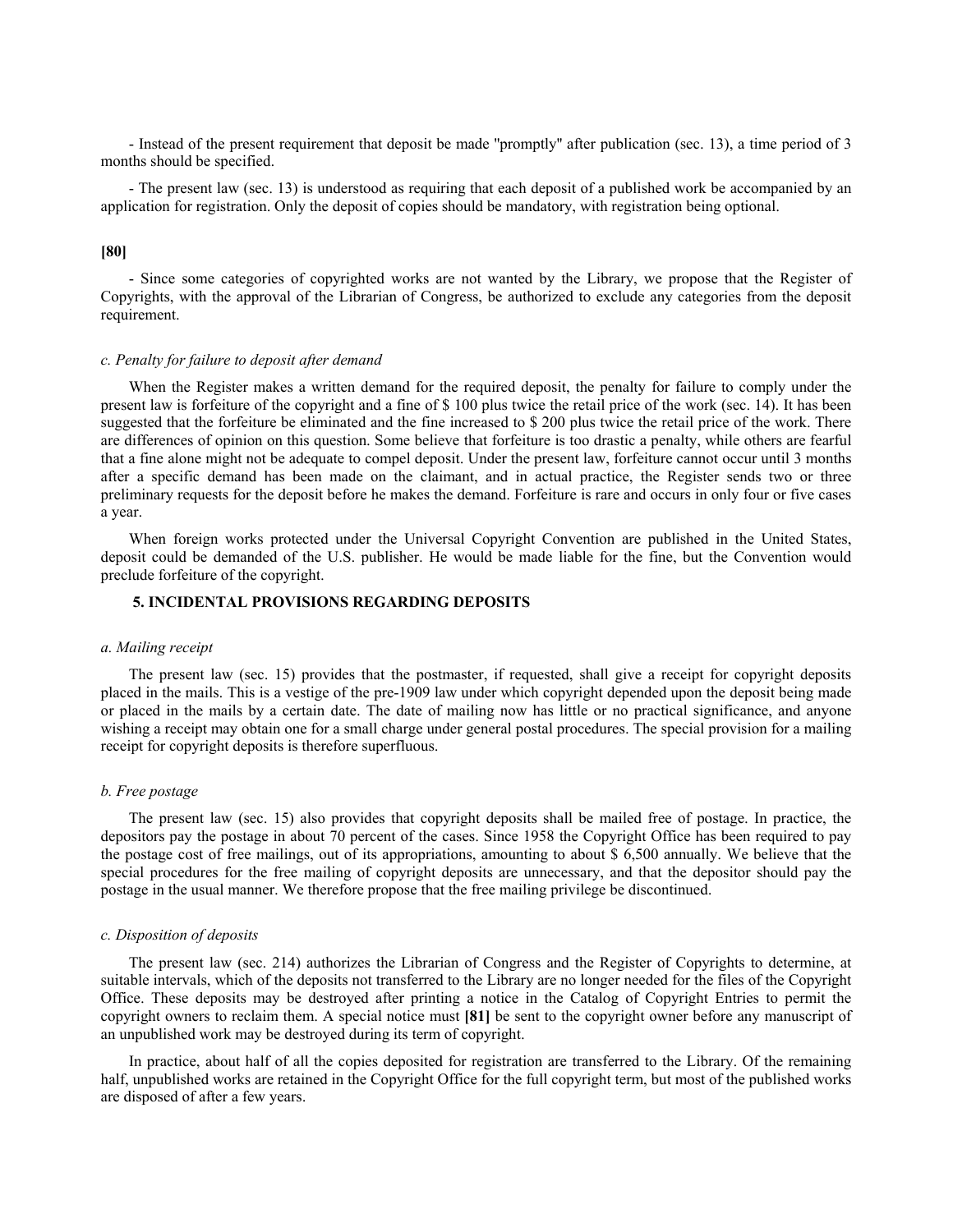The retention of all deposits for the full copyright term--which might be ideal in theory--is impracticable. Copies are now being deposited for registration at the rate of over 380,000 a year. The space and expense required to retain all deposits for the full copyright term would be prohibitive.

The present practice of disposing of most published works not transferred to the Library, after a few years, is based on the experience that requests for a deposit copy generally come within the first few years after registration. Instances in which a requested deposit was not found in the Library or the Copyright Office have been relatively rare. Moreover, copies of most published works are available elsewhere, and the registration records will usually identify the work deposited.

We propose that the present provisions for the disposition of deposit copies be retained in substance, with one change. The notice now required to be printed in the Catalog of Copyright Entries has almost never brought a request to reclaim a deposit. This useless procedure should be eliminated.

# **6. RECOMMENDATIONS**

(*a*) For copyright registration, the deposit of two copies of the best edition of a published work, or one copy of an unpublished work, should be required, except that--

(1) The Register of Copyrights, with the approval of the Librarian, should be authorized to make such modifications in these requirements, by regulation, as they find warranted by special circumstances.

(2) For the registration of a work published abroad, a foreign claimant should have the option of depositing either one copy with the registration fee or two copies without the fee.

(*b*) The copyright owner of any work published in the United States with a copyright notice should be required to deposit two copies of the best edition in the Copyright Office for the Library of Congress, not later than 3 months after the date of publication, if such copies have not meanwhile been deposited for copyright registration.

(1) The Register, with the approval of the Librarian, should be authorized to exclude any categories of works from this requirement.

(2) The Register should be authorized to make a written demand for deposit of the copies. Failure to deposit within 3 months after the demand should subject the copyright owner to a fine of \$ 200 plus the retail price of the two copies.

(3) We make no recommendation at this time as to whether the present provision, that failure to comply with a demand voids the copyright, should be changed. In any event, failure to deposit copies would not affect the copyright in a foreign work protected under the Universal Copyright Convention.

**[82]** (*c*) Section 15 of the present law--providing for a postmaster's receipt and free mailing of copyright deposits- should be eliminated.

(*d*) Section 214 of the present law--providing for the disposition of deposits not transferred to the Library--should be retained in substance, except for deletion of the requirement that a notice be printed in the Catalog of Copyright Entries before the deposits of published works are destroyed.

# **[83]** *Chapter VIII*

# **OWNERSHIP OF COPYRIGHT OUTLINE OF CHAPTER**

Click here to view image.

### § [85] CHAPTER VIII OWNERSHIP OF COPYRIGHT

#### **A. THE PRESENT LAW**

The present statute (sec. 9) gives the right to secure copyright to "the author or proprietor  $**$ " or his executors, administrators, or assigns.'' In the case of a ''work made for hire,'' the employer is deemed to be the author (sec. 26).

Under the common law, the author has literary property rights in his work upon its creation. He may assign his common law rights to another person or, if he dies owning them, they will pass on to his legatees or heirs. The owner of the common law rights is the person entitled to secure copyright under the statute.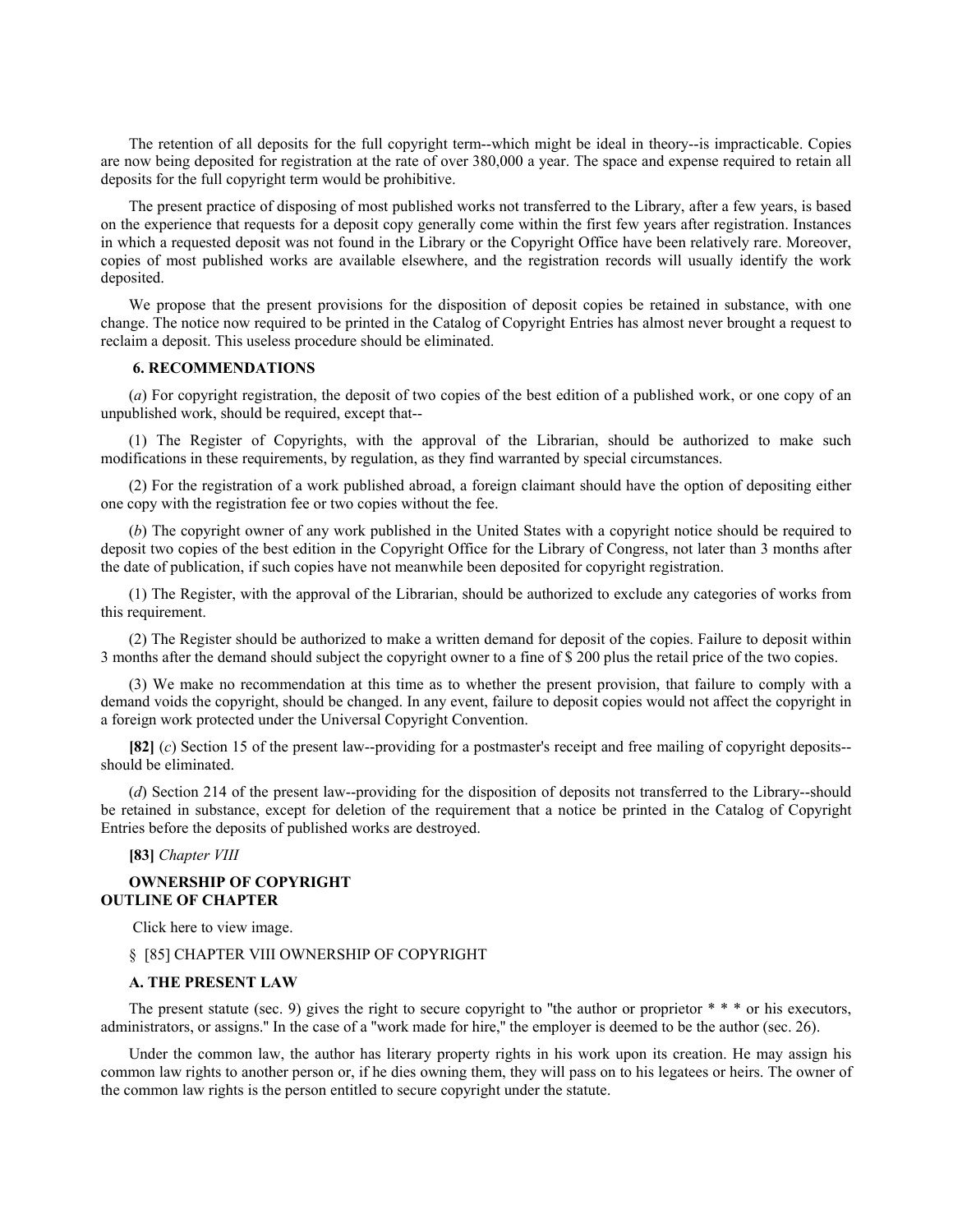The owner of a statutory copyright may assign it to another person (sec. 28). When the owner dies, the copyright will pass on to the legatees under his will (sec. 28) or to his heirs under the State laws of intestate succession.

We have discussed above (ch. V, pt. D 3) the special provision in section 24 giving the renewal rights to the author or specified heirs.

#### **B. INITIAL OWNERSHIP**

## **1. IN GENERAL**

The right to secure statutory copyright is vested initially in the author, and any other claimant must acquire the right from him. This basic rule, however, is subject to two qualifications:

(*a*) In the case of a work produced "for hire," the employer has the right to secure copyright (sec. 26).

(*b*) In the case of a composite or collective work--such as a periodical or encyclopedia--the publisher has the right to secure copyright. The reference in section 9 to the ''proprietor'' as a person entitled to secure copyright was apparently intended to cover this situation.

# **2. WORKS MADE FOR HIREn1**

#### *a. Ownership of rights*

Rhe rule has long been established, both under the common law and under the statute, that the rights in a work produced by an employee in the course of his employment are vested in the employer. This rule has been based on several grounds: (1) the work is produced on behalf of the employer and under his direction; (2) the employee is paid for the work; and (3) the employer, since he pays all the costs and bears all the risks of loss, should reap any gain.

**[86]** Some commentators have urged that this rule be changed for the benefit of employee-authors. They propose that the employer be given the exclusive right to use the work in his regular business activities, but that the employee should have the rights in other noncompetitive uses. To illustrate how this proposal would work:

- In the case of a story written for a magazine publisher by an employee, the publisher would have the exclusive right to publish the story in any periodical; but the employee would have the exclusive right to use the story in a book, motion picture, broadcast, or any other medium not competitive with the magazine.

- In the case of a script written for a motion picture company by an employee, the company would have the exclusive right to use the script in a motion picture; but the employee would have the exclusive right to publish it in a book or magazine. The employee's right to use the script for a stage or television play would depend upon whether, in the particular situation, that use would compete with the motion picture.

We believe that in some situations there is considerable merit in the argument that an employee-author should share in any commercial value his work may have beyond its use in the employer's business. But we see many practical difficulties in the proposal to divide the rights between employers and employees by a statutory formula:

- Controversial issues would frequently arise as to the scope of the employer's business, and as to the degree of competition between his business and particular uses of the work. No definite rules could be laid down to resolve these issues in the great variety of situations involved.

- The proposal would be unworkable in the common situation where a work is the composite product of many employees.

- It would often be difficult for potential users to know whom to deal with.

It is more practical, we believe, to continue the present rule that all rights vest in the employer. Where employees are in a position to do so, they may bargain--as some have done--for a share of the revenue derived by the employer from subsidiary uses of the work. Most employees are not in this position, but they would probably gain little or nothing from having rights which their employers could require them to assign. In any event, we do not believe that the great variety of situations involved--in which the employment relations, the nature of the works, and their potential uses differ widely--can be fitted into a general statutory formula for the division of rights.

#### *b. Form of statutory provision*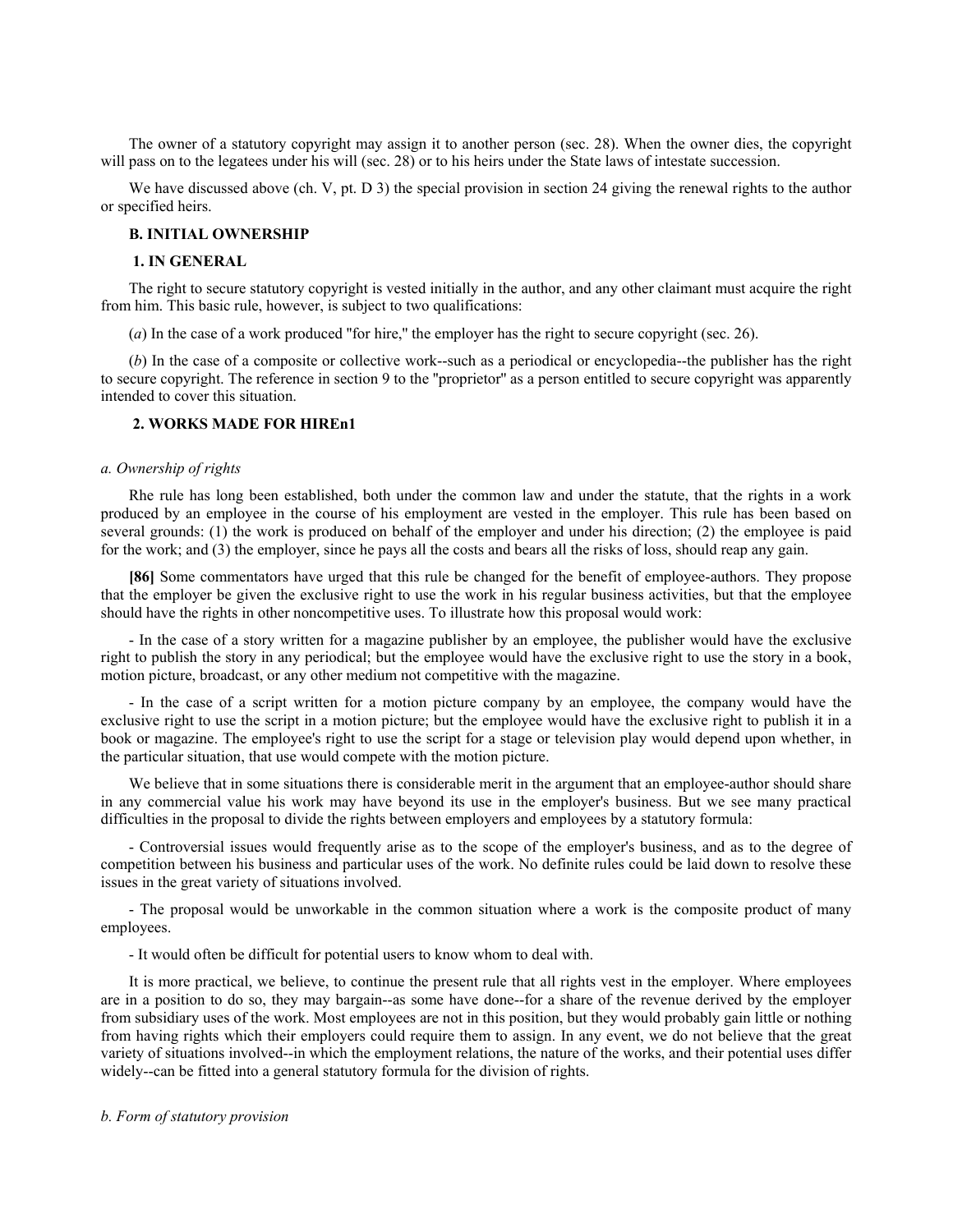(1) *Scope of ''works made for hire.''*--The phrase used in the present statute--''works made for hire''--has been criticized as being inexact, because it might be thought to include works made on special commission. The courts, however, have not generally regarded commissioned works as ''made for hire.''

It has also been suggested that the statutory language should reflect the holding of the courts that an employee owns the right in a work created on his own initiative outside the scope of his employment.

**[87]** Instead of the phrase ''works made for hire,'' it was proposed in previous revision bills to substitute ''works created by an employee within the regular scope of his employment.'' We would adopt this more precise language as a definition of ''works made for hire.''

(2) *Designation of employer as ''author.''*--The present provision (sec. 26) defining ''author'' as including ''an employer in the case of works made for hire'' has also been criticized on the ground that the employer is not in fact the author and should not be designated as such. It has been suggested that the statute, instead of indicating that the employer is the author, should merely provide that the right to secure copyright vests in the employer. We would adopt this suggestion.

# **3. COMPOSITE WORKS**

## *a. Ownership of the work as a whole*

In the case of a composite work--such as a periodical, encyclopedia, dictionary, or symposium--authorship of the work as a whole consists of compilation and editing. Ordinarily, this work is done by employees of the publisher, and the publisher secures the copyright.

The reference in section 9 to the "proprietor"--in addition to "the author  $****$  or  $***$ " his assigns"--as a person entitled to secure copyright was inserted at the request of publishers of composite works. That reference, however, is cryptic and confusing. The publisher of a composite work acquires the right to secure copyright either as the employer or the assignee of the author. The additional category of ''proprietor'' as a person entitled to secure copyright is unnecessary. We propose that it be deleted.

## *b. Ownership of component parts*

When the component parts of a composite work are created by the publisher's employees, the publisher acquires the rights in each part as employer. But when the component parts are contributed by independent authors, each author is the initial owner of his contribution, and the publisher must acquire his rights by assignment.

A contribution to a composite work may be copyrighted separately in the name of the author, by placing a separate copyright notice on the contribution. But this is not usually done. The common practice is to place a single notice on the composite work in the name of the publisher. We have recommended above (ch. VI, pts. C 4 and D 5) that the single notice should be deemed to cover all the component parts for which no separate notice is given. Accordingly, the publisher named in the notice should be considered the copyright owner of all the component parts not bearing a separate notice.

However, the author of a contribution may not have assigned all of his rights to the publisher. And in some cases there is no express agreement between them as to the assignment of rights. We propose that the rights not assigned should be held by the publisher in trust for the author. And in the absence of any express agreement, only the right to publish the contribution in a composite work like that of the publisher should be deemed to have been assigned.

# **[88] 4. RECOMMENDATIONS**

The statute should provide that copyright may be secured by the author or his representatives, successors, or assigns, except that--

(*a*) In the case of a work made for hire (defined as a work created for an employer by an employee within the regular scope of his employment), the employer should have the right to secure copyright.

(*b*) In the case of a periodical, encyclopedia, or other composite work containing the contributions of a number of authors, the publisher should have the right to secure copyright. The copyright secured by the publisher in the composite work as a whole should cover all of the contributions not separately copyrighted; but the publisher should be deemed to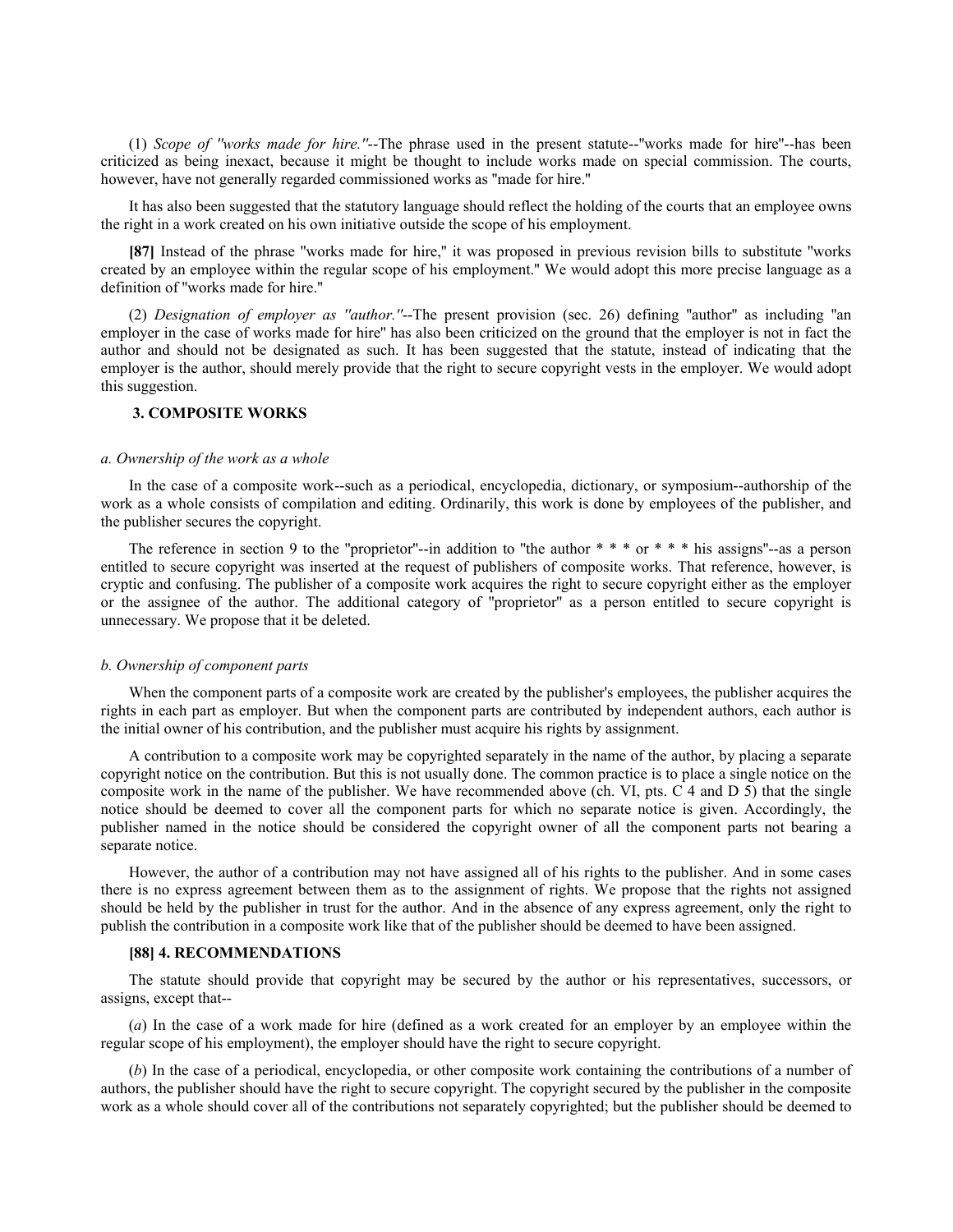hold in trust for the author all rights in the author's contribution, except the right to publish it in a similar composite work and any other rights expressly assigned.

# **C. CO-OWNERSHIPn2**

#### **1. IN GENERAL**

There are a number of situations in which two or more persons may become co-owners of the same rights in the same work:

- When two or more authors create a work in collaboration, they are usually co-owners of the rights in the first instance;

- When an author transfers to another person an undivided share of his rights, he and his transferee become coowners;

- When an author transfers all his rights to two or more persons, they become co-owners;

- When a deceased author has two or more heirs, they may succeed to his rights as co-owners;

- Under the present law, when there are several persons in the class entitled to claim a renewal copyright, they take the renewal as co-owners.

Co-ownership must be distinguished from ''divisibility,'' the concept discussed later in this chapter. ''Divisibility'' concerns the ownership by different persons of different rights in a work, while co-ownership means that two or more persons together own the same rights.

# **2. RIGHTS OF CO[-]OWNERS**

The present statute is silent as to the rights of co-owners among themselves and in relation to third persons. The courts have dealt with these questions by adapting the established rules pertaining to the co-ownership of other forms of property by tenants in common. Under the court decisions, any one of the several co-owners of a copyright may use the work or license a third person to use it without the consent of the other owners, but he must share the profits with them.

One co-owner can, of course, assign his interest to a third person who would then become a co-owner in his stead. But since any **[89]** co-owner may use the work or license its use, no assignee or licensee of less than all the owners would acquire exclusive rights.

In the United Kingdom and a number of other countries the rule is that a use or license must have the consent of all the co-owners. Some of these countries have a supplemental provision that if one owner refuses his consent, the others may petition a court to arbitrate the dispute. This rule assures the right of every co-owner to control the use of his property. The contrary rule in the United States, on the other hand, facilitates the dissemination of works owned by two or more persons.

As a fundamental principle we believe it is in the public interest to encourage the dissemination of copyrighted works. As long as all co-owners are entitled to share in the profits, the right of any one owner to use or license the work will not ordinarily operate to the detriment of the others. We propose that the rules established by the courts be left undisturbed, and we see no need to restate them in the statute.

# **3. JOINT AUTHORSHIP**

When two or more authors collaborate in creating a single work of joint authorship, they are initially co-owners of the work. When two or more authors independently create separate works, each is the sole owner of his own work even though the works are used collectively.

A clear example of a joint work is a single story written by two authors working together, their contributions being merged inseparably in a single whole. A clear example on the other side is that of several stories written independently by different authors and published together in a periodical. Between these two extremes, however, there are many cases that are not so clear cut.

The present statute provides no basis for determining what constitutes a work of joint authorship. Until recently the courts have held rather consistently that the test is whether the authors collaborated with the object of having their contributions combined into a single integrated work. Thus, where the composer of music and the author of lyrics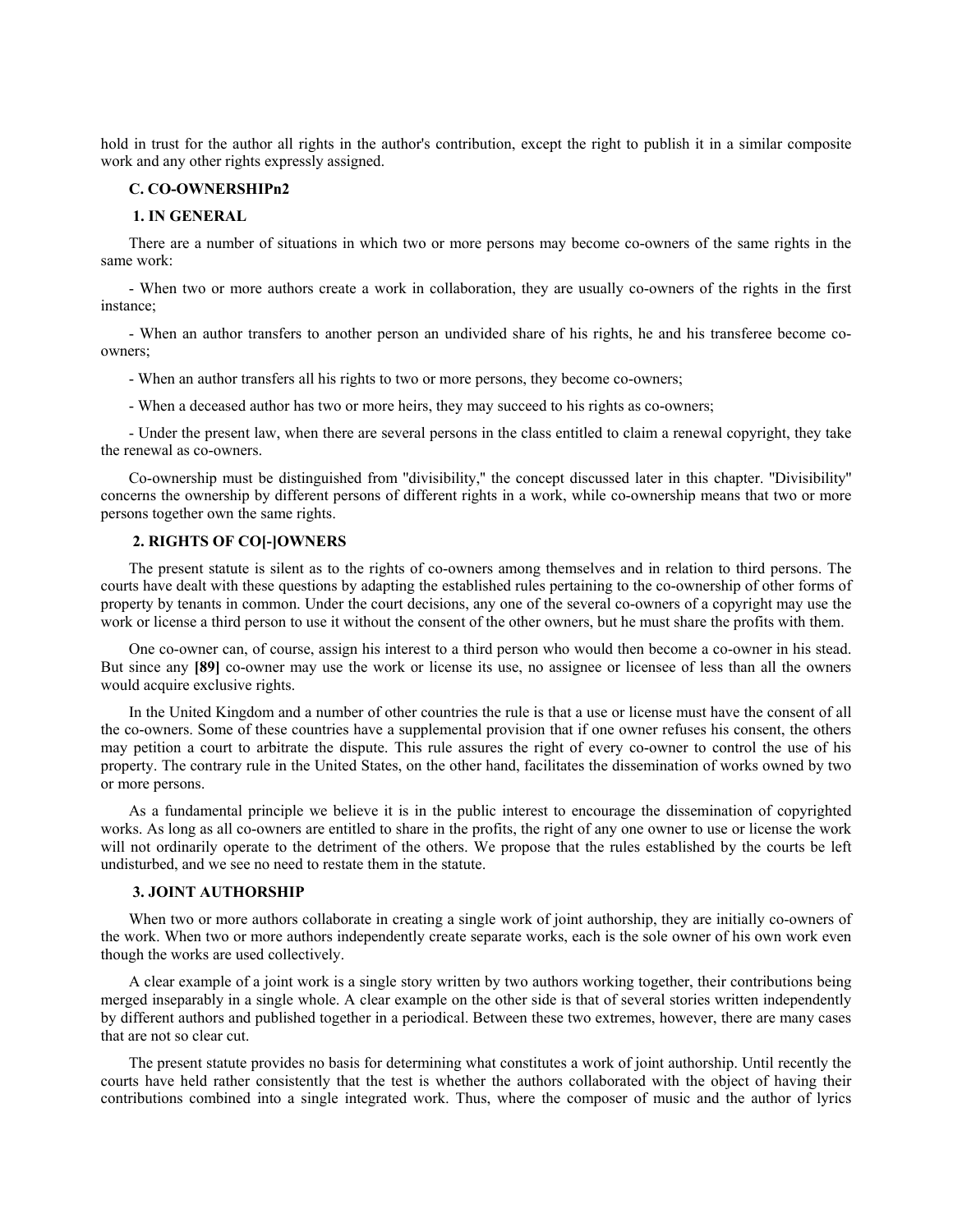intended to have their contributions integrated as a song, the courts have held the song a joint work even though the music and lyrics could each be used separately.

The test of joint authorship has been thrown into some confusion by a new theory that first emerged in the *Melancholy Baby* case decided by the Second Circuit Court of Appeals in 1946 *(161 F.2d 406),* and was carried further in the *Twelfth Street Rag* case decided by the same court in 1955 *(221 F.2d 569,* modified in *223 F.2d 252).* In the latter case the composer of a musical composition without words, written as an instrumental piece, had secured copyright in his composition, and had assigned the copyright to a publisher who later commissioned a lyricist to write words for the music. The two authors separately assigned their renewal rights to different publishers. Though there was no collaboration between the authors, and the composer did not contemplate or consent to the addition of words to his music, the court held that the music and words together constituted a single work of joint authorship, so **[90]** that the assignees of the two authors were co-owners of the renewal copyright in the song.

The theory of this decision is that a copyrighted work complete in itself will become a joint work if additions are made later by another author at the request of the copyright owner. This theory is a sharp departure from the view previously taken by the courts. It does not require that the authors collaborate, or that the original author have any intention that his work be combined with that of another author. Under this theory it might even be contended that any new version of a preexisting work is a joint work.

Aside from the uncertainty created by this decision, we believe its theory would lead to inappropriate results. If a new work consisting of a previously copyrighted work by one author and additional material added later by another is considered a work of joint authorship, the two authors (or their successors) become co-owners of the new work. Either of them could then use or license the use of the new work, and each would be entitled to share in the profits from its use. Moreover, the owner of the original work would continue to be a co-owner of the new work after the copyright in the original work had expired.

We believe the question of what constitutes a work of joint authorship should be clarified in the statute. We would not go as far as the theory of the *Twelfth Street Rag* decision, but would adopt the test laid down by the earliest line of cases--that a joint work is one created by two or more authors who intend to have their contributions joined together as a single work.

#### **4. RECOMMENDATIONS**

(*a*) The rules established by the court decisions in regard to co-owners of a copyright--that any one co-owner may use or license the use of the work, but that he must account for profits to the other co-owners--should be left undisturbed.

(*b*) A ''work of joint authorship'' should be defined in the statute as a work created initially by two or more authors with the object of integrating their contributions into a single work.

#### **D. TRANSFER OF RIGHTS**

### **1. IN GENERAL**

The author or other owner of the right to secure copyright may transfer that right to another person. Likewise, when copyright has been secured, the copyright owner may transfer any or all of the rights embraced in copyright. Except for an author's right to renew the copyright under the present law, discussed in *chapter V*, part D 3, the rights not transferred by the owner pass upon his death to his heirs or legatees under State laws. The following discussion is concerned only with inter vivos transfers such as assignments.

Copyright comprises a number of different rights, which are discussed in *chapter III*. The owner may assign the entire copyright, or he may grant an exclusive license of one or more of the several rights. For example, the copyright owner of a dramatic work may grant to another person the exclusive right to perform it on the **[91]** stage, while retaining to himself the other rights to publish the work, to convert it into a novel or a motion picture, to broadcast it, etc.

The copyright owner may also grant a nonexclusive license. This is a mere permit to use the work in the manner specified, and does not transfer ownership of any right.

# **2. DIVISIBILITY OF COPYRIGHTn3**

*a. The present theory of ''indivisibility''*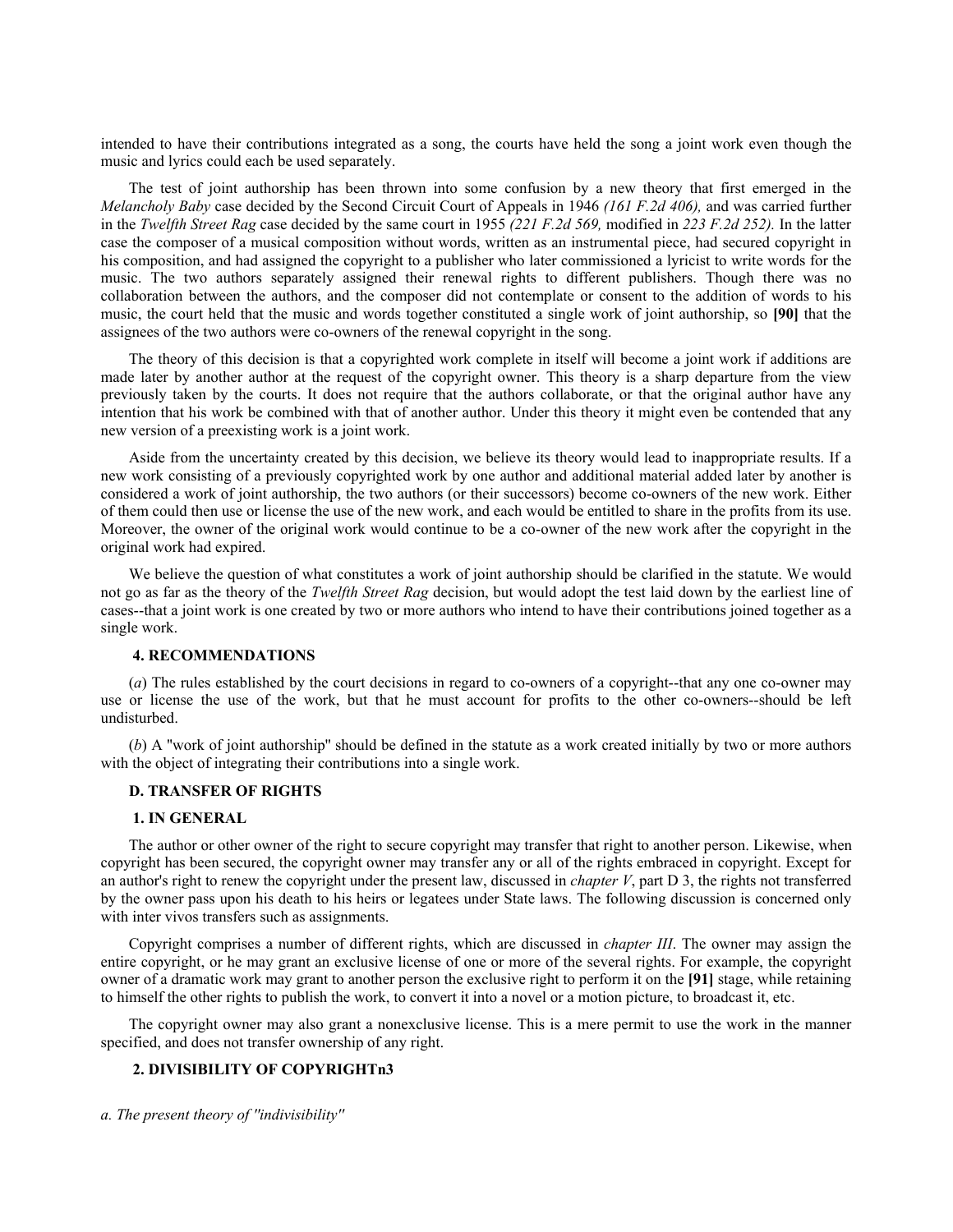Transfers covering one right but not others are common in commercial practice. These partial transfers are sometimes designated as exclusive licenses, and sometimes as ''assignments.'' In practical effect an exclusive license of a particular right is equivalent to an assignment of that right. The licensee acquires the right to the exclusion of all other persons, including the licensor.

The theory of the present law, however, has lagged behind the realities of practice. In certain situations the courts have indicated that copyright is an indivisible unit and, consequently, that a transfer of some, but not all, of the rights comprised in a copyright is merely a license and not an assignment. This theory of indivisibility has created a number of troublesome problems:

- It is now uncertain whether the copyright in a periodical, secured by the publisher, covers the individual contributions, unless all rights in the contributions have been assigned to the publisher. (We have dealt with this problem in pt. B 4 of this chapter.)

- The provisions of the present statute pertaining to transfers of ownership and their recordation (secs. 28-32) refer only to "assignments." It is now uncertain whether they apply to exclusive licenses or other partial transfers. (These provisions will be discussed in pt. D 2 of this chapter.)

- Whether a partial transfer is considered an assignment or a license may determine whether the proceeds are taxed as capital gains or ordinary income. Recent rulings, reversing earlier ones, have generally treated a partial transfer as an assignment for tax purposes.

- A partial transferee cannot now sue for infringement of a right transferred to him without joining the owner of the residual rights as a party to the suit.

This last--the necessity of joining the owner of the residual rights in an infringement suit--is particularly troublesome. Except where the validity of the copyright is challenged, he usually has no interest in the suit, and his joinder becomes a serious obstacle when he is out of the jurisdiction. Many commentators have urged that a partial transferee should be permitted to sue in his own name alone, subject to safeguards against multiple suits where the litigation also involves rights owned by other persons. These safeguards are now provided by *rules 19-22 of the Federal Rules of Civil Procedure* under which the court may require or permit the joinder or intervention of interested parties when appropriate.

# **[92]** *b. Proposals for divisible copyright*

We believe that the copyright owner should be in a position to assign any one or more of his rights without assigning the entire copyright. And a person who acquires a particular right exclusively should be treated as the owner of that right, though he is not the owner of other rights. This would bring the statute in line with commercial practice. Specifically, we propose that the law provide:

(1) That any of the rights comprised in a copyright may be assigned separately.

(2) That the statutory provisions governing ''assignments'' extend to exclusive licenses and other exclusive transfers of any right.

(3) That the assignee of any particular right may sue in his own name alone for infringement of that right; but the court, in its discretion, may require or permit the joinder or intervention of any person appearing to have an interest in the suit.

## *c. Owner in copyright notice*

Making copyright ownership divisible would raise questions under the present law as to whose name is to appear in the copyright notice on published copies of the work, and the effect of naming the owner of some but not all of the rights.

We believe these question would be resolved by our recommendations in chapter VI. A notice in the name of any partial owner would protect the copyright. Other owners could establish their rights by recording a transfer from him in the Copyright Office. Third persons could deal safely with the owner named in the notice if no transfer from his is recorded. In dealing with third persons he would act as trustee for any other owner.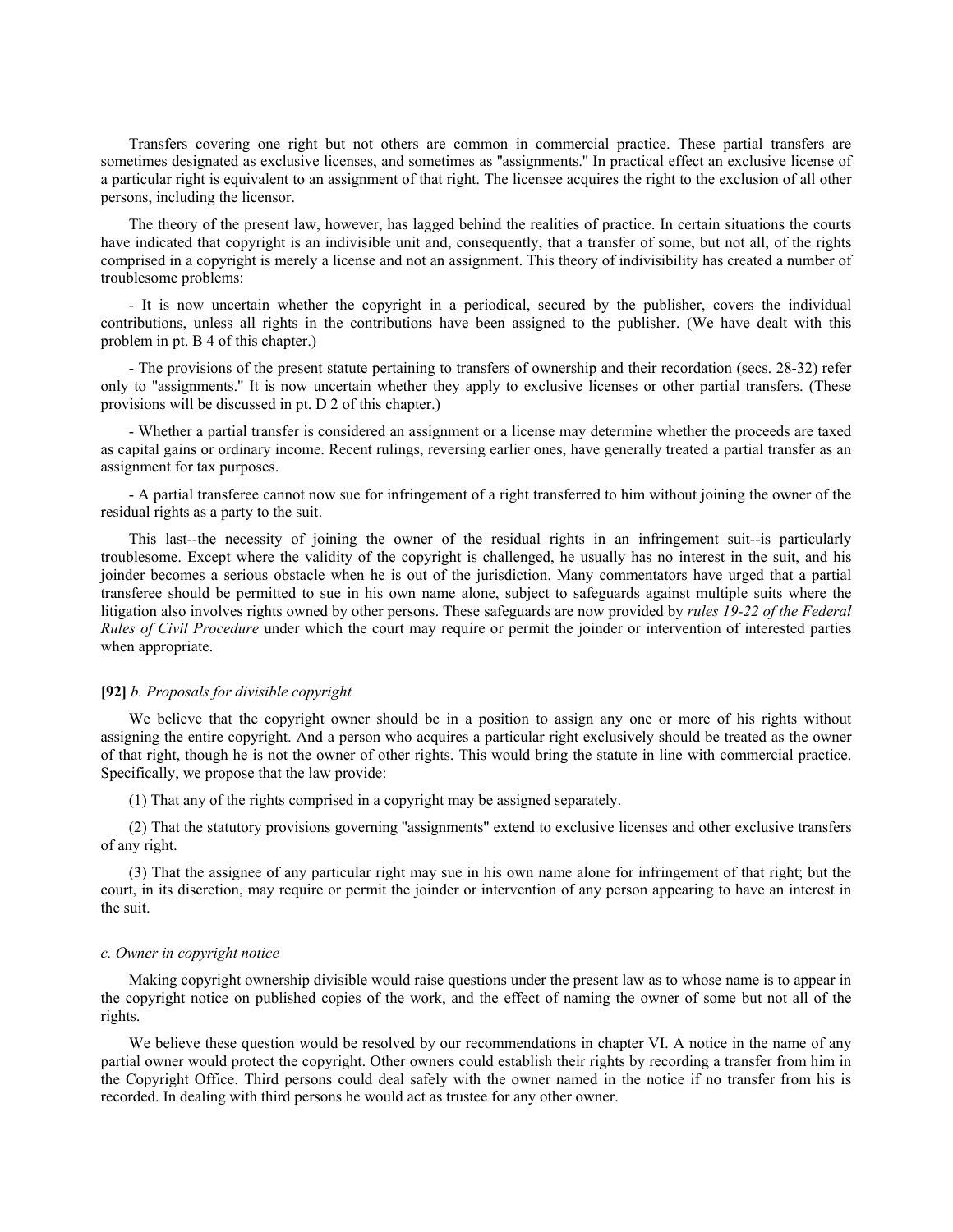Two or more owners could be named in the notice with/an indication of the rights held by each, if they wished. But in accordance with the principle that the wrong name in a notice should not invalidate the copyright, we would not require the naming of more than one owner.

# **3. PROTECTION OF AUTHORS AGAINST UNREMUNERATIVE TRANSFERSn4**

### *a. In general*

The present statute has sought to protect authors against transfers of their rights for an inadequate remuneration, by providing for the reversion of the renewal copyright to the author or his heirs. In chapter V, part D 3, we have recommended that this reversion of the renewal right be eliminated, because it has largely failed to accomplish the purpose of protecting authors and their heirs against improvident transfers, and has been the source of much confusion and litigation.

Since authors are often in a relatively poor bargaining position, however, we believe that some other provision should be made to permit them to renegotiate their transfers that do not give them a reasonable share of the economic returns from their works.

#### **[93]** *b. Possible limitation on transfers*

The laws in many foreign countries seek to protect authors and their heirs against disadvantageous transfers, by various provisions such as the following:

- Transfers are effective for not more than a certain period of time.
- Transfers for a lump sum are prohibited except in certain special situations.

- Only those rights specifically enumerated in the written instrument are transferred, with certain limitations on the transfer of all rights.

- Transfer agreements must meet certain statutory standards such as minimum royalties payable to the author and stated periods of time during which the transferee must exploit the work.

We would not favor a statutory specification of the terms and conditions of transfer agreements, or a prohibition of transfers on any particular terms. Transfers are made in a wide variety of situations; terms that may be unfair in some cases may be appropriate in others. And statutory specifications or prohibitions may hamper authors, as well as potential users, in arranging for the exploitation of copyright works.

The situation in which authors are most likely to receive less than a fair share of the economic value of their works is that of an outright transfer for a lump sum. At the time of transfer the revenue to be derived from the work cannot ordinarily be foretold with any degree of certainty. This fact has led to the common practice by which transferees agree to pay authors royalties based on the number of copies sold or performances given, or on a percentage of the revenue. There have been many cases, however, in which authors have sold outright, for a small lump sum, their rights in a work that later proves to be highly popular and lucrative; and lump-sum transfers are still not uncommon.

We would encourage the compensation of authors on a royalty basis, but we would not forbid lump-sum transfers. In some situations--for example, where a contribution is published in a periodical, or where a novel is converted into a motion picture--the payment of a lump sum may be the only or most practical way of remunerating the author.

In several of the revision bills of 1924 to 1940 which proposed to eliminate the reversionary renewal right, it was provided that transfers by an author were not to be effective for more than a certain period of time, after which the rights transferred would revert back to the author or his heirs. Some of those bills would have imposed the time limit on transfers for a lump sum, but not on transfers for which the author or his heirs would receive continuing royalties.

# *c. Conclusion*

We believe this last approach--placing a time limit on transfers that do not provide for continuing royalties--would afford a practical measure of assurance that authors or their heirs will be in a position to bargain for remuneration on the basis of the economic value of their works.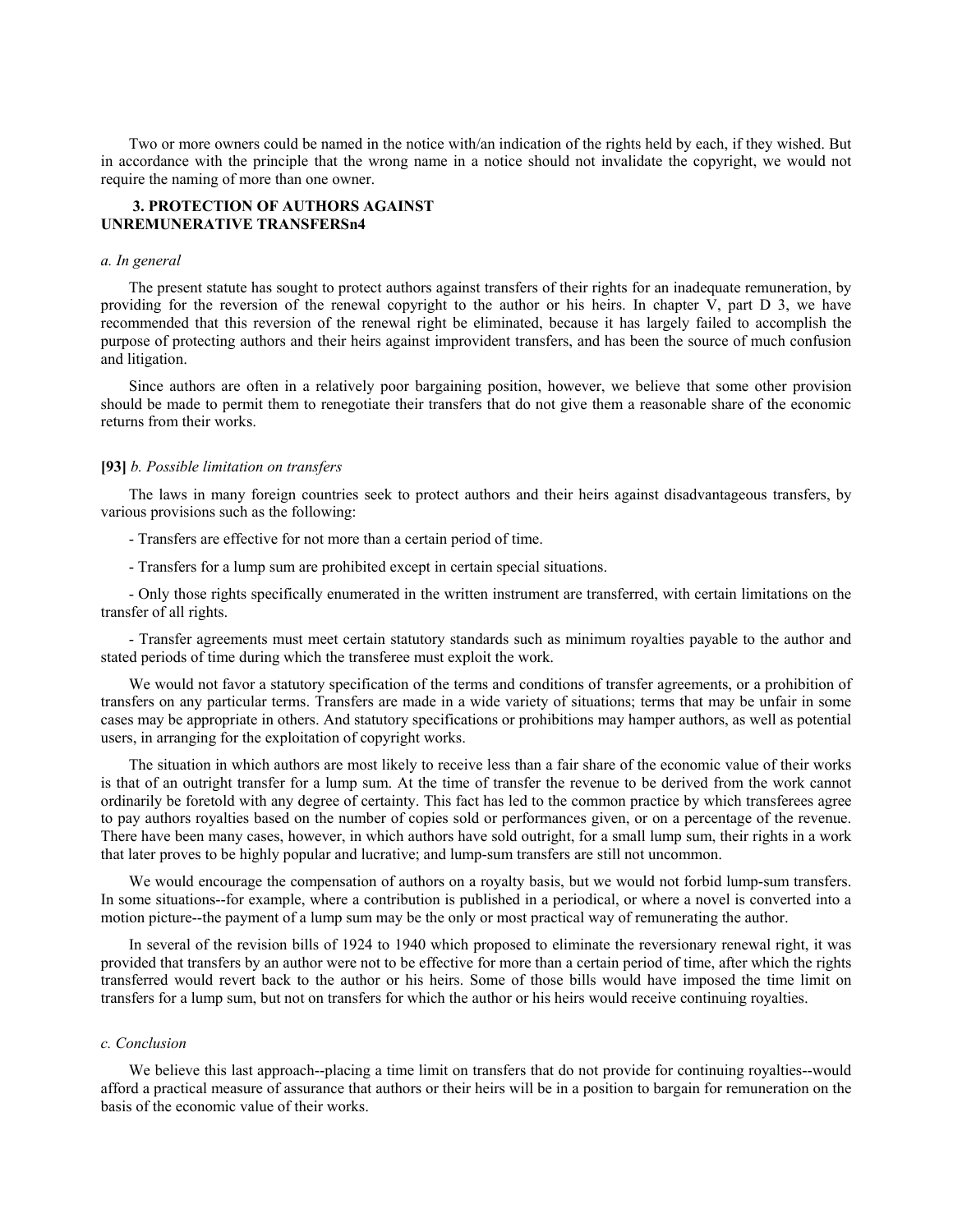**[94]** We suggest that a period of 20 years would be ample to enable a lump-sum transferee to complete his exploitation of the work and to realize a fair return on his investment. If he should wish to exploit the work beyond that period, he could then negotiate a new contract with the author or his heirs. We do not believe this time limit would hamper exploitation.

## **4. RECOMMENDATIONS**

(*a*) The statute should recognize the divisibility of copyright ownership. Specifically, it should provide:

(1) That any of the various rights comprised in a copyright may be assigned separately.

(2) That an exclusive license or other exclusive transfer of any particular right constitutes an assignment of that right.

(3) hat the assignee of any particular right may sue in his own name alone for infringement of that right; but that the court, in its discretion, may require that notice of the suit be given to other persons appearing to have an interest in the suit, and may require or permit the joinder or intervention of any such person.

(*b*) The statute should provide that any assignment by an author or his representatives or heirs shall not be effective for more than 20 years from the date of its execution, unless it provides for the continuing payment of royalties based on the uses made of the work or the revenue derived from it.

# **E. EXECUTION AND RECORDATION OF TRANSFERSn5**

### **1. THE PRESENT LAW**

Sections 28-32 of the present statute deal with ''assignments'' of copyright. Section 28 provides that copyrights may be ''assigned, granted, or mortgaged by an instrument in writing signed by the proprietor of the copyright.'' Section 29 specifies how an ''assignment executed in a foreign country'' may be acknowledged. Section 30 provides for the recordation of ''every assignment'' in the Copyright Office within a specified period of time, and states the consequences of failure to record. Section 31 requires the Register of Copyrights to record ''such assignment'' and to issue a certificate of recordation. Section 32 provides that when an ''assignment'' has been recorded, the assignee may substitute his name in the copyright notice.

# **2. SCOPE OF ''ASSIGNMENTS''**

It is not clear whether the term "assignment," as used in sections 28-32, includes an exclusive license or other transfer of less than all the rights comprised in a copyright. Nor is it clear whether ''assignments'' includes other instruments--such as wills, trust indentures, decrees of distribution, mortgages and discharges, and corporate mergers- which evidence transfers of copyright ownership.

We propose that the provisions of the statute relating to ''assignments'' be extended expressly to cover exclusive licenses and all other transfers of any exclusive right under a copyright.

# **[95] 3. FORM AND EXECUTION OF TRANSFERS**

# *a. Written and signed instrument*

Since transfers of copyright are important transactions and are to be recorded, they should be required--as ''assignments'' are now--to be in writing and signed by the transferor.

This requirement should not be extended to nonexclusive licenses. They do not transfer ownership but merely grant permission to use a work. In practice, they are frequently given orally.

# *b. Acknowledgment*

The present statute does not require that an instrument transferring copyright ownership be acknowledged, and we see no reason to require it. We believe, however, that an acknowledgment should constitute prima facie evidence of the execution of a copyright transfer.

The only provision in the copyright statute dealing with acknowledgment is section 29, which specifies that an acknowledgment before an authorized consular officer or secretary of legation of the United States shall be prima facie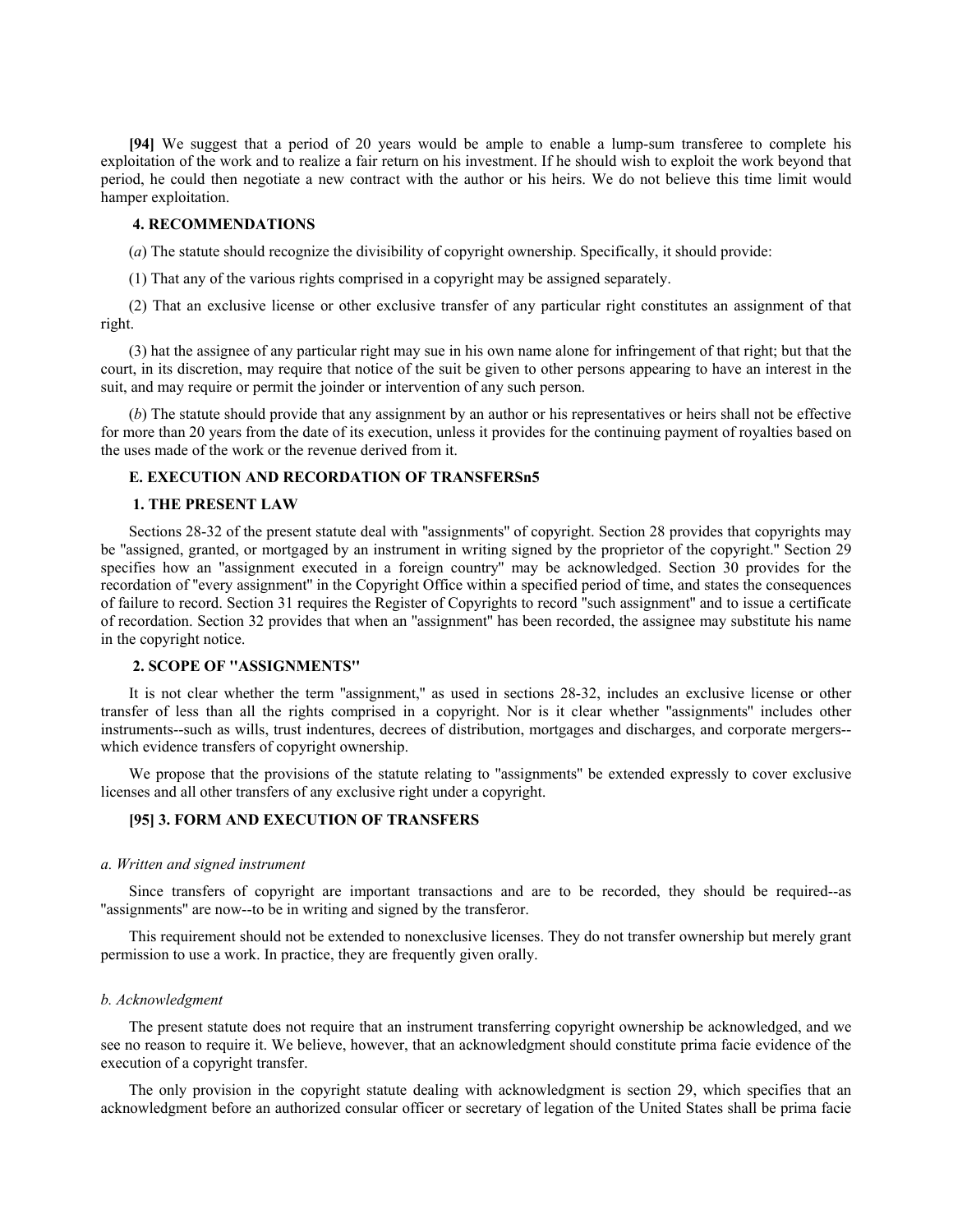evidence of the execution of an assignment in a foreign country. The comparable provision in the patent law *(35 U.S.C. sec. 261)* goes farther in two respects:

- Acknowledgment constitutes prima facie evidence of the execution of a patent assignment executed in the United States, as well as of one executed in a foreign country.

- Acknowledgment in a foreign country may be made either before an authorized ''diplomatic or consular officer of the United States'' or before ''an officer authorized to administer oaths whose authority is proved by a certificate of a diplomatic or consular officer of the United States.''

We propose that provisions similar to those in the patent law be incorporated in the copyright statute.

# **4. RECORDATION OF TRANSFERS AND OTHER INSTRUMENTS**

### *a. Purposes of recordation*

A recordation system for copyright transfers has the same basic purposes as recordation systems for transfers of other forms of property:

(1) To enable a transferee to give constructive notice to all third persons of the transfer of ownership to him; and

(2) To enable third persons to determine from the record who is the owner.

Records of copyright ownership are particularly important in view of the nature of copyright as a form of intangible and incorporeal property not capable of physical possession.

# *b. Recordable instruments*

(1) *As to their content*.--In accordance with these purposes, the recordation system should embrace all instruments by which the ownership of a copyright is transferred in whole or in part.

In addition, there are other types of instruments which, though not transferring ownership, have some bearing on the status of a copyright. The Copyright Office now receives and records a number of miscellaneous documents such as nonexclusive licenses, powers of at **[96]** torney, employment agreements, publishing contracts, changes in names or titles, and court decrees. In the absence of some provision in the statute for recording instruments of this sort, it is doubtful that their recordation operates to give constructive notice.

We do not believe it is necessary or practical to require that instruments other than transfers of ownership be recorded. But we would encourage the recordation of any instruments pertaining to a copyright, by providing that they may be recorded with the effect of giving constructive notice of the information disclosed.

(2) *As to their form*.--There should be practical assurance that the instrument recorded is precisely the same as the one executed. The statute should, therefore, require explicitly that any instrument filed for recordation bear the actual signature of the person executing it or a sworn or official certification that it is a true copy of the original signed instrument.

### *c. Constructive notice*

Recordation serves to give constructive notice to all third persons of the facts disclosed in the recorded instrument. But there are two situations in which there is some uncertainty as to the scope of constructive notice:

(1) *Reference to unrecorded documents*.--In some cases a recorded instrument will refer to another unrecorded document for further information. We believe that third persons should be able to rely on the record as being complete in itself. The statute should, therefore, indicate that constructive notice is confined to the facts specified in recorded instruments.

(2) *Blanket transfers*.--In some cases a recorded transfers will cover ''all the copyrights'' owned by the transferor with no identification of the individual works. It may be extremely difficult and time-consuming for a third person to ascertain whether the copyright in a particular work is covered by such a blanket transfer. We believe the statute should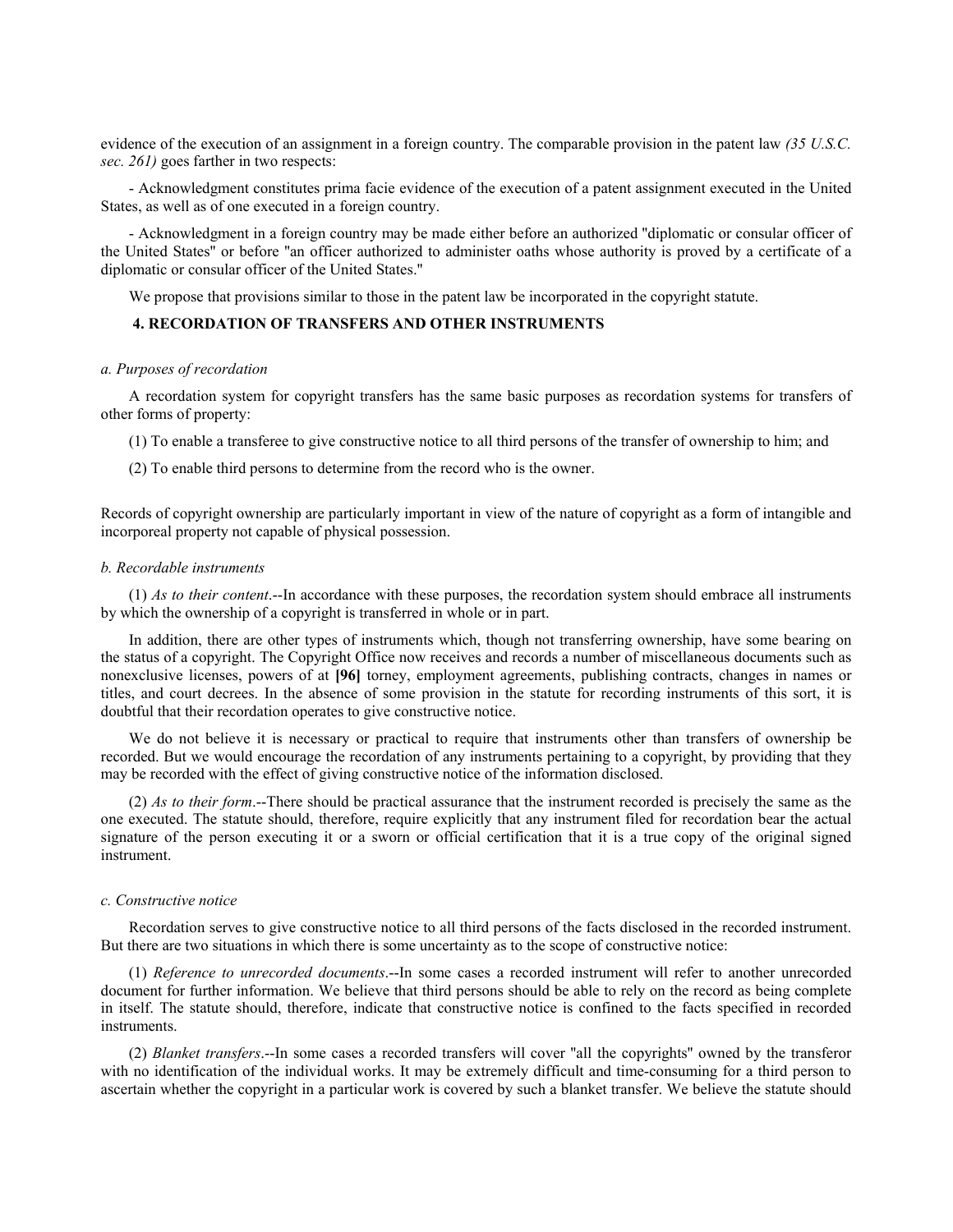indicate that constructive notice is confined to the copyrights in works specifically identified by the recorded instrument.

## *d. Effect of failure to record*

(1) *In general*.--It is fundamental to the recordation system that: (*a*) Failure to record has no effect on the validity of the transfer as between the parties to it, but (*b*)third persons not otherwise informed are entitled to rely on the record and to deal with the person who appears from the record to be the owner.

In accordance with this principle, section 30 of the present statute provides that if an assignment is not recorded within 3 months after its execution in the United States, or within 6 months after its execution abroad, ''it shall be void as against any subsequent purchaser or mortgagee for a valuable consideration, without notice, whose assignment has been duly recorded.''

(2) *The grace period*.--Whether a grace period--now 3 or 6 months-- should be allowed for recording a transfer is open to question. The present law assumes that a transferee should be allowed a period of time in which to record before the transfer to him is subject to being defeated by a subsequent transfer to another person. On the other hand, the result of a grace period is that no transferee can be certain of his title for that period of time after the transfer to him.

**[97]** We believe the arguments for and against a grace period are rather evenly balanced. In that position we are inclined to continue the existing law. However, in view of present methods of rapid transportation, we believe the period of 3 or 6 months is unnecessarily long. We propose that it be reduced to 1 month for transfers executed in the United States and 3 months for transfers executed abroad.

(3) *Priority between conflicting transfers.*--Section 30 provides that, as between two conflicting transfers, the one first executed prevails when it is recorded within the grace period. Otherwise the later transfer, if taken in good faith for value, will prevail when it is the first to be recorded. Section 30 leaves unanswered the question of which prevails when the one first executed is recorded after the grace period but before the recordation of the later one.

The corresponding section in the patent law *(35 U.S.C. sec. 261)* provides that the first of two transfers of a patent will prevail if it is recorded within 3 months or prior to the date of the subsequent transfer.

We would adopt this principle in clarifying the copyright statute but with one change: We would retain the provision in section 30 that the later transfer must itself be recorded in order to prevail. In sum, we propose that the statute provide that the first of two conflicting transfers will prevail if it is recorded within the grace period or before the later one is recorded.

(4) *Priority of nonexclusive license*.--Another question left in doubt by section 30 is whether a nonexclusive license, obtained in good faith from the copyright owner of record, is effective as against an earlier unrecorded transfer. We believe that a licensee should be able to rely on the record when he seeks permission to use a work. We therefore propose that the statute specify that a nonexclusive license obtained in good faith is effective as against an earlier unrecorded transfer.

Since nonexclusive licenses are not required to be recorded, we believe that they now remain effective without recordation as against subsequent transferees of ownership. In some instances the nonexclusive licenses outstanding may affect the value of a transfer. Nevertheless, we are not proposing that recordation of such licenses be required. It would not be practicable to record the great number and variety of licenses that do not transfer ownership but merely permit the use of a work.

### **5. NAME OF TRANSFEREE IN COPYRIGHT NOTICE**

Section 32 provides that when an assignment has been recorded, the assignee may substitute his name for that of the assignor in the copyright notice. An unfortunate result of this provision has been a judicial holding that, where the assignee's name is substituted before recordation of the assignment, the notice is fatally defective and the copyright is lost.

Our recommendations in chapter VI, concerning the name of the owner in the notice, would preserve the copyright in any case where an assignee is named in the notice, and would eliminate the question dealt with in section 32. That section should therefore be deleted.

# **[98] 6. RECOMMENDATIONS**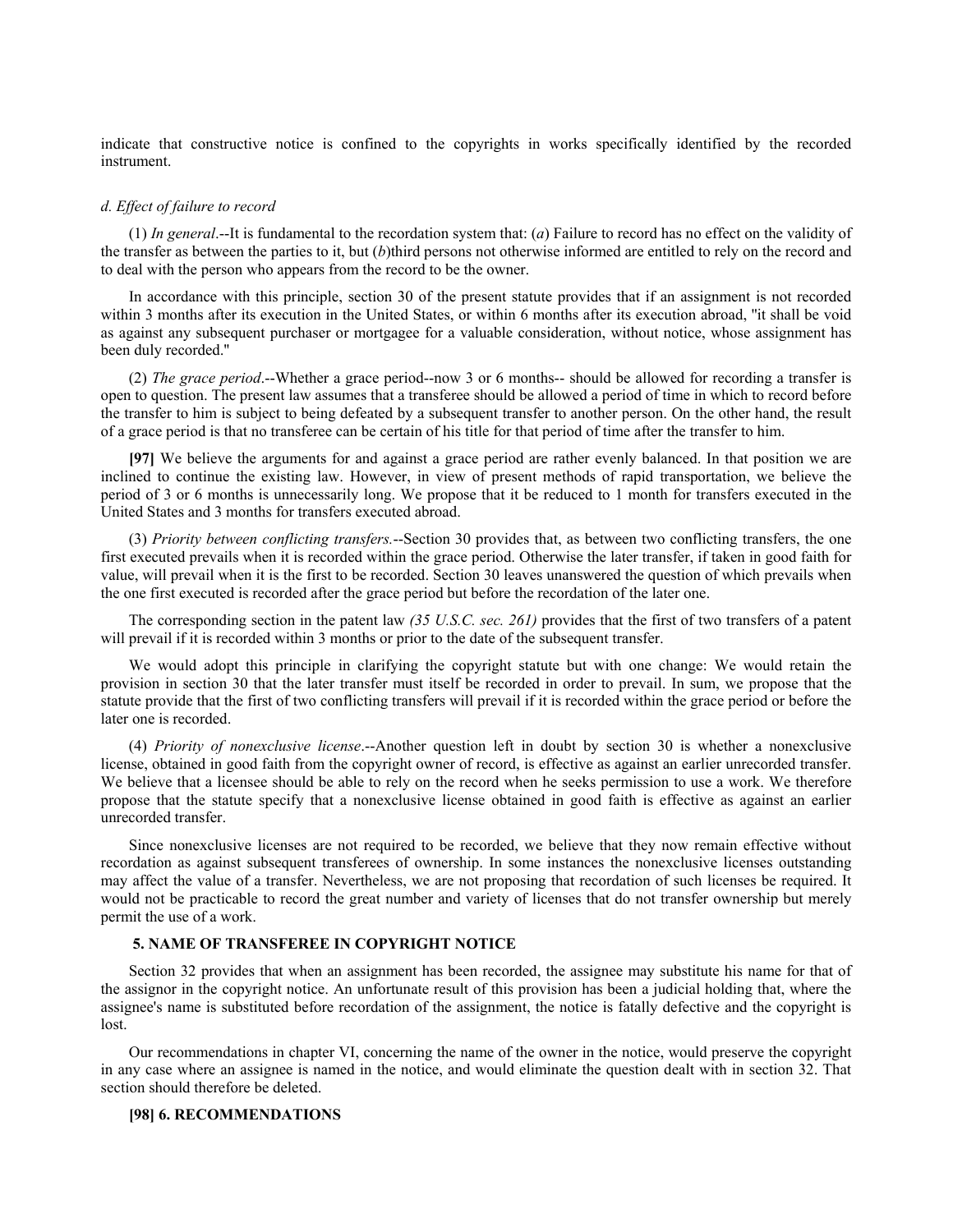(*a*) The provisions of the statute regarding ''assignments'' should be extended to cover exclusive licenses, mortgages, and all other transfers of any exclusive right under a copyright.

(*b*) The present requirement that assignments be in writing and signed by the assignor should be retained.

(*c*) Acknowledgment of the execution of an assignment, whether executed in the United States or abroad, should not be required but, when made, should be prima facie evidence of its execution. Acknowledgment abroad should be permitted before an authorized officer of the United States or before a foreign officer whose authority is certified by an officer of the United States.

(*d*) The statute should provide that an assignment or any other document pertaining to a copyright may be recorded in the Copyright Office, and that recordation will give constructive notice to all persons of the facts contained in the recorded document with respect to the works specifically identified.

(*e*) The statute should require that the document to be recorded must bear either the actual signature of the person executing it or a sworn or official certification that it is a true copy of the original signed instrument.

(*f*) The statute should provide that if an assignment is not recorded within 1 month after its execution in the United States, or within 3 months after its execution abroad, or before the recordation of a subsequent assignment, then the subsequent assignment will prevail when it is taken for a valuable consideration without notice and recorded first.

(*g*) The statute should specify that a nonexclusive license taken without notice of an unrecorded assignment will be valid as against the assignee; and that a nonexclusive license, though not recorded, will be valid as against a subsequent assignment.

**[99]** *Chapter IX*

### **REMEDIES FOR INFRINGEMENT OUTLINE OF CHAPTER**

Click here to view image.

### § [101] CHAPTER IX REMEDIES FOR INFRINGEMENT

## **A. THE PRESENT LAW**

The civil remedies for copyright infringement are now provided in sections 101 and 116 of the statute. The provisions for criminal penalties (secs. 104-105) and those regarding judicial procedures (secs. 112-114) will be discussed below in *chapter XI*.

The present civil remedies are summarized as follows:

- The court in its discretion may enjoin the infringement (sec. 101(a) ).

- The infringer is liable for the actual damages suffered by the copyright owner, ''as well as'' the infringer's profits. Or, in lieu of a smaller sum of actual damages and profits, the court is to award statutory damages in an amount it deems just; this amount, with certain exceptions, is to be not less than \$ 250 nor more than \$ 5,000 (sec. 101(b) ).

- The court may order the impounding, during the pendency of the action, of all articles alleged to be infringing, and may order the destruction of all infringing copies and devices for making them (sec. 101(c) and (d) ).

- In all suits, except those by or against the United States, ''full costs shall be allowed, and the court may award to the prevailing party a reasonable attorney's fee as part of the costs'' (sec. 116).

# **B. DAMAGES AND PROFITSn1**

## **1. ACTUAL DAMAGES AND PROFITS**

## *a. In general*

Liability of a wrongdoer for the actual damages suffered by the injured person is a traditional remedy for civil wrongs generally. Actual damages have been one of the remedies for copyright infringement since the first U.S. copyright statute of 1790.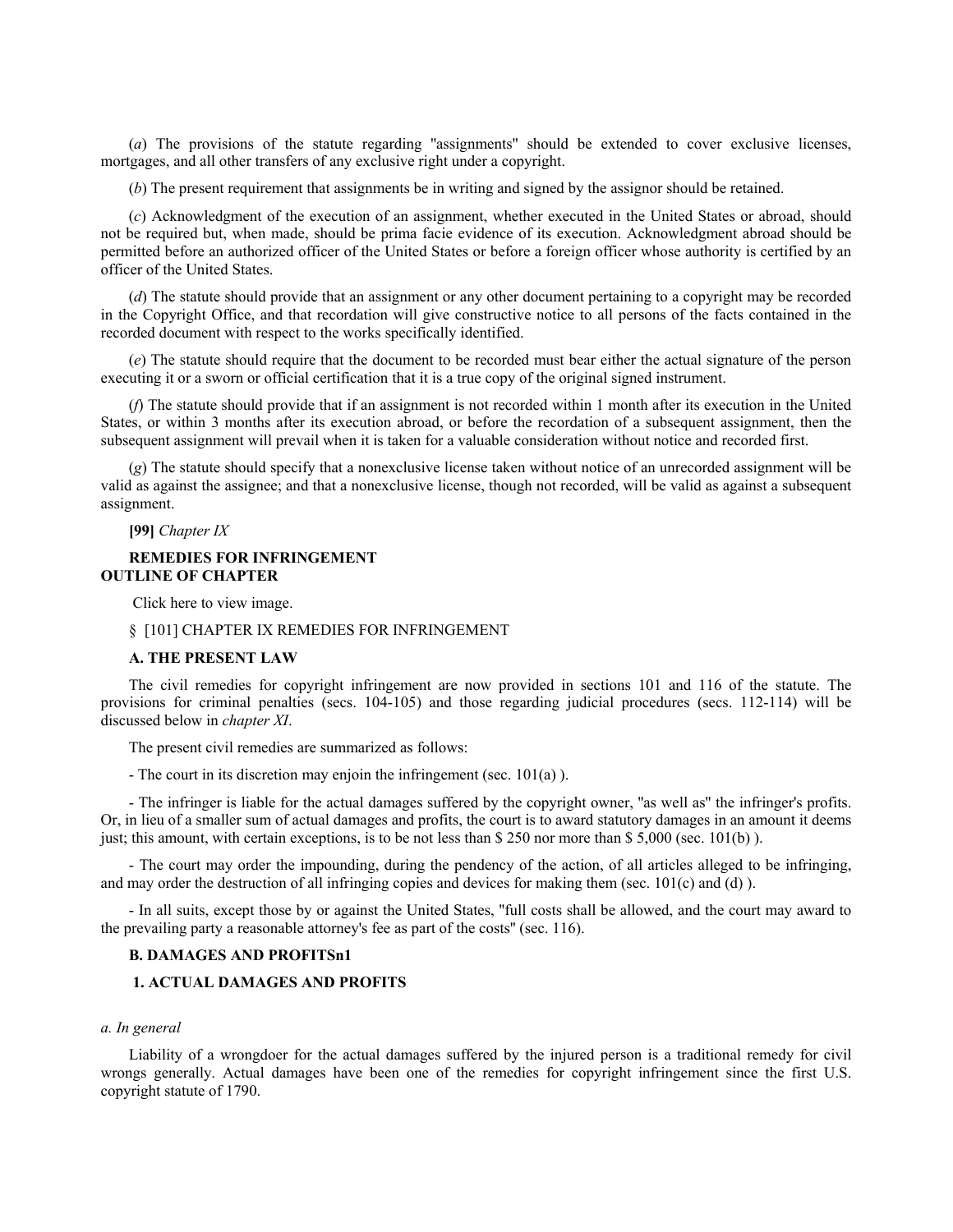Liability for the profits derived from a wrongful act has also been recognized as a remedy for civil wrongs. The wrongdoer's profits may sometimes be a measure of the damages suffered by the injured person, or they may be awarded to prevent unjust enrichment. Liability for the profits from a copyright infringement was first specified in the act of 1909, but had been imposed by the courts in some earlier cases.

#### *b. Damages and profits as cumulative or alternative remedies*

Under the present law there is some question as to whether the copyright owner is entitled to recover both his damages and the in **[102]** fringer's profits cumulatively, in cases where the profits are more than a measure of the damages. The language of section 101(b) would seem to indicate so. However, the 1909 congressional committee reports (H. Rept. No. 2222, S. Rept. No. 1108, 60th Cong., 2d sess.) show that the intention was to allow the plaintiff to recover either his damages or the infringer's profits, whichever is greater. The few court decisions on this question do not seem to have settled the issue.

We believe the more equitable rule is that under which damages and profits are not cumulative. The statute should be clarified to provide for recovery of either damages or profits, whichever of the two is larger.

#### *c. Problems in awarding profits*

In regard to the infringer's profits, the statute now provides that the plaintiff must prove ''sales'' only, and that the defendant must prove all the elements of cost to be deducted. This provision seems sound in principle. However, since many infringements do not involve ''sales,'' a broader term such as ''gross revenue'' should be used.

The courts have sometimes had difficulty in determining the elements that are properly deductible as costs. This seems essentially a problem of accounting inherent in the situation and not peculiar to copyright cases. We believe it would be impracticable to attempt any statutory specification of deductible costs.

Another question has arisen as to whether profits are to be apportioned where the infringer has used copyrighted and other materials together. The statute now refers to "all the profits  $**$ " made from such infringement." In some of the earlier decisions the courts said that the infringer is liable to pay over all his profits without apportionment. But more recently the courts have construed the statutory language as meaning only the profits attributable to the infringing use of the copyrighted work, and have apportioned profits accordingly. We believe the statute should be clarified in accordance with these recent decisions, to permit the courts to apportion profits when they find it appropriate to do so.

# **2. STATUTORY DAMAGES**

#### *a. The principle of statutory damages*

Statutory damages--stated amounts for which an infringer may be held liable as an alternative to actual damages- have been a feature of the U.S. copyright statutes since 1790. The need for this special remedy arises from the acknowledged inadequacy of actual damages and profits in many cases:

- The value of a copyright is, but its nature, difficult to establish, and the loss caused by an infringement is equally hard to determine. As a result, actual damages are often conjectural, and may be impossible or prohibitively expensive to prove.

- In many cases, especially those involving public performances, the only direct loss that could be proven is the amount of a license fee. An award of such an amount would be an invitation to infringe with no risk of loss to the infringer.

- The actual damages capable of proof are often less than the cost to the copyright owner of detecting and investigating infringements.

### **[103]**

- An award of the infringer's profits would often be equally inadequate. There may have been little or no profit, or it may be impossible to compute the amount of profits attributable to the infringement. Frequently the infringer's profits will not be an adequate measure of the injury caused to the copyright owner.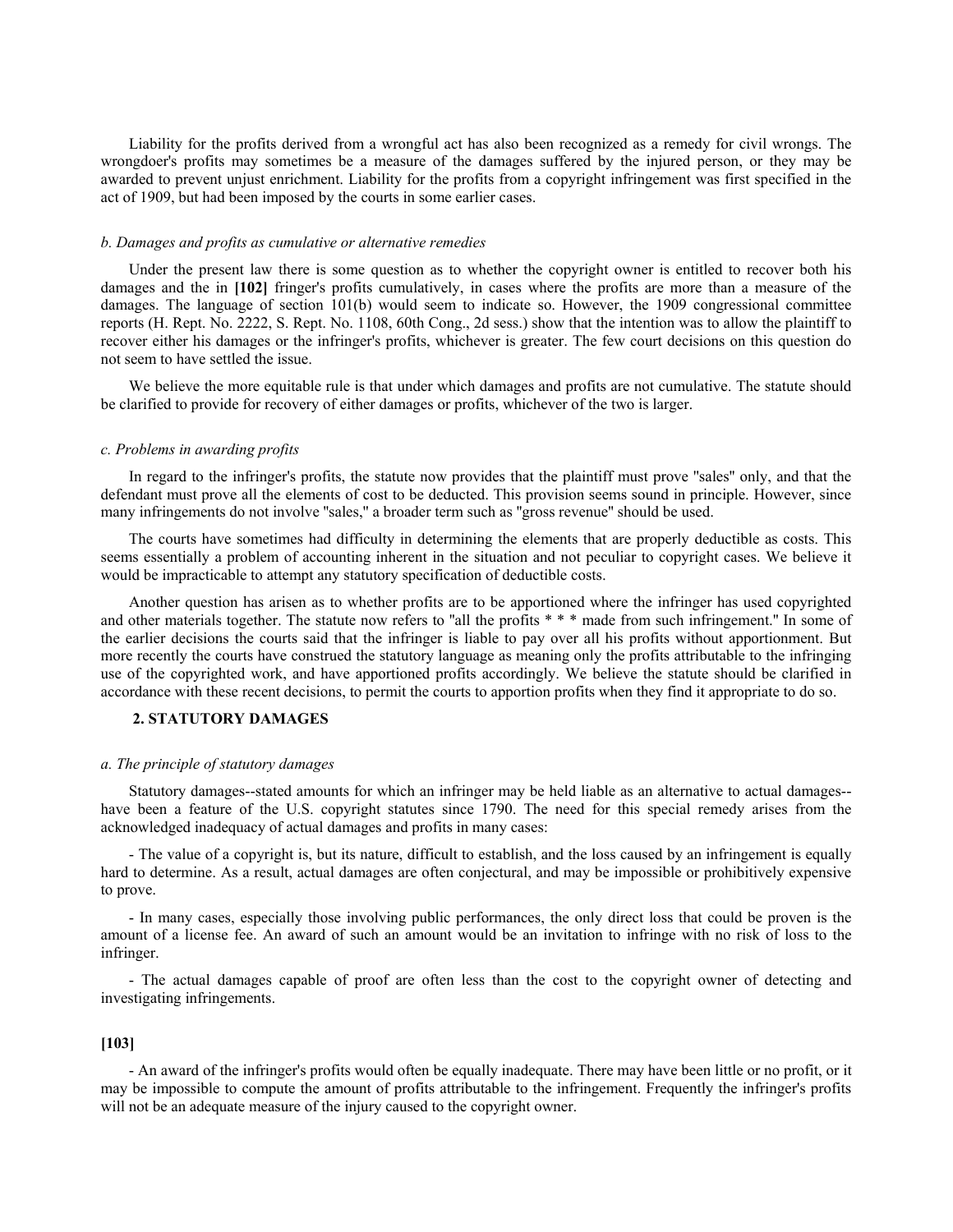In sum, statutory damages are intended (1) to assure adequate compensation to the copyright owner for his injury, and (2) to deter infringement. A stated minimum amount is to be awarded in any case, and the court may award more, up to a stated maximum, where it considers that the actual damages or profits capable of proof would be inadequate for those purposes. In principle, statutory damages are similar to the liquidated damages frequently provided in contracts, or to statutory amounts specified as damages in various statutes dealing with civil wrongs, such as wrongful death, workmen's compensation, and antidiscrimination laws.

The principle of statutory damages for copyright infringement appears to be acceptable generally to the interested groups. There is considerable sentiment, however, for changing some of the features of the present provisions. The points in issue will be considered below.

## *b. When statutory damages are awarded*

With certain exceptions to be noted later, the amount of statutory damages that may be awarded ranges from \$250 to \$ 5,000. Within that range the court has discretion to award the sum it considers just, whenever that sum exceeds the actual damages and profits. Thus:

- If actual damages and profits are both less than \$ 250, the court must award at least \$ 250 and may in its discretion award a higher sum up to \$ 5,000.

- If actual damages or profits are proven in some amount between \$ 250 and \$ 5,000, the court in its discretion may award either the proven amount or any higher sum up to \$ 5,000.

- If actual damages or profits are proven in excess of \$ 5,000, the court will award the proven amount. Statutory damages are not applicable in this case.

#### *c. Mandatory minimum; innocent infringers*

In any case the court must award at least \$ 250. The representatives of various groups of copyright owners--authors, book and music publishers, motion picture producers, etc.-- have stressed the vital importance to the copyright owner of a mandatory minimum. They argue that a minimum amount is essential to assure the recovery of enough to warrant the expense of detecting infringements, to compensate the owner for his loss, and to deter infringement.

On behalf of certain users of copyright materials--broadcasters, periodical publishers, motion picture exhibitors, etc.--it has been argued that the minimum of \$ 250 can bear too heavily on innocent infringers. In a few cases where the defendant infringed unwittingly, the courts have expressed regret at being compelled to award the statutory minimum. It has been suggested that as against innocent infringers, the mandatory minimum should be eliminated or reduced.n2

**[104]** The present statute reflects a concern for the impact of statutory damages on innocent infringers, in providing three exceptions to the ordinary minimum and maximum amounts:

- Section 101(b) specifies statutory damages of from \$ 50 to \$ 200 for newspaper reproductions of copyrighted photographs.

- Section 101(b) also provides maximum statutory damages of \$ 100 for innocent infringement of nondramatic works in motion pictures.

- Section 1(c) provides for damages of not more than \$ 100 for innocent infringement of nondramatic literary works in broadcasts.

These three exceptions do not absolve innocent infringers from liability for damages, but merely reduce the amount recoverable. If special treatment is justified in these three cases, however, it would seem equally justified in a variety of other situations involving innocent infringement.

The basic principle that an innocent infringer is liable, except where he has been misled through some act or omission of the copyright owner, is firmly established in the copyright law. As between an innocent copyright owner and an innocent infringer, it has generally been agreed that the loss caused by the infringement should be borne by the latter. The question is not whether innocent infringers should be liable; it is whether they should be subject to some minimum amount of damages and, if so, what the minimum should be.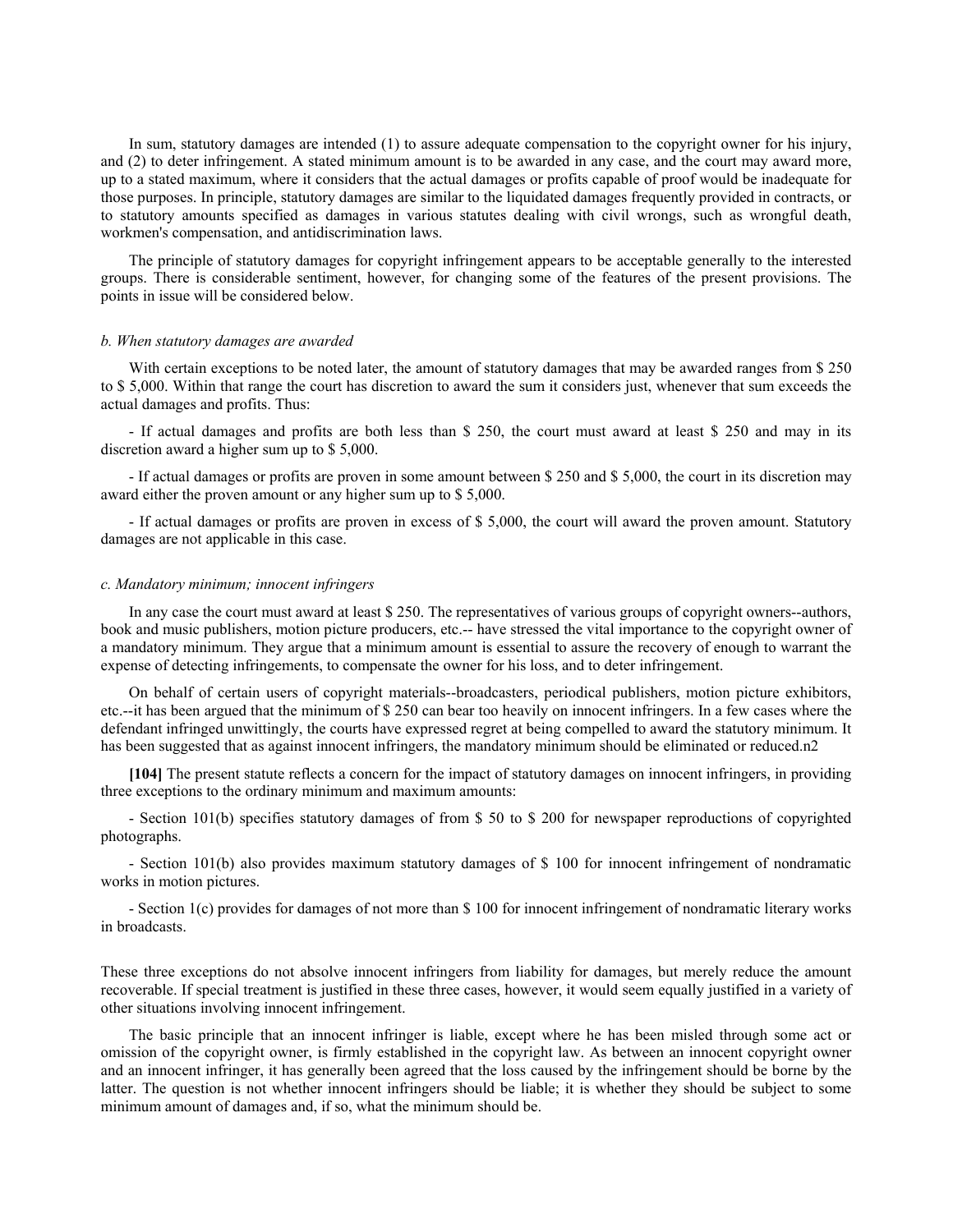The only purpose of awarding damages for an innocent infringement is to compensate the copyright owner. The other purpose of statutory damages--to deter infringement--is not present as to infringements committed innocently. Statutory damages may still be appropriate in many cases to compensate the copyright owner adequately, but a mandatory minimum of \$ 250 might be excessive in some instances.

We would not attempt to fix special amounts of statutory damages recoverable against innocent infringers, either generally or in specified situations. Rather, we would provide that where an infringer establishes his innocence, the statutory minimum is not mandatory but the court, in its discretion, may award statutory damages in any amount it deems just. Since a plea of innocence may be used as a cloak for negligence and may be difficult to disprove, the infringer should have the burden of proving his innocence.

With the removal of the mandatory minimum as to innocent infringements generally, the three special exceptions in the present statute could be eliminated.

### *d. Multiple infringements*

Another question involves the sum that might be awarded as statutory damages if a single series of events is held to constitute a number of infringements. For example, the production of an infringing motion picture and each of its many exhibitions might be deemed separate infringements. The same is true of an infringing network broadcast and its relay by each of many local stations. The motion picture and broadcasting industries have expressed some concern that statutory damages might be pyramided to an exorbitant total if a court should multiply the statutory minimum by the number of infringements.

**[105]** We believe that the danger of exorbitant awards in multiple infringement cases is more theoretical than real. In a few cases involving multiple infringements--e.g., where various items in a copyrighted merchandise catalog were reproduced in a series of infringing catalogs--the courts have used this formula of multiplying the number of infringements by \$ 250, but they did so to reach a result they thought just. We know of no case in which the court has felt constrained to use this formula where the resulting total was considered excessive. The present statute, however, is not clear on this point. It is conceivable that a court might construe the statute as requiring the use of this formula in multiple-infringement cases.

We believe that the courts should, as they do not, have discretion to assess statutory damages in any sum within the range between the minimum and maximum. In exercising this discretion the courts may take into account the number of works infringed, the number of infringing acts, the size of the audience reached by the infringements, etc. But in no case should the courts be compelled, because multiple infringements are involved, to award more than they consider reasonable.

We propose that the statute be clarified and made more flexible. It should provide that statutory damages within the minimum and maximum range are to be assessed as the total award for all infringements for which the defendant is liable. The maximum should be sufficiently high to enable the court to award an adequate sum for multiple infringements.

Section 101(b) now provides specially for one case of multiple infringements. It specifies that the total sum of statutory damages recoverable when a motion picture innocently infringes a dramatic work shall be within the range of \$ 250 to \$ 5,000. Our proposal would extend the same principle to all multiple infringements. The special provision could then be dropped.

#### *e. Infringements after actual notice*

Section 101(b) now permits the court to exceed the \$ 5,000 maximum, with no limit specified, in the case of ''infringements occurring after the actual notice to a defendant, either by service of process in a suit or other written notice served upon him.'' Some fear has been expressed that this might result in exorbitant awards.

This provision was apparently based on the supposition that any infringement occurring after actual notice would necessarily be willful. But this supposition is questionable. For example, a television network may receive a notice alleging infringement on the eve of a scheduled broadcast when it is too late to defer the program pending an investigation of the claim. Likewise a periodical publisher may receive a notice when an issue is about to be distributed.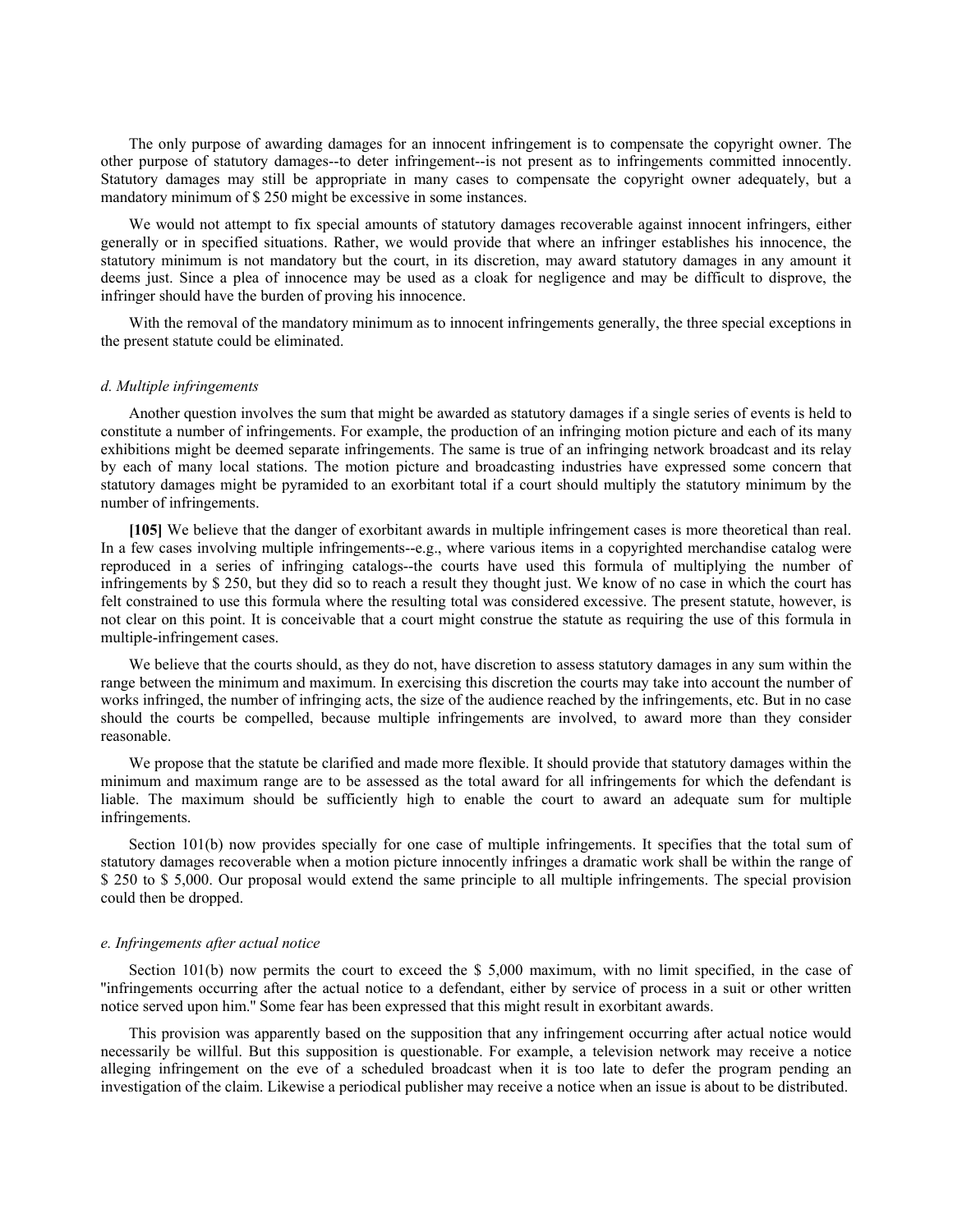The possibility that a court, in its discretion, might award statutory damages greatly exceeding the usual maximum, merely because a notice had been sent, seems remote. In the very few cases where statutory damages of more than \$ 5,000 were awarded, other factors such as willful infringement on a large scale were involved. Nevertheless, we believe the statute is faulty in making the service of notice the basis for exceeding the maximum. A better basis which was proposed in some of the revision bills of 1924-40, would be a showing that the infringement was willful.

**[106]** We believe, however, that a still better solution was proposed in some of the other revision bills. They would have made the maximum--raised to \$ 10,000 or \$ 20,000--an absolute ceiling, with no special provision for infringements committed after notice or willfully. This would allow the court to take willfulness into account in awarding statutory damages up to the maximum. We favor this approach.

The absolute maximum for statutory damages would not, of course, preclude the recovery of a larger sum of actual damages or profits if proven.

### *f. Minimum and maximum amounts*

The present minimum of \$ 250 and maximum of \$ 5,000 were adopted in 1909. With the depreciation in the value of the currency, those amounts now represent much less than they did then. Some commentators have suggested that these amounts should therefore be raised. Others have suggested, apparently with innocent infringers in mind, that the minimum should be reduced.

In view of our proposal that the minimum not be mandatory against innocent infringers, we see no reason to reduce the present minimum of \$ 250. An award of that amount does not seem unduly severe; anything less would often be inadequate to enable the copyright owner to enforce his rights, and to foster due care by others not to infringe. On the other hand, despite the decreased value of the dollar, the present minimum seems to be enough for these purposes. The court may award more when it considers the minimum inadequate. We would retain the present minimum of \$ 250.

In regard to the maximum, the depreciated value of the dollar seems more significant. In any case where an award of \$ 5,000 would have been appropriate some years ago, an award of \$ 10,000 would be justified now. Any award of more than the minimum is within the court's discretion. And in the light of our proposals to make the maximum an absolute ceiling, even for multiple and willful infringements, we would allow the courts to make awards up to \$ 10,000 as they deem just in the circumstances.

#### *g. Schedule of amounts per copy or performance*

Section 101(b) now contains a schedule of amounts for each infringing copy or performance, the amounts varying for different kinds of works. It is understood that this schedule is a mere guide that the courts might use, in their discretion, in fixing the sum to be awarded as statutory damages within the present range between \$ 250 and \$ 5,000.

The schedule has not proved to be a very useful guide, because the amounts are arbitrary and the number of copies or performances is only one of many factors to be considered in assessing damages. In most cases the courts have not applied the mathematical formula of the schedule, and in a few cases where this has been done the results are questionable. To some extent the fear of excessive awards under the present statute is founded on the possibility of a merely mathematical application of the schedule.

The schedule adds a needless complication to the scheme of statutory damages. We would omit it.

# **[107] 3. RECOMMENDATIONS**

(*a*) The present provisions of section 101(b) regarding actual damages and profits should be clarified to provide that--

(1) An infringer is liable for the actual damages suffered by the copyright owner, or the profits of the infringer attributable to the infringement, whichever is greater.

(2) In establishing profits, the plaintiff is required to prove only ''gross revenue,'' rather than ''sales.'' The defendant should continue to have the burden of proving deductions.

(*b*) The present provisions of section 101(b) regarding statutory damages should be modified to provide that--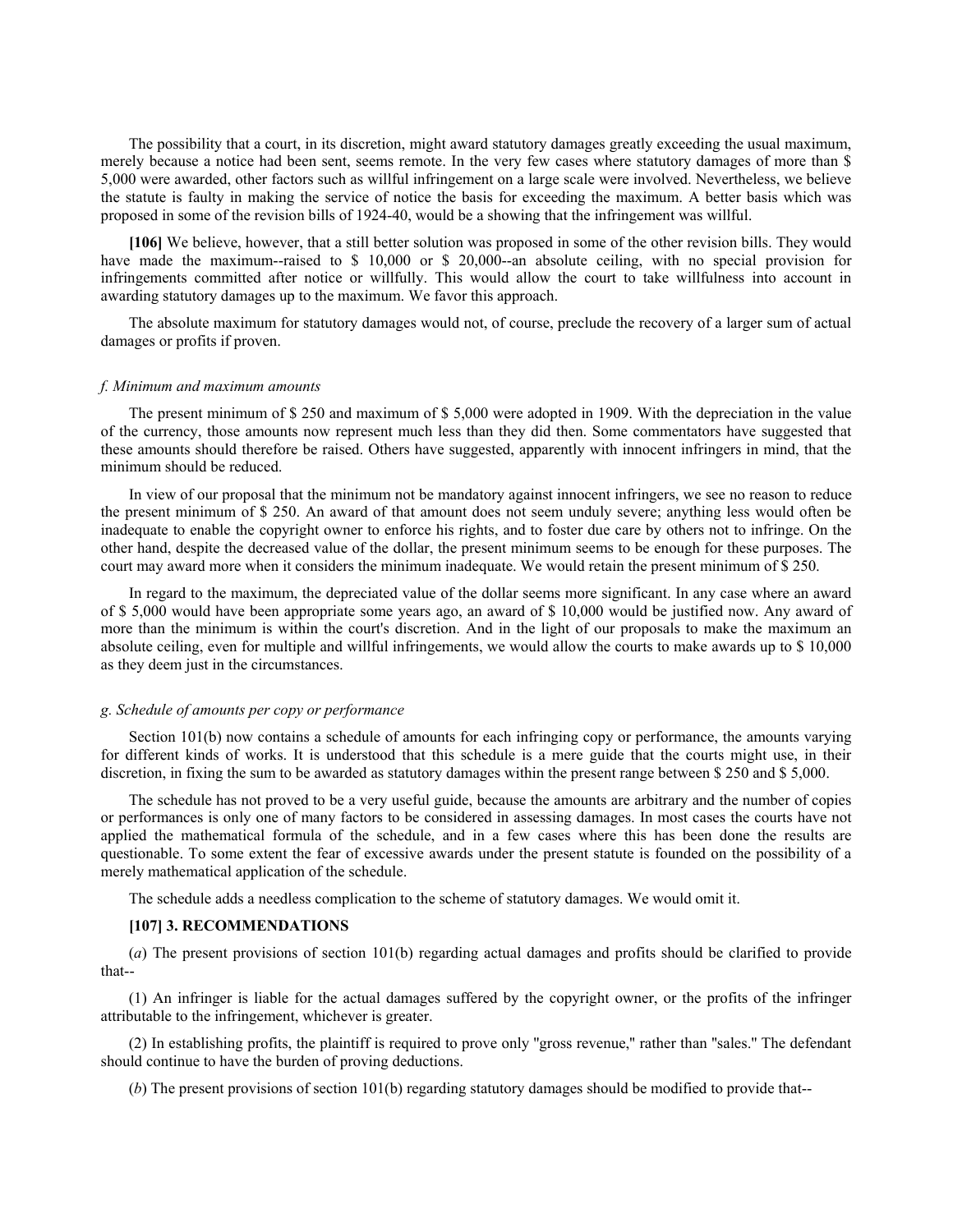(1) Where an award of actual damages or profits would be less than \$ 250, the court shall award instead, as statutory damages for all infringements for which the defendant is liable, a sum of not less than \$ 250 nor more than \$ 10,000, as it deems just. However, if the defendant proves that he did not know and had no reason to suspect that he was infringing, the court may, in its discretion, withhold statutory damages or award less than \$ 250.

(2) Where an award of actual damages or profits would exceed \$ 250 but would be less than the court deems just, the court in its discretion may award instead, as statutory damages for all infringements for which the defendant is liable, any higher sum not exceeding \$ 10,000.

(*c*) The following provisions of the present statute should be omitted:

(1) The provisions in sections 101(b) and 1(c) fixing special amounts of damages in certain cases.

(2) The provision in section 101(b) for statutory damages in excess of the maximum where notice has been served on the infringer.

(3) The schedule of amounts per copy or performance in section 101(b).

## **C. REMEDIES OTHER THAN DAMAGES AND PROFITSn3**

### **1. INJUNCTIONS**

### *a. Present statutory provisions*

Section 101(a) of the present statute provides simply that a copyright infringer "shall be liable \* \* \* to an injunction restraining such infringements.'' This provision is reiterated in the first sentence of section 112, which gives the Federal district courts discretionary power ''to grant injunctions to prevent and restrain the violation of any right secured by this title, according to the course and principles of courts of equity.''

#### *b. The purpose and effect of injunctions*

The issuance of injunctions to restrain infringements of copyright is merely one instance of the general power exercised by the courts to enjoin civil wrongs. The court may temporarily enjoin the defendant while the suit is pending, or it may issue a permanent injunction when the rights of the parties have been decided.

**[108]** The general principles of equity followed by the courts in granting or denying injunctions are applicable to copyright infringements. An injunction, by preventing future injury to the plaintiff, is often the most effective remedy, particularly because the damages caused by an infringement may be incapable of accurate assessment. In some situations, however, an injunction may be futile, as where the only injury contemplated has already occurred. In other cases an injunction may be too harsh on the defendant. The courts, in the exercise of their discretion to issue or deny an injunction, balance the plaintiff's need against the consequences the defendant would suffer. The terms of an injunction are tailored to fit the exigencies of the particular case.

## *c. Proposals to preclude injunctions in certain cases*

Some of the revision bills of 1924-40 contained provisions to prevent a court from issuing an injunction in certain cases. For example, various bills specified that no injunction should be issued against the completion of an architectural structure, the publication of a newspaper, the exhibition of a motion picture after its production had innocently begun, or the broadcast of a program after the innocent beginning of its rehearsal.

We see no need for provisions of this kind. If there is any reason why an injunction should not be issued in a particular case, we believe the courts can be relied upon to exercise their discretion appropriately. Moreover, any statutory prohibition against injunctions in a particular situation might prove to be too rigid.

# *d. Conclusion*

We propose that the statute simply provide, as it does now in effect, that the court, in its discretion, may issue an injunction to restrain a copyright infringement.

# **2. IMPOUNDING AND DESTRUCTION OF**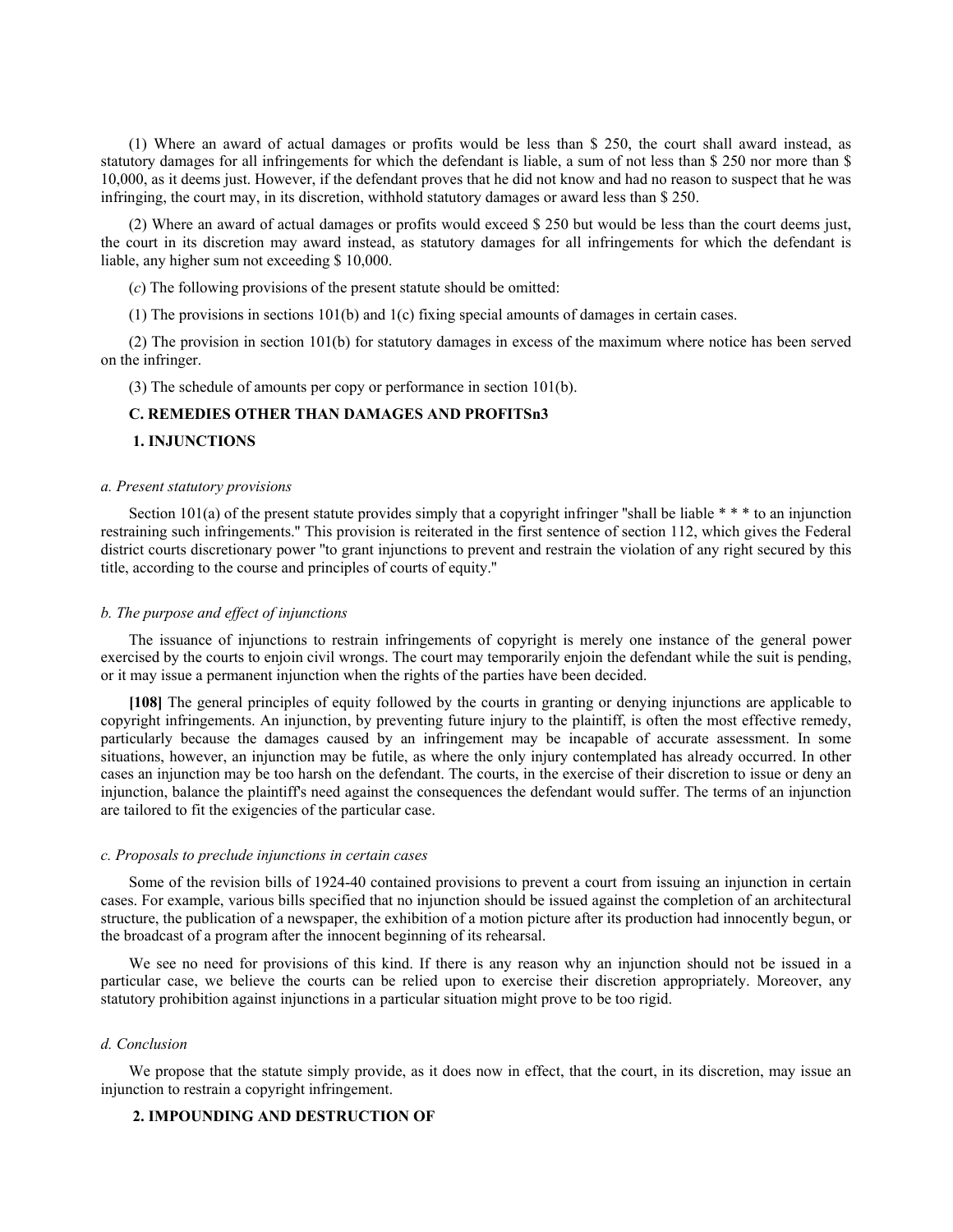## **INFRINGING ARTICLES**

Section 101(c) provides that articles alleged to infringe a copyright may be impounded ''during the pendency of the action, upon such terms and conditions as the court may prescribe.'' The rules of the Supreme Court require that the plaintiff post a bond of at least twice the value of the articles before they may be impounded, to indemnify the defendant for his loss if the articles are later found not to be infringing.

Section 101(d) provides that the court may order an infringer ''to deliver up on oath for destruction all the infringing copies or devices, as well as all plates, molds, matrices, or other means for making such infringing copies.'' Destruction is ordered only after the court has determined that the articles are infringing.

Impounding and destruction are extraordinary remedies which are rather infrequently [*sic*] applied by the courts. Like injunctions they may be a highly effective remedy in some cases, and may be unnecessary or unwarranted in others. These are matters for the court to consider in exercising its discretion.

As mentioned above, some of the revision bills of 1924-40 would have prohibited the granting of injunctions in certain situations. These bills would also have precluded impounding and destruction in similar **[109]** situations. As in the case of injunctions, we would not attempt to specify situations in which impounding and destruction are not to be ordered, but would leave the application of these remedies to the discretion of the courts.

#### **3. RECOMMENDATIONS**

(*a*) The statute should simply provide that injunctions may be issued the court's discretion.

(*b*) The present provisions for the impounding and destruction of infringing articles should be retained in substance.

# **D. COSTS AND ATTORNEY'S FEESn4**

# **1. THE PRESENT STATUTORY PROVISIONS**

Section 116 of the present statute provides that in copyright suits ''full costs shall be allowed, and the court may award to the prevailing party a reasonable attorney's fee.'' The costs involved in an infringement action are usually relatively small. But the prosecution or defense of a copyright suit may entail a good deal of work and expense, and an award of attorney's fees can be quite substantial.

The discretionary power of the courts to require the losing party to pay "a reasonable attorney's fee" is intended to discourage unfounded suits and frivolous defenses. The courts have generally denied awards of attorney's fees where the losing party had solid grounds for litigating his claim or defense. This discretionary power of the courts is generally regarded as salutary, and we concur in this view.

The language of section 116 indicates that the allowance of ''full costs'' is mandatory, and some courts have so held, but others have treated the allowance of costs as discretionary. Section 116 should be clarified in this respect. We believe that the allowance of costs, like the award of attorney's fees, should be left to the discretion of the court.

# **2. RECOMMENDATION**

The statute should provide that the court, in its discretion, may allow costs and a reasonable attorney's fee to the prevailing party.

**[111]** *Chapter X*

# **INTERNATIONAL ASPECTS OF COPYRIGHT OUTLINE OF CHAPTER**

Click here to view image.

# § [113] CHAPTER X INTERNATIONAL ASPECTS OF COPYRIGHT

# **A. WORKS OF FOREIGN AUTHORSn1**

# **1. BACKGROUND**

As first enacted in 1790, the copyright statute afforded protection to published works of citizens and residents of the United States alone. The principal concern at that time was to establish a Federal system of copyright throughout the new Nation, and no effort was made to provide copyright protection for foreign authors. For the next century the works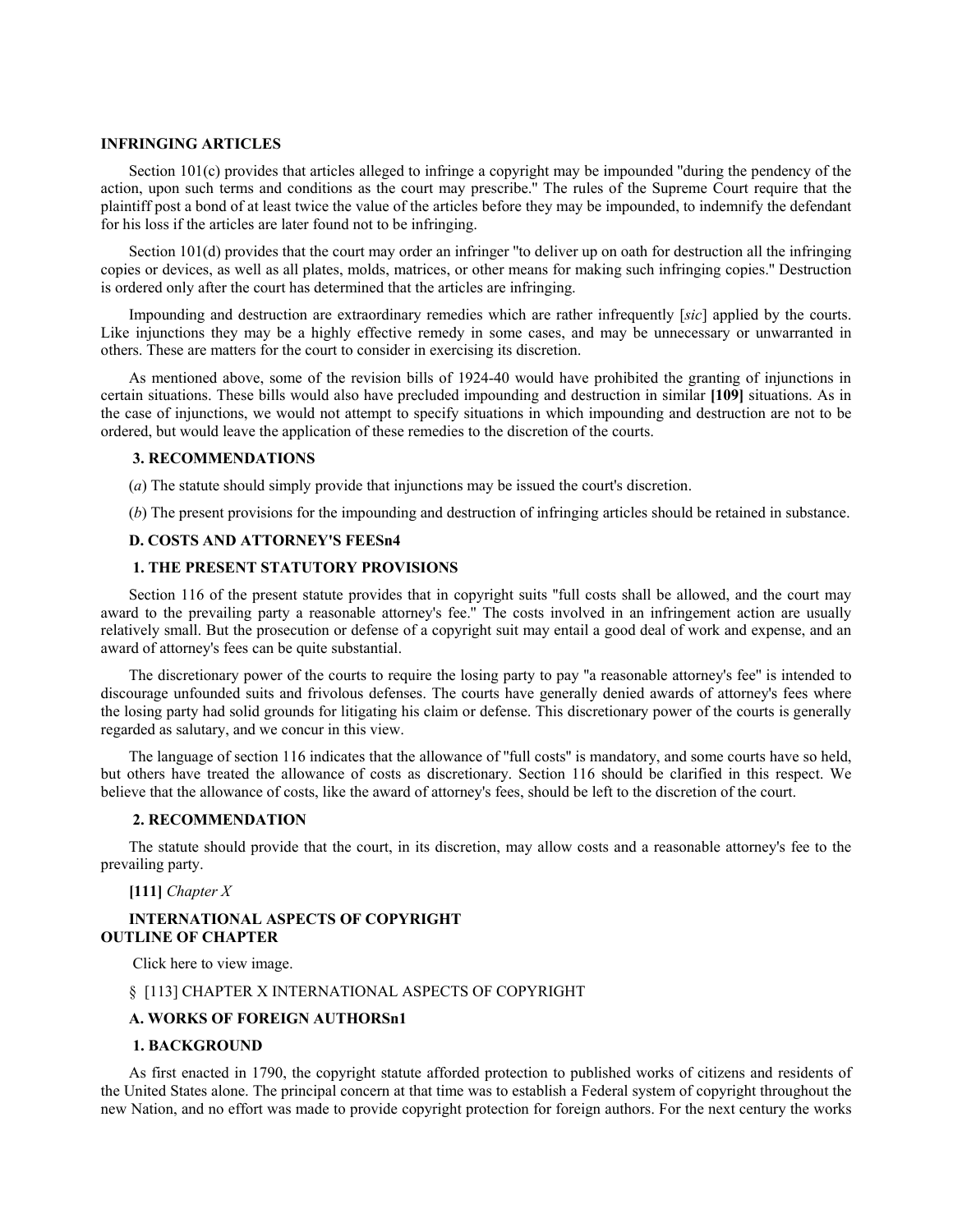of British and other foreign authors were freely copied and published in the United States, without the need for either authorization or payment. As a result, many 19th-century American authors found it difficult to have their works published, since they were forced to compete with royalty-free works from the rest of the world.

Agitation for the extension of the copyright statute to foreign works began in the 1830's and finally came to fruition in 1891. The act of 1891 (26 Stat. 1106) extended the copyright statute to authors of foreign countries, on certain conditions of reciprocal protection by the foreign country to U.S. authors. Some of the provisions of the 1891 act were changed in 1909 and have been amended since, but the system of protecting foreign authors on the basis of reciprocity has remained fundamentally the same.

### **2. THE PRESENT LAW**

# *a. In general*

The protection now given in the United States to the works of foreign authors differs as between the common law and the copyright statute. Common law protection extends to the unpublished works of all authors, without regard to their nationality. Under the statute, however, the published or registered works of foreign authors are eligible for copyright protection only when certain conditions are met.

The provisions now governing the eligibility of foreign works for statutory copyright are found in section 9, which extends copyright protection to works by "a citizen or subject of a foreign state or nation" only in the following cases:

- (1) When the alien author is domiciled in the United States.
- (2) When the author is a national of a country designated in a proclamation of the President.
- (3) When the work is entitled to protection under the Universal Copyright Convention.

#### **[114]** *b. Domiciled aliens*

Section 9(a) extends the statute to the work of an alien who is ''domiciled within the United States at the time of the first publication of his work.'' The principle involved here is the simple one of treating domiciliaries on the same basis as citizens.

The reference in section 9(a) to the time of publication has left a doubt as to whether an alien domiciled in the United States can secure statutory copyright for his unpublished works by voluntary registration. We see no reason to withhold the privilege of voluntary registration from the works of domiciled aliens. Moreover, we have proposed, in chapter IV, that the statute apply upon the first public dissemination of a work in any of several ways, including voluntary registration. If a provision such as section 9(a) is to be retained in the statute, we would propose that it refer to the alien's domicile at the time of first public dissemination.

### *c. Nationals of proclaimed countries*

(1) *The statutory provisions*.--Section 9(b) provides that the President may, ''by proclamation made from time to time,'' extend the statute to the works of the citizens or subjects of a foreign country when he determines that one of the three following conditions exists:

(*a*) That the foreign country grants copyright protection to U.S. citizens ''on substantially the same basis as to its own citizens''; or

(*b*) That the foreign country grants copyright protection to U.S. citizens ''substantially equal to the protection'' given by the United States to the authors of that country; or

(*c*) That the foreign country ''is a party to an international agreement which provides for reciprocity in the granting of copyright, by the terms of which agreement the United States may, at its pleasure, become a party thereto.''

The first of the three conditions specified in section 9(b) is for ''national treatment''--that the foreign country treats U.S. citizens on the same basis as its own citizens. The second is for ''reciprocal treatment''--that the foreign country gives U.S. citizens protection equal to that given by the United States to citizens of that country.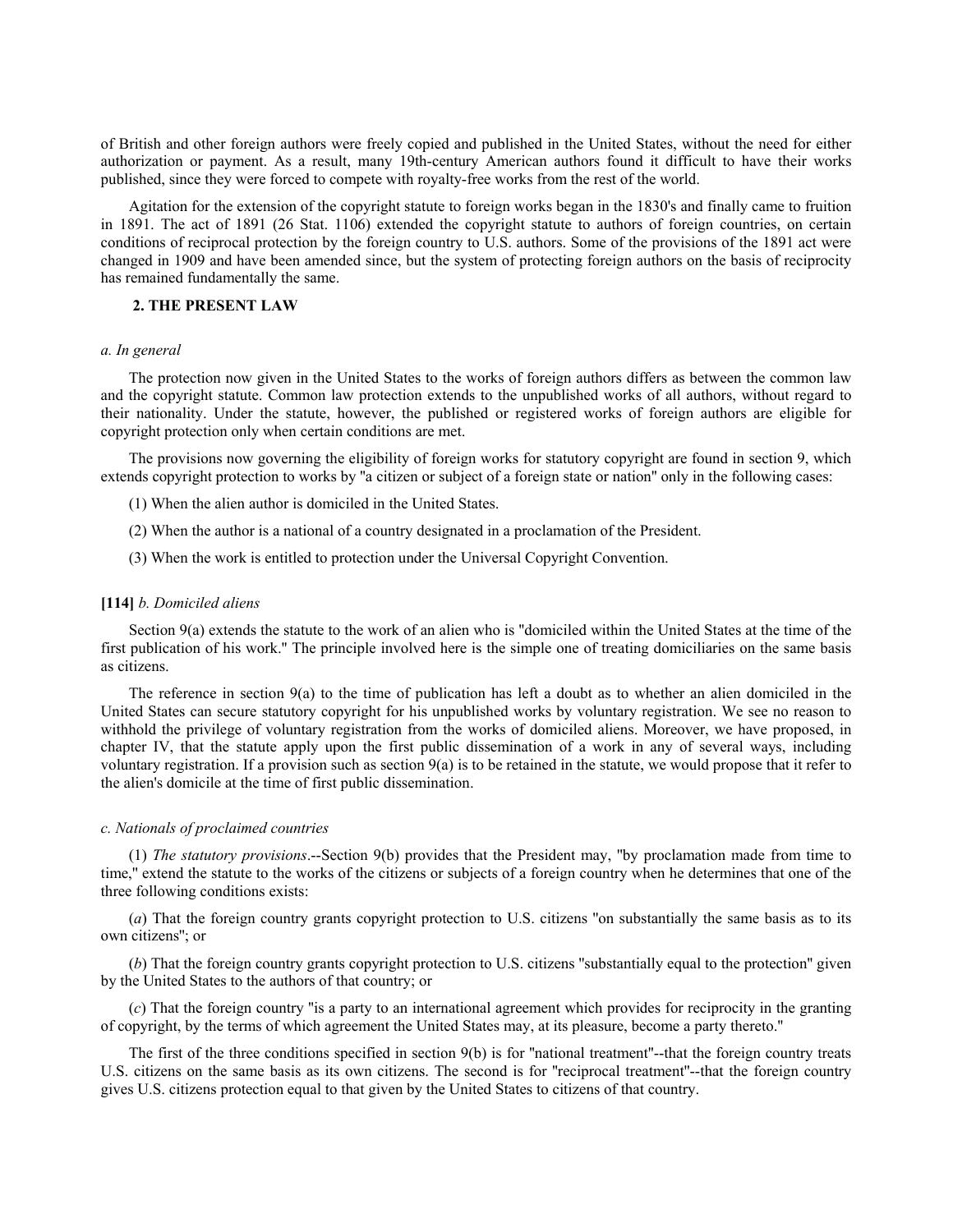The third condition is anomalous. It appears to cover countries that are parties to an international agreement which the United States might join, but to which it has not actually adhered. Until the United States becomes a party to an agreement, there cannot be any assurance of protection for U.S. citizens in the other adhering countries. No Presidential proclamation has ever been issued on the basis of this third condition. If the system of proclamations under section 9(b) is retained, we would omit this condition.

(2) *Present status of proclamations under section 9(b)*.--Numerous proclamations have been issued under section 9(b) on the basis of either ''national'' or ''reciprocal'' treatment. Individual proclamations have been issued extending our statute to 38 foreign countries now in existence. In addition, general proclamations have been issued declaring the Buenos Aires and Universal Copyright Conventions to be in effect with regard to all adhering countries, and 23 countries not named in any proclamation now adhere to one or both of those conventions.

**[115]** Section 9(b) provides that the President's determination may be based on the protection given U.S. citizens by a ''treaty, convention, agreement, or law'' of the foreign country. The existing proclamations for three countries were based on bilateral treaties and the remainder on findings or assurances that the law of the proclaimed country then provided the required protection for works of U.S. citizens. Since the law of a proclaimed country may later be changed, section 9(b) also permits the President at any time to terminate or suspend a proclamation. However, even though there have been one or two instances in which a proclaimed country has curtailed the protection of U.S. citizens on which the proclamation was based, no proclamation has ever been terminated or suspended for that reason.

(3) *Application of formal requirements to foreign works*.--The protection of foreign works by virtue of a proclamation, like the protection of domestic works, depends upon compliance with the general requirements of our statute for securing or maintaining copyright. These include the requirements of a copyright notice on published copies, the deposit of copies for registration of the copyright claim, and the manufacture of copies of certain works in the United States.

Aside from the copyright notice, these requirements impose a much greater practical burden on foreign authors than on domestic authors. As noted below, these formal requirements are mainly eliminated for foreign works protected under the Universal Copyright Convention if they are published with a prescribed notice. And apparently the same result was contemplated under the Buenos Aires Convention.

(4) *Special proclamations as to mechanical recording right*.--For the extension of the mechanical recording right to foreign musical works, section 1(e) requires a special proclamation based on a finding that the author's country grants an equivalent right to the musical works of U.S. citizens. This requirement was placed in the statute in 1909, at a time when the recording right was new to the United States and was not yet provided for in most foreign copyright laws. Today that right is accorded almost universally, and the requirement of a special proclamation seems an unnecessary complication. If the general system of proclamations is retained, this special requirement could well be eliminated.

## *d. International copyright conventions*

(1) *In general*.--Until 1952 the successive conventions of the Berne Union--the first was drafted in 1886 and the most recent in 1948--were the only international copyright conventions designed for worldwide adherence. The members of the Berne Union are predominantly European and British Commonwealth countries; of the countries in the Western Hemisphere, only Canada and Brazil adhere to one of the Berne conventions.

In the United States, as well as in the Latin American countries other than Brazil, the Berne conventions have not been considered acceptable for various reasons. Instead, a series of separate conventions designed for adherence by all the American Republics was developed--the first in 1902 and the latest in 1946. Of these Pan American copyright conventions the United States ratified two: the Mexico **[116]** City Convention of 1902, which now governs our copyright regulations with El Salvador only, and the Buenos Aires Convention of 1910, which 16 of the 20 Latin American countries have also ratified.

The Universal Copyright Convention, drafted in 1952 under the auspices of UNESCO, was intended not only as a bridge between the Berne and Pan American groups, but was also designed for worldwide adherence. Ratification by the United States of the Universal Copyright Convention in 1954 was a signal development in our international copyright relations. To date 36 countries in addition to the United States have ratified the UCC, including among others some Berne and Pan American countries. Additional countries will no doubt adhere to this convention in the future.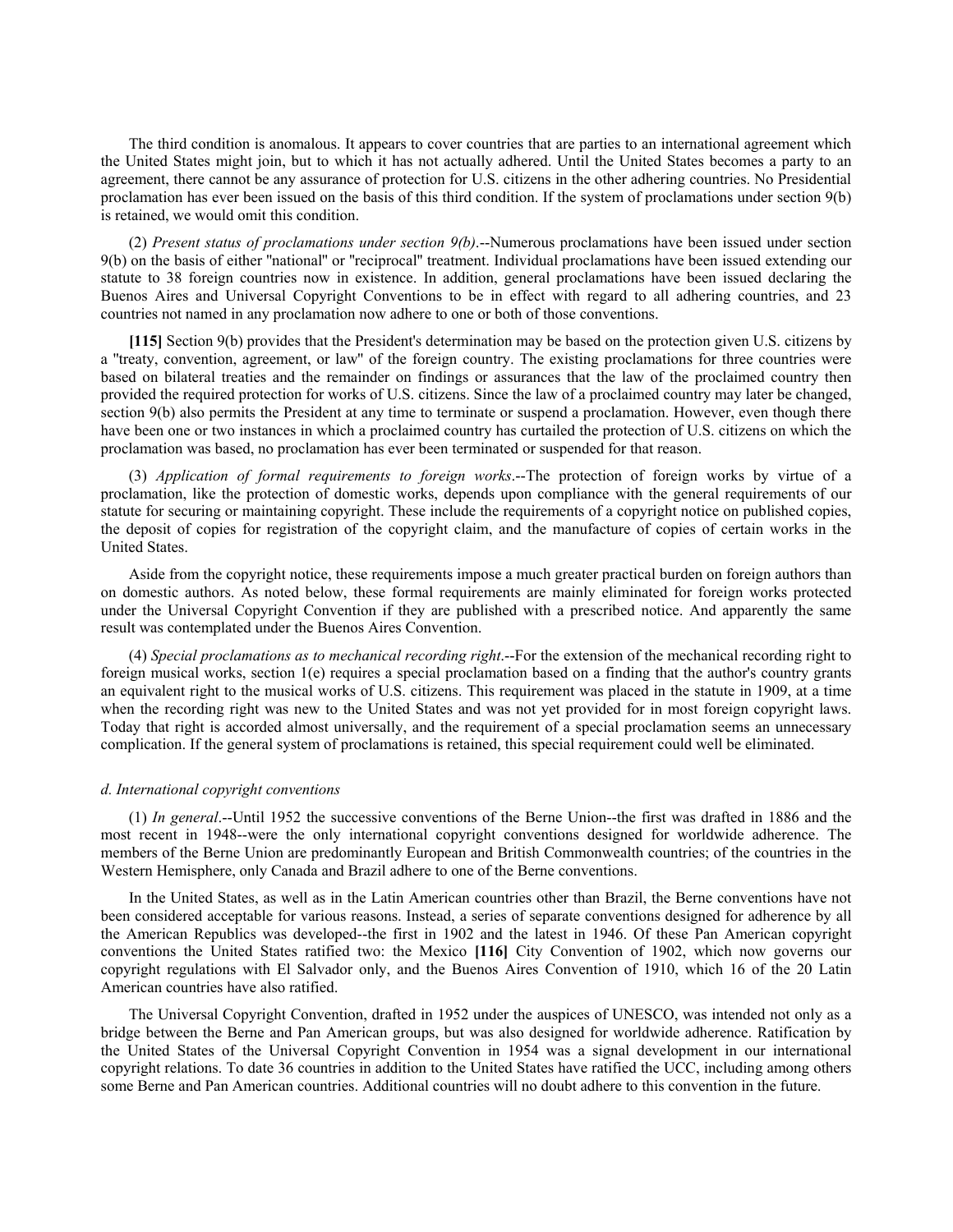(2) *The Universal Copyright Convention*.--The underlying principle of the Universal Copyright Convention is ''national treatment''--each country is to protect the works originating in other member countries on the same basis as it protects the works of its own nationals. In addition, the UCC specified certain minimum standards of protection. Section 9(c) was added to our statute in 1954 (effective in 1955) to make it conform with the terms of the Convention.

Section 9(c) extends the statute to the works of authors who are citizens or subjects of a foreign country that is a party to the UCC, and also to the works of any foreign author first published in a Convention country. It also provides that if the published copies of a foreign work eligible for protection under the UCC bear a prescribed copyright notice, the work is exempt from--

(*a*) The general requirement of deposit and registration (except as a prerequisite to suit);

(*b*) The requirement of domestic manufacture for certain works;

(*c*) The importation limit of 1,500 copies for certain works; and

(*d*) The requirement of a special proclamation for the extension of mechanical recording rights to foreign musical works.

(3) *The Buenos Airs [sic*] Convention.--The Buenos Aires Convention provides for copyright protection among the adhering American Republics on the general basis of ''national treatment'' in each country for the works of the citizens or domiciliaries of the other countries. Although it is not clear on this and other points, the Convention appears to apply only to works published in one of the member countries.

There are no provisions in our statute implementing or referring specifically to the Buenos Aires Convention. It was declared to be in effect, however, by a presidential proclamation. The Convention appears to contemplate that, under certain conditions, a work of another member country would be entitled to protection in the United States without compliance with some of the formal requirements of our statute.

As of the date of this report, 7 of the 16 Latin American members of the Buenos Aires Convention have also adhered to the Universal Copyright Convention, and others will undoubtedly join. Until all 16 have done so, however, our copyright relations with some of the Latin American countries will continue to be governed by the Buenos Aires Convention.

# **[117]** *e. Special types of foreign works*

There are two special types of works--those of stateless authors and those of certain international organizations- which are undoubtedly copyrightable in the United States, though they are not specifically mentioned in the statute. The famous ''Mein Kampf'' decision, *Houghton Mifflin Co. v. Stackpole Sons, Inc. (104 F.2d 306 (2d Cir. 1939)* ), established the copyrightability of works by stateless authors. Protocol 2 of the Universal Copyright Convention requires the United States to extend copyright to works published by the United Nations or its specialized agencies or by the Organization of American States.

# **3. SUMMARY AND ANALYSIS OF THE PRESENT SITUATION**

Among the total of 60 countries to which the United States extends copyright protection, the various forms of international relationships can be summarized as follows:

Click here to view image.

The 60 countries with which the United States has copyright relations comprise almost all of the countries in which copyright materials are of substantial commercial importance at the present time. With a few exceptions, the other 40 or more countries of the world are for the most part relatively underdeveloped or recently established. Of the exceptions the most notable is the Soviet Union, which has no copyright relations with any other nation.

The present arrangements extending protection under our copyright statute to the works of foreign authors are a complex structure of numerous Presidential proclamations and two multilateral conventions. The proclamations and conventions differ as to the standards of eligibility and the conditions for protection, and they overlap for a number of countries. A further complicating factor is the existence of 40 or more countries with which the United States has no copyright relations.

# **4. POSSIBILITIES OF SIMPLIFICATION AND IMPROVEMENT**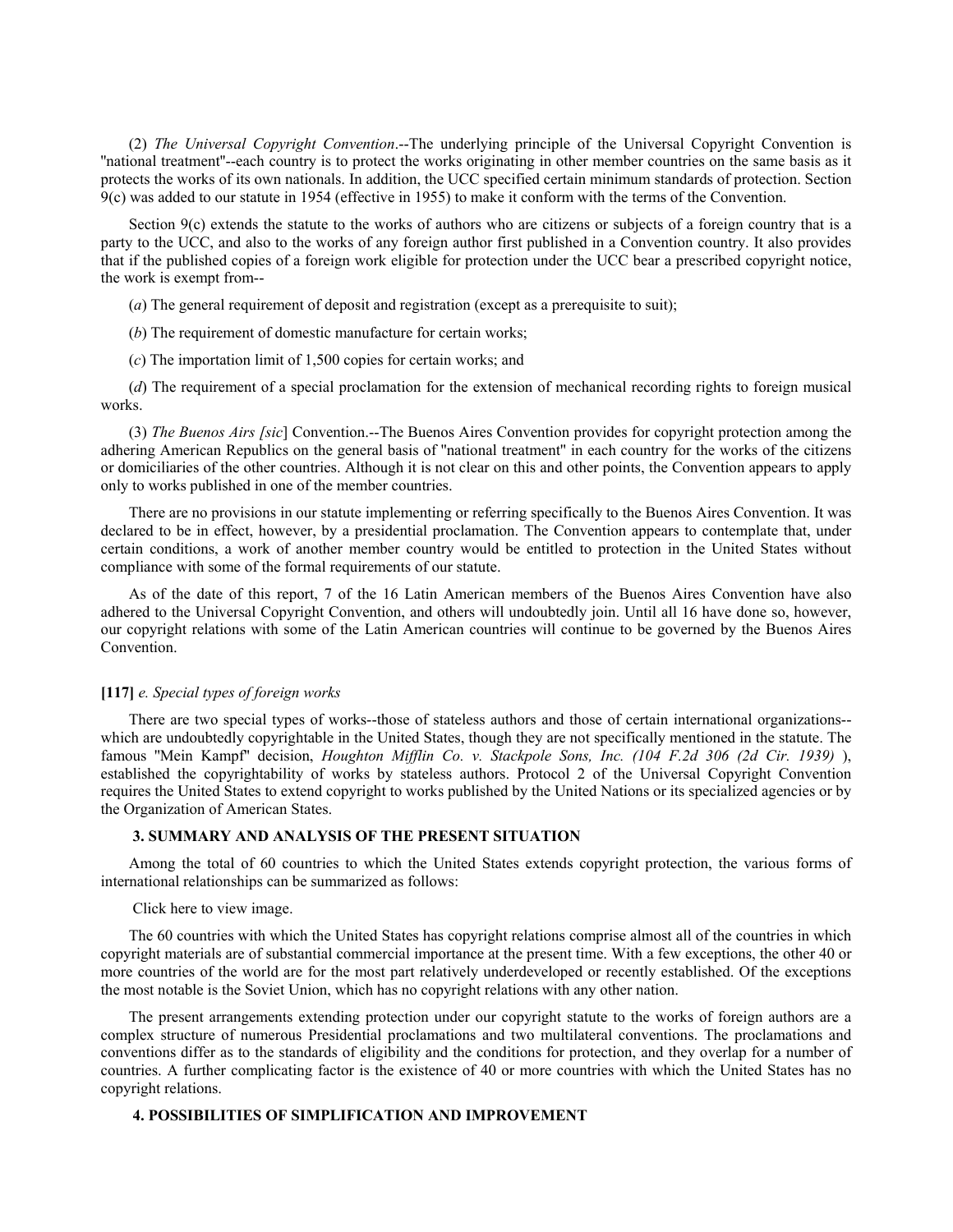## *a. In general*

The Universal Copyright Convention has become the most important and effective means for the permanent establishment of reciprocal copyright protection between the United States and other countries. It goes without saying that our statute should continue to protect foreign works coming under the UCC in accordance with its terms. We must also honor our obligations under the Buenos Aires Convention, at least until all adherents have joined the UCC.

**[118]** There remain the countries that do not belong to either the Universal or Buenos Aires Conventions--15 ''proclaimed'' countries and 40 or more countries with which we have no copyright relations. It is here that we may find an opportunity to simplify the protection of foreign works and to improve our international copyright relations.

# *b. Reciprocity as the basis for international copyright relations*

Our present scheme of proclamations is based on the theory of reciprocity: that protection should be extended to foreign authors only if their country grants protection to U.S. authors. The requirement of reciprocity was probably important to us in former years, when our international copyright relations were in the developmental stage and the works of our authors were not yet protected in many foreign markets. Reciprocity still has considerable surface appeal as a means of obtaining protection abroad for works of U.S. citizens. Most foreign countries have likewise based their international copyright relations on this requirement.

As a practical matter, however, the requirements of reciprocity has created an involved complex of protection for some foreign works and no protection for others. The extension of our statute to foreign works generally, without regard to reciprocity, would greatly simplify our international copyright relations and the determination of the copyright status of foreign works.

Our laws dealing with various forms of property other than copyright--chattels, shares of stock, contractual rights, and especially patents--apply generally to the property of citizens and aliens alike. Even in the realm of copyrightable works, our common law now protects the unpublished works of all foreign and domestic authors indiscriminately.

For the purpose of securing protection abroad for U.S. authors, the requirement of reciprocity seems to be of little importance today. The works of U.S. authors are now protected in almost all of the countries where copyright is of commercial value. Removal of our requirement of reciprocity would not be likely to affect this situation adversely. With regard to the 40 or more countries whose works are not now protected under our statute, there is little chance that our withholding of copyright from their authors would encourage them to adopt laws giving protection to our authors. On the contrary, we believe that our recognition of copyright in works emanating from newly established and other underdeveloped countries is more likely to encourage their adoption of copyright laws and their adherence to the Universal Copyright Convention.

France and one or two other countries have extended the protection of their copyright laws to all foreign works without regard to reciprocity. It is noteworthy that French works are protected in at least as many countries as the works of any other nation.

Aside from the matter of securing protection abroad for U.S. authors, we believe that the extension of copyright protection to foreign works generally, without requiring reciprocity, would serve our best interests. U.S. distributors of intellectual works--publishers, motion picture producers, etc.--often need exclusive rights in a work to warrant their investment in its reproduction and distribution. Consequently, copyright protection of foreign works serves to foster their dissemination in the United States. Most important, our adoption **[119]** of the general principle of affording copyright protection to the works of all authors, regardless of their nationality, would enhance our esteem abroad and give impetus to the development of copyright relations among all nations.

### *c. Conclusions*

As we see it, we have little to lose and much to gain by extending our copyright statute to the works of foreign countries generally, without regard to the existence of reciprocity. There are, however, two qualifications of this principle that we would suggest: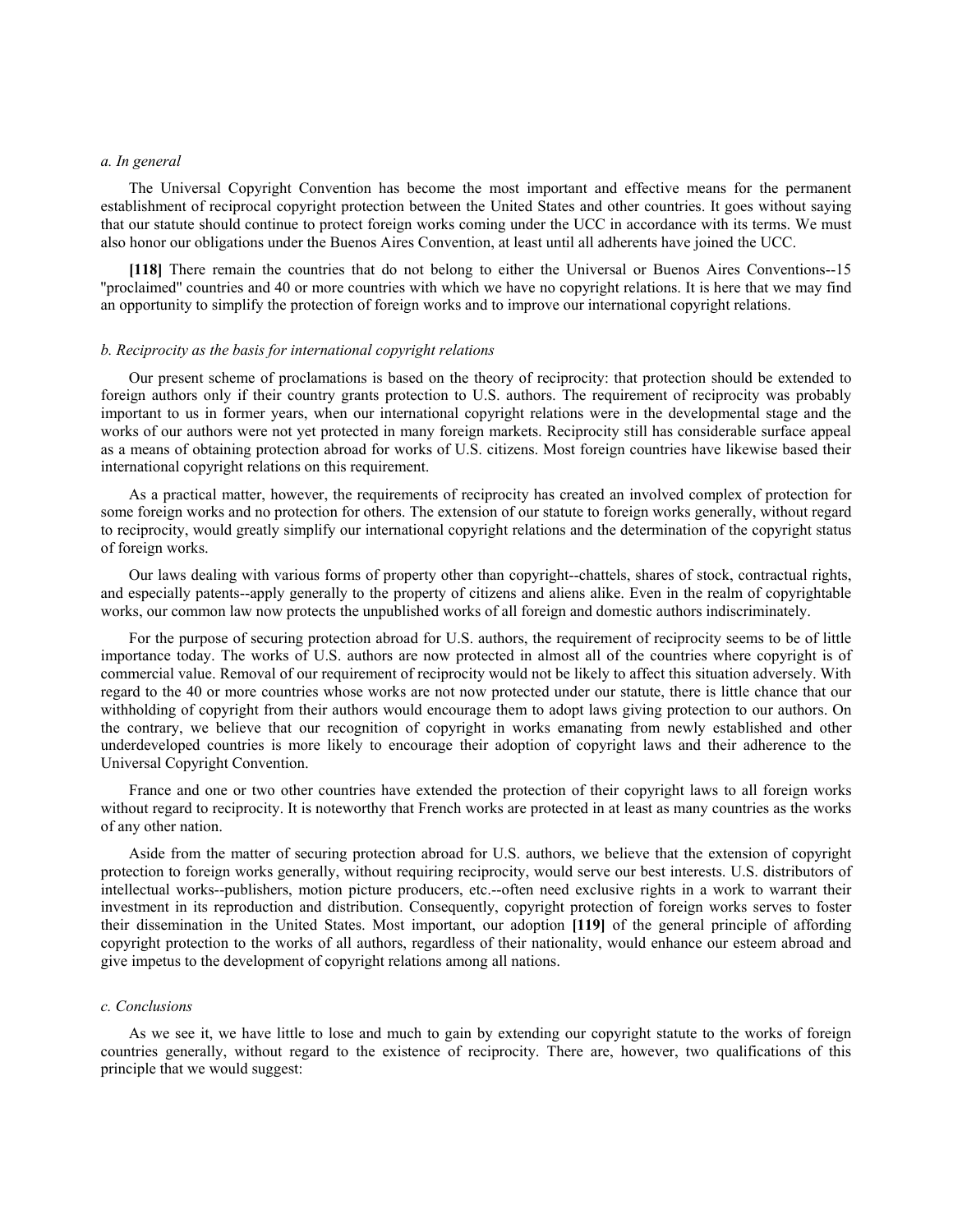(1) Additional countries should be encouraged to adhere to the Universal Copyright Convention. Works originating in countries belonging to the convention are now exempted from certain formal requirements of our statute, and we would continue to extend these special advantages to U.C.C. works.

(2) The President should be authorized to withhold, suspend, or restrict the statutory protection afforded to the works of a particular country. This power should be available in special situations, or in cases of discrimination against U.S. citizens--although, of course, it would not be exercised in violation of our treaty obligations. There would probably not be many occasions to use this power.

### **5. RECOMMENDATIONS**

(*a*) Sections 9(a) and 9(b) should be replaced by a provision extending the statute to all foreign and domestic works on the same basis, but with a proviso authorizing the President to withhold, suspend, or restrict statutory protection for the works of nationals or domiciliaries of any country.

(*b*) The present exemptions enjoyed by foreign works that qualify under the Universal Copyright Convention should be continued in substance.

## **B. MANUFACTURING AND RELATED PROVISIONS**

#### **1. BACKGROUND**

Before the International Copyright Act of 1891, the works of foreign authors had been freely and widely pirated in the United States. The piratical printing of foreign works had become such a large part of the domestic printing industry that the printers opposed any extension of copyright to foreign works unless their interests were protected. They insisted upon requiring printing in the United States as a condition of U.S. copyright, not only for foreign works but for the works of U.S. authors as well.

The result was the ''manufacturing clause'' in the act of 1891 which provided that ''in the case of a book, photograph, chromo, or lithograph,'' the copies which had to be deposited to secure copyright ''shall be printed from type set within the limits of the United States'' or from other printing devices made in the United States. The act also prohibited the importation of copies of certain types of copyrighted works that had been manufactured abroad.

The manufacturing clause was the price exacted by the printers for the establishment of international copyright protection in the **[120]** United States. Its purposes were to preserve for the U.S. printing industry the business it had derived from the piracy of foreign works, and to protect it against foreign competition. Whatever justification may have existed for the manufacturing clause in 1891, however, it is now considered an anomaly in our copyright law. No other country requires domestic manufacture as a condition of copyright protection.

When first enacted the manufacturing clause required that the work be printed in the United States before its publication anywhere. Since foreign works are normally first printed and published abroad, this requirement was so difficult and expensive to meet that it operated to deny copyright protection in a great many cases. The provision has been modified several times since 1891 to ameliorate some of its more drastic effects.

Foreign countries have long protested against the requirement that their works, in order to have copyright protection in the United States, must be printed here. In the preparation of the Universal Copyright Convention they insisted upon the provision, which was adopted, exempting the works of other member countries from any requirement of domestic manufacture. Accordingly, the statute was amended in 1954 (effective in 1955) to exempt foreign works that qualify for protection under the U.C.C.

## **2. THE PRESENT LAW**

The manufacturing clause is found in section 16 of the present statute, supplemented by section 17, 18, 22, 23, and 107. The provisions of these sections are now an intricate and abstruse tangle of general requirements, exceptions, and special procedures. If the substance of any of these provisions is to be retained in a new statute, the present language is badly in need of clarification and simplification.

In substance, section 16 provides that the various steps in the manufacture of English-language books and periodicals must be performed in the United States, and that with certain exceptions the same requirements apply to lithographs and photoengravings. Sections 17 and 18 require an affidavit of domestic manufacture in the case of books subject to the manufacturing clause, and prescribe penalties for knowingly making a false affidavit. Section 107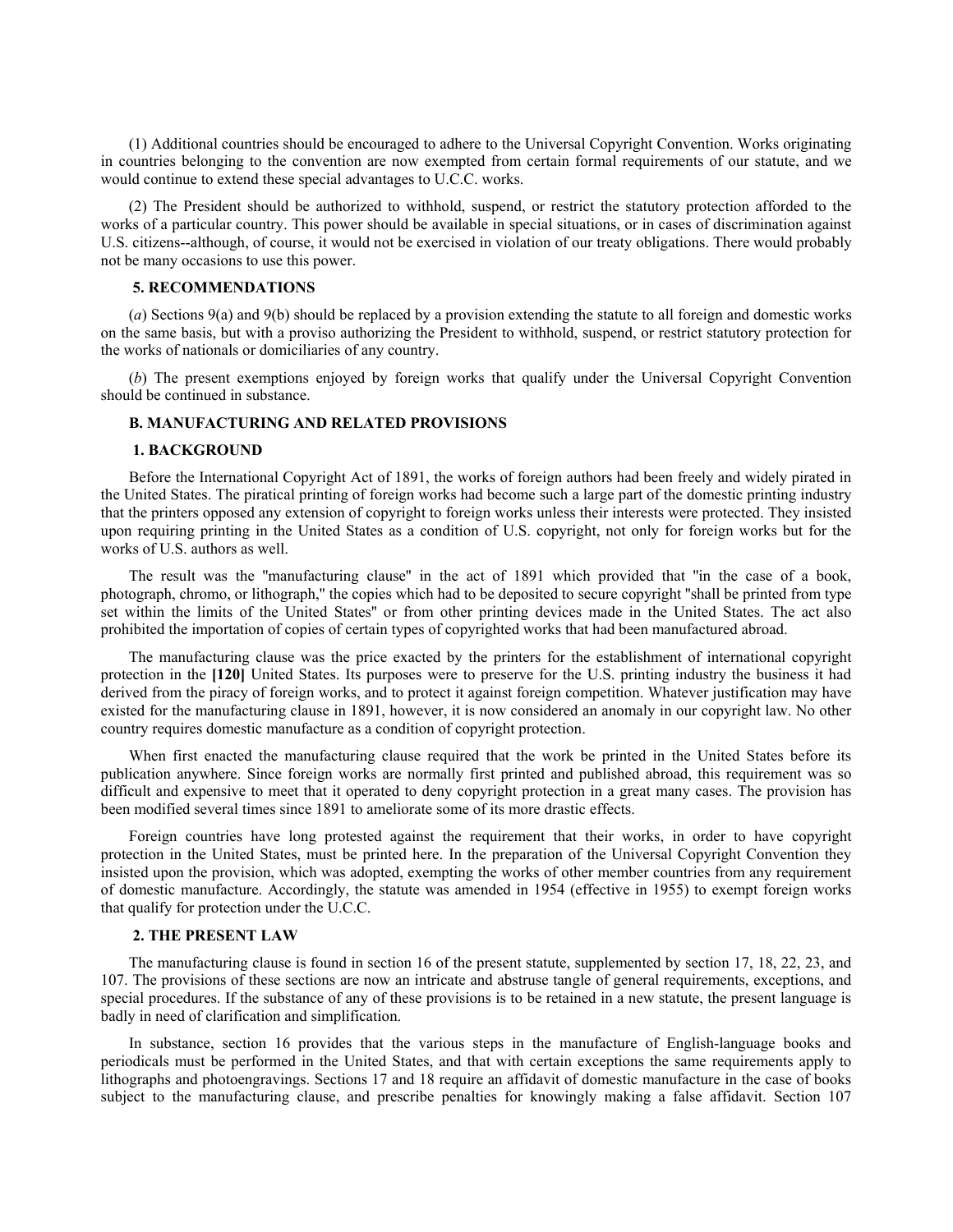prohibits importation, except for certain limited purposes, of copies of copyrighted English-language books manufactured abroad.

Sections 22 and 23 provide a partial exception to the manufacturing requirements. An ''ad interim copyright,'' lasting 5 years, may be secured for English-language books or periodicals first published abroad, by registration in the Copyright Office within 6 months. An ad interim copyright permits the copyright owner to import up to 1,500 copies of the foreign edition during the 5-year period of ad interim protection, so that he may test the U.S. market and determine whether it would be worthwhile to manufacture an edition in the United States. If an edition is manufactured and published in the United States within the 5-year period, the ad interim copyright may be extended to the full copyright term.

Section 9(c) exempts foreign works protected under the Universal Copyright Convention from the manufacturing requirements, the ad interim provisions, and the importation restrictions.

# **[121] 3. EFFECT OF THE PRESENT LAW**

### *a. Books and periodicals in the English language*

The manufacturing clause has its most direct impact upon English-language books and periodicals by U.S. authors, or by foreign authors who are not covered by the Universal Copyright Convention. These works are denied full-term copyright unless they are printed in the United States.

If, for example, a U.S. citizen writes a book in English and has it printed abroad, he is faced with a number of difficulties. In order to secure any protection in the United States he must publish his work abroad and register a claim to ad interim copyright within 6 months of publication. Under his ad interim copyright he can import only 1,500 copies; if he wishes to sell more than 1,500 copies in the United States, he must either abandon his copyright or manufacture an edition in the United States. And most important, he will lose copyright protection at the end of the 5-year ad interim term unless he manufactures and publishes a U.S. edition within that period and then registers a full-term copyright claim.

The same difficulties face foreign authors who write works in English that are not covered by the Universal Copyright Convention. And while American authors could normally be expected to have their works manufactured in the United States, this is not the case with most foreign authors. The result in the past has been to deny protection altogether to many foreign works. Foreign countries, however, may now obtain exemption for the works of their authors by joining the U.C.C. Several English-speaking countries, including the United Kingdom, have done so, and others- such as Canada, Australia, and New Zealand--may be expected to join in the future.

### *b. Books and periodicals in a foreign language*

Books and periodicals ''of foreign origin'' in a language other than English are exempted from the manufacturing requirements and the import prohibitions. The phrase ''of foreign origin,'' however, has an unfortunate and perhaps unforeseen result: a foreign-language book or periodical by a U.S. citizen is denied copyright altogether if the first edition is printed abroad. It is not even eligible for ad interim protection, since the statute makes ad interim copyright available only for English-language books and periodicals.

The domestic printing industry has not been concerned about foreign-language works, and the present requirement has caused hardships in a number of cases. Thus, if the manufacturing requirements are retained, we believe the exemption of foreign-language works should be extended to those by U.S. authors.

#### *c. Lithographs and photoengravings*

Many pictorial works are excluded from the provision extending the manufacturing requirements to lithographs and photoengravings:

(1) Foreign works protected under the Universal Copyright Convention are exempted from the manufacturing requirement.

(2) Pictorial works not produced by a lithographic or photoengraving process--including etchings, hand engravings, photogravures, and collotypes--are not affected by the requirement.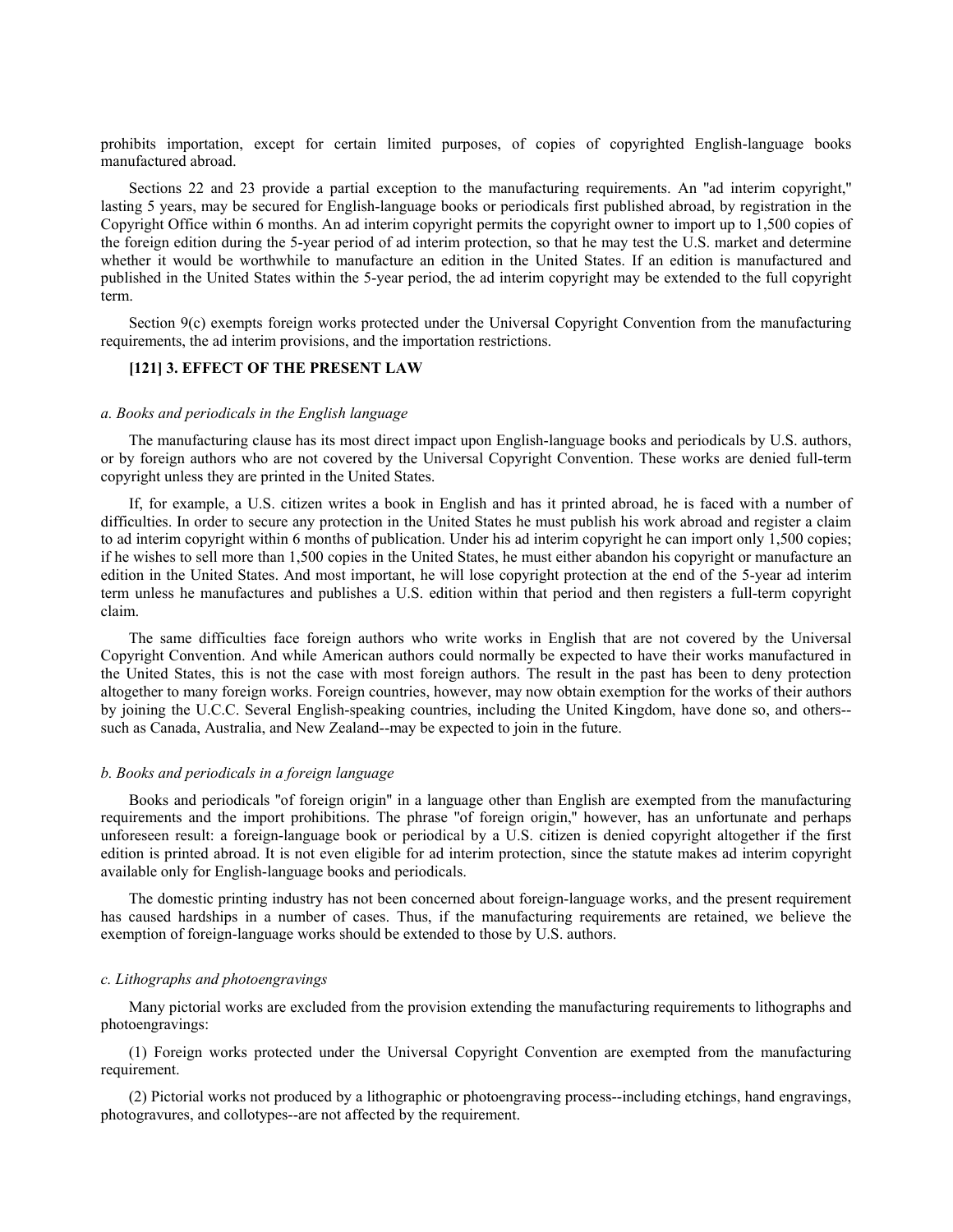(3) Section 16 specifically exempts lithographs and photoengravings where ''the subjects represented are located in a for **[122]** eign country and illustrate a scientific work or reproduce a work of art.'' This ambiguous provision has been construed as exempting any reproduction of an art work or technical drawing located abroad.

In effect, reproductions of pictorial works by artists residing abroad will usually be excluded from the manufacturing clause, while lithographs and photoengravings of works by artists in the United States will be subject to that requirement. We believe that this provision is of no substantial benefit to the U.S. printing industry, but it has been the cause of considerable confusion and of abandonment of some copyright claims. Even if a manufacturing requirement is retained for books and periodicals, we would recommend dropping it for lithographs and photoengravings.

# **4. CONSIDERATIONS FOR A NEW LAW**

#### *a. In general*

It is hard to see the basis in logic or principle for denying copyright protection to authors as a means of protecting against foreign competition. With the possible exception of the printers themselves, all groups concerned appear to agree that copyright should not be conditioned upon manufacture in the United States.

Foreign authors will usually have their works printed and published first in their own countries. In those instances where there is a large U.S. market for a foreign work, a U.S. edition is likely to be printed. But in most cases it is a burden on foreign authors to require, as a condition of copyright protection, that they have their works reprinted here.

U.S. authors will normally have their works manufactured in the United States, but there are special situations in which their works are manufactured abroad for practical reasons; for example:

- Where the author resides or is stationed abroad;
- Where the work is in a foreign language or is aimed at a foreign market;
- Where a foreign publisher is the only one offering to publish the work;

- Where the market for the work is so small, as in the case of some scholarly or technical works, that printing must be procured wherever the cost is lowest; or

- Where the special quality needed, as in the case of some art reproductions, requires the unique skills of certain foreign artisans.

In these situations it seems unjust to deprive U.S. authors of copyright protection if they do not have their works printed in the United States.

### *b. Effect on printing industry*

In 1891, and in 1909, there was concern about protecting the ''infant'' printing industry against foreign competition. Even then, however, the device of protecting printers by denying or restricting an author's copyright was questionable. If the printing industry needs this sort of protection today, we believe that a limitation on imports, without depriving authors of copyright, would be sufficient. Moreover, as long as the import limitation is tied to copyright, it will give no protection to printers against foreign editions of works not under copyright.

**[123]** The present provision for the importation of 1,500 copies of a foreign edition under a 5-year ad interim copyright was adopted in 1949 with the full support of the printers. They were apparently satisfied that the printing industry would not be threatened by permitting a 5-year period of copyright protection for works printed abroad, as long as imports were limited to 1,500 copies. During the hearings in 1954 on the Universal Copyright Convention,n2 however, some representatives of the printers opposed the complete removal of the manufacturing requirement and the import limitation, for foreign works protected under the convention.

It seems apparent that an import limitation, rather than the denial or curtailment of copyright, is the effective method for protecting the printing industry against foreign competition. The limitation of copyright to the 5-year ''ad interim'' term seems to be of no real benefit to the printers. The copyright owner of a work printed abroad who finds no U.S. market for more than 1,500 copies is not likely to reprint in the United States, though faced with the loss of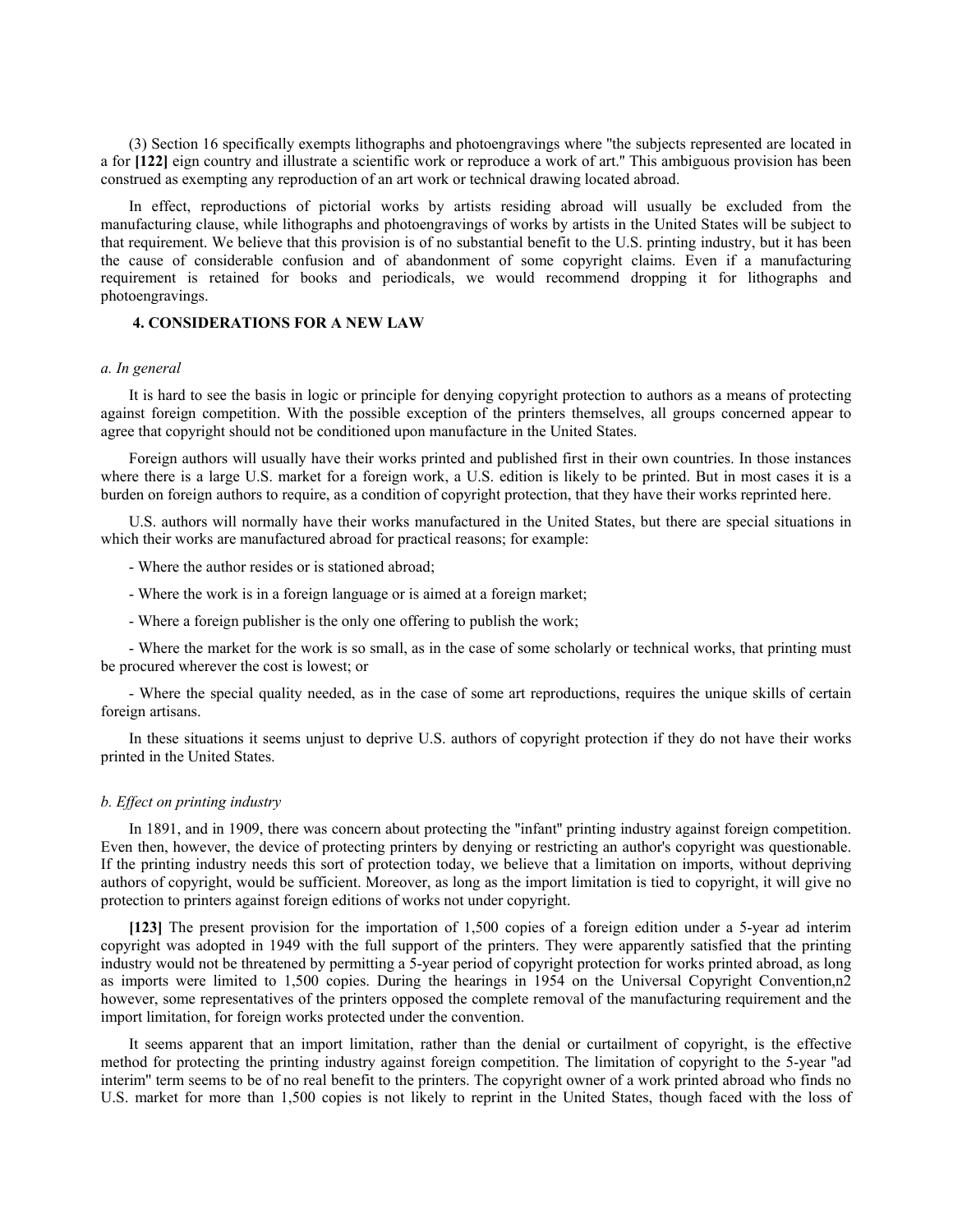copyright after 5 years. On the other hand, if there is a U.S. market for substantially more than 1,500 copies, the import limitation is likely to cause the printing of a U.S. edition.

Data presented at the 1954 hearings on the Universal Copyright Convention showed that--

- U.S. book exports greatly exceed imports.

- Even when foreign editions can be imported without limit, as in the case of books in the public domain, U.S. editions are generally preferred in the domestic market, and it is usually more economical to print a domestic edition when there is a market for 2,500 copies or more.

Statistics have been collected on imports of copyrighted English-language books since the United Kingdom joined the Universal Copyright Convention in 1957. They indicate that even though British editions could have been imported without limit under the U.C.C. exemption, no great number has been imported in more than 1,500 copies.

### *c. Conclusions*

We believe that there is no justification for denying copyright protection, or cutting it off after 5 years, for failure to manufacture an edition in the United States. The effect on authors is severe. They lose not only the right to reproduce their works in printed form, but also the other rights, often more remunerative, to use their works in motion pictures, broadcasts, plays, etc. Moreover, withholding or cutting off copyright from works printed abroad has proved to be of little or no benefit to the printing industry. If printers need protection against foreign competition, it should be afforded by other means such as an import limitation.

Whether an import limitation is still needed for the protection of the printing industry against foreign competition is an open question that we consider beyond the province of copyright. We see no reason why import restrictions, if found necessary, should be tied to copyright or confined to copyrighted works. In any event, even if the **[124]** 1,500 copy limit on imports is retained, we believe that the copyright protection of authors should not depend upon printing in the United States.

#### **5. RECOMMENDATIONS**

(*a*) The requirement of manufacture in the United States as a condition of copyright (sec. 16) and the related provisions dealing with affidavits (secs. 17 and 18) and ad interim copyright (secs. 22 and 23) should be eliminated.

(*b*) The prohibition against the importation of copyrighted English-language books manufactured abroad (sec. 107) and the provision for importing up to 1,500 copies under ad interim copyright (sec. 16) should be eliminated. If Congress finds that an import limitation on English-language books is necessary for the protection of the U.S. printing industry, the limitation need not be confined to copyrighted books, and it should be provided for in legislation other than the copyright statute.

#### **C. OTHER IMPORT PROVISIONS**

# **1. UNCOPYRIGHTED WORKS BEARING FALSE NOTICE**

#### *a. The statutory provision and its background*

Section 106 prohibits the importation of articles bearing "a false notice of copyright when there is no existing copyright thereon in the United States.'' This prohibition supplements section 105 which provides a criminal penalty for the fraudulent sale or importation of uncopyrighted articles bearing a false notice. The criminal provisions are discussed below in *chapter XI*.

The false notice provisions of sections 105 and 106 were carried over from pre-1909 statutes under which copyright was secured by registration prior to publication of the work. Before 1909 a copyright notice in published copies was a factual representation that a copyright claim had been registered, and it was possible to determine whether or not a notice was false simply by checking the registration records. This is no longer true.

#### *b. Section 106 now inoperative*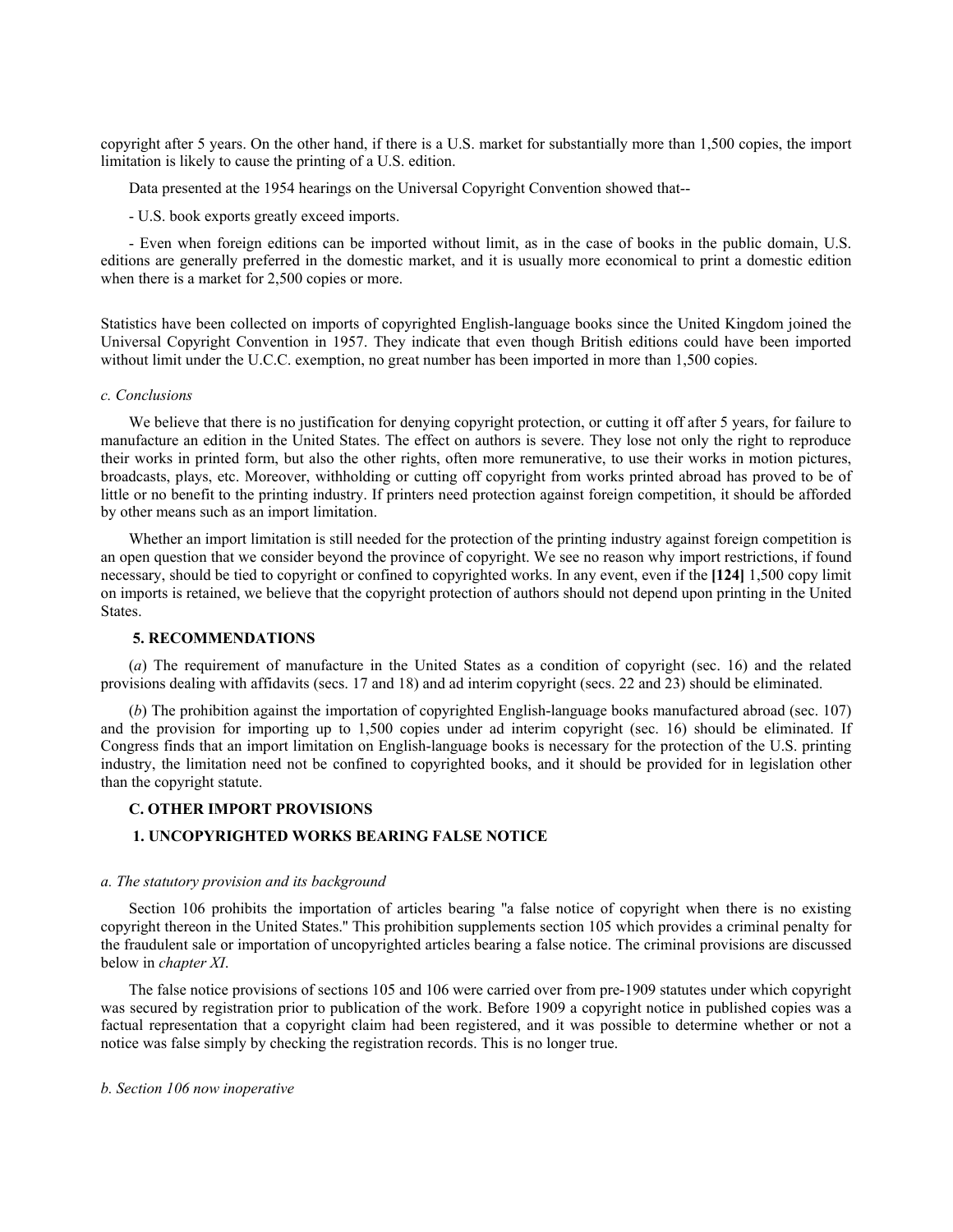Copyright is now secured by publication with notice, and registration is made later. The notice is a declaration that copyright is being claimed, and would not be false as long as a claim could reasonably be asserted. Whether a particular notice is false is now a question involving a legal determination of the copyrightability of the article and the good faith of the claimant.

It is wholly impracticable to expect the customs officers to recognize that a notice may be false, or to exclude articles on this ground. In any case where the question might be raised, the falsity of the notice should be a matter for judicial determination. We believe, therefore, that section 106 is not a suitable method for preventing importation of articles bearing false notice. This purpose should be accomplished by means of a provision, such as that in section 105, under which a person who knowingly imports an article bearing a false notice is subject to criminal prosecution.

# **[125] 2. PIRATICAL COPIES**

#### *a. The present statutory provision and regulations*

Section 106 also prohibits the importation of ''any piratical copies of any work copyrighted in the United States.'' Section 107 repeats this prohibition with respect to piratical copies of ''any book,'' but adds nothing to section 106.

The statute does not define ''piratical copies,'' but the phrase has been understood to mean copies made without the authorization of the copyright owner. ''Piratical copies'' are, of course, infringing copies, and the copyright owner could sue for infringement in the United States after piratical copies made abroad had been imported and distributed here. The statute is designed to prevent the importation of infringing copies in the first instance.

Section 109 directs the Secretary of the Treasury and the Postmaster General to make rules and regulations for enforcement of the import prohibitions. The substance of the regulations now in force (*19 C.F.R. secs. 11.18-11*.21) is as follows:

(1) Copyright claimants seeking to stop the importation of piratical copies must file an application with customs, accompanied by material identifying the work and a fee of \$ 75.

(2) Customs collectors may bar articles if satisfied that they are piratical. ''Piratical copies'' are defined in the regulations as ''actual copies or substantial reproductions of legally copyrighted works produced and imported in contravention of the rights of the copyright proprietor.''

(3) If the importer objects, the copyright claimant may be required to post a bond, and the articles are then detained until the Bureau of Customs determines whether or not they are piratical.

### *b. Problems of enforcement*

The basic policy of prohibiting importation of piratical copies is well established in the United States and other countries. Enforcement of the prohibition, however, has inherent difficulties. It requires customs officers to decide questions of law and fact which are sometimes complex or beyond their ability to investigate. Particularly troublesome are contested claims that commercial art works being imported are piratical copies.

The present customs regulations give the importer the opportunity to show that the articles are not piratical, and seek to safeguard him against loss for a wrongful detention. And he may appeal customs decisions to the courts. At any rate the possible shortcomings in the administrative process do not appear so serious as to require abandonment of the prohibition. Modifications in the present regulations may be called for, but we would rely on the Treasury Department to make them.

# **3. AGREEMENTS TO DIVIDE INTERNATIONAL MARKETS**

When arrangements are made for both a U.S. edition and a foreign edition of the same work, the publishers frequently agree to divide the international markets. The foreign publisher agrees not to sell his edition in the United States, and the U.S. publisher agrees not to sell **[126]** his edition in certain foreign countries. It has been suggested that the import ban on piratical copies should be extended to bar the importation of the foreign edition in contravention of such an agreement.

Some countries, including the United Kingdom, bar importation in this situation, apparently on the ground that, even though the copies were authorized, their sale in violation of a territorial limitation would be an infringement of the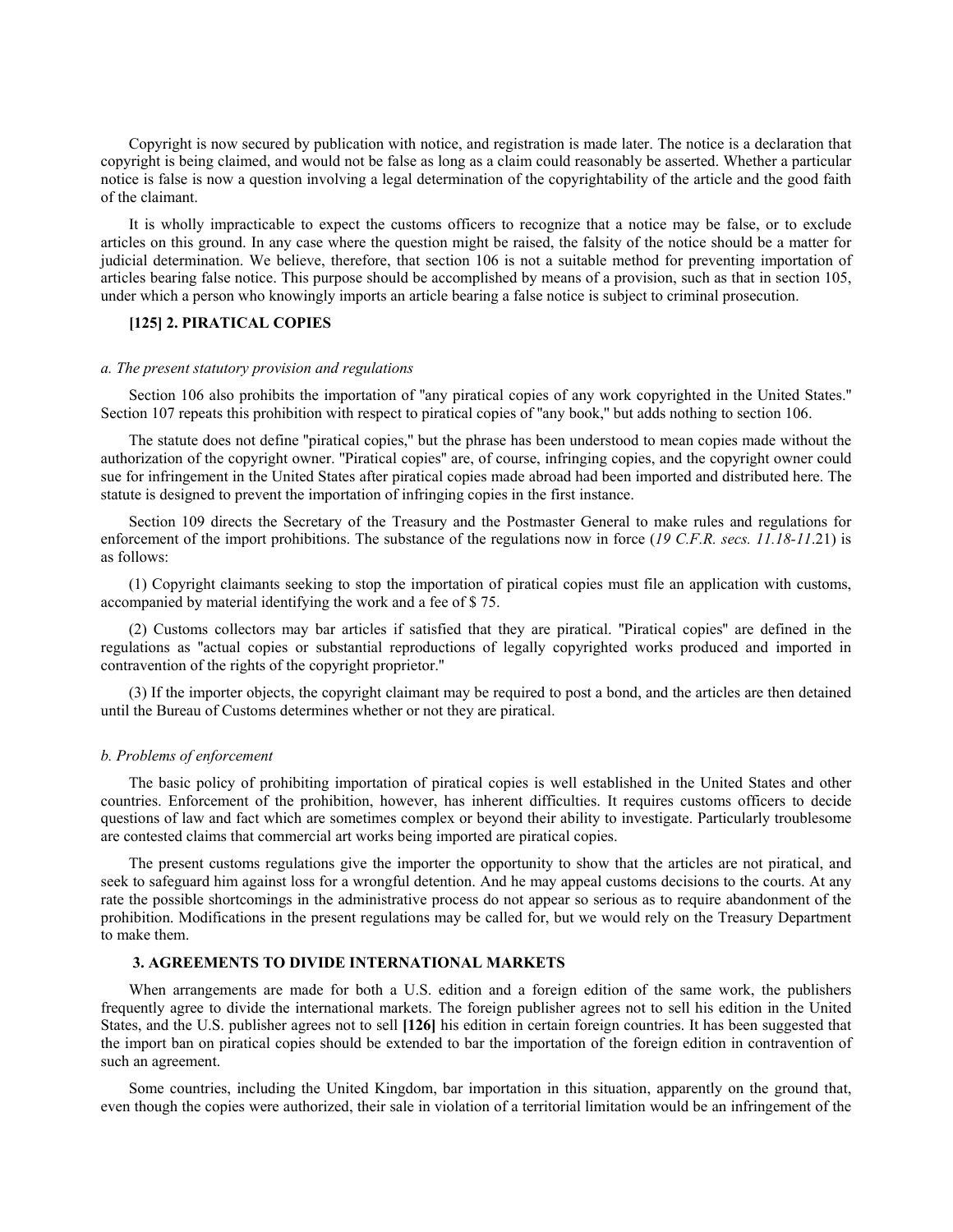copyright. In the United States, there is no clear decision as to whether the sale of authorized copies beyond a territorial limitation is an infringement. But the import ban on ''piratical copies'' does not seem to apply to authorized copies.

We assume, without considering the antitrust questions involved, that agreements to divide international markets for copyrighted works are valid and enforcible contracts as between the parties. But we do not believe that the prohibition against imports of piratical copies should be extended to authorized copies covered by an agreement of this sort. To do so would impose the territorial restriction in a private contract upon third persons with no knowledge of the agreement. And even as between the parties, Customs does not seem to be an appropriate agency for the enforcement of private contracts.

#### **4. RECOMMENDATIONS**

(*a*) The provision of section 106 prohibiting importation of any article bearing a false notice of copyright should be deleted.

(*b*) The prohibition in section 106 against importation of ''piratical copies''--i.e., copies made without authorization of the author or any other copyright owner--should be retained in substance.

(*c*) The provision of section 109, authorizing the Secretary of the Treasury and the Postmaster General to prescribe rules and regulations for the enforcement of the import restrictions, should be retained in substance.

## **[127]** *Chapter XI*

### **MISCELLANEOUS PROBLEMS OUTLINE OF CHAPTER**

Click here to view image.

§ [129] CHAPTER XI MISCELLANEOUS PROBLEMS

### **A. GOVERNMENT PUBLICATIONSn1**

# **1. THE PRESENT LAW AND ITS BACKGROUND**

### *a. The law before 1895*

Before 1895 the statutes were silent as to the copyrightability of material emanating from governmental bodies. During the 19th century, however, a series of court decisions had established the rule that, for reasons of public policy, the text of laws, court decisions, governmental proceedings, and similar official documents must be freely available and are therefore not subject to copyright.

At the same time the courts held that a person publishing an official document with his own additions--such as annotations, headnotes, or commentaries--could secure copyright in them. Several cases sustained a State government's copyright in additions of this character prepared by its employees. Hence, although official documents in the nature of governmental edicts and rulings were considered uncopyrightable, there was nothing to prevent governmental bodies, at least of the States, from securing copyright in other kinds of material.

### *b. The Printing Law of 1895*

The 1895 act to centralize printing for the U.S. Government in the Government Printing Office (28 Stat. 608) contained a provision permitting that office to sell duplicate plates ''from which any Government publication is printed.'' This was intended to facilitate the private reproduction of Government publications. To forestall copyright claims in private reproductions it was also provided that ''no publication reprinted from such \* \* \* plates and no other Government publication shall be copyrighted.'' This provision is still in the Printing Law *(44 U.S.C. sec. 58)* and its substance was incorporated in the copyright statute in 1909.

# *c. The present copyright law*

Section 8 of the present copyright statute provides that "no copyright shall subsist \* \* \* in any publication of the United States Government, or any reprint, in whole or in part, thereof \* \* \*." It also contains a provision intended to preserve the copyright subsisting in a private work when it is reproduced in a publication of the Government.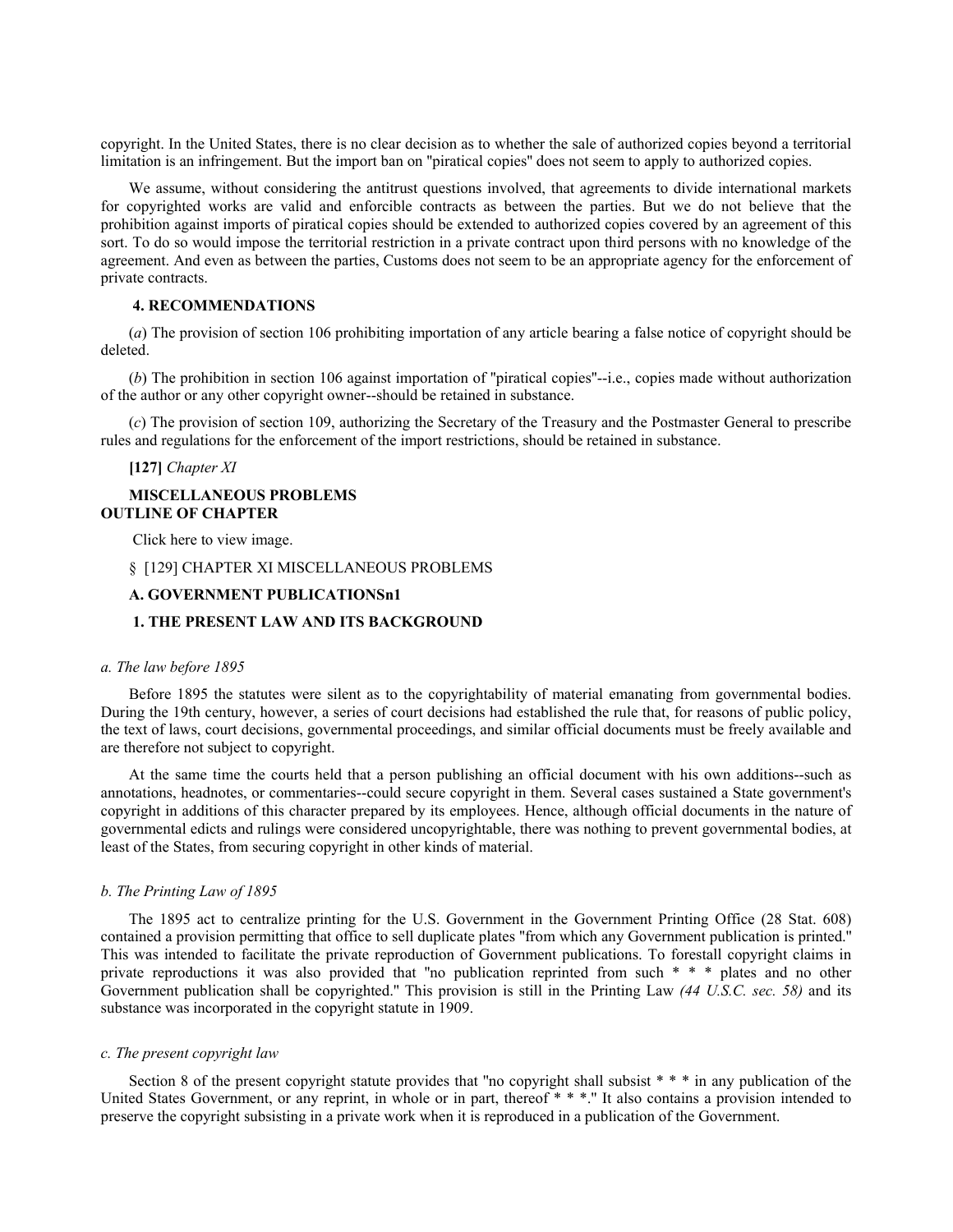The ban against copyright in Government publications does not extend to publications of State and local governments. The judicially established rule would still prevent copyright in the text of State laws, municipal ordinances, court decisions, and similar official documents, but other State or local government publications--such as those con **[130]** taining historical, technical, educational, or other informational material--may be copyrighted. Almost every State in the Union has registered copyright claims in some of its informational publications.

# **2. RATIONALE OF THE PRESENT LAW**

Most foreign countries permit copyright in publications of their national governments other than laws, rulings, and similar official documents. In the United States the Government is permitted to obtain patents on inventions made for it by its employees. And, as we have just seen, State and local governments may copyright their informational publications. We have therefore tried to find the reasons why copyright has been prohibited entirely for publications of the U.S. Government.

The legislative history of the initial prohibition in the Printing Law of 1895 indicates that it was aimed at precluding copyright claims by private persons in their reprints of Government publications. It was apparently assumed, without discussion, that the Government itself would have no occasion to secure copyright in its publications. Most Government publications at that time consisted of official documents of an authoritative nature. When the copyright laws were consolidated in the act of 1909, the same provision in substance was incorporated in that act.

During the preliminary consideration of the 1909 act, a suggestion to extend the prohibition to State publications was opposed and dropped. The States generally did not have their own facilities for printing. As a matter of economy, they contracted with private publishers who undertook to print and publish at their own expense as a commercial venture, for which the publishers required copyright protection.

The Federal Government today issues a great variety and quantity of informational material--technical manuals, educational guides, research reports, historical reviews, maps, motion pictures, etc. The basic argument against permitting these publications to be copyrighted is that any material produced and issued by the Government should be freely available to the public and open to the widest possible reproduction and dissemination.

# **3. WHAT IS A ''GOVERNMENT PUBLICATION''**

There has been much uncertainty as to what constitutes a ''publication of the U.S. Government'' in which copyright is prohibited. The word ''publication'' may mean either of two things:

(*a*) It may refer to the work itself. In this sense a ''Government publication'' would be any work produced by the Government--that is, produced for the Government by its employees--regardless of who published it.

(*b*) It may refer to the act of publishing copies of a work. In this sense a ''Government publication'' would be any work published by the Government, regardless of who produced it.

It has also been suggested that--

(*c*) Any work which has either been produced or published by the Government is a ''Government publication.''

# **[131]**

(*d*) Only a work which has both been produced and published by the Government is a ''Government publication.''

The courts have expressed various opinions, but the weight of authority seems to point to the first meaning: a work produced by the Government. In practice, the Copyright Office and a number of other Government agencies have adopted that construction, with the following conclusions:

- Any work produced by a Government employee within the scope of his employment is not copyrightable, even though issued by a private publisher.

- Any work privately produced may be copyrighted by the author, even though he permits the Government to publish it.

- The Government is not precluded from acquiring copyright in privately produced works by assignment.

Under this construction a number of Government agencies have adopted the following practices: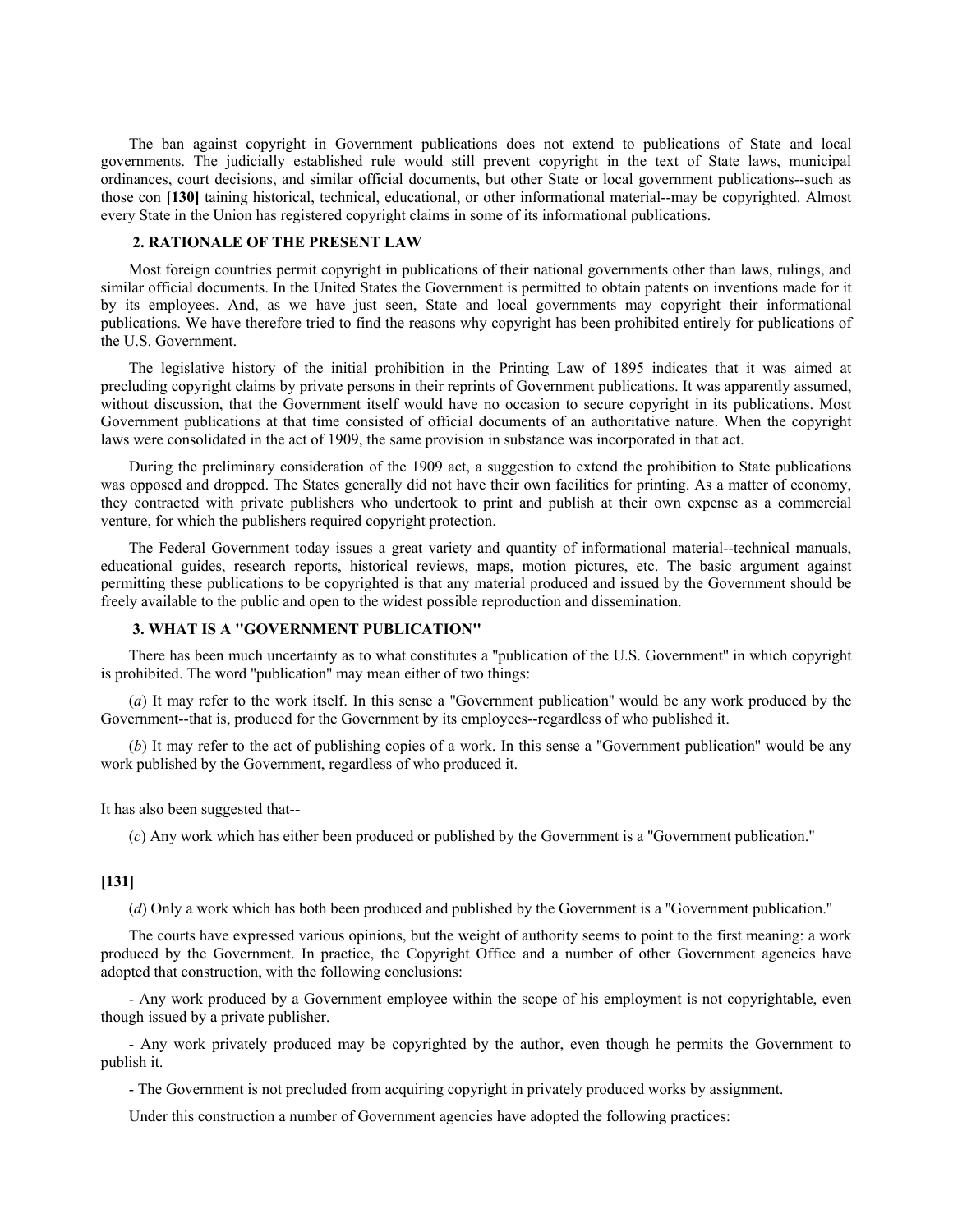- They permit private persons who produce works under a Government contract or grant to secure copyright, with the Government obtaining a nonexclusive license to publish.

- They arrange for the private publication of works produced under Government contracts or grants.

- They take assignments to the Government of copyrights secured by private persons.

# **4. VIEWS OF GOVERNMENT AGENCIES**

We have asked a number of Government agencies with extensive publication programs for their experience and views. They agreed generally that the scope of the prohibition should be clarified by defining ''Government publications'' as meaning works produced for the Government by its employees. Most of them indicated that this would solve their problems, which relate chiefly to works produced under contracts or grants, and that there is no need for copyright in works produced by their employees.

Several agencies, however, indicated that there are exceptional cases in which it would be highly desirable to permit copyright in works produced by their employees; for example:

- Where the agency has special reasons to have a work published commercially, and the publisher wants copyright protection.

- Where a work is the joint product of the agency and a private organization desiring copyright.

- Where a work is produced by the agency under a grant from a private organization desiring copyright.

- Where an agency seeks to operate a self-supporting program for the publication of its research reports.

- Where the agency has reason to believe that reproduction of a publication must be controlled to prevent distortion in a dangerous manner.

These, of course, are unusual situations. The agencies concerned agree that no copyright protection is needed for the great bulk of their publications, but they feel that exceptions to the general prohibition should be authorized in extraordinary cases.

**[132]** In the past, special legislation has been proposed to permit copyright in individual works of the Government, and a few bills of this character have been enacted.

## **5. CONCLUSIONS AS TO THE COPYRIGHT PROHIBITION**

We agree with the basic principle that works produced by the Government should be open to the widest possible dissemination. We would therefore retain the general prohibition against copyright in ''Government publications,'' with that term being defined as works produced for the Government by its employees.

We believe, however, that provision should be made to permit exceptions in unusual cases, without requiring the agencies to seek special legislation in each instance. It does not seem feasible to spell out the appropriate exceptions in the statute, and we think it would not be advisable to authorize each agency to establish its own standards. A better procedure, we suggest, would be to empower a central agency--possibly the Congressional Joint Committee on Printing or the Bureau of the Budget--to permit exceptions in particular situations. This would provide for the development of uniform standards for the Government as a whole, with controls to assure that copyright is permitted only in special cases where the extraordinary circumstances warrant the departure from the general rule.

The public would be informed of the copyright in any particular case by the copyright notice required to appear in all published copies.

# **6. TRANSFERS OF GOVERNMENT-OWNED COPYRIGHTS**

Ownership of copyrights by the Government raises a problem that has been encountered with Government-owned patents. There is no established procedure enabling Government agencies to grant exclusive licenses to use patents held by them, or to transfer ownership of the patents. We suggest that the central agency empowered to permit the copyrighting of Government publications be further empowered to permit the exclusive licensing or transfer of Government-owned copyrights.

# **7. PRIVATE WORKS PUBLISHED BY THE GOVERNMENT**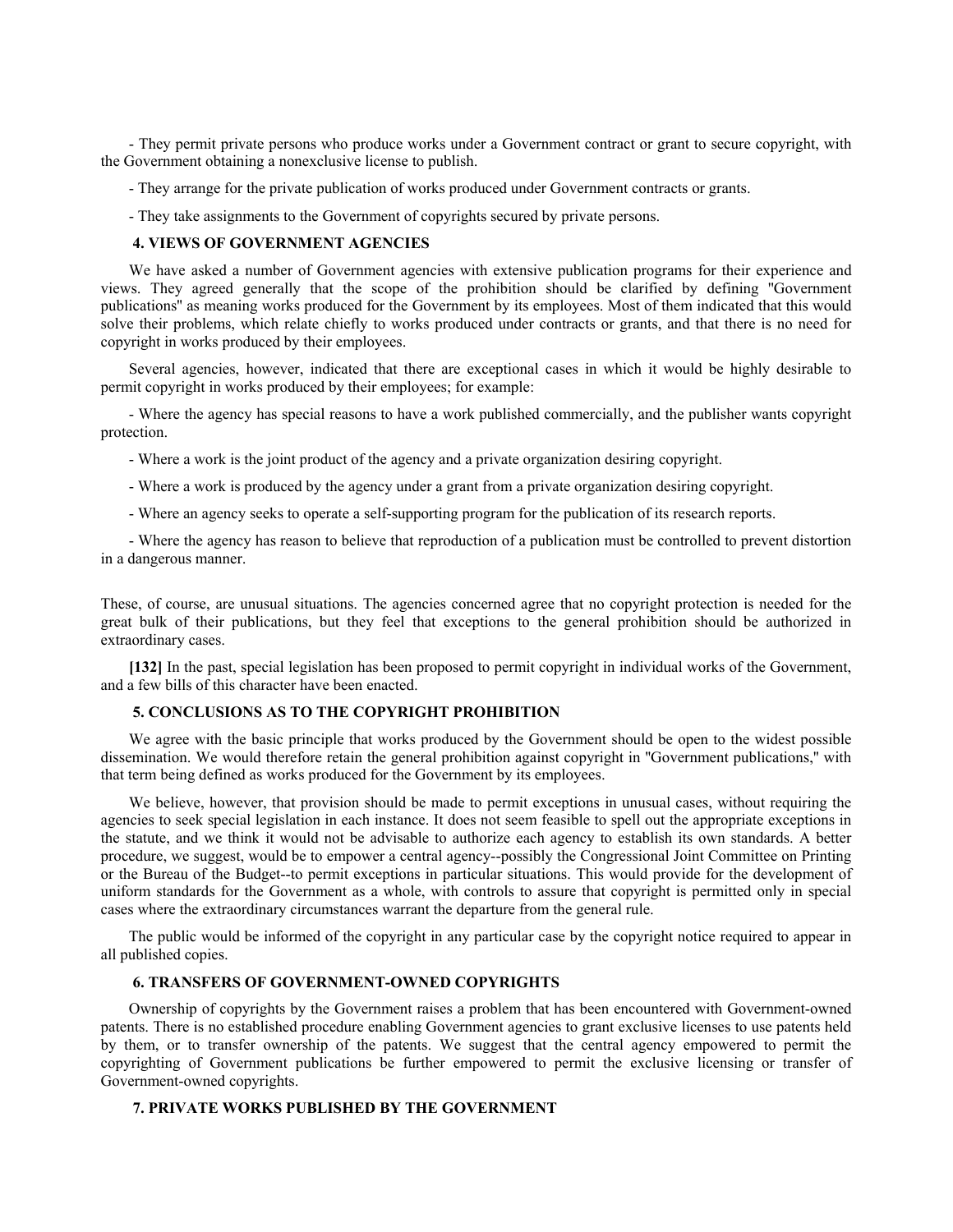A saving clause in the present section 8 is intended to assure that the copyright of a private person is preserved when his work is published by the Government. We believe the saving clause needs to be supplemented in two respects:

(*a*) It now provides for the preservation of a ''subsisting copyright,'' which might be understood as referring only to a copyright previously secured under the statute. It should be made clear that the rights of a private owner are likewise preserved when his previously unpublished work is published by the Government.

(*b*) In the absence of a copyright notice in a Government document containing privately owned material, the public may be misled into assuming that the document is a Government publication in the public domain. We propose that when the Government publishes a document containing privately owned material, it should be required to insert a notice identifying that material.

# **[133] 8. RECOMMENDATIONS**

(*a*) The general prohibition against copyright in ''publications of the U.S. Government'' should be retained in the copyright statute, with that term being defined as meaning published works produced for the Government by its officers or employees. To avoid duplication and possible confusion, the similar prohibition in the Printing Law should be deleted.

(*b*) A central Government agency should be empowered to authorize exceptions to the general prohibition in special cases, and to authorize the exclusive licensing or transfer of Government-owned copyrights.

(*c*) The saving clause, preserving the copyright of a private owner when his work is published by the Government, should be clarified to assure copyright protection for the private owner of a previously unpublished work. The Government should be required to insert a copyright notice identifying privately owned material in documents published by it.

# **B. PHOTOGRAPHS**

# **1. DIFFICULTIES UNDER THE PRESENT LAW**

The statutes have designated photographs as copyrightable works since 1865. Some of the general provisions of the law, however, have made it difficult for photographers to secure and maintain copyright in their works:

- Each separately published work is now required to be deposited and registered individually. The economic value of any one photograph is likely to be small. The cost to a photographer of registering each of his published photographs separately is usually prohibitive.

- Many photographs are published in periodicals and the publishers are often unwilling to place a separate copyright notice on individual photographs. Under the present law, it is doubtful whether the general notice for the periodical as a whole will protect a contribution in which copyright has not been assigned to the publisher. Consequently, photographers must either assign all their rights to the publisher or risk the loss of copyright.

# **2. SOLUTIONS AFFORDED BY PRECEDING RECOMMENDATIONS**

We believe that recommendations made earlier in this report would provide solutions for these difficulties.

# *a. Deposit and registration*

In chapter VII we have proposed that the Register of Copyrights be authorized to modify the general specification in the statute as to the deposit required for registration. Photographs were mentioned as an example of the cases for which a departure from the general requirement is desirable. The Register, by regulation, could permit the deposit of a number of photographs collectively for a single registration. In addition, our recommendations in chapter VII would afford protection, though with limited remedies, for unregistered photographs published with notice.

## **[134]** *b. Notice*

In Chapter VI we have proposed that a general notice in a composite work be sufficient for all component contributions. We have also proposed that the use of the wrong name in the notice should not invalidate the copyright. Photographs contributed to a periodical would be protected by a general notice in the name of the publisher.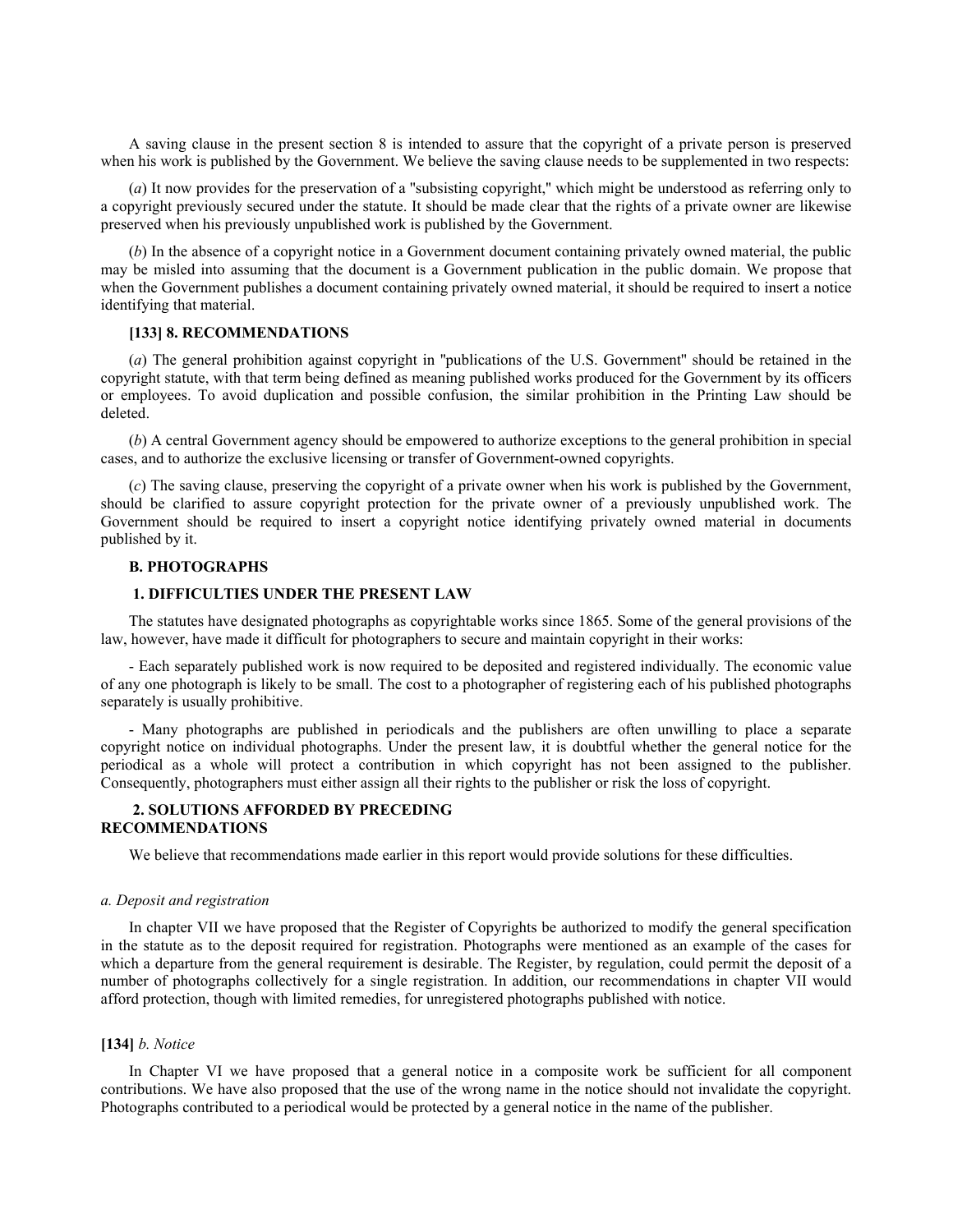### *c. Ownership*

In chapter VIII we have proposed that the publisher who secures copyright in a composite work should be deemed to hold in trust for the contributor all rights not expressly assigned, except the right of publication in a similar composite work. This would apply to a photograph contributed to a periodical.

### **C. CRIMINAL PROVISIONS**

#### **1. WILLFUL INFRINGEMENT FOR PROFITn2**

In addition to the civil remedies for infringement, discussed above in *chapter IX*, the statute provides criminal penalties against willful infringement for profit. Section 104 makes it a misdemeanor, punishable by fine, imprisonment, or both, to infringe a copyright ''willfully and for profit,'' or to ''knowingly and willfully aid or abet such infringement.''

Copyright owners have ordinarily pursued their civil remedies alone; but they have occasionally invoked this criminal provision. The criminal penalties can be effective in deterring flagrant and repeated infringements. We favor retaining them.

# **2. FRAUDULENT USE OR REMOVAL OF NOTICEn3**

Section 105 provides criminal penalties against the following acts:

(*a*) Inserting a copyright notice, with fraudulent intent, in ''any uncopyrighted article'';

(*b*) Removing or altering, with fraudulent intent, the copyright notice upon ''any article duly copyrighted'';

(*c*) Issuing, selling, or importing any article with knowledge that it bears a copyright notice and ''has not been copyrighted in this country.''

Penalties against the false use of a copyright notice have been provided ever since the notice was first made a requirement in the statute of 1802. Their purpose is to make the notice a reliable indication of the copyright status of a published work, by punishing fraudulent use of a false notice. Since it is not intended to penalize an honest mistake, section 105 makes ''fraudulent intent,'' or knowledge that the notice is false, an essential element of the offense. A notice inserted in an article in good faith does not subject the claimant to criminal prosecution even if the claim is ultimately held invalid.

Although prosecutions for violation of section 105 have been rare, we believe the section has an important deterrent effect which helps insure the reliability of copyright notices. We would retain it in substance, but the present language can be improved. The references to **[135]** uncopyrighted articles bearing a notice are vestiges of the pre-1909 law when copyright had to be secured by registration before any copies could be published with a notice. Since copyright is now secured by the very act of publication with notice, these references are somewhat anomalous. The present language may also be too narrow to cover cases where a false date or name is used in the notice with fraudulent intent.

# **3. FALSE STATEMENTS IN REGISTRATION AND OTHER DOCUMENTS**

Some of the previous bills to revise the copyright law included criminal penalties for knowingly filing in the Copyright Office any documents containing false statements. There is no such provision in the present copyright statute, but the Criminal Code *(18 U.S.C. sec. 1001)* provides penalties against anyone who knowingly makes false statements or uses false documents ''in any matter within the jurisdiction of any department or agency of the United States.''

It is, of course, important that the information filed in the Copyright Office for its public records be reliable. It seems clear, however, that the general provision of the Criminal Code applies to documents filed in the Copyright Office. We see no need for a special provision to the same effect in the copyright statute.

## **4. RECOMMENDATIONS**

(*a*) The present criminal penalties against willful infringement for profit should be retained.

(*b*) The provisions of section 105 concerning false use of the copyright notice should be retained in substance, with some improvements in language.

(*c*) No special provisions concerning the filing of false information in the Copyright Office appear to be needed.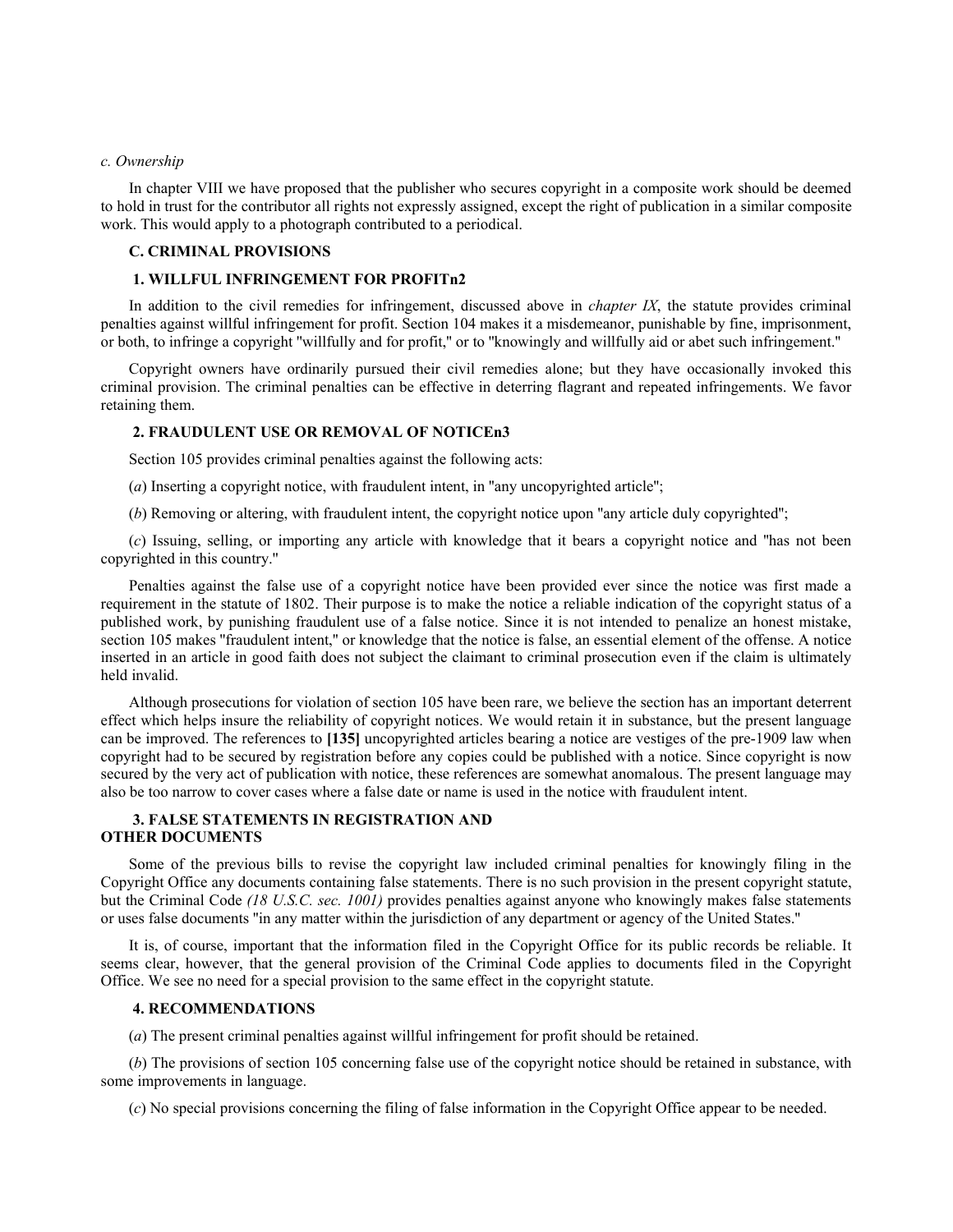# **D. PROVISIONS REGARDING JUDICIAL PROCEDURES**

### **1. IN GENERAL**

The Copyright Act of 1909 contained several sections dealing with the jurisdiction, venue, and procedures of the courts in copyright cases. In 1948 some of these provisions were repealed, since they were covered in the Judicial Code (title 28, United States Code) and in the Federal Rules of Civil Procedure. The three remaining sections, 112-114, concern injunctions and appellate review.

### **2. PROCEDURE INVOLVING INJUNCTIONS**

The first sentence of section 112 states that the Federal district courts shall have power to grant injunctions against copyright infringements according to equity principles. As noted in chapter IX, injunctions are mentioned elsewhere in the statute among the remedies to be available for copyright infringement. Nothing of substance is added by the first sentence of section 112.

In contrast, the second sentence of section 112, as supplemented by section 113, provides for procedures not covered otherwise. They make it possible for a copyright owner who has obtained an injunction **[136]** in one State to enforce it against the defendant when he is located in another State. We believe these provisions should be retained.

## **3. REVIEW BY APPELLATE COURTS**

Section 114 says merely that the decisions of the Federal district courts in copyright cases are reviewable on appeal as provided elsewhere by law. Review of all district courts decisions by the circuit courts of appeals and the Supreme Court are provided for in the Judicial Code.

# **4. RECOMMENDATIONS**

(*a*) The first sentence of section 112 and section 114 should be deleted as superfluous.

(*b*) The second sentence of section 112 and section 113, which provide for the service and enforcement of injunctions anywhere in the United States, should be retained in substance.

## **E. PERFORMING RIGHTS ORGANIZATIONS**

# **1. THE PURPOSE AND NATURE OF PERFORMING RIGHTS ORGANIZATIONS**

In the United States, as in virtually every other major country, copyright owners have found it necessary as a practical matter to place their musical works in a pool for the licensing of public performances. Musical performances are given so widely that no one copyright owner could police all performances of his music or collect the royalties due him. And on the other hand, persons who give performances of many musical works, such as broadcasters, would find it impractical to obtain licenses from, and pay royalties to, each of the many copyright owners individually.

Organizations have therefore been formed to combine the musical compositions of many owners into a single catalog for which the organization issues performing licenses and collects royalties.

Inherent in any organization of this sort is the potential danger of monopolistic control and discrimination, both as to users seeking licenses and as to copyright owners seeking to participate. In this respect a performing rights organization is comparable to a public utility.

# **2. PERFORMING RIGHTS ORGANIZATIONS ABROAD**

In most foreign countries there is only one performing rights organization, operated under some form of government control. The following are some of the typical methods by which these organizations are regulated abroad:

- Government approval must be obtained for the establishment of a performing rights organization;
- Royalty rate schedules must be filed with the government and applied nondiscriminately;
- Royalty rates are made subject to review and adjustment by a tribunal upon complaint;

- Lists of the musical works in the organization's catalog, or lists of its members, must be filed periodically with the government;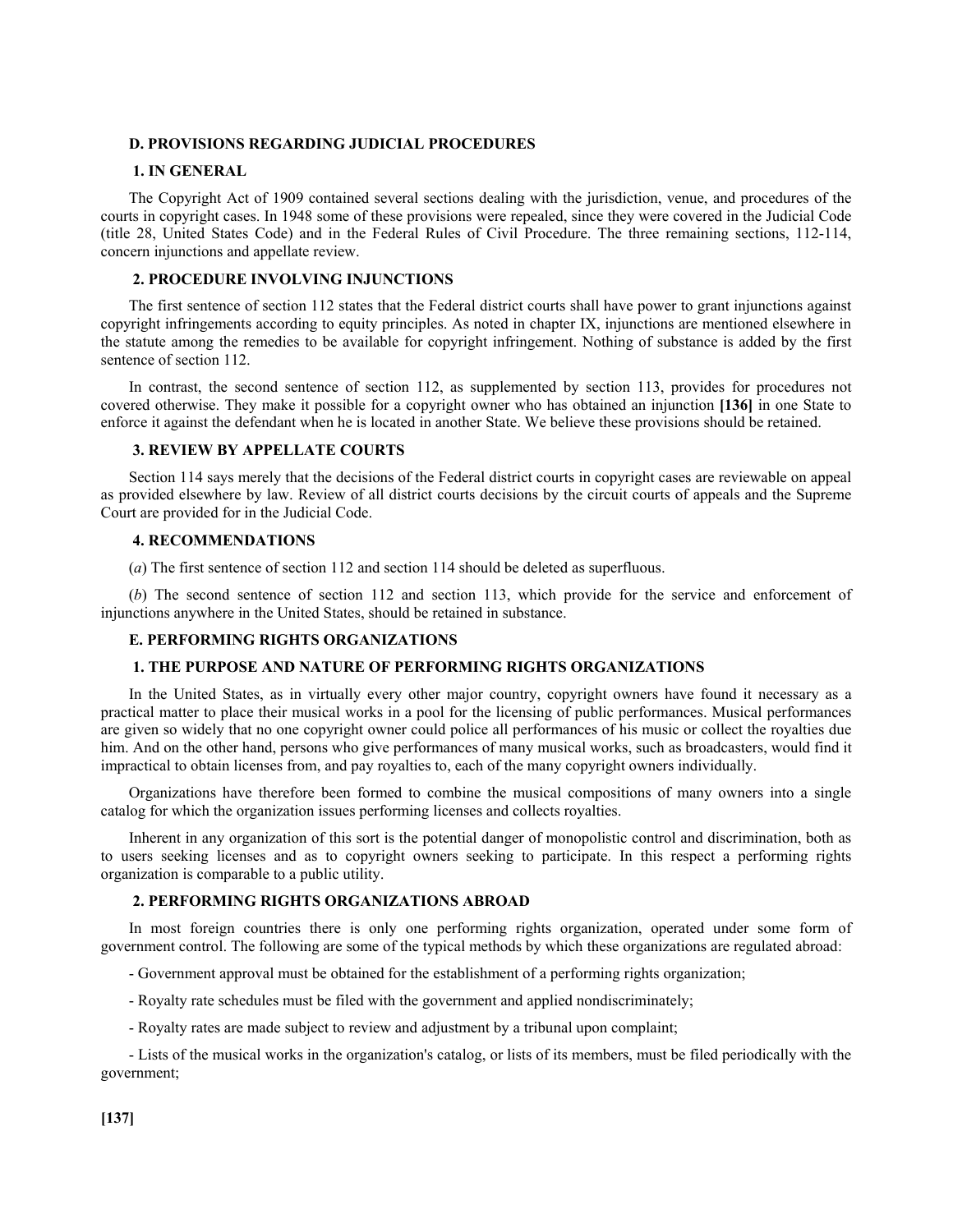- The admission of copyright owners to membership in the organization, and the distribution of its revenue among the members, are made subject to government regulation or review.

# **3. PERFORMING RIGHTS ORGANIZATIONS IN THE UNITED STATES**

#### *a. Organizations now operating*

In the United States there are now two principal performing rights organizations--the American Society of Composers, Authors, and Publishers (ASCAP), and Broadcast Music, Inc. (BMI). Between them they license the public performance of the great bulk of copyrighted music. A third organization, SESAC, licenses a relatively small catalog of music.

ASCAP is a membership organization of music writers and publishers, started in 1914. In 1958 it had about 4,600 writer and 1,100 publisher members. Its gross revenue for 1960 was about \$ 32 million. Its net revenue, after expenses, is distributed among its members, 50 percent to the writers and 50 percent to the publishers.

BMI was organized in 1939 by the broadcasting industry as a counterweight to ASCAP. In 1958 it licensed the music of about 2,600 publishers, many of which were currently inactive, and a number of individual writers. Its gross revenue for 1960 was about \$ 12 million. BMI is not intended to make a profit. Its royalty schedules are adjusted to produce the revenue needed to defray its expenses, establish a reserve, and make payments to publishers and writers at stipulated rates.

SESAC is a privately owned corporation established in 1930. As of 1958 it licensed the music of 284 publishers with a catalog of about 280,000 works, largely of specialized varieties. It is operated for profit and makes payments to its publisher members at stipulated rates. Its gross revenue is not known.

#### *b. The present method of regulation*

The copyright statute makes no mention of performing rights organizations, nor is there any other Federal statute for their regulation. Nevertheless, there has been official recognition of the need for these organizations and of the necessity to guard against abuses of their monopolistic position. Antitrust proceedings by the Department of Justice resulted in the acceptance by ASCAP and BMI of consent decrees in 1941, and the ASCAP decree was amended in 1950 and 1960.

These consent decrees contain a variety of requirements designed to prevent discrimination in the licensing of public performances. In addition, the ASCAP decree provides that any user may petition the court to review its royalty rates, and contains provisions regulating its admission of members, its internal organization and voting structure, and its distribution of revenue.

#### *c. Consideration of other methods of regulation*

The organization and activities of the performing rights organizations in the United States have been the object of much discussion and controversy in congressional hearings and in antitrust proceeding. It has been seriously questioned whether the antitrust procedure is the most appropriate or effective means of regulating their operations, **[138]** and suggestions have been made that they should be regulated by an administrative agency under statutory provisions.

Whether and how these organizations should be further regulated is a problem that will require extensive investigation and study. Several agencies of the Government have been concerned with some of their activities. We have made no study of this problem since we believe it is beyond the range of the present project for revision of the copyright law, but we suggest that consideration should be given to developing legislation for its solution.

#### **4. RECOMMENDATION**

Whether performing rights organizations should be further regulated, and the appropriate method for their regulation, involve problems that are too large and complex to be dealt with in the present program for copyright law revision, but Congress should make it the special subject of comprehensive study.

**[139]** *Chapter XII*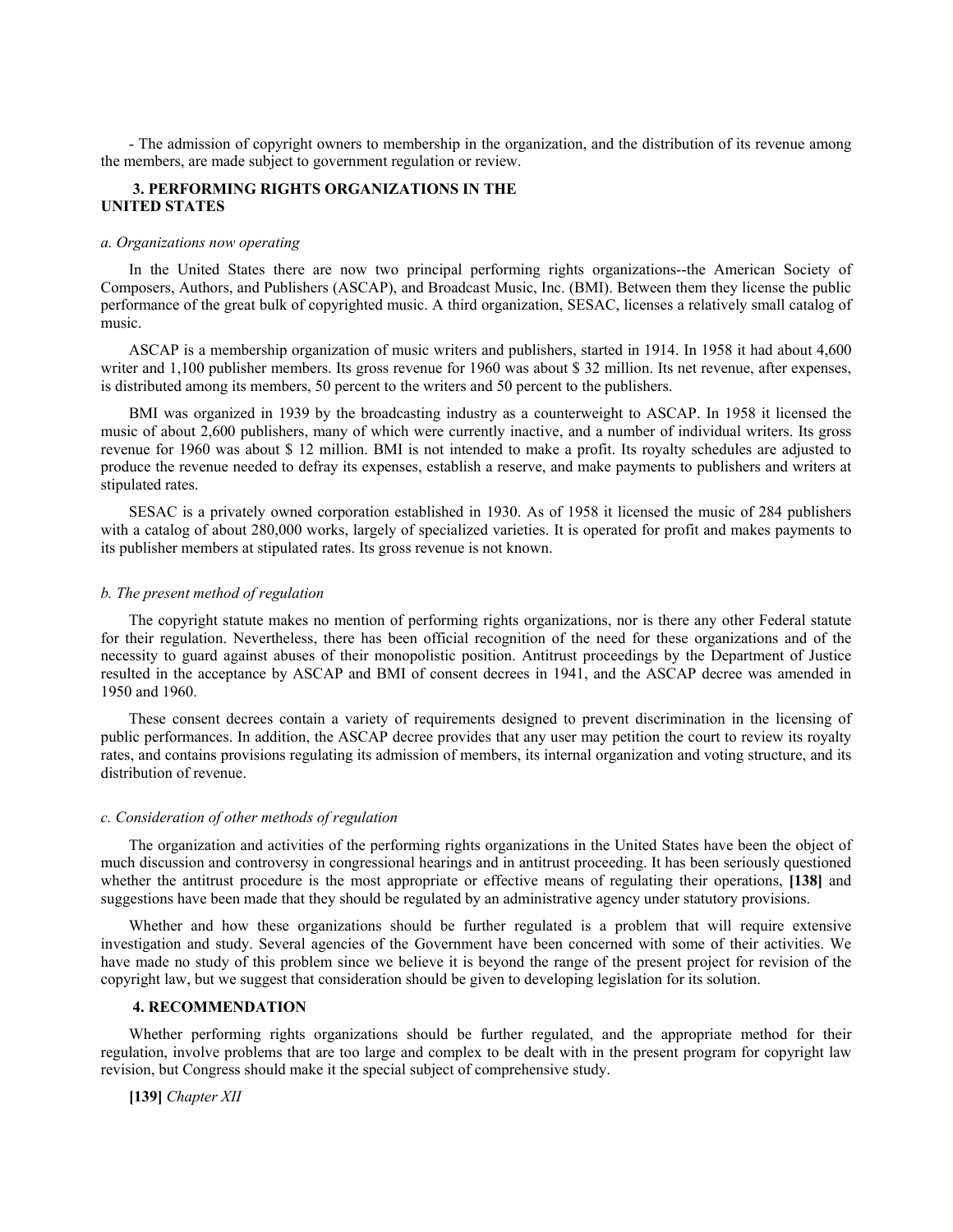# **ADMINISTRATIVE PROVISIONS OUTLINE OF CHAPTER**

Click here to view image.

# § [141] CHAPTER XII ADMINISTRATIVE PROVISIONS

#### **A. IN GENERAL**

Sections 201-216 of the present law provide for the organization of the Copyright Office in the Library of Congress, and for the administration by that Office of the deposit and registration system. For the most part, these provisions are satisfactory in substance, though they could be improved in form and detail.

We have already proposed, in chapter VII, parts B 2 d and C 5 c, that certain changes be made in sections 209 and 214. The discussion below covers other substantive changes that we believe should be made.

## **B. ACCOUNTING PROCEDURES**

#### **1. SECTION 203 NOW OBSOLETE**

Section 203, which dates back to 1909, specifies certain procedures under which the fees received by the Copyright Office are to be deposited and accounted for. Since the enactment of the Budget and Accounting Act of 1921, which authorized the General Accounting Office to audit and settle the accounts of all Government agencies, the provisions of section 203 have been superseded by procedures prescribed by the General Accounting Office.

# **2. RECOMMENDATION**

Section 203 should be deleted.

# **C. CONTENTS OF REGISTRATION RECORDS AND CERTIFICATES**

### **1. IN GENERAL**

The registration of copyright claims in the Copyright Office is intended to produce a public record that identifies the work and shows facts determinative of the validity, ownership, and duration of the claim. This information is derived from the claimant's application for registration and the deposit copies of the work.

The present law does not specify directly what information is to be given in the application. Section 209 does so indirectly, however, by requiring that specified information be shown in the certificate of registration. Most of this information, for both the public record and the certificate, must be obtained from the application.

# **[142] 2. INADEQUACY OF SECTION 209**

Section 209 was designed to enumerate the facts to be shown in the certificate, but this enumeration has proved to be incomplete. For example, it does not include the following:

- The place of publication, which is not pertinent where copyright is claimed under the Universal Copyright Convention.

- The fact that a work is a new version of a preexisting work.
- The limitation of the claim to the new material only, where a work contains both preexisting and new material.
- Data distinguishing the particular work from other editions or versions.

The Copyright Office has sought to fill these gaps by calling for information in the applications beyond that enumerated in section 209, and by including this additional information in its records and in the certificates. It is not clear, however, whether the provision that the certificate is prima facie evidence of the facts stated therein extends to all the facts given in the certificate or only to those enumerated in section 209.

# **3. NEED FOR FLEXIBILITY**

Some of the information needed differs for various kinds of works and various situations. The required information will be changed in some respects when the present law is revised. Further changes will no doubt become necessary in the future as new conditions develop. For these reasons, we believe that the specification of the information to be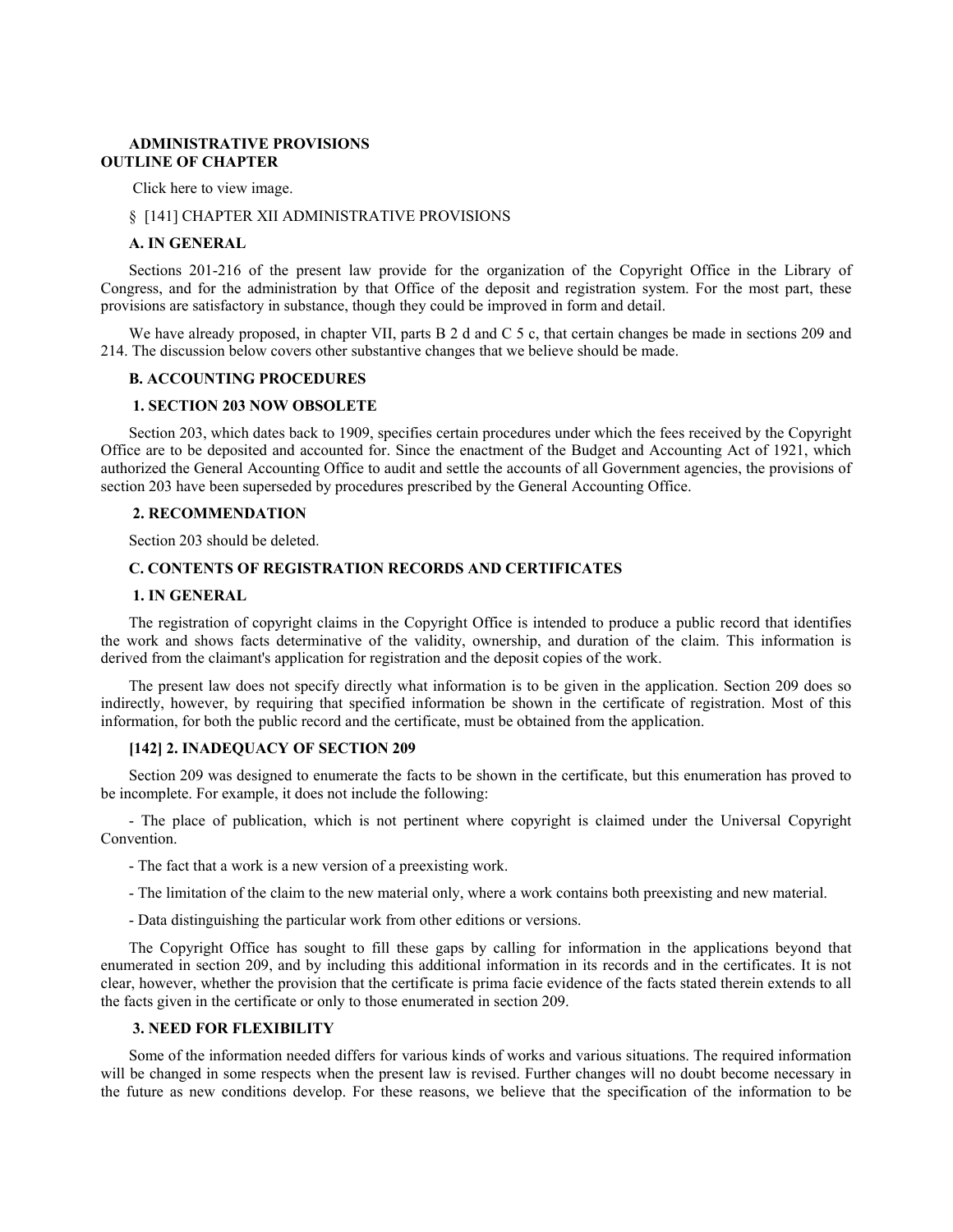contained in applications, registration records, and certificates should be broad enough to elicit all relevant information, and flexible enough to fit various and changing conditions.

# **4. RECOMMENDATIONS**

(*a*) In addition to any statutory specification of facts to be included in applications, registration records, and certificates, the Register of Copyrights should be authorized to include any other pertinent information that will identify the work and show facts bearing upon the validity, ownership, or duration of the copyright claim.

(*b*) The certificate of registration should be prima facie evidence of any and all pertinent information it contains if registration is made within 1 year of the first public dissemination of the work.

### **D. RECEIPT FOR COPIES DEPOSITED**

# **1. PROVISION IN QUESTION**

The last sentence of section 209 provides that, in addition to the certificate of registration, ''the Register of Copyrights shall furnish, upon request, without additional fee, a receipt for the copies of the work deposited to complete the registration.''

Since the certificate of registration shows that the required copies of the work have been deposited, there is no need for an additional receipt. These receipts have rarely been requested.

On the other hand, a recommendation made earlier in this report (ch. VII, pt. C 6 b) contemplates that some deposits may be made **[143]** without registration. In such cases the depositor who wishes to have a receipt should be given one. But since no registration fee would be paid in connection with the deposit, we propose that a small fee- possibly \$ 1--be charged for issuance of the receipt.

# **2. RECOMMENDATIONS**

(*a*) The provision in section 209 requiring issuance of a receipt, upon request, for copies deposited in connection with registration should be deleted.

(*b*) The statute should provide that a receipt will be issued, upon request and payment of a small fee, for copies deposited without registration.

# **E. THE CATALOG OF COPYRIGHT ENTRIESn1**

## **1. PRINTED CATALOG NOW REQUIRED**

Sections 210 and 211 require that an indexed catalog of all copyright registrations be printed at periodic intervals, and that it be distributed to customs and postal officials and offered for sale to the public.

The printed catalog--designated the ''Catalog of Copyright Entries''--was originally designed in 1891 to assist customs and postal officials in enforcing restrictions on the importation of copyrighted works. At the same time, it was anticipated that the printed catalog would be useful to the public as a local source of copyright information and as a national bibliography.

When provision was later made for the free distribution of Government documents to depository libraries throughout the Nation *(44 U.S.C. secs. 82*-89), the ''Catalog of Copyright Entries'' was included among the documents distributed.

The printed catalog is issued semiannually in eight separate parts, each covering one or more classes of works. The eight parts together cover all copyright registrations made during a 6-month period.

# **2. USES OF THE PRINTED CATALOG**

#### *a. Use by the public*

The printed catalog is made available to the public through the sale of all or any parts, and through its distribution to libraries. It is used by the public for two purposes:

(1) As a local source of copyright information which would otherwise be available only in the Copyright Office.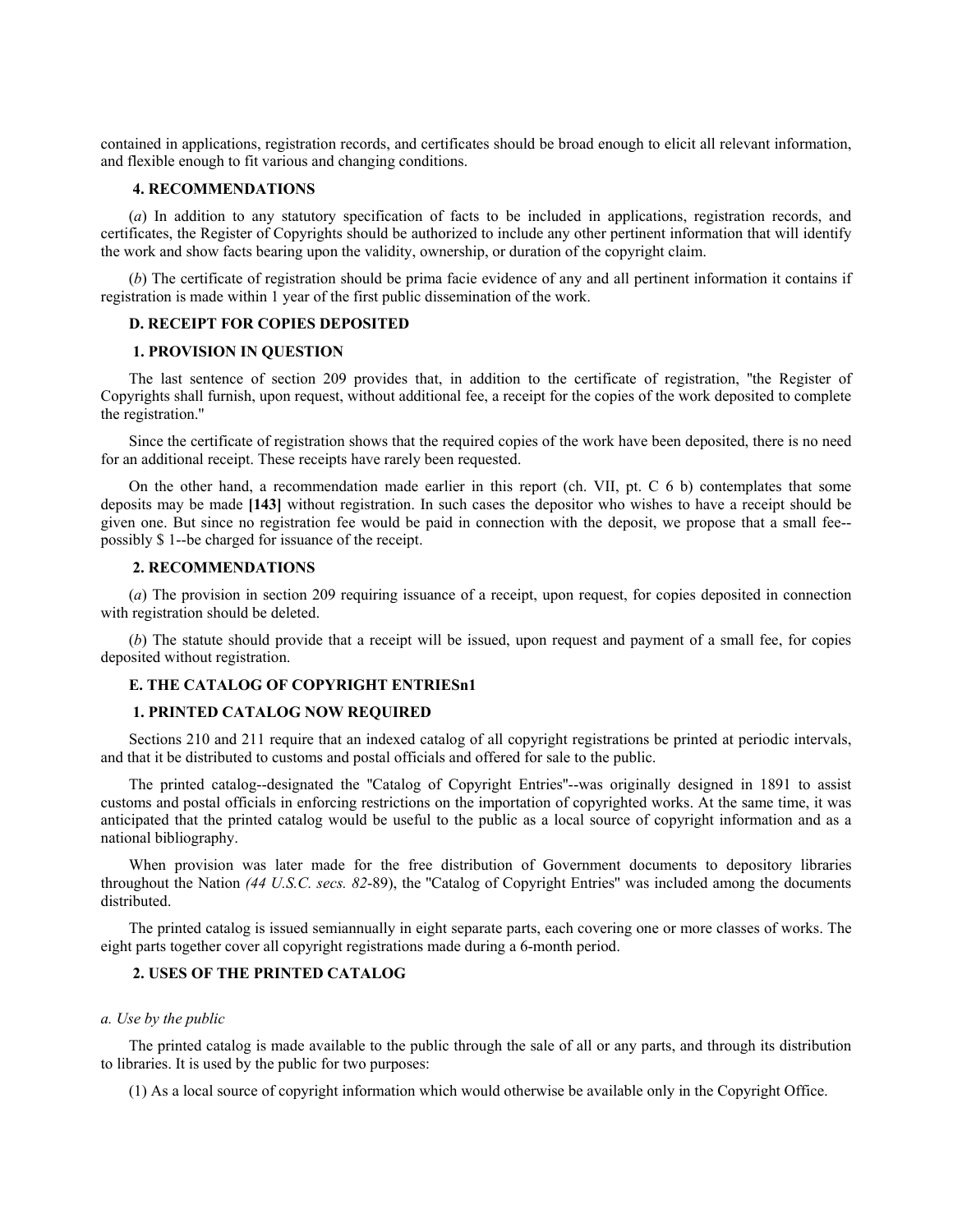(2) As a national bibliography. The parts of the catalog covering certain classes of works--particularly music, motion pictures, and maps--are the most comprehensive national bibliographies now available in their fields. For other classes of works, including books and periodicals, there are other bibliographies of equal or wider coverage.

The extent to which the printed catalog is used by the public varies among its eight parts. During 1959, for example, the sales of the **[144]** several parts ranged from a high of 299 for music to a low of 23 each for periodicals and for commercial prints and labels.

Surveys made by the Copyright Office indicate that many libraries use parts of the catalog as bibliographies for their own internal purposes. The surveys indicate further that the public makes extensive use of the catalog in a few libraries located in the major publishing and entertainment centers, but makes little or no use of the catalog in other libraries.

The copyright information given in the printed catalog is, of course, available in the records kept in the Copyright Office. Many persons consult these records in the Office, or have a record search made for them by the Office. But the printed catalog is undoubtedly a great convenience [*sic*] for subscribers who have constant need for copyright information, and for an unknown number of persons who use the catalog in public libraries.

# *b. Use in the Copyright Office*

The printed catalog is used in the Copyright Office as a source of quick reference, both for its own internal purposes and in making searches for the public. But the same information is available, though sometimes less conveniently, from the primary records in the Office.

The printed catalog has incidental value as a safeguard against the destruction of the primary records. Other less expensive means could be used, however, for preservation of the records. For example, recorded transfers of ownership are now reproduced on microfilm, and a copy of the microfilm is placed in storage as a security measure.

#### *c. Other contemplated uses*

The printed catalog has proved to be of little or no use to customs and postal officials in the enforcement of import restrictions. Distribution of the catalog to those officials was discontinued in 1953.

Section 210 provides that the catalog shall be admissible in court as prima facie evidence of the facts stated therein. Certificates of registration are used as such evidence in court; the catalog has almost never been used for this purpose.

# **3. COST OF THE PRINTED CATALOG; POSSIBLE CURTAILMENT OR SUBSTITUTES**

Only a small fraction of the cost of producing the printed catalog is recovered from sales. In 1959, for example, the total cost of assembling, printing, and binding the entire yearly catalog came to about \$ 109,000, while receipts from the year's sales totaled slightly over \$ 4,000. Most of the copies printed are distributed free of charge to libraries and Government agencies.

The parts of the printed catalog that are used widely, either as a local source of copyright information or as a bibliography, provide a public service that is thought to justify their cost. It is questionable, however, whether the cost of the printed catalog is warranted for other parts that appear to be useful to a relatively small number of persons.

The development of new techniques of reproduction may offer possibilities in the future of replacing the printed catalog, as to some or all of its parts, with a less costly substitute. For example, the possibility is now being explored of reproducing the registration records **[145]** on microfilm; if found to be less costly and equally useful, copies of the microfilm, instead of the printed catalog, might be made available to the public.

We suggest that the Register of Copyrights should be authorized to determine, on the basis of periodic appraisals of their usefulness and cost, whether the various parts of the catalog should be issued and in what form.

# **4. RECOMMENDATIONS**

(*a*) Instead of requiring that the Register of Copyrights prepare a printed catalog of all copyright registrations, the statute should authorize him to prepare catalogs of registrations in such form and with such content as he may determine.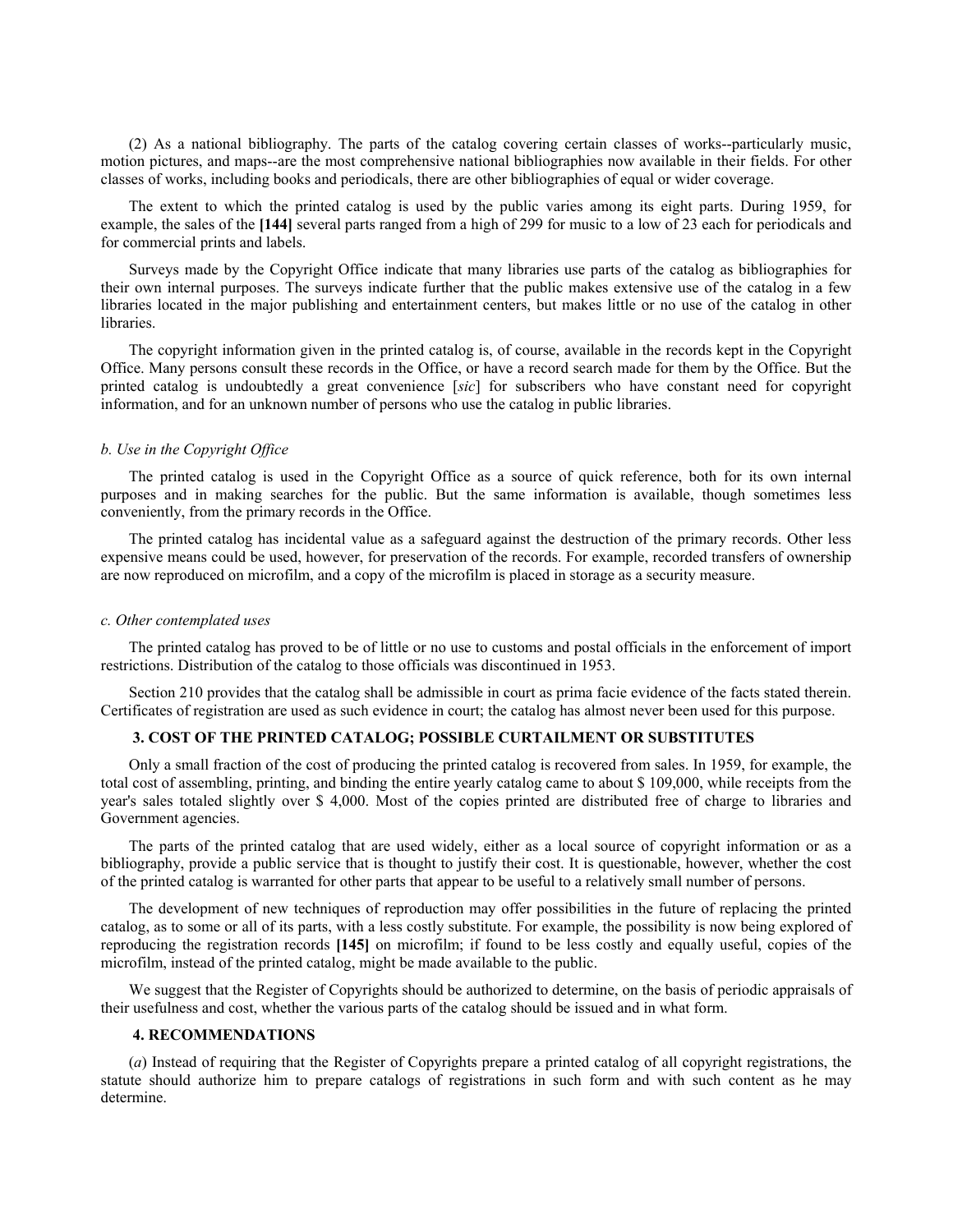(*b*) The catalogs should continue to be available for free distribution to libraries and for sale to the public.

# **F. FEES**

# **1. FEE RATES IN GENERAL**

Section 215 specifies the fees to be paid to the Copyright Office for registrations, for the recording of assignments and other documents, for certifications, and for record searches. The present schedule of fees reflects increases made in 1928 and again in 1948.

In recent years the total of fees received, plus the estimated value of deposits added to the collections of the Library of Congress, has been slightly greater than the total expenditures of the Copyright Office. Leaving aside the value of the deposits, the fees alone have been approximately equal to the expenditures that could be attributed directly to the performance of the services for which fees are charged. The expenditures in excess of the fees can be traced to the governmental functions of the Office--including services performed for the Congress, the Library, other Government agencies, and the general public--which we think the fees should not be expected to cover.

We believe this balance between receipts and expenditures should be maintained. Because of the rising cost of running the Office, it seems likely that some increase in the present fees will be needed to maintain this position. The House Subcommittee on Legislative Appropriations has suggested that the present fees should be raised. We believe the need for higher fees has not yet become urgent, and we therefore propose that changes in the fee schedule be deferred for a brief period until further experience shows what increases may be necessary.

## **2. REGISTRATION FEES**

The present fee for copyright registration is generally \$ 4, but the statute prescribes special fees of \$ 6 for the registration of a commercial print or label, and \$ 2 for a renewal registration.

These special registration fees are not justified by any differences in the registration process. The higher fee of \$ 6 for commercial prints and labels is a holdover from the time before 1940 when they were registered in Patent Office. The process of registering them in the Copyright Office is now the same as for other classes of works. As to the lower fee of \$ 2 for renewal registrations, their processing **[146]** requires more time and work, on the average, than the processing of original registrations.

# **3. FEES FOR SPECIAL SERVICES**

The Copyright Office is occasionally requested to furnish special services not mentioned in the statutory fee schedule. For example, copies of some of its catalog cards are being supplied to several persons and groups at the estimated cost of production. We suggest that a general provision be added to the fee schedule authorizing the Register to fix fees, commensurate with cost, for any services not covered by the schedule.

#### **4. RECOMMENDATIONS**

(*a*) The fees charged by the Copyright Office should be so fixed that the total of its receipts plus the value of deposits added to the Library's collections is approximately equal to its total expenditures. An increase in the present fees may soon be necessary to maintain this position, but specific recommendations should await further experience in the near future.

(*b*) The fee for all original and renewal registrations should be uniform.

(*c*) The Register of Copyrights should be authorized to fix fees, commensurate with cost, for services not covered by the statutory fee schedule.

# **[147]** APPENDIXES

#### FOOTNOTES:

[n1] Footnote 1. See ''Copyright Law Revision Study No. 1'' (Senate committee print).

[n2] Footnote 2. For a listing of various industries concerned with copyright materials, and an estimate of their economic importance, see ''Copyright Law Revision Study No. 2'' (Senate committee print).

[n3] Footnote 1. See "Copyright Law Revision Study No. 4" (Senate committee print).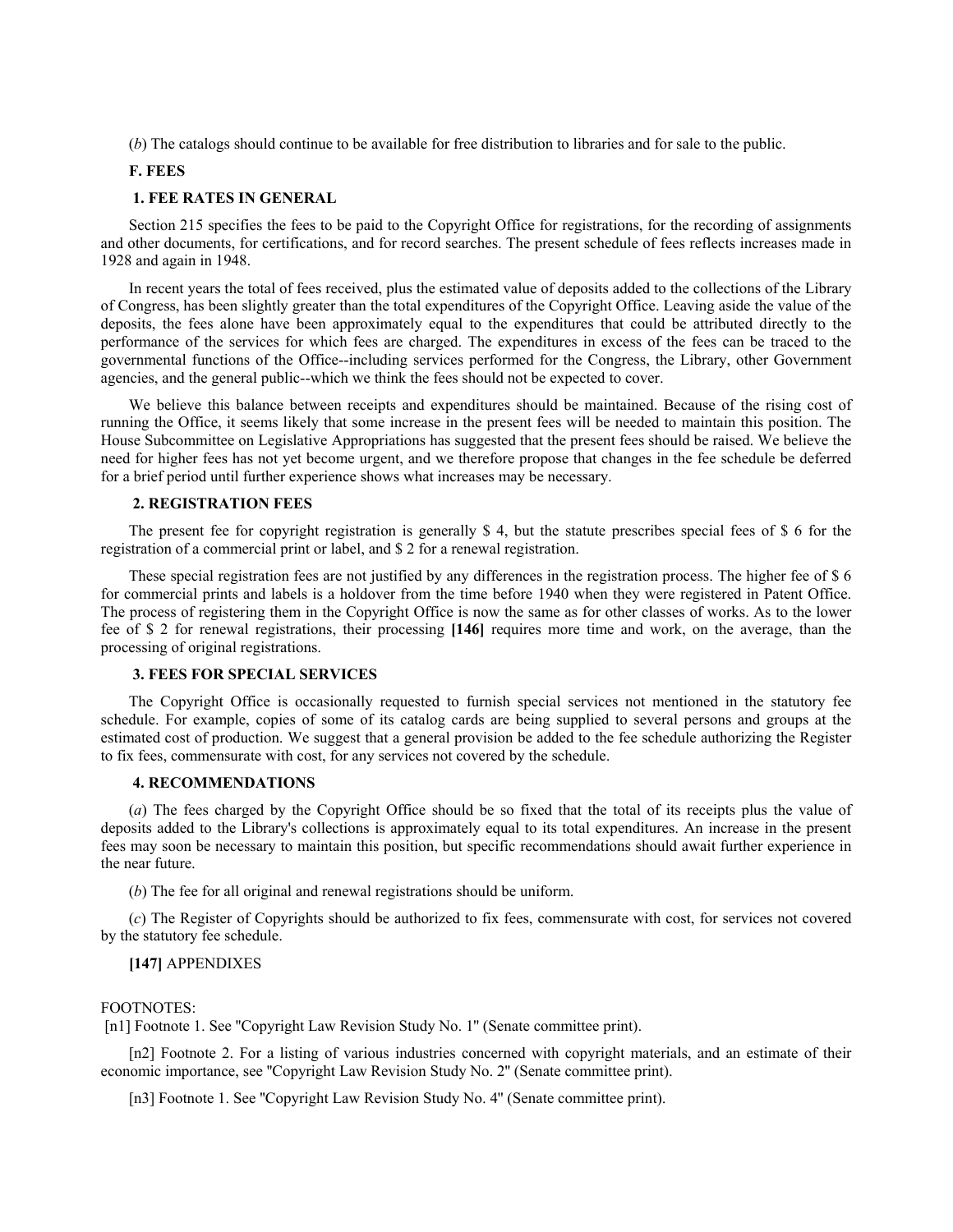- [n4] Footnote 1. See ''Copyright Law Revision Study No. 3'' (Senate committee print).
- [n5] Footnote 2. See "Copyright Law Revision Study No. 27" (Senate committee print).
- [n6] Footnote 3. See ''Copyright Law Revision Study No. 28'' (Senate committee print).
- [n7] Footnote 4. See ''Copyright Law Revision Study No. 26'' (Senate committee print).

[n8] Footnote 1. See ''Copyright Law Revision Study No. 14'' (Senate committee print).

- [n9] Footnote 2. See ''Copyright Law Revision Study No. 15'' (Senate committee print).
- [n10] Footnote 3. See ''Copyright Law Revision Study No. 16'' (Senate committee print).
- [n11] Footnote 4. See "Copyright Law Revision Study No. 16" (Senate committee print).
- [n12] Footnote 5. Statutory damages are discussed below in *ch. IX*, pt. B 2.
- [n13] Footnote 6. See "Copyright Law Revision Studies Nos. 5 and 6" (Senate committee prints).
- [n14] Footnote 1. See ''Copyright Law Revision Study No. 29'' (Senate committee print).
- [n15] Footnote 1. See ''Copyright Law Revision Study No. 30'' (Senate committee print).

[n16] Footnote 2. Since there are no comprehensive biographical reference works dealing with the authors of popular music, our survey was based on the 1,344 songwriters of the approximately 4,600 songs published between 1900 and 1950 which are listed in the 1950 edition of ''Variety Music Cavalcade.'' By checking through the obituaries in the 1,500 weekly issues of Variety from 1930 through 1958, we found the death dates of 215 of the 1,344 songwriters; death dates of an additional 80 of the authors were found in the ''ASCAP Dictionary of Composers, Authors, and Publishers'' (1948). Of the total of 295 songwriters whose dates of death were found, 191 died within the sample period 1930-50.

- [n17] Footnote 3. See ''Copyright Law Revision Study No. 31'' (Senate committee print).
- [n18] Footnote 1. See ''Copyright Law Revision Studies Nos. 7-9'' (Senate committee print).
- [n19] Footnote 1. See "Copyright Law Revision Studies Nos. 17, 18, and 20" (Senate committee prints).
- [n20] Footnote 1. See ''Copyright Law Revision Study No. 18'' (Senate committee print).
- [n21] Footnote 2. See ''Copyright Law Revision Study No. 12'' (Senate committee print).
- [n22] Footnote 3. See ''Copyright Law Revision Study No. 11'' (Senate committee print).
- [n23] Footnote 4. See ''Copyright Law Revision Study No. 31'' (Senate committee print).
- [n24] Footnote 5. See "General Revision Study No. 19" (Senate committee print).
- [n25] Footnote 1. See ''Copyright Law Revision Studies Nos. 22 and 23'' (Senate committee print).

[n26] Footnote 2. As to the liability of innocent infringers, see "Copyright Law Revision Study No. 25" (Senate committee print).

- [n27] Footnote 3. See ''Copyright Law Revision Study No. 24'' (Senate committee print).
- [n28] Footnote 4. See ''Copyright Law Revision Studies Nos. 22 and 23'' (Senate committee print).

[n29] Footnote 1. See "Copyright Law Revision Study No. 32" (Senate committee print). As to copyright in territories and possessions of the United States, see ''Copyright Law Revision Study No. 34'' (Senate committee print).

[n30] Footnote 2. Hearings before subcommittees of the Senate Committees on Foreign Relations and on the Judiciary, Apr. 7 and 8, 1954, on the ''Universal Copyright Convention and Implementing Legislation'' (Ex. M and S. 2559, 83d Cong., 1st sess.).

- [n31] Footnote 1. See "Copyright Law Revision Study No. 33" (Senate committee print).
- [n32] Footnote 2. See ''Copyright Law Revision Study No. 24'' (Senate committee print).
- [n33] Footnote 3. See ''Copyright Law Revision Study No. 10'' (Senate committee print).